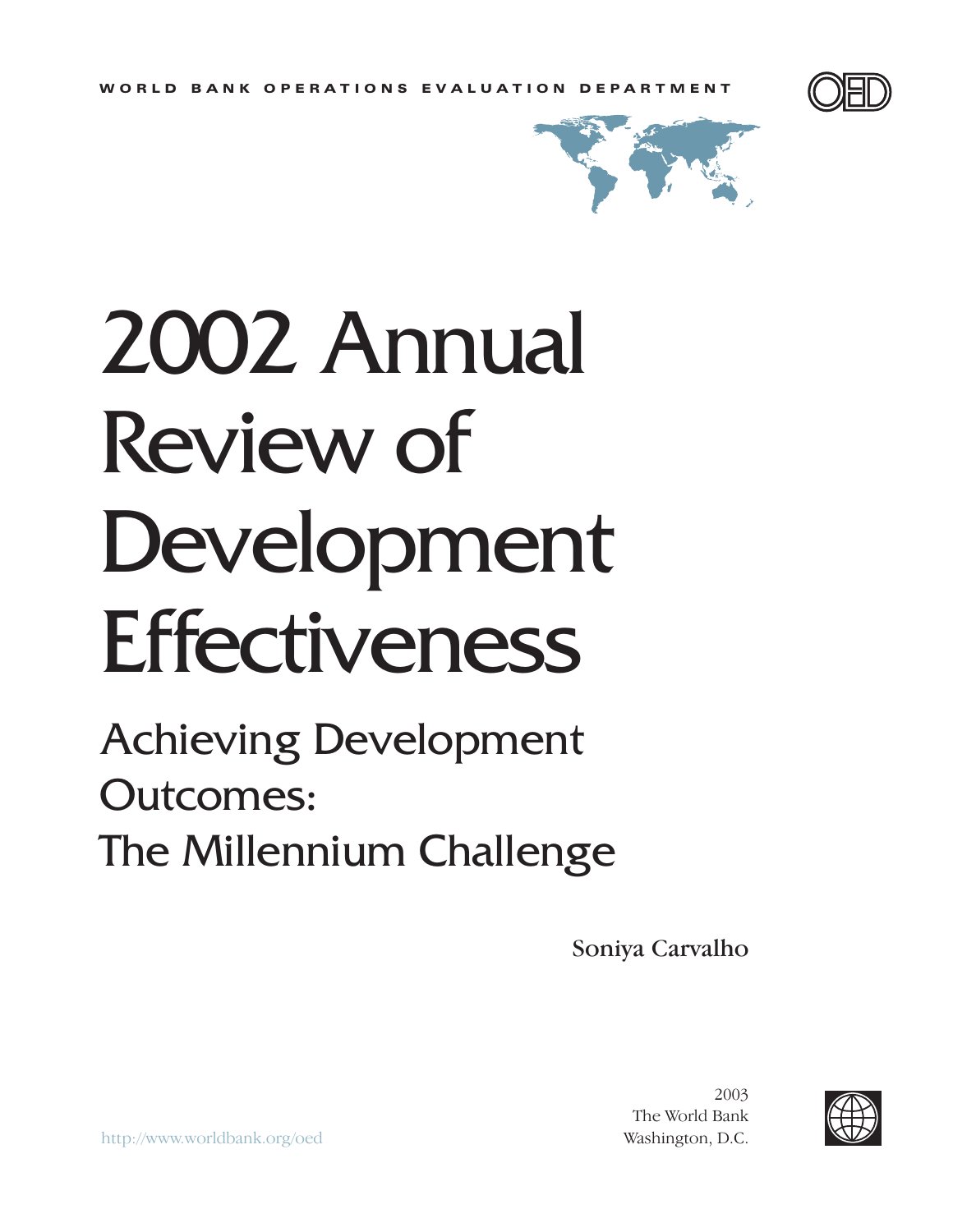© 2003 The International Bank for Reconstruction and Development / The World Bank 1818 H Street, NW Washington, DC 20433 Telephone 202-473-1000 Internet www.worldbank.org E-mail feedback@worldbank.org

All rights reserved Manufactured in the United States of America First edition April 2003

The findings, interpretations, and conclusions expressed here are those of the author(s) and do not necessarily reflect the views of the Board of Executive Directors of the World Bank or the governments they represent.

The World Bank cannot guarantee the accuracy of the data included in this work. The boundaries, colors, denominations, and other information shown on any map in the work do not imply on the part of the World Bank any judgment of the legal status of any territory or the endoresement or acceptance of such boundaries.

#### **Rights and Permissions**

The material in this publication is copyrighted. Copying and/or transmitting portions or all of this work without permission may be a violation of applicable law. The World Bank encourages dissemination of its work and will normally grant permission promptly.

For permission to photocopy or reprint any part of this work, please send a request with complete information to the Copyright Clearance Center, Inc., 222 Rosewood Drive, Danvers, MA 01923, USA, telephone 978-750-8400, fax 978-750-4470, www.copyright.com.

All other queries on rights and licenses, including subsidiary rights, should be addressed to the Office of the Publisher, World Bank, 1818 H Street NW, Washington, DC 20433, USA, fax 202-522-2422, e-mail pubrights@worldbank.org.

Cover photo by Ami Vitale, World Bank Photo Library. Child at a community school in Macaci, Côte d'Ivoire, a suburb of Abidjan-Centre d'Action Communautaire.

ISBN 0-8213-5436-1 e-ISBN 0-8213-5520-1

Library of Congress Cataloging-in-Publication data has been applied for.

World Bank InfoShop E-mail: pic@worldbank.org Telephone: 202-458-5454 Facsimilie: 202-522-1500

Operations Evaluation Department Partnerships & Knowledge Programs (OEDPK) E-mail: eline@worldbank.org Telephone: 202-458-4497 Facsimilie: 202-522-3125



Printed on Recycled Paper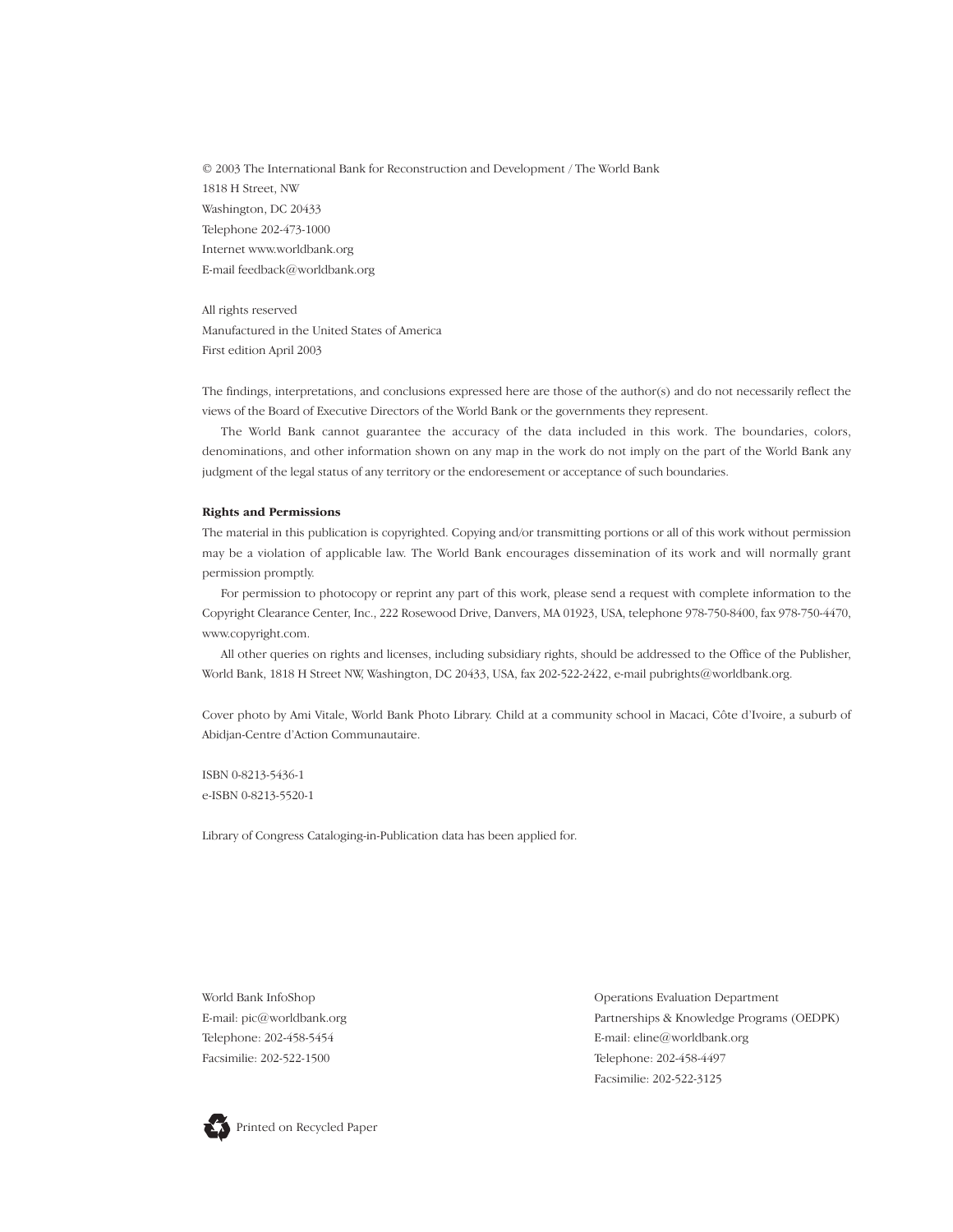

## **Contents**

| V     | <b>Acknowledgments</b>            |                                                                                                                                                                                                                                                                                                                                                                                                                                  |  |  |  |  |
|-------|-----------------------------------|----------------------------------------------------------------------------------------------------------------------------------------------------------------------------------------------------------------------------------------------------------------------------------------------------------------------------------------------------------------------------------------------------------------------------------|--|--|--|--|
| vii   | <b>Foreword, Prólogo, Préface</b> |                                                                                                                                                                                                                                                                                                                                                                                                                                  |  |  |  |  |
| хi    |                                   | <b>Executive Summary, Résumen, Résumé Analytique</b>                                                                                                                                                                                                                                                                                                                                                                             |  |  |  |  |
| xxiii |                                   | <b>Abbreviations and Acronyms</b>                                                                                                                                                                                                                                                                                                                                                                                                |  |  |  |  |
| 1     | 1                                 | The MDGs as a Benchmark for Development Effectiveness<br>MDGs in the World Bank's Corporate Strategy<br>1<br>MDGs as a Framework for the ARDE<br>3<br>3<br>The Risks and Challenges<br>6<br>Organization and Sources                                                                                                                                                                                                             |  |  |  |  |
| 9     | $\overline{2}$                    | <b>Country Programs and the MDGs</b><br>How Have the Bank's Country Programs Addressed the MDGs?<br>12<br>18<br>What Are the Implications for Future Bank Country Programs?                                                                                                                                                                                                                                                      |  |  |  |  |
| 21    | 3                                 | <b>Sector Programs and the MDGs</b><br>22<br>How Have the Bank's Sector Programs Addressed the MDGs?<br>What Are the Implications for Future Bank Sector Programs?<br>31                                                                                                                                                                                                                                                         |  |  |  |  |
| 35    | 4                                 | <b>Global Programs and the MDGs</b><br>How Have the Bank's Global Programs Addressed the MDGs?<br>What Are the Implications for Future Bank-Supported Global Programs?                                                                                                                                                                                                                                                           |  |  |  |  |
| 41    | 5                                 | <b>Conclusions</b>                                                                                                                                                                                                                                                                                                                                                                                                               |  |  |  |  |
| 45    |                                   | <b>Appendix</b>                                                                                                                                                                                                                                                                                                                                                                                                                  |  |  |  |  |
| 55    | 61<br>63<br>65<br>69              | <b>Annexes</b><br>55 A:<br>Millennium Development Goals, Targets, and Indicators<br>59 B:<br>The Origins and Evolution of the MDGs and IDTs<br>C:<br>IDTs and MDG Targets: Nearly the Same<br>Progress in Achieving Selected MDGs<br>D:<br>Bank Initiatives Aimed at Better Managing for Results<br>$E$ :<br>Methods and Data Sources<br>F:<br>71 G:<br>Achieving Development Outcomes:<br>An Overview from the CODE Chairperson |  |  |  |  |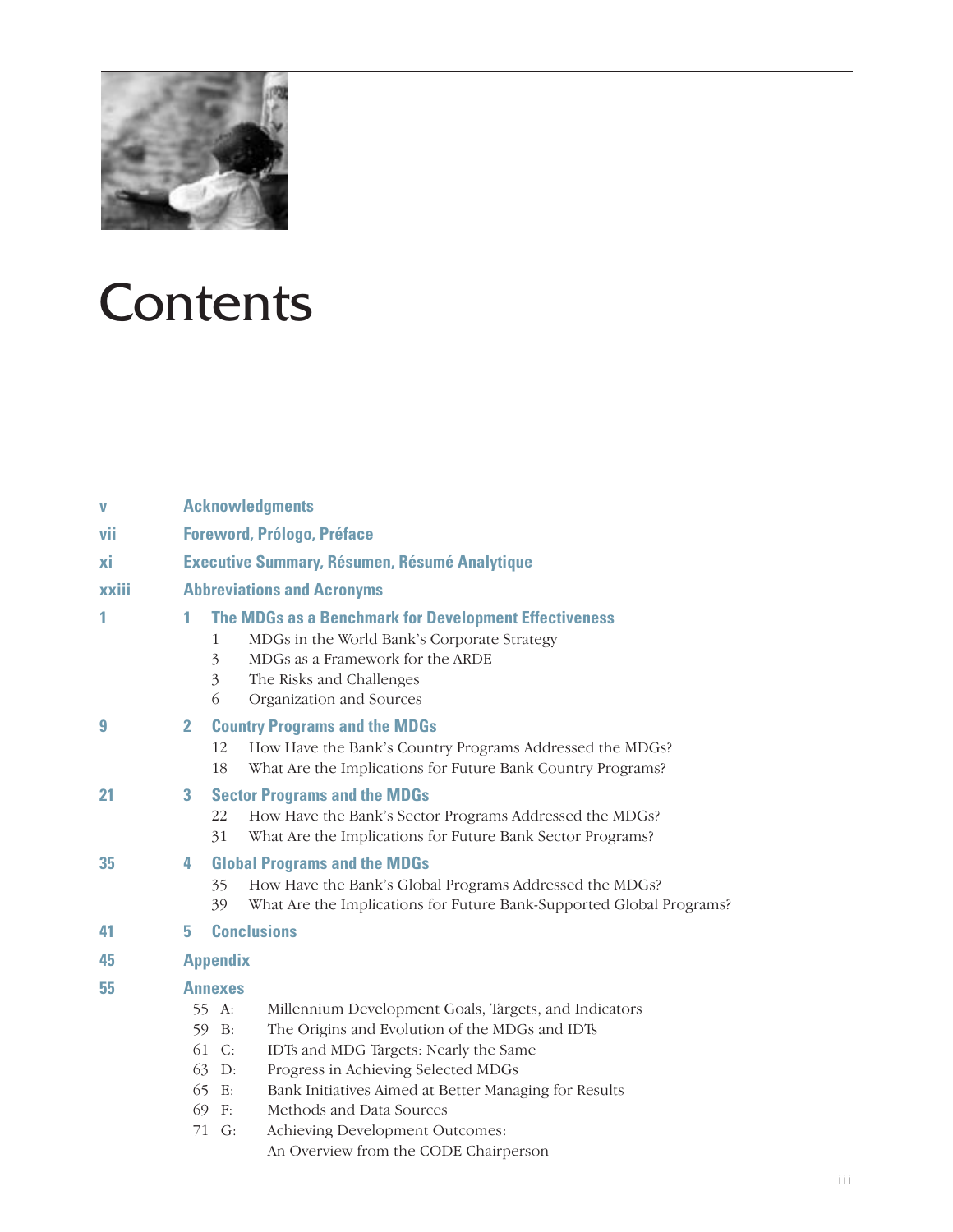**75 Endnotes**

#### **79 Bibliography**

#### **Boxes**

- 2 1.1 The Bank's Corporate Approach to the MDGs
- 3 1.2 MDGs in the Bank's FY03–05 Strategic Documents
- 6 1.3 Managing the Risks of Target-Driven Approaches
- 11 2.1 Regional Picture for Three MDGs
- 13 2.2 Tailoring the MDGs to Vietnam's Priorities
- 14 2.3 Quantitative Targets More Common in PRSPs than in CASs
- 19 2.4 How DFID Is Using the MDGs to Influence Departmental Performance
- 21 3.1 Many Millions Lack Adequate Incomes and Access to Basic Services
- 23 3.2 How Can Transport Contribute to Achieving the MDGs?
- 24 3.3 Rural Development: A Rebalancing Act
- 25 3.4 Tailoring the Health Sector Strategy to Regional Conditions
- 26 3.5 Intersectoral Linkages and the Role of Infrastructure
- 30 3.6 Monitoring Outcomes in the Peru Second Rural Roads Project
- 31 3.7 Intersectoral Linkages in the Education Sector Strategy
- 33 3.8 Social Funds: Multisectoral Projects Do Not Guarantee a Holistic Approach
- 34 3.9 Fast Track Programs and Resource Allocation
- 36 4.1 Global Programs: How Many? In Which Sectors?
- 37 4.2 Old and New Partnerships
- 38 4.3 HIPC: Challenges in Implementing Shared Responsibility

#### **Figures**

- 5 1.1 Targets Are Often Set, But Seldom Met…
- 7 1.2 Project Outcomes Show an Upward Trend
- 10 2.1a Proportion of Population Living on Less Than \$1 Per Day in Developing Countries
- 10 2.1b Primary Completion Rate in Developing Countries (Population Weighted)
- 11 2.2 Proportion of Population in South Asia (SA) and Sub-Saharan Africa (SSA) Living on Less Than \$1 per Day
- 11 2.3 Primary School Completion Rate in South Asia (SA) and Africa Region (AFR) (population weighted)
- 12 2.4 Under-Five Mortality in South Asia (SA) and Sub-Saharan Africa (SSA)
- 15 2.5 Burkina Faso—Current and Required Trend for Under-Five Mortality Rate
- 18 2.6 Lending Composition Has Shifted by Theme but Not by Sector
- 27 3.1 Project Performance More Than 80 Percent Satisfactory in FY00–02 (Partial)
- 27 3.2 Project Performance Less Than 80 Percent Satisfactory in FY00–02 (Partial)
- 28 3.3 Education and Health Lending with MDG-Related Priority Themes Has Slightly Better Outcomes than Other Lending in Those Sectors
- 29 3.4 Project Success Is Influenced by the Country's Policy Environment

#### **Tables**

- 22 3.1 Each Sector Is Linked to More Than One MDG, and Many Sectors Are Linked to Many MDGs
- 29 3.2 Examples of Intermediate Indicators in the Health Sector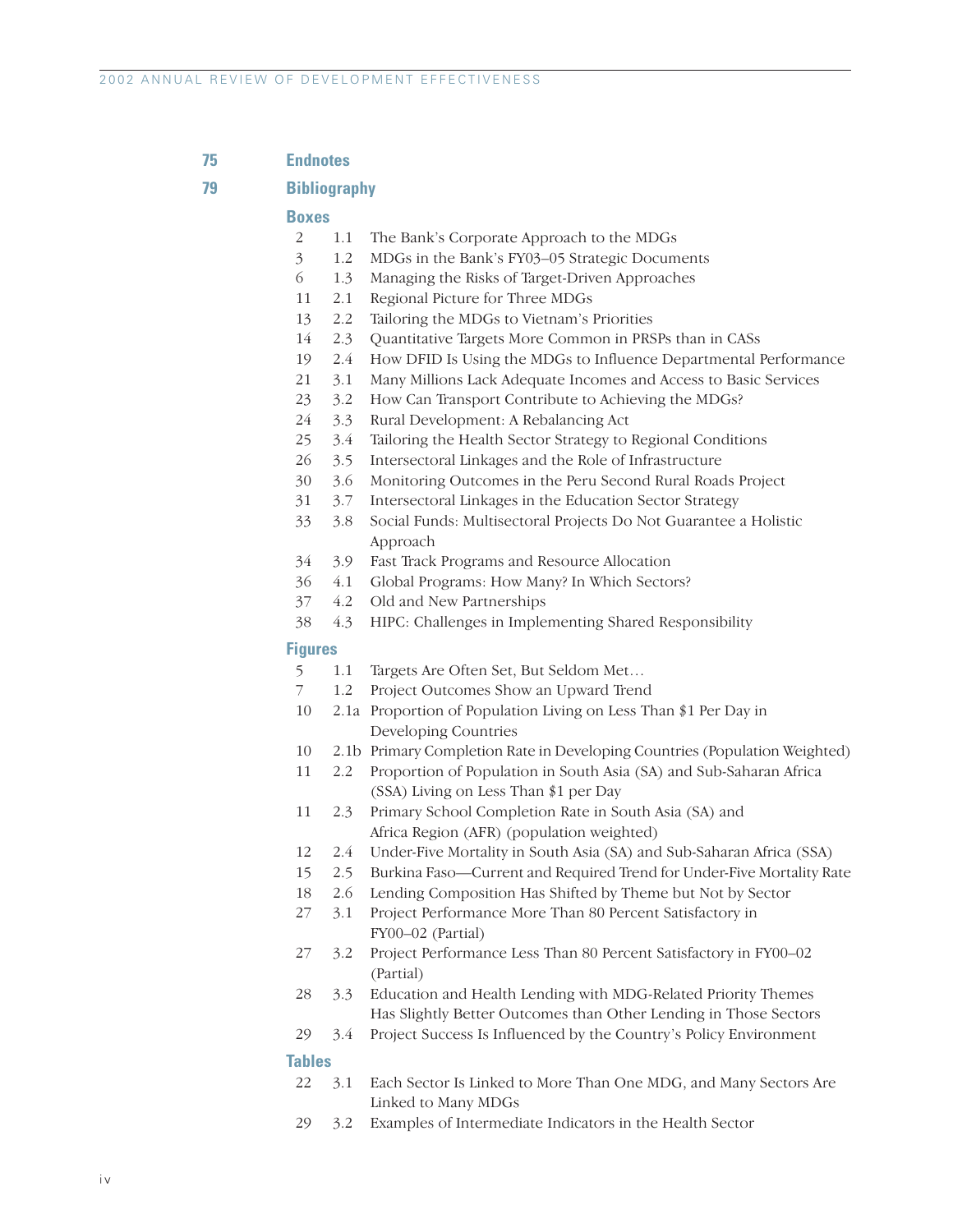

## Acknowledgments

this Review was prepared by a team led by Soniya Carvalho. The core team and chapter authors comprised Caroline Bahnson, Anju Gupta Kapoor, Manuel Penalver-Quesada, Roger Slade, and Jack van Holst Pellekaan. Team members and background paper authors included Maurice Boissiere, Basudev Dahal, Peter Kimm, Anthony Pellegrini, Margaret Saunders, and Christopher Willoughby. William Battaile, Christopher Gerrard, Zamir Islamshah, and Carlos Reyes contributed to individual chapters. Data collection and analysis were conducted by Dilawar Bajauri, Marcello Basani, and Abeba Taddese. William Hurlbut, Caroline McEuen, and Linda Peterson provided editorial support. The team was assisted by Annisa Cline-Thomas, Julia Ooro, Romayne Pereira, and Yezena Yimer.

Contributions from numerous OED staff are gratefully acknowledged. In addition, useful comments were received from the following Bank staff: Shahrokh Fardoust, Afef Haddad, Barbara Lee, Aloysius Ordu, John Sinclair, Eric Swanson, and Irene Xenakis. The Review also benefited from discussions with Hans Martin Boehmer, Kevin Cleaver, Shanta Devarajan, Lucia Fort, Ian Goldin, Sanjeev Gupta, Robert Hecht, Mark Hildebrand, Christine Kessides, Geoffrey Lamb, Christopher Lovelace, Christina Malmberg Calvo, Karen Mason, Ernesto May, Tamar Manuelyan Atinc, Calvin McDonald, David Steel, Susan Stout, Susan Razzaz, and Ritva Reinikka.

The Review was prepared under the direction of Victoria Elliott, Manager of OEDCM.

The study was published in OED's Partnerships and Knowledge Group, under the direction of Osvaldo Feinstein, by the Outreach and Dissemination staff of the Knowledge Management Unit, including Patrick Grasso, lead knowledge management officer, Caroline McEuen, editor; and Juicy Qureishi-Huq, team assistant.

> Director-General, Operations Evaluation: *Gregory K. Ingram* Director, Operations Evaluation Department: (Acting): *Nils Fostvedt* Manager, Corporate Evaluation and Methods: *Victoria Elliott* Task Manager: *Soniya Carvalho*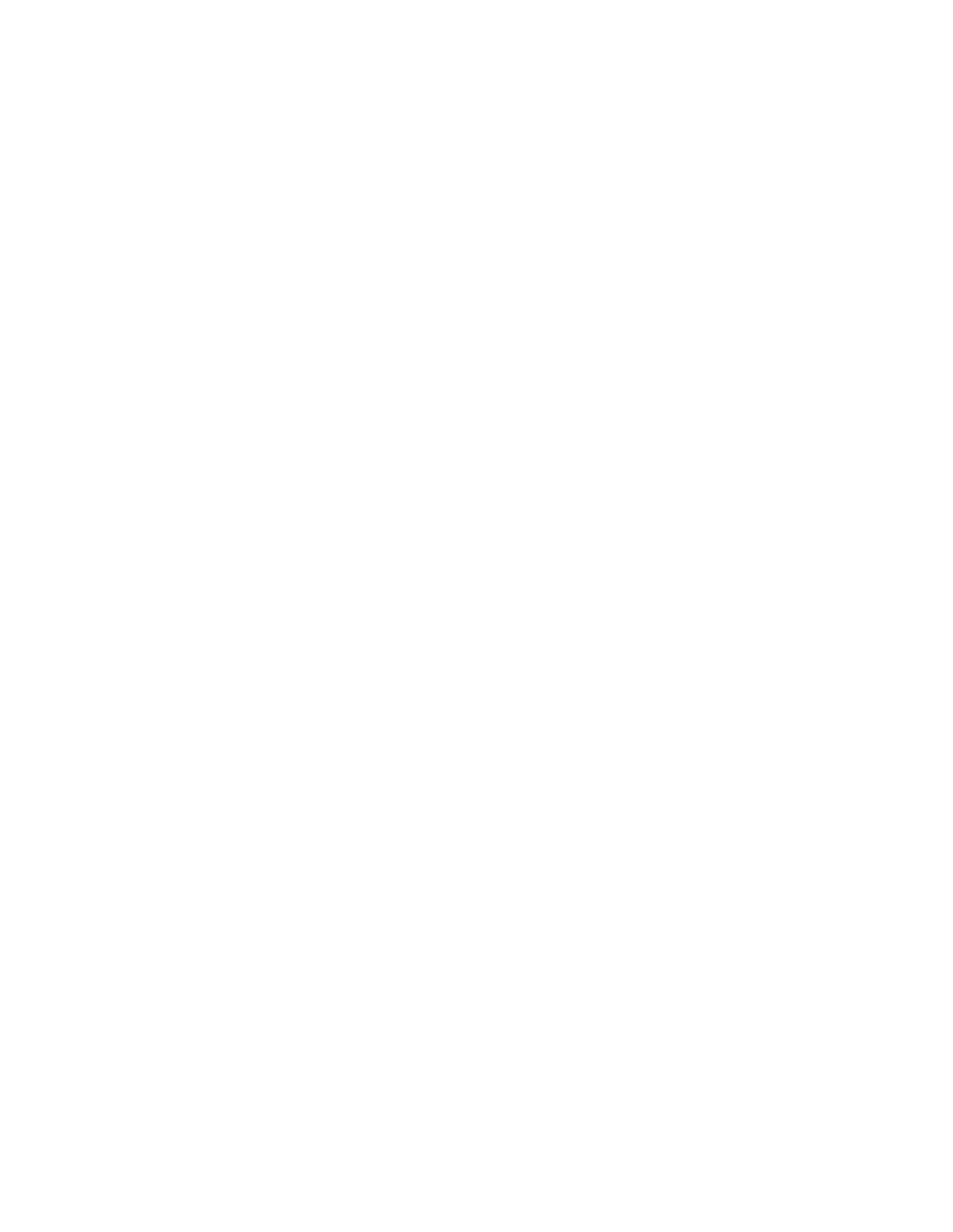#### FOREWORD

ESPAÑOL **ESPA ˜NOL**

**The development community is aligned around the Millennium Development Goals (MDGs) in an unprecedented way. By focusing on the achievement of quantified and timebound development targets covering income and non-income measures of well-being, the MDGs provide a unique opportunity to make headway in the fight against poverty. While their endorsement can help the Bank improve development outcomes, it also entails risks and challenges—notably the risk of nonattainment and the challenge of localizing the MDGs to country conditions. The Bank's effectiveness in addressing the MDGs will depend on how well it manages these risks and challenges.**

This Review assesses, using available evaluation evidence, how the World Bank's country, sector, and global programs are helping clients work toward the MDGs and related targets. It complements the Quality Assurance Group's *2002 Annual Review of Portfolio Performance*, which has poverty and the MDGs as a special theme; the Bank's *Annual Progress Report on Poverty Reduction 2002*, which assesses progress in achieving the MDGs and outlines programs aimed at increasing the Bank's results orientation for poverty reduction; and the forthcoming *World Development Report 2004, Making Services Work for the Poor*, which examines how countries can accelerate progress toward the MDGs.

This is OED's sixth *Annual Review of Development Effectiveness*

### PRÓLOGO

**La comunidad interesada en el desarrollo ha demostrado hacia los objetivos de desarrollo del milenio (ODM) un respaldo sin precedentes. Al centrarse en la consecución de metas de desarrollo cuantificables y con plazos definidos, y no limitarse a medir el bienestar en función del ingreso, dichos objetivos ofrecen una oportunidad singular para progresar en la lucha contra la pobreza. Si bien la adhesión a ellos puede ayudar al Banco Mundial a mejorar los resultados de sus actividades de desarrollo, también entraña riesgos y desafíos, en particular el riesgo de no alcanzar los objetivos fijados y el desafío de adaptarlos a las condiciones de cada país. La eficacia del Banco para abordar los ODM dependerá de su habilidad para superar unos y otros.** 

En el presente *Examen anual de la eficacia en términos de desarrollo* se analiza, utilizando información procedente de evaluaciones realizadas, la manera en que los programas nacionales, sectoriales y mundiales del Banco están ayudando a los países clientes a avanzar hacia el logro de los objetivos de desarrollo del milenio y otras metas conexas. Este Examen complementa el *Informe anual del desempeño de la cartera de 2002*, preparado por el Grupo de garantía de calidad, cuyos temas principales son la pobreza y los objetivos de desarrollo del milenio; el *Annual Progress Report on Poverty Reduction 2002*, en el que el Banco evalúa los progresos obtenidos en la consecución de estos objetivos y bosqueja

## PRÉFACE

**FRANÇAIS**

FRANÇAIS

**Les Objectifs de développement pour le millénaire (ODM) ont suscité un consensus sans précédent au sein de la communauté du développement. En focalisant l'action sur la réalisation d'objectifs de développement quantifiés et liés à des échéances précises, qui couvrent les mesures du revenu et d'autres éléments du bien-être, les ODM fournissent une occasion unique d'avancer sur le front de la pauvreté. Certes, l'adoption de ces objectifs peut aider la Banque à obtenir de meilleurs résultats au plan du développement, mais elle comporte des risques et soulève des problèmes — en particulier le risque de ne pas atteindre les objectifs et le problème que pose l'adaptation des ODM aux réalités de chaque pays. L'efficacité de la Banque dans l'action menée pour atteindre les ODM dépendra de la façon dont elle gère ces risques et ces problèmes.**

Le présent examen analyse, sur la base des éléments d'appréciation disponibles, la façon dont les programmes d'assistance de la Banque aux niveaux national, sectoriel et mondial aident les pays clients à progresser dans la direction des ODM et des objectifs spécifiques qui leur sont associés. Il complète le *Rapport annuel 2002 de la performance du portefeuille* du Groupe d'assurance de la qualité, dans lequel la pauvreté et les ODM occupent une place particulière ; le *Annual Progress Report on Poverty Reduction 2002* de la Banque, qui évalue les progrès réalisés dans la direction des ODM et brosse les grandes lignes des pro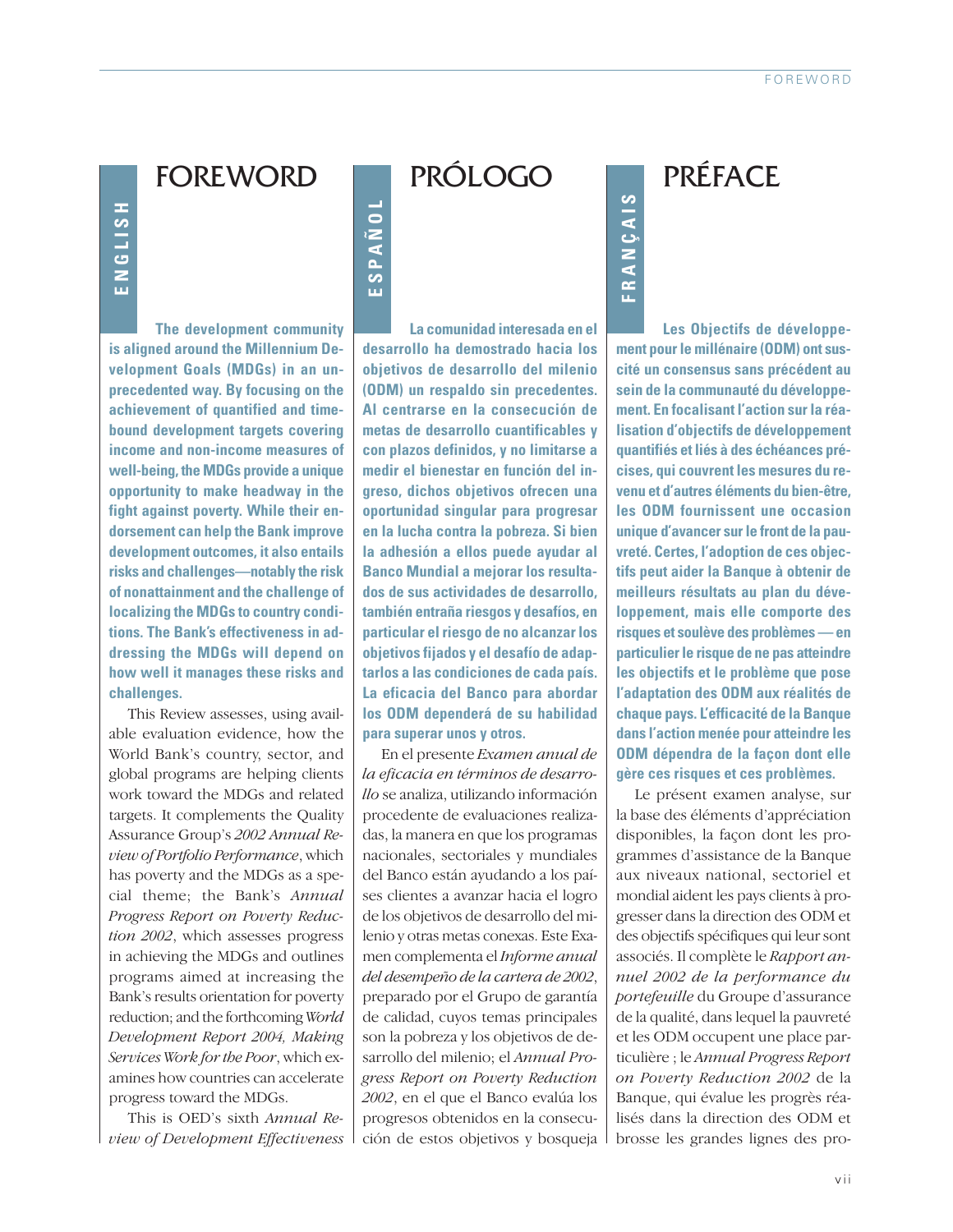**ESPA ˜NOL**

௨

ဖ ш

 $\bar{\mathbf{z}}$ 

 $\overline{\phantom{0}}$ 

### œ, **SI75**  $\sum_{i=1}^{n}$

(ARDE). The 1999 Annual Review looked at the challenges of implementing the Comprehensive Development Framework and identified promising practices for dealing with them. The 2000 Annual Review concluded that

the Bank could implement its strategies more effectively by judicious adaptation to diverse institutional and social environments as well as by acknowledging and managing differences between client and Bank priorities. The 2001 Annual Review explored how the choice of lending and nonlending instruments affects the achievement of development objectives.

The findings of this year's Annual Review indicate that the Bank's country, sector, and global programs are consistent with the MDG themes. They have increasingly focused on poverty reduction. This focus can be greatly sharpened by defining quantified and time-bound targets for poverty reduction and other relevant development outcomes and implementing strategies to achieve them. The Bank's sector programs, which include the MDG themes together with other sector goals and targets in a broader development framework, can help improve country programs by also providing guidance for groups of countries on how to address the tensions and tradeoffs between the broad approach of the sector strategies and the MDGs' specificity. The Bank's global programs offer untapped potential to capitalize on the comparative advantage of individual partners and to complement country-level activities in support of the MDGs. **ENGLISH**<br>
view the give add and ack fermide and ack fermide and ack fermide and ack fermide and the give the what targing in providing the get of the second to the second the vilibration of the vilibration of the vilibrat

The findings suggest several areas for increased emphasis, some of

programas encaminados a lograr resultados concretos en su lucha contra la pobreza; y el *Informe sobre el desarrollo mundial 2004,* sobre los servicios y los pobres, donde se examinan los medios por los cuales los países pueden

acelerar el cumplimiento de aquellos objetivos.

Este es el sexto *Examen anual de la eficacia en términos de desarrollo* que efectúa el DEO. En el Examen de 1999 se analizaron los desafíos que representaba la aplicación del Marco Integral de Desarrollo y se identificaron las prácticas más prometedoras para superarlos. En el de 2000 se concluyó que el Banco podría aplicar sus estrategias con mayor eficacia si se adaptaba prudentemente a las distintas situaciones institucionales y sociales, y reconocía y resolvía las diferencias entre las prioridades de los clientes y del Banco. En el Examen de 2001 se estudió la incidencia de la elección de instrumentos crediticios y de otra índole en el logro de los objetivos de desarrollo.

Las conclusiones del Examen del presente año indican que los programas nacionales, sectoriales y mundiales del Banco son coherentes con los temas vinculados a los objetivos de desarrollo del milenio y se ocupan cada vez más de la reducción de la pobreza. Podrán centrarse mucho más en esta cuestión si se establecen metas mensurables en materia de reducción de la pobreza y otros temas de desarrollo pertinentes, y se fijan plazos e implementan estrategias para alcanzarlas. Los programas sectoriales del Banco, que inscriben los objetivos de desarrollo del milenio junto con otras metas sectoriales en un marco más amplio

## **CAIS FRANÇAIS** FRAN

grammes conçus pour renforcer la politique des résultats dans les opérations axées sur la réduction de la pauvreté ; et le *Rapport sur le développement dans le monde 2004*, intitulé « Making services work for the

poor », qui examine comment les pays peuvent accélérer les progrès en direction des ODM.

Ceci est la sixième édition de l'*Examen annuel de l'efficacité du développement* (ARDE). L'examen de 1999 passait en revue les problèmes posés par la mise en œuvre du Cadre de développement intégré et identifiait les pratiques qui paraissaient offrir de bonnes chances de les résoudre. L'examen de 2000 concluait que la Banque pourrait être plus efficace dans l'exécution de ses stratégies si elle les adaptait de façon judicieuse aux divers contextes institutionnels et sociaux, et si elle savait reconnaître et gérer les différences entre ses priorités et celles des pays clients. L'examen de 2001 montrait comment le choix des instruments de prêts et des services hors prêts influe sur la réalisation des objectifs de développement.

Les conclusions du présent examen indiquent que les programmes nationaux, sectoriels et mondiaux de la Banque s'inscrivent dans la philosophie des ODM. Ils font une place de plus en plus importante à la lutte contre la pauvreté. La Banque pourrait focaliser bien plus ses efforts sur ce problème si elle établissait des objectifs quantifiés et assortis d'échéances précises dans ce domaine ainsi que pour d'autres aspects pertinents du développement, et si elle élaborait des stratégies pour atteindre ces objectifs. Les programmes sectoriels de la Banque, qui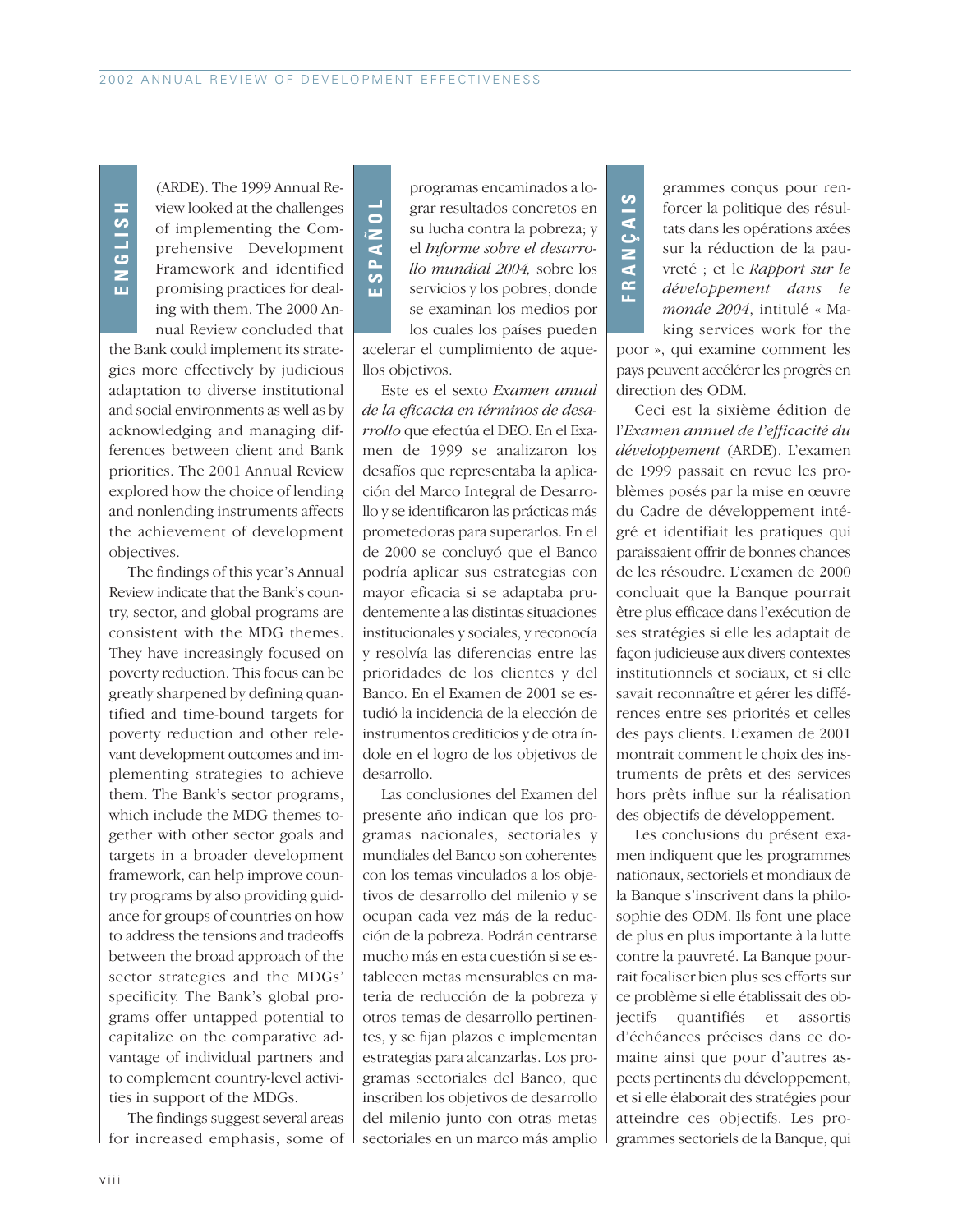which are already receiving greater Bank attention. Intensified effort is needed to help clients identify relevant development outcomes and corresponding intermediate indicators and to strengthen their capacity and incentives

to monitor and evaluate development outcomes. The Bank must move from recognizing the multisectoral determinants of development outcomes to developing and implementing cross-sectoral strategies. And the Bank must further clarify its role and objectives and those of other partners. Above all, the Bank needs to more fully assess the implications at the corporate, country, sector, and global levels of the MDGs and address these implications in its use of lending and administrative resources.

#### de desarrollo, también pueden contribuir a mejorar los programas para países orientando a los grupos de países sobre la forma de abordar las tensiones y las soluciones de compromiso entre la amplitud de las estrategias secto-

**ESPA ˜NOL**

௨

<u>ल</u> Ш

 $\bar{z}$ 

 $\overline{\phantom{0}}$ 

riales y la especificidad de aquellos objetivos. Los programas mundiales del Banco ofrecen la posibilidad, desaprovechada hasta el momento, de sacar partido de la ventaja comparativa de cada uno de los asociados y complementar las actividades llevadas a cabo en los distintos países para contribuir a alcanzar los objetivos de desarrollo del milenio.

En las conclusiones se señalan varios temas en los que se debe insistir, aunque el Banco ya está dedicando atención especial a algunos de ellos. Es preciso redoblar los esfuerzos para ayudar a los clientes a identificar los resultados de las actividades de desarrollo pertinentes y los indicadores intermedios correspondientes y a fortalecer su capacidad e incentivos para supervisar y evaluar dichos resultados. El Banco ha reconocido los factores multisectoriales que determinan los resultados en materia de desarrollo; debe dedicarse ahora a diseñar y aplicar estrategias intersectoriales. Debe esclarecer, asimismo, su función y sus objetivos, así como los de sus asociados. Por sobre todas las cosas, es necesario que el Banco evalúe más cabalmente las repercusiones de los objetivos de desarrollo del milenio en los planos institucional, nacional, sectorial y mundial, y las tome en cuenta al utilizar sus recursos crediticios y administrativos.

yon K!

Gregory K. Ingram Director-General, Operations Evaluation

#### incluent les thèmes des ODM ainsi que divers autres objectifs généraux et spécifiques entrant dans un plan de développement plus large, peuvent contribuer à améliorer

**CAIS** 

FRAN

les programmes au niveau des pays en montrant à certains groupes de pays comment traiter les tensions et les arbitrages entre l'approche générale des stratégies sectorielles et la spécificité des ODM. Les programmes mondiaux de la Banque offrent la possibilité, encore inexploitée, de tirer parti de l'avantage comparatif des divers partenaires en présence et de compléter les activités menées au niveau des pays pour promouvoir les ODM. **FRANÇAIS**

Les conclusions de l'examen indiquent qu'il faut faire une place plus large à plusieurs domaines, dont certains font déjà l'objet d'une attention particulière de la Banque. Il faut redoubler d'efforts pour aider les pays clients à identifier les résultats souhaitables au plan du développement et les indicateurs intermédiaires correspondants, et pour renforcer leurs capacités et incitations à suivre et évaluer les résultats au plan du développement. La Banque ne doit pas se contenter d'identifier les déterminants du développement, elle doit maintenant élaborer et mettre en œuvre des stratégies multisectorielles. Elle doit aussi préciser son rôle et ses objectifs, ainsi que ceux de ses partenaires. Elle doit surtout évaluer ce qu'impliquent les ODM au niveau de l'institution, des pays, des secteurs et du monde, et gérer l'utilisation de ses prêts et de ses moyens administratifs en fonction des résultats de cette évaluation.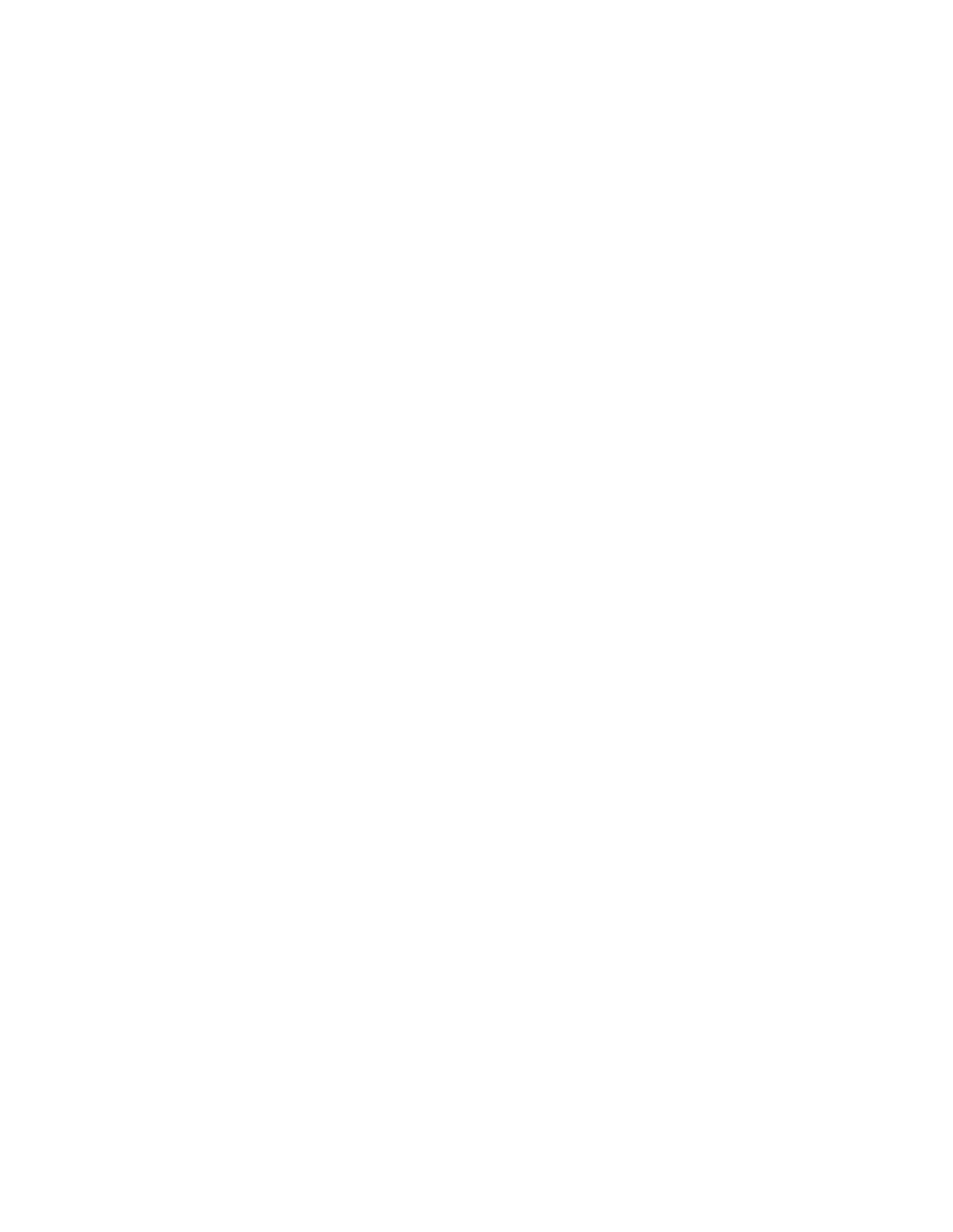## **HSITDNE ENGLISH**

### **EXECUTIVE** SUMMARY

**The Millennium Development Goals (MDGs) are a set of goals, targets, and performance indicators relating to poverty reduction, including income and non-income measures of well-being. Adopted by all 189 United Nations member states in the 2000 Millennium Declaration, they represent an unprecedented agreement among the development community about key development outcomes. The Bank has endorsed the MDGs. The Bank's corporate strategy aligns Bank Group efforts with the MDGs and provides an overall framework for addressing them.** 

#### **The MDGs as a Benchmark for Development Effectiveness**

The themes and issues embedded in the MDGs are not new for the Bank. The first of the MDGs, poverty reduction, has been the Bank's overarching objective since 1990. The focus on education and health has been a main tenet of the basic needs approach followed by the Bank since the early 1970s. Similarly, gender and environmental sustainability have been important components of the Bank's strategy since the 1990s.

The newness of the MDGs lies in three main dimensions. First, by incorporating quantitative and timebound targets, the MDGs demand specificity in development actions and emphasize systematic measurement. Second, by defining the goals in terms of outcomes—as distinct from inputs and outputs—the MDGs draw attention to the multi-

#### RÉSUMEN

**ESPA ˜NOL**

ESPAÑOL

**Los objetivos de desarrollo del milenio (ODM) son un conjunto de metas, objetivos e indicadores de desempeño vinculados con la reducción de la pobreza, que miden el bienestar en función del ingreso y de otros parámetros. Aprobados por los 189 Estados miembros de las Naciones Unidas en la Declaración del Milenio del año 2000, representan un acuerdo sin precedentes de la comunidad interesada en el desarrollo acerca de los resultados fundamentales que procura obtener en materia de desarrollo. El Banco ha hecho suyos esos objetivos; su estrategia institucional apunta a coordinar con ellos los esfuerzos del Grupo del Banco y proporciona un marco global para abordarlos.**

#### **Los objetivos de desarrollo del milenio como indicadores de referencia de la eficacia de las actividades de desarrollo**

Los temas y problemas a los que se refieren los objetivos de desarrollo del milenio no son nuevos para el Banco. El primero de estos objetivos, la reducción de la pobreza, es el propósito primordial del Banco desde 1990. El derecho a la educación y la salud es uno de los principales postulados del criterio sustentado por el Banco en lo concerniente a las necesidades básicas desde comienzos de los años setenta. Del mismo modo, ya en el decenio de 1990 el papel de la mujer y la sostenibilidad ambiental eran componentes importantes de la estrategia del Banco.

# RÉSUMÉ ANALYTIQUE

**FRANÇAIS**

FRANÇAIS

**Les Objectifs de développement pour le millénaire (ODM) sont un ensemble d'objectifs généraux et spécifiques et d'indicateurs de performance liés à la réduction de la pauvreté et notamment à la mesure du revenu et d'autres éléments du bien-être. Adoptés par les 189 États membres des Nations Unies dans la Déclaration du Millénaire, ils ont suscité au sein de la communauté du développement un consensus sans précédent au sujet des résultats essentiels du développement. La Banque souscrit aux ODM. La stratégie institutionnelle du Groupe de la Banque est de centrer ses efforts sur les ODM et de proposer un plan d'action pour atteindre ces objectifs.** 

#### **Les ODM en tant que critère de l'efficacité du développement**

Les thèmes couverts par les ODM et les problèmes qu'ils soulèvent ne sont pas nouveaux pour la Banque. Le recul de la pauvreté, qui est le premier des ODM, est l'objectif primordial que s'est fixé la Banque depuis 1990. La place fondamentale de l'éducation et de la santé est l'un des principes de base de l'approche axée sur les besoins essentiels que la Banque poursuit depuis le début des années 70. De même, la discrimination entre les sexes et la viabilité écologique sont des éléments importants de la stratégie de la Banque depuis les années 90.

La nouveauté des ODM réside dans trois dimensions essentielles. Premièrement, du fait qu'ils sont as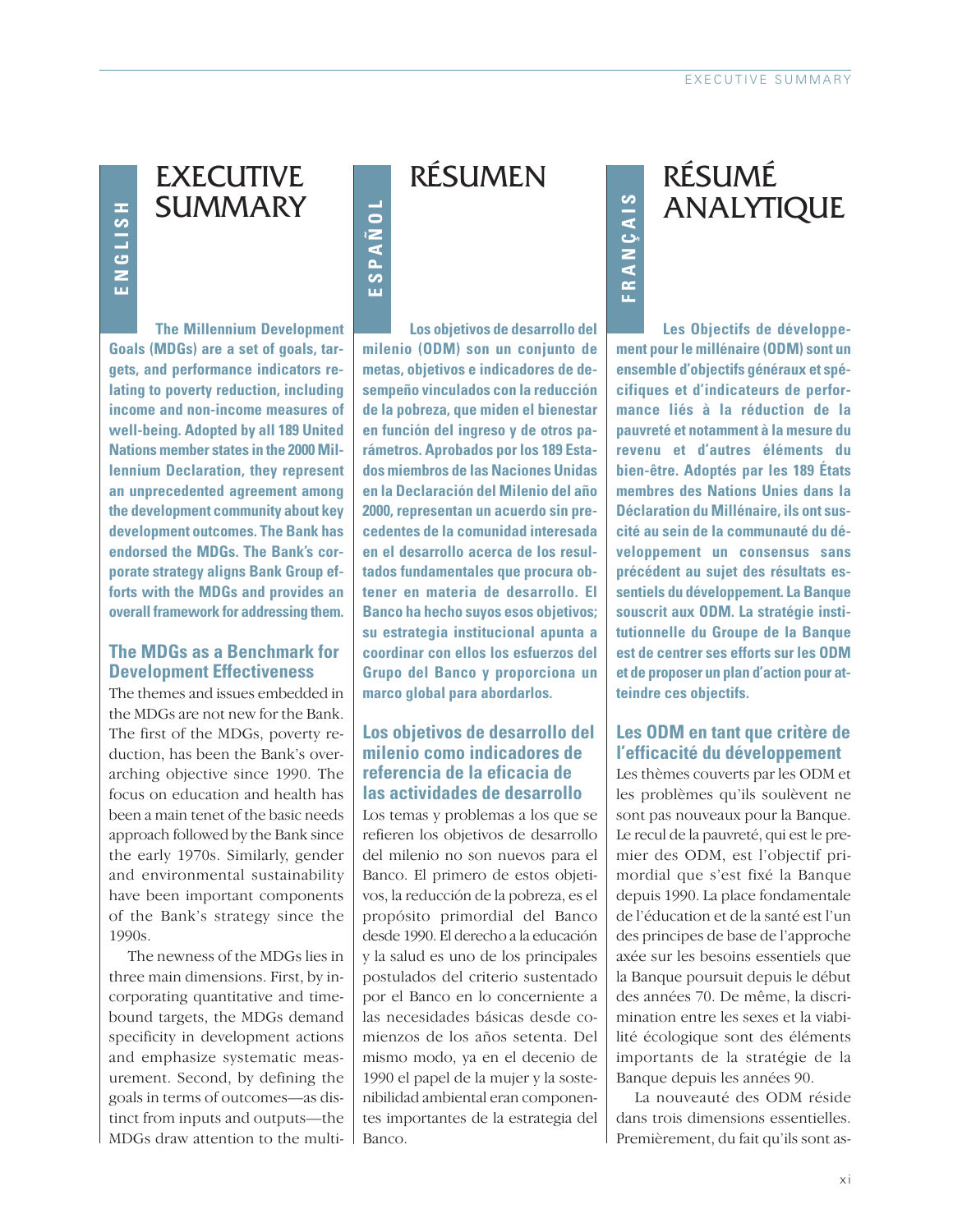**ESPA ˜NOL**

௨

<u>ल</u> ш

 $\bar{z}$ 

 $\frac{1}{\sigma}$ 

œ, **SI79**  $\sum_{i=1}^{n}$  sectoral determinants of outcomes. Third, by including goal 8, which aims at developing a global partnership for development, the MDGs emphasize the role of both developed *and* developing countries. These new ele-

ments may warrant changes and innovations in some Bank practices and programs.

The MDGs serve as a visionary challenge to help galvanize new energies and resources for the development agenda, with a focus on outcomes. At the same time, the adoption of the MDGs entails risks and challenges for the World Bank. Since it is clear that, given current trends of progress, many countries and regions will be unable to achieve the MDGs by 2015, the risk of disappointment and cynicism must be mitigated. And there are other challenges: Customizing the MDGs to local conditions, ensuring that the contributions of sectors without an explicit MDG goal or target are not neglected, focusing on outcomes among poor countries and population groups rather than just on average outcomes, identifying the results chain and monitoring appropriate intermediate indicators, and addressing incentives for achieving outcomes and for monitoring them. **ENGLISH**<br>
me nov and charge opiud and sin the iga da loc or reg am in the correct and the correct and the correct with the correct view to various to the correct view do it is v

The main aim of this Annual Review is to assess, using recent evaluation evidence, how the World Bank's country, sector, and global programs are helping clients work toward the MDGs and other relevant targets. Even though the Bank is working in partnership with other donors and cannot *alone* be held accountable for achieving the MDGs, it is still important for the Bank to consider how effectively its assis-

Lo novedoso de los objetivos de desarrollo del milenio radica fundamentalmente en tres aspectos. En primer término, al incorporar metas cuantitativas, con plazos concretos, los objetivos exigen especificidad en las medidas

adoptadas para favorecer el desarrollo y hacen hincapié en la medición sistemática. En segundo lugar, con la definición de las metas en términos de resultados —y no de insumos y productos— se ha puesto el acento en los determinantes multisectoriales de los resultados. Tercero, al incluir el Objetivo 8, que se refiere a la promoción de una alianza mundial para el desarrollo, se ha puesto de relieve *tanto* la función de los países desarrollados *como* la de los países en desarrollo. Estos nuevos elementos pueden requerir cambios e innovaciones en algunos programas y prácticas del Banco.

Los ODM pueden servir de inspiración y acicate para reunir nuevos recursos y energía y destinarlos a impulsar el desarrollo, prestando atención especial a los resultados. Al mismo tiempo, para el Banco Mundial la adopción de los objetivos entraña riesgos y desafíos. Es evidente que, a juzgar por los progresos realizados hasta el momento, muchos países y regiones no lograrán alcanzar los ODM para 2015; por ello se debe disipar el peligro de caer en la desilusión y el cinismo. Se presentan también otros desafíos: adaptar los ODM a las condiciones locales, no soslayar las contribuciones de sectores para los cuales no se ha fijado explícitamente un objetivo, tomar particularmente en cuenta los resultados obtenidos entre los países y los grupos de población pobres en lugar de considerar los resultados

## CAIS **FRANÇAIS** FRAN

sortis d'objectifs quantitatifs et liés à des échéances précises, les ODM nécessitent des actions de développement spécifiques et ils appellent des mesures systématiques. Deuxièmement, du fait qu'ils définis-

sent les objectifs généraux en termes de résultats — et non pas en termes d'apports et de production —, les ODM attirent l'attention sur les déterminants multisectoriels des résultats. Troisièmement, du fait qu'ils incluent le huitième objectif général, qui est de mettre en place un partenariat mondial pour le développement, les ODM mettent en relief le rôle des pays développés *et* des pays en développement. Ces nouveaux éléments peuvent justifier des changements et des innovations dans certaines pratiques et certains programmes de la Banque.

Les ODM constituent une gageure visionnaire, gageure qui permet de galvaniser de nouvelles énergies et de mobiliser de nouvelles ressources pour le programme de développement axé sur les résultats. En même temps, l'adoption des ODM signifie que la Banque doit être prête à assumer des risques et à relever un certain nombre de défis. Puisqu'il est évident, compte tenu du bilan actuel de l'action engagée sur ce front, qu'un grand nombre de pays et de régions ne seront pas en mesure d'atteindre les ODM d'ici à 2015, il est indispensable d'atténuer les risques de désillusion et de cynisme. Et il faut surmonter d'autres difficultés : il faut adapter les ODM aux réalités locales, et s'assurer que les contributions que peuvent apporter les secteurs pour lesquels aucun objectif général ou spécifique n'a été fixé ne sont pas négligées ;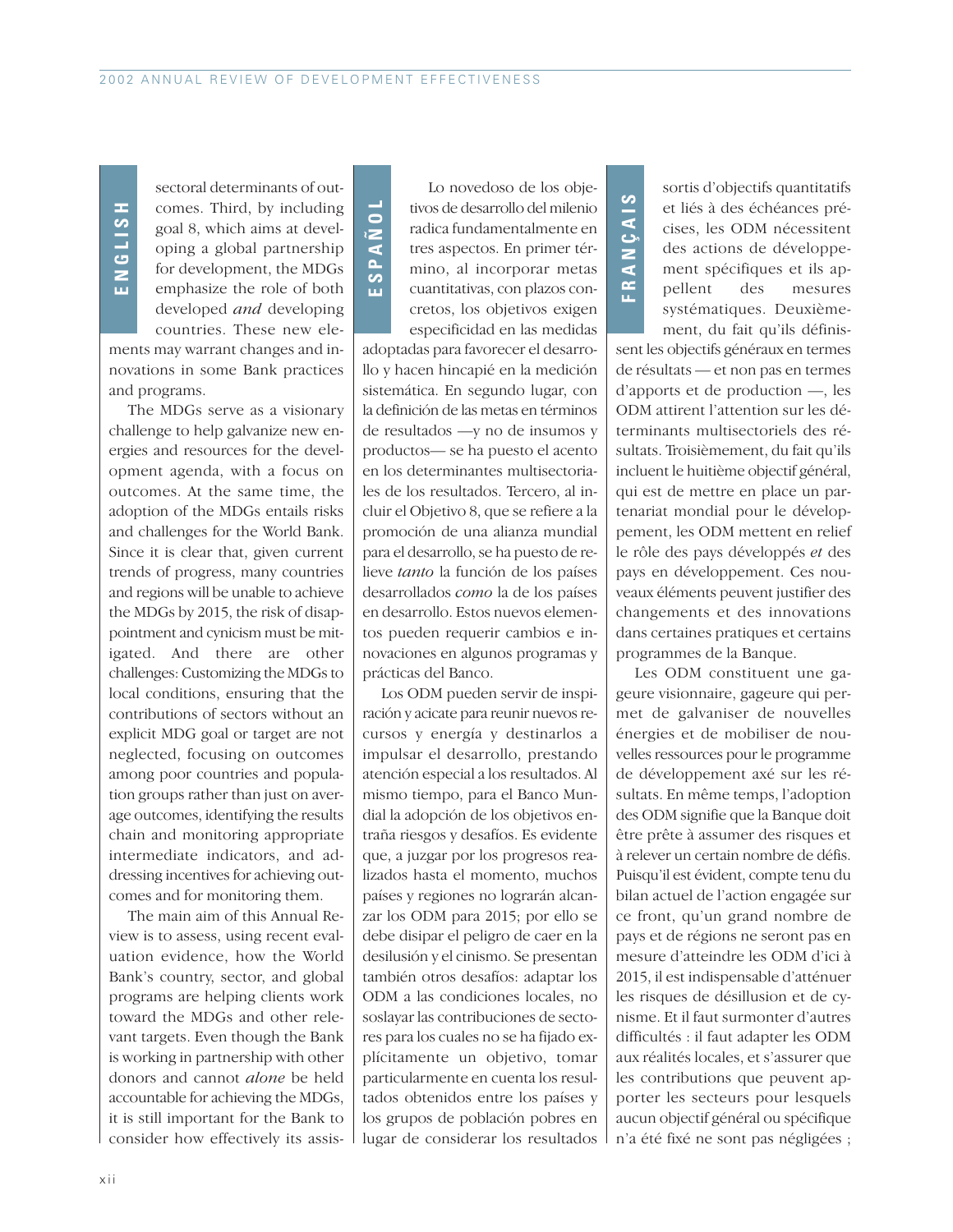tance is contributing to progress toward the agreed on goals.

#### **Findings about the Bank's Programs**

The Bank's country, sector, and global programs are con-

sistent with the MDG themes, and there has been continuity in the Bank's support for them. The MDGs emphasize income as well as nonincome measures of well-being and draw attention to their multiple determinants. The Bank's *World Development Report*(WDR) for 2000–01 echoes this in its emphasis on the qualitative dimensions of poverty and, more specifically, the empowerment of the poor. Both encompass a broad approach to poverty reduction and signal the need for a mix of mutually reinforcing interventions in a variety of sectors.

At the project level, the outcomes of Bank-financed projects continue to improve. Of the projects that exited in FY01, 77 percent had satisfactory outcomes, exceeding for a second year the 1997 Strategic Compact target of 75 percent, as shown in the figure. More than two-thirds of projects

#### **Project Outcomes Show an Upward**





promedio, identificar la cadena de resultados y efectuar el seguimiento de los indicadores intermedios apropiados, y establecer incentivos para alcanzar y supervisar los resultados.

El presente Examen tiene como finalidad principal analizar, utilizando información obtenida en evaluaciones recientes, la ayuda que los programas nacionales, sectoriales y mundiales del Banco Mundial prestan a sus clientes para avanzar hacia la consecución de los objetivos de desarrollo del milenio y otras metas pertinentes. Aun cuando el Banco trabaja junto con otros donantes y la responsabilidad de cumplir con los ODM no recae *exclusivamente* en él, para el Banco es importante determinar el grado de eficacia de su asistencia como medio de contribuir al logro de los objetivos acordados.

#### **Conclusiones acerca de los programas del Banco**

Los programas del Banco para países y sectores, así como los de alcance mundial, son congruentes con los temas de los objetivos de desarrollo del milenio, a los que el Banco ha prestado un respaldo constante. Los ODM subrayan la importancia de medir el bienestar no sólo en función de los ingresos y dedican especial atención a la multiplicidad de factores que lo determinan. El *Informe sobre el desarrollo mundial 2000/2001,* preparado por el Banco, se hace eco de este concepto al hacer hincapié en los aspectos cualitativos de la pobreza y, más concretamente, en el empoderamiento de los pobres. Ambos factores forman parte de un enfoque amplio de la reducción de la pobreza y señalan la necesidad de poner en marcha, en distintos sec-

### **CAIS FRANÇAIS** FRAN

il faut centrer l'attention sur les résultats des pays pauvres et des groupes de population démunis et non pas seulement sur la moyenne des résultats, identifier la chaîne des résultats et assurer le suivi des indicateurs inter-

médiaires ; et il faut instituer un système d'incitations pour atteindre les résultats souhaités et en assurer le suivi.

Le principal objectif de cet examen est d'analyser, sur la base des éléments d'appréciation disponibles, la façon dont les programmes d'assistance de la Banque aux niveaux national, sectoriel et mondial aident les pays clients à progresser dans la direction des ODM et des objectifs spécifiques qui leur sont associés. Même si la Banque travaille en partenariat avec d'autres bailleurs de fonds et ne peut être tenue pour *seule* responsable des résultats obtenus sur le front des ODM, il n'en est pas moins important qu'elle fasse le point pour déterminer dans quelle mesure l'aide qu'elle apporte permet aux pays de progresser dans la direction des objectifs établis d'un commun accord.

#### **Conclusions concernant les programmes de la Banque**

Les programmes d'assistance de la Banque aux niveaux national, sectoriel et mondial sont cohérents avec les thèmes des ODM, et la Banque n'a cessé de les soutenir. Les ODM mettent l'accent sur la mesure du revenu et d'autres éléments du bien-être, et ils font ressortir la multiplicité des déterminants de ces différentes variables. Le *Rapport sur le développement dans le monde 2000–2001* s'en fait l'écho en insistant sur les dimensions qualitatives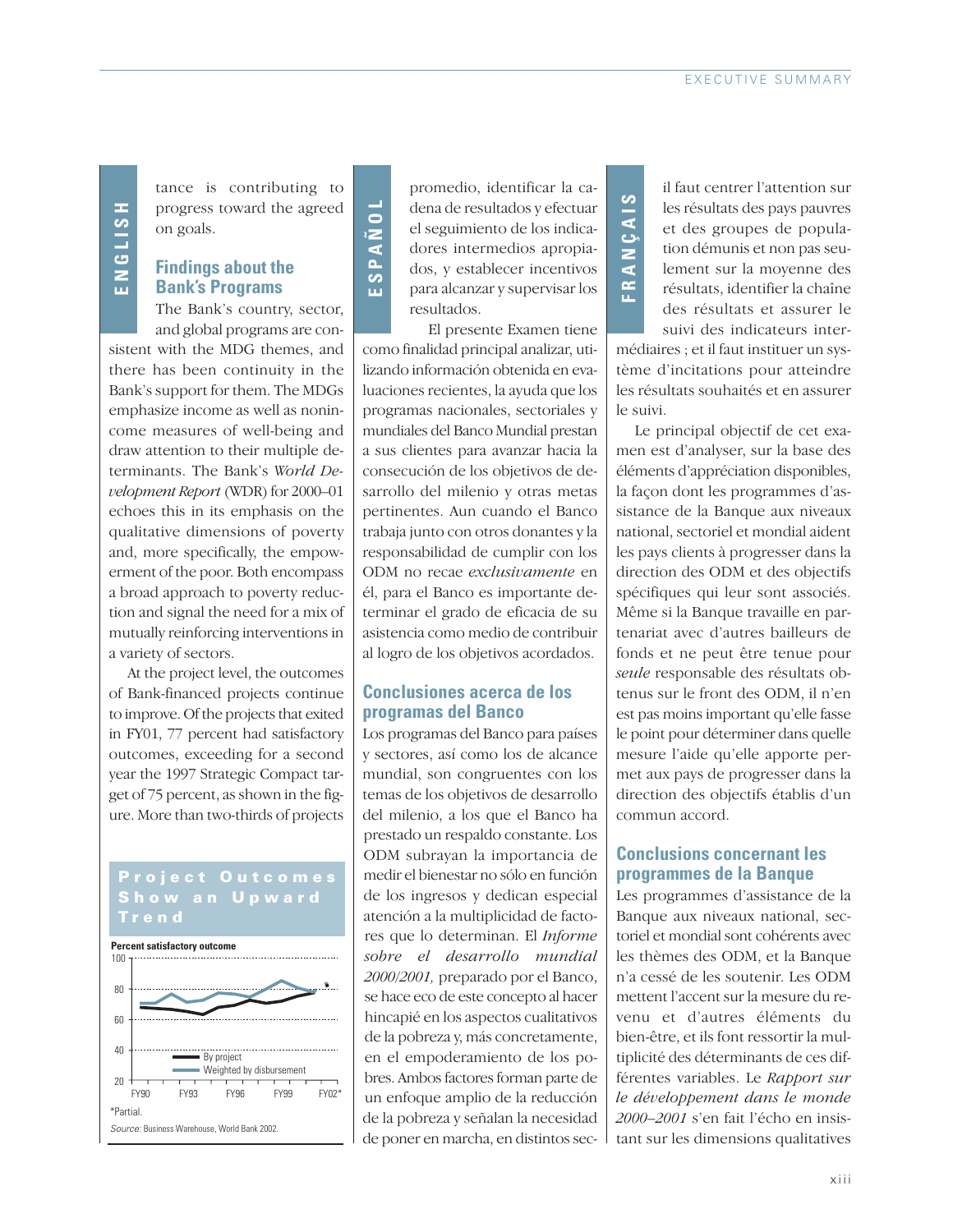**ESPA ˜NOL**

ρĹ,

—<br>"

 $\bar{\mathbf{z}}$ 

 $\overline{\phantom{0}}$ 

#### æ, **SI75**  $\sum_{i=1}^{n}$

were rated as likely or highly likely to be resilient to future risk, and about one-half were rated as having a substantial or higher institutional development impact in FY01. The Appendix provides detailed results on project performance.

This solid performance at the individual project level must be sustained, and the Bank must scale up the impact to help clients achieve country-level improvements in economic well-being, human development, environmental sustainability, and other relevant development outcomes. The MDGs offer the potential—backed by international support and common understanding—for the Bank to sharpen its focus on such outcomes*.*

In the past few years, the objectives and strategies of the Bank's country assistance programs have increasingly focused on poverty reduction. However, most are expressed in terms of directions of change rather than achieving specific targets. Poverty Reduction Strategy Papers (PRSPs), in contrast, provide a clearer set of targets, although the realism and achievability of the targets can be improved. The Bank needs to define the objectives and targets of its country programs with greater specificity, deriving these from national targets established by countries in light of global MDG goals and using the PRSP where applicable. Better analytical work, including stronger poverty analysis and development of outcome-oriented strategies, would also contribute positively to the quality of the Bank's country programs. **ENGLISHER**<br> **ENGLISHER**<br>
STRIP on the count of the count of the count of the count of the count of the count of the count of the count of the state who counted at the state change of the state change of the state change o

Sector strategies show increasing attention to poverty linkages, a change from earlier strategies in tores, intervenciones que se refuercen recíprocamente.

En cuanto a los proyectos, los resultados de aquellos financiados por el Banco continúan mejorando. De los proyectos que dejaron la cartera en el ejercicio de 2001, el

77% obtuvo resultados satisfactorios: se superó así por segundo año la meta del 75% fijada en el Plan Estratégico, como se observa en el gráfico. En el mismo ejercicio, se consideraba como probable o muy probable que más de dos tercios de los proyectos pudieran superar futuros riesgos, y que aproximadamente la mitad influiría, por lo menos, de forma considerable en el desarrollo institucional. En el Apéndice se suministra información detallada sobre el desempeño de los proyectos.

Es preciso mantener la solidez del comportamiento de los proyectos e intensificar el efecto de las actividades del Banco para poder ayudar a los clientes a impulsar el bienestar económico, el desarrollo humano y la sostenibilidad ambiental nacionales, así como a obtener otros resultados

#### de la pauvreté et plus précisément sur la nécessité de donner aux pauvres les moyens de se prendre en charge. Dans les deux cas, l'approche globale retenue en matière de lutte contre la pauvreté implique une com-

**FRANÇAIS**

FRAN

**CAIS** 

binaison d'interventions qui se renforcent mutuellement dans des secteurs divers.

Au niveau des projets, les résultats des opérations financées par la Banque continuent de s'améliorer. Sur les projets sortis du portefeuille au cours de l'exercice 01, 77 % avaient des résultats satisfaisants, dépassant ainsi pour la deuxième année consécutive l'objectif de 75 % du Pacte stratégique ainsi que le montre la figure ci-contre. Plus des deux tiers étaient jugés comme ayant de bonnes chances ou de fortes chances de résister à des risques futurs, et à peu près la moitié étaient jugés comme ayant un impact substantiel ou plus que substantiel sur le développement institutionnel pendant l'exercice 01. L'annexe pré-





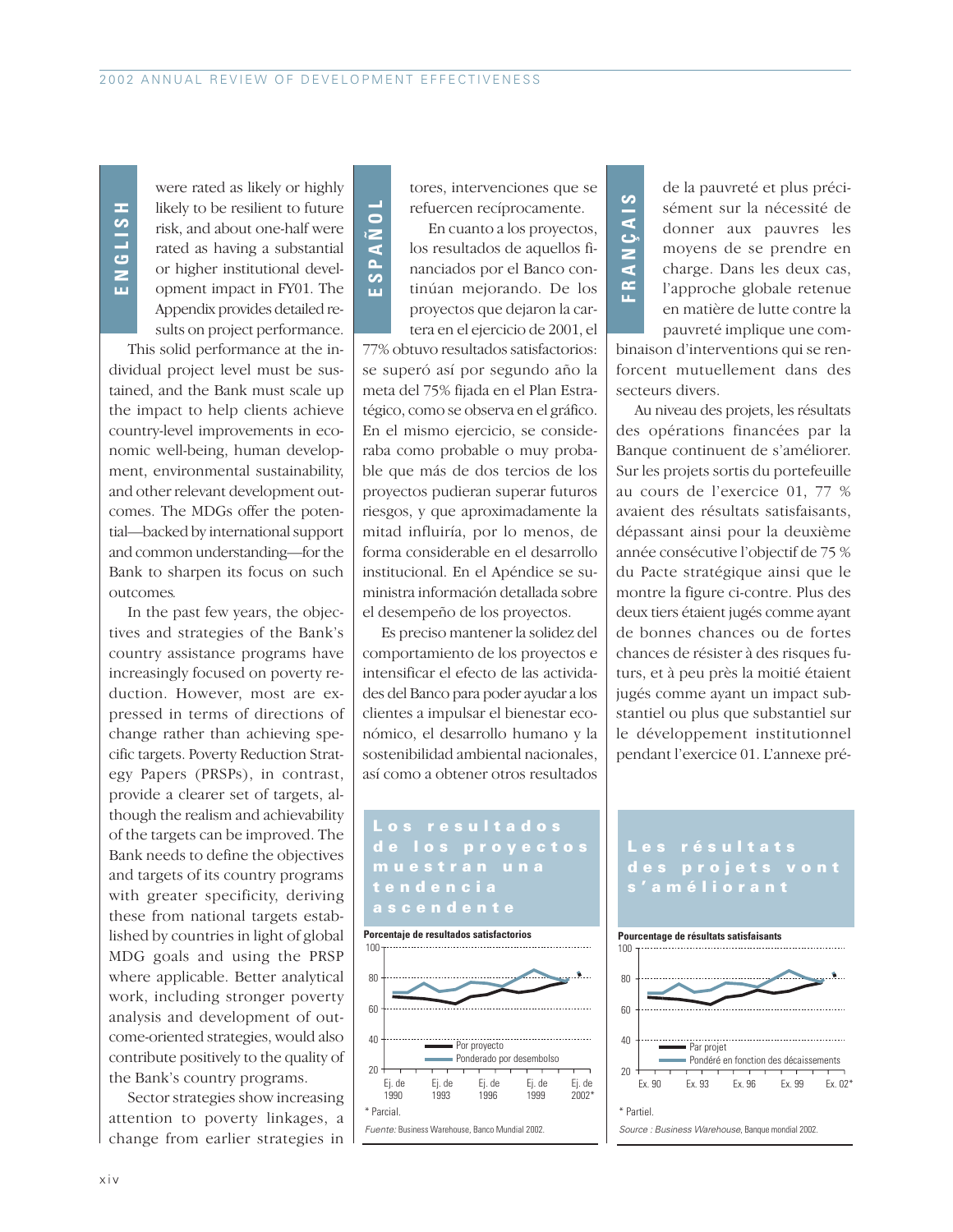which such linkages were not always explicit. While the Bank has a strong record of project performance in many sectors, the weaker record in a few sectors will require added attention. The Bank's sector strategies are consis-

**ESPA ˜NOL**

௨

<u>ल</u> ш

 $\bar{z}$ 

 $\overline{\phantom{0}}$ 

tent with the MDGs and rightly place them alongside other sector goals in a broader development framework. Sector strategies have the potential to contribute more effectively to the Bank's country strategies in two ways. First, they should provide guidance on how countries at different income levels can prioritize specific sectors, subsectors, regions, or population groups. Second, they should exploit cross-sectoral complementarities and provide guidance on designing and implementing outcome-oriented strategies. Although truly integrated policy action can emerge only in national policy forums, greater creativity in Bank sector programs in maximizing complementarities would further enhance their relevance to the MDGs—and to the country strategies seeking to achieve them.

Special funding initiatives related to the MDGs—for example, the Education Fast Track Program or the Africa Multisectoral AIDS Program could entail allocation or reallocation of lending resources. Such allocations should take account of each country's likelihood of using the funds effectively, as well as its distance from the MDGs. Any implications for the Bank's geographic and sectoral allocation of resources resulting from such initiatives should be systematically assessed and tradeoffs carefully considered. Finally, achieving and sustaining MDG outcomes will require significant addi-

pertinentes en materia de desarrollo. Los ODM brindan al Banco la posibilidad de concentrarse aún más en esos resultados, con el respaldo internacional y la comprensión general de su naturaleza. En los últimos años, los ob-

**FRANÇAIS**

FRAN

S

 $\overline{a}$ 

jetivos y las estrategias de los programas de asistencia del Banco a los países se han centrado en forma creciente en la reducción de la pobreza. Sin embargo, generalmente se expresaron en relación con la orientación de los cambios que se procuraba lograr y no como metas específicas. Los documentos de estrategia de lucha contra la pobreza (DELP), por el contrario, establecen una serie de metas más claras, aunque su realismo y factibilidad podrían mejorarse. El Banco debe definir los objetivos y las metas de sus programas para los países con mayor especificidad, derivándolos de las metas nacionales establecidas por los países a la luz de los ODM y utilizando los DELP cuando corresponda. La calidad de los programas del Banco para los distintos países también se vería beneficiada si se mejoraran los estudios analíticos, en particular el análisis de la pobreza, y se formularan estrategias orientadas a obtener resultados concretos.

Las estrategias sectoriales prestan cada vez más atención a los vínculos con la pobreza, que anteriormente no siempre se presentaban en forma explícita. Aunque el desempeño de los proyectos del Banco es muy satisfactorio en numerosos sectores, será necesario prestar mayor atención a los pocos sectores donde los resultados fueron deficientes. Las estrategias sectoriales del Banco son coherentes con los ODM y, acertadamente, los inscriben, junto con sente un bilan détaillé de la performance des projets.

Cette robuste performance au niveau des projets doit être maintenue, et la Banque doit viser un plus haut niveau d'impact pour aider les pays clients à amé-

liorer leurs résultats au triple plan du bien-être économique, du développement humain et de la viabilité écologique et dans d'autres domaines pertinents du développement. Les ODM offrent à la Banque la possibilité — confortée par le soutien et la compréhension de la communauté internationale — de centrer davantage son action sur ces résultats.

Depuis quelques années, la pauvreté occupe une place grandissante dans les objectifs et les stratégies des programmes d'assistance de la Banque aux pays. Toutefois, ces objectifs et ces stratégies sont habituellement définis en termes d'orientation des réformes plutôt qu'en termes de résultats spécifiques. Les Documents de stratégie pour la réduction de la pauvreté (DSRP) fournissent au contraire un ensemble plus clair d'objectifs, mais ils sont parfois irréalistes et difficiles à atteindre, et des progrès sont possibles sur ce point. La Banque doit définir plus précisément les objectifs généraux et spécifiques de ses programmes-pays, à partir des objectifs nationaux établis par les pays à la lumière des ODM, et en se basant le cas échéant sur les données des Documents de stratégie pour la réduction de la pauvreté. Un meilleur travail d'analyse et, en particulier, une analyse plus solide de la pauvreté et l'élaboration de stratégies axées sur les résultats du développement permettraient aussi d'amé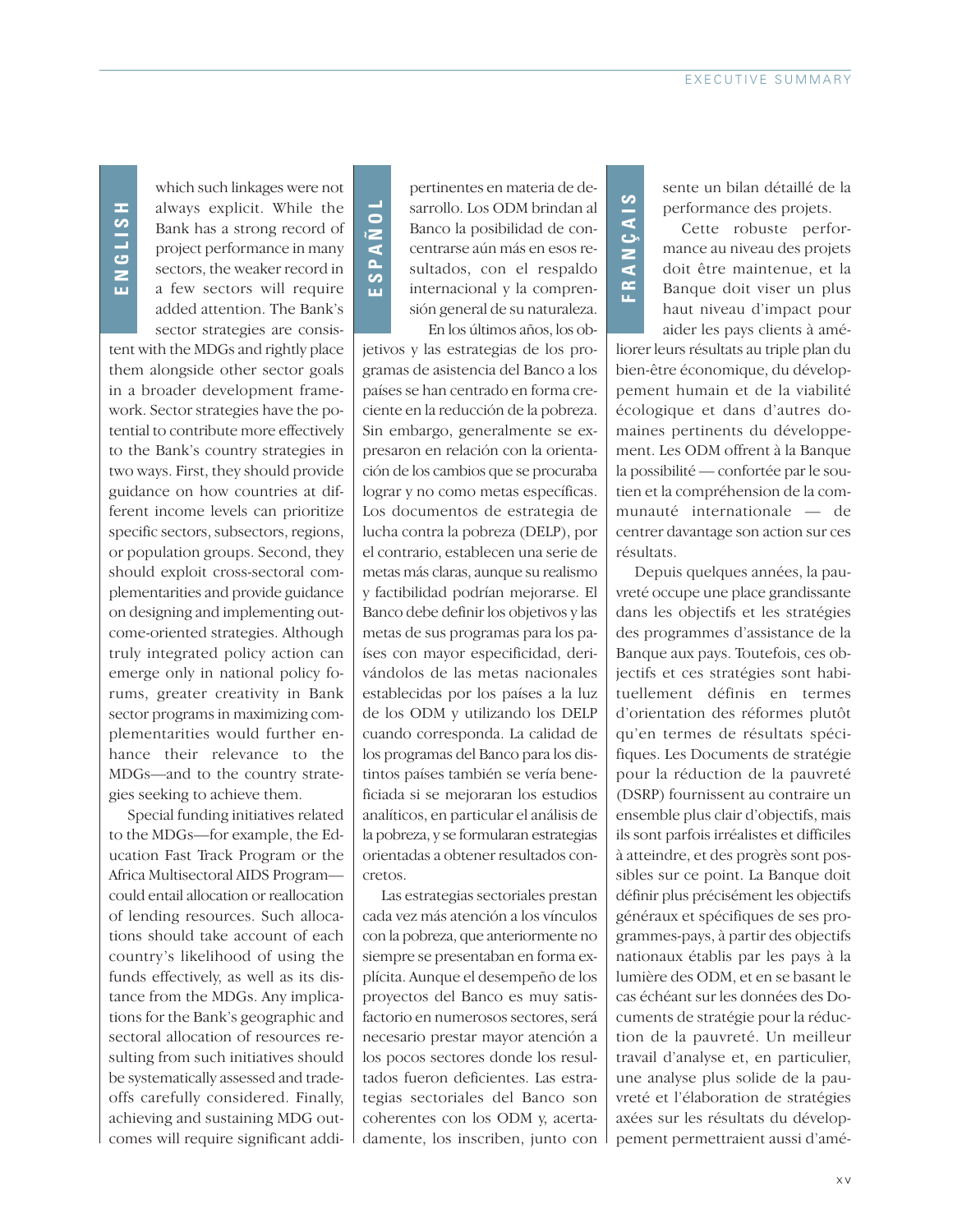**ESPA ˜NOL**

—<br>"

PAÑ

 $\overline{\phantom{0}}$ 

### œ, **SI79**  $\sum_{i=1}^{n}$

tional recurrent financing, for which provision needs to be made.

The realization that many development problems require collective action at the global level to supplement traditional country- and project-

level approaches has led to increasing Bank support for global programs. All global programs broadly support MDG goal 8—"Developing a global partnership for development"—and many also support other MDGs. Few of the global programs yet involve developing countries, civil society organizations, or the commercial private sector in the governance and management of the programs. And few focus on global public policy formulation involving developed country policies, in the spirit of MDG goal 8. While global programs have been effective instruments of resource mobilization, the proliferation of global initiatives has exceeded the Bank's institutional capacity to manage and monitor them effectively. Global programs as a group are no better than other development efforts at monitoring and evaluating the outcomes and impacts of their activities. Capitalizing on the comparative advantage of individual partners, better linking global programs with related country-level activities, and situating them within the framework of a larger global strategy would help strengthen outcomes. **EXCLUSH** EXP Rate Man ML par ma deve are writted as a vate man deve are writted as writted as writted as writted as a variety of the globule out that the globule content as writted as a variety of the globule content as a

#### **Implications for the Future**

By specifying *quantitative* targets, the MDGs emphasize systematic measurement—and the Bank has launched new initiatives to better monitor, measure, and manage for results. While these initiatives cannot be expected to bear fruit either

#### otros objetivos sectoriales, en un marco de desarrollo más amplio. Asimismo, pueden contribuir más eficazmente a las estrategias del Banco para los países de dos maneras. En primer lugar, deberían brindar orientación sobre la forma

en que los países, en los diferentes niveles de ingreso, pueden establecer un orden de prioridad entre determinados sectores, subsectores, regiones o grupos de población. En segundo término, deberían aprovechar los aspectos intersectoriales complementarios y establecer pautas sobre el diseño y la ejecución de estrategias orientadas a la obtención de resultados. Aun cuando las medidas de política auténticamente integradas sólo pueden surgir de foros de política nacionales, una mayor creatividad en los programas sectoriales del Banco para aprovechar al máximo los aspectos complementarios aumentaría la pertinencia de esos programas para los ODM y las estrategias nacionales concebidas a fin de alcanzarlos.

Las iniciativas de financiamiento especiales vinculadas a los ODM, como la Vía Rápida de Educación para Todos o el Programa Multisectorial contra el SIDA para África, pueden requerir la asignación o la reasignación de recursos financieros. Para ello se debe tomar en cuenta la probabilidad de cada país de utilizar los fondos con eficacia, así como el camino que le falta recorrer para alcanzar los ODM. Deben estudiarse cuidadosamente todas las consecuencias de esas iniciativas en la distribución geográfica y sectorial de recursos del Banco, así como las soluciones de compromiso que pudieran implicar. Por último, para alcanzar y mantener los ODM se necesitarán

#### liorer la qualité des programmes au niveau des pays. Les stratégies sectorielles montrent qu'une attention

**FRANÇAIS**

FRANÇAIS

croissante est portée aux liens des opérations avec la pauvreté, contrairement aux stratégies antérieures, où ces

liens n'étaient pas toujours explicites. La Banque affiche un bilan solide pour ce qui est de la performance des projets dans de nombreux secteurs, mais il faudra suivre de plus près le petit groupe de secteurs qui font apparaître des résultats moins satisfaisants. Les stratégies sectorielles de la Banque sont cohérentes avec les ODM et les placent à juste titre aux côtés d'autres objectifs dans un plan d'action plus large en faveur du développement. Les stratégies sectorielles peuvent apporter, sur un double plan, une contribution plus efficace aux stratégies d'assistance aux pays mises en place par la Banque. Premièrement, elles devraient fournir des indications sur la façon dont les pays qui ont différents niveaux de revenus peuvent établir l'ordre de priorité de secteurs, sous-secteurs, régions ou groupes de population particuliers. Deuxièmement, elles devraient exploiter les complémentarités soussectorielles et fournir des indications sur la conception et la mise en œuvre des stratégies axées sur les résultats. Certes, une action gouvernementale véritablement intégrée ne peut être que le fruit d'un débat national, mais si la Banque faisait preuve de plus d'imagination dans ses programmes sectoriels en s'attachant à maximiser les complémentarités, le contenu de ces programmes pourrait être encore mieux adapté aux ODM — et aux stratégies nationales élaborées pour atteindre ces objectifs.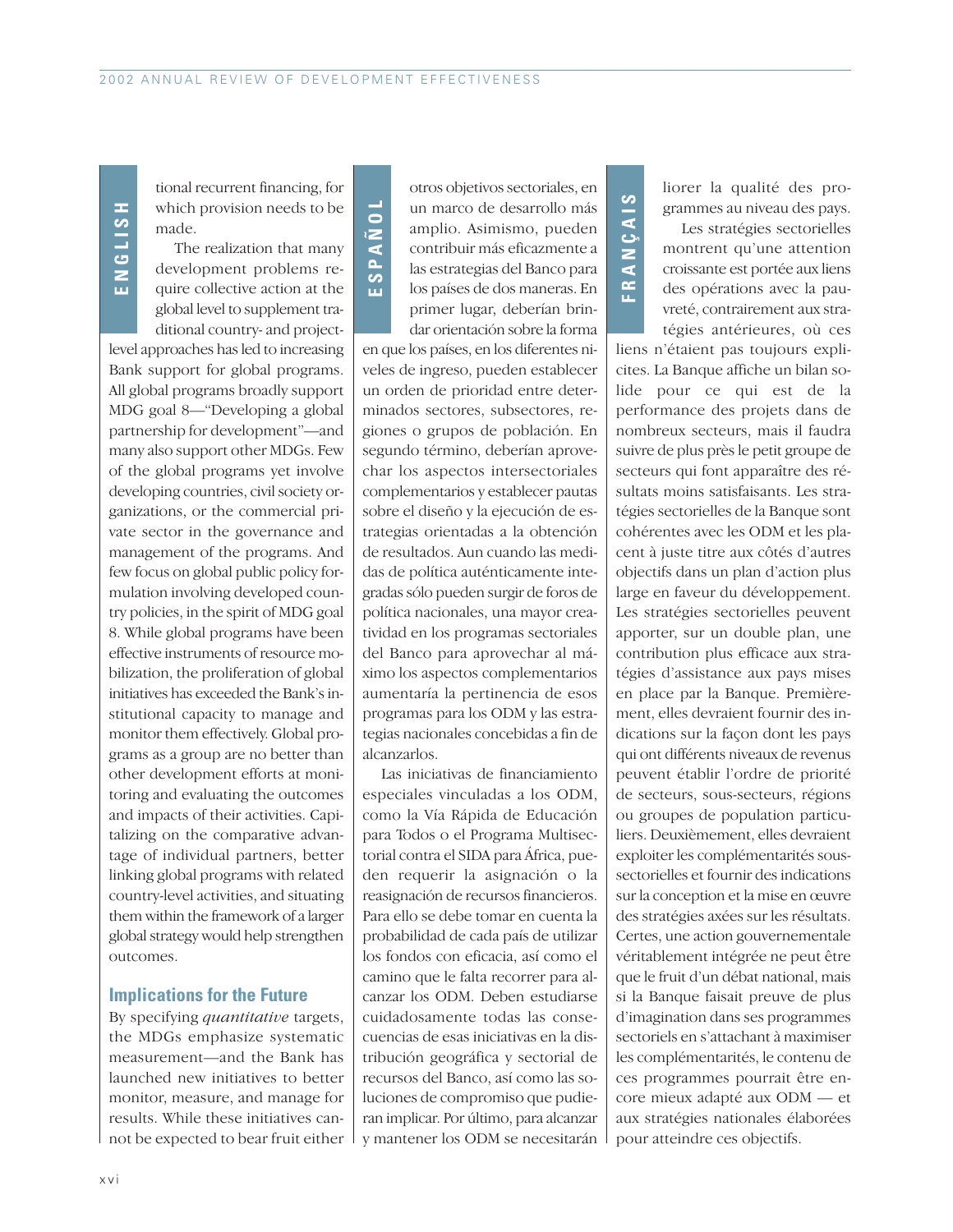swiftly or easily, they will be particularly helpful if they result in clearer and more specific objectives and targets at the country, sector, and global levels. Clients' capacity and incentives to monitor and evaluate development

**ESPA ˜NOL**

<u>ल</u> ш

 $\bar{z}$ ௨

 $\overline{\phantom{0}}$ 

outcomes also need significant strengthening. Serious effort is also needed to identify intermediate indicators for measuring progress on the ground and to monitor the progress of Bank assistance. This is especially the case because the Bank's instruments have a shorter timeframe than the 15-year horizon set for achieving most MDGs. Lessons can be learned in failure as well as success. The monitoring process should be designed to yield information that provides a sound and continuing basis for informed decisionmaking and learning.

The MDGs draw attention to the multisectoral determinants of outcomes. The Bank's programs increasingly recognize these inter-relationships; they now need to take the next step and develop and implement cross-sectoral strategies to help clients achieve intended outcomes. Multisectoral strategies do not necessarily imply multisector projects. Developing multisectoral strategies will require effective coordination between the Bank's country and sector units and among sector units to design and implement outcome-based, cross-sectoral country strategies. A more effective institutional mechanism is needed to foster the design and implementation of cross-sectoral strategies to deliver specific development outcomes.

Achieving MDG outcomes by 2015—and sustaining them beyond 2015—will require a break from hisimportantes volúmenes adicionales de financiamiento periódico y será preciso efectuar las reservas del caso.

La convicción de que la solución de muchos problemas de desarrollo exige medidas colectivas a nivel mundial que

complementen los enfoques tradicionales centrados en los países y los proyectos ha empujado al Banco a aumentar su apoyo a los programas mundiales. En líneas generales, todos los programas mundiales contribuyen a la consecución del Objetivo 8 ("Promover una alianza mundial para el desarrollo") y muchos coadyuvan también al logro de otros de los objetivos. Sin embargo, los países en desarrollo, las organizaciones de la sociedad civil o el sector privado comercial intervienen en la dirección y administración de muy pocos programas mundiales, y también son pocos los programas que se ocupan de la formulación de políticas públicas mundiales que afecten las políticas de los países desarrollados, como podría ocurrir en consonancia con el espíritu del Objetivo 8. Si bien los programas mundiales han resultado efectivos para movilizar recursos, la proliferación de iniciativas mundiales ha superado la capacidad institucional del Banco para administrarlas y supervisarlas eficazmente. Los programas mundiales, como grupo, no son mejores que otros programas de desarrollo para supervisar y evaluar los resultados y las repercusiones de sus actividades. Se podrían obtener resultados más satisfactorios aprovechando las ventajas comparativas de cada asociado, vinculando mejor los programas mundiales con las actividades conexas en los países y situándolos en el marco de una estrategia mundial más amplia.

#### Les programmes de financement spéciaux liés aux ODM — tels que l'Initiative pour l'accélération de l'aide en faveur de l'éducation ou le Programme plurinational de

**FRANÇAIS**

FRANÇAIS

lutte contre le VIH/SIDA en Afrique — pourraient donner lieu à l'octroi de nouveaux prêts ou à la réaffectation des fonds prêtés. Ces opérations devront tenir compte de la probabilité qu'a un pays d'utiliser les fonds de façon efficace ainsi que des progrès qu'il a accomplis en direction des ODM. Les conséquences que pourraient avoir ces initiatives sur la répartition géographique et sectorielle des ressources de la Banque devront être systématiquement évaluées, et les arbitrages devront faire l'objet d'un examen approfondi. Enfin, pour atteindre les ODM et les inscrire dans la durée, il faudra prévoir d'importantes ressources supplémentaires pour financer les dépenses récurrentes, et donc prendre des dispositions en ce sens.

La reconnaissance du fait qu'un grand nombre de problèmes de développement exigent une action collective au niveau international pour compléter les approches traditionnelles centrées sur les pays et les projets a conduit la Banque à accroître le soutien qu'elle apporte aux programmes de portée mondiale. Tous ces programmes appuient de façon générale le huitième des ODM qui est de « mettre en place un partenariat mondial pour le développement » — et beaucoup appuient aussi les autres ODM. Rares sont encore les programmes de portée mondiale qui associent les pays en développement, les organisations de la société civile ou le secteur privé commercial à l'administration et à la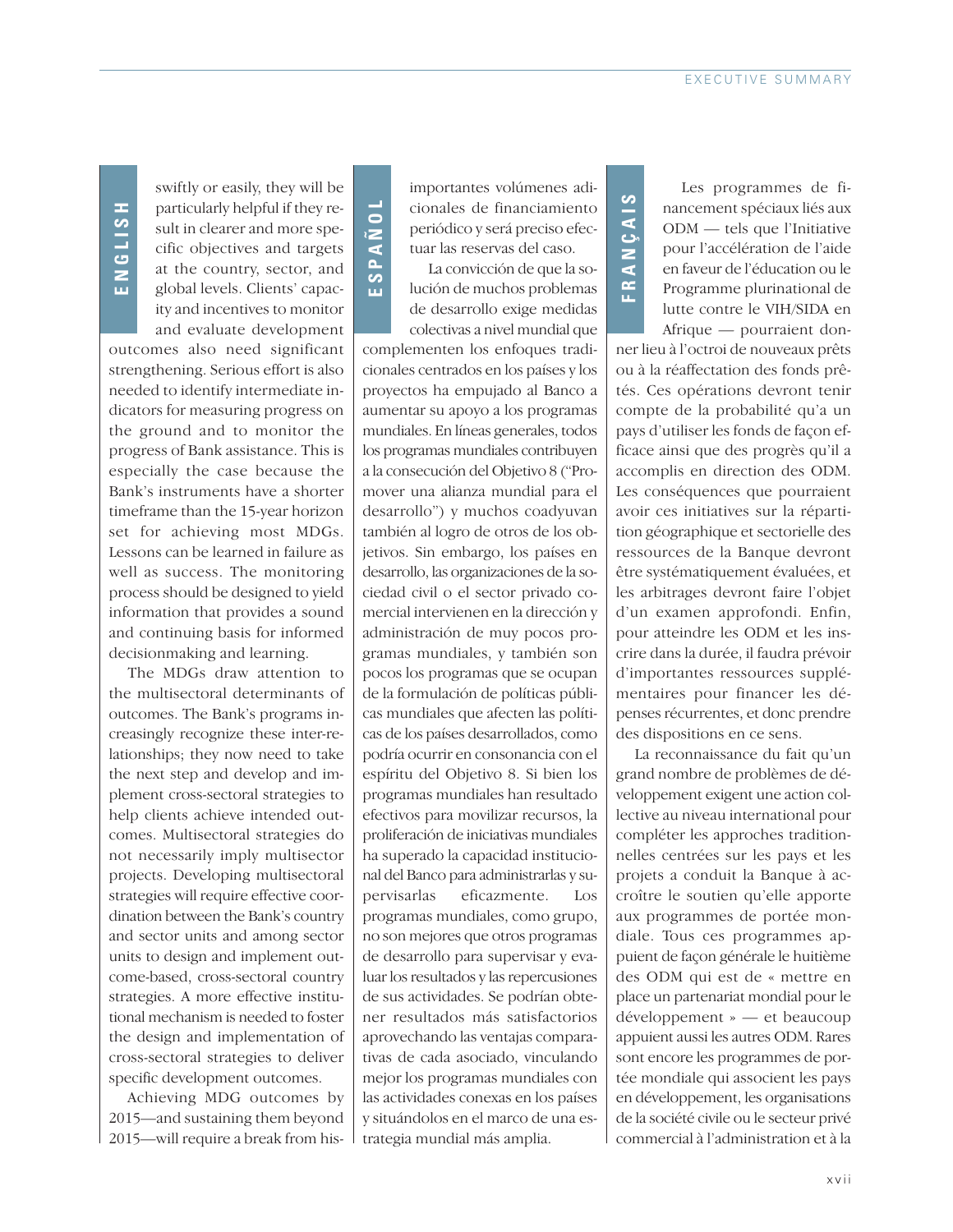**ESPA ˜NOL**

<u>ल</u> ш

 $\bar{\mathbf{z}}$ ௨

 $\overline{\phantom{0}}$ 

### æ, **SI79**  $\sum_{i=1}^{n}$

torical trends in a number of countries. "Business as usual" is unlikely to suffice either for countries or donors. Signing on to global targets without determining the priority to be attached to individual targets in specific circum-

stances or developing more feasible alternative targets is risky for donors and developing countries alike. There is also a risk that the MDGs will lead to the mechanical adoption of specific MDG indicators—or to an overemphasis on easily monitored targets to the neglect of qualitative dimensions of development. The first step in better managing these risks and challenges would be to systematically assess and understand the implications at the corporate, country, sector, project, and global levels—of the MDGs. A determination will then have to be made about how priorities are to be set, key choices made, and any resulting tensions and tradeoffs addressed. More than two years after the Bank's endorsement of the MDGs, such efforts are only just beginning in the Bank, especially at the sectoral (network) level. Rising to the challenge of the MDGs will require continuity in some areas of Bank work and an increased emphasis on others, and may warrant a departure from some current Bank practices and programs. The exact nature of the necessary changes can be determined only through a systematic analysis of the implications of the MDGs at the corporate, country, sector, and global levels. Assessing and addressing these implications should be a priority for the Bank. **XVIII**<br> **ENGLISH**<br>
STAR Statis doing and torn oping and the control of the control of the control of the control and practice of the control and practice of the control and practice of the control and practice of the cont

#### **Consecuencias para el futuro**

Al especificar metas *cuantitativas*, los ODM ponen de relieve la importancia de la medición sistemática, y el Banco ha puesto en marcha nuevas iniciativas para mejo-

rar el seguimiento, la medición y la gestión de resultados. Si bien no se puede esperar que den fruto con rapidez o facilidad, esas iniciativas serán especialmente valiosas si permiten establecer objetivos y metas más claros y específicos a nivel nacional, sectorial y mundial. También es preciso reforzar considerablemente los incentivos y la capacidad de los clientes para supervisar y evaluar los resultados de las actividades de desarrollo. Es necesario, asimismo, identificar indicadores intermedios para medir los progresos en el terreno y supervisar el avance de la asistencia del Banco, más que nada porque el marco cronológico de los instrumentos del Banco es más breve que el plazo de 15 años estipulado para alcanzar los ODM. Se pueden extraer enseñanzas tanto de los fracasos como de los éxitos. El proceso de supervisión debe estar destinado a obtener datos que sienten una base sólida y permanente para el aprendizaje y la adopción de decisiones informadas.

Los ODM destacan el papel de los determinantes multisectoriales de los resultados. El Banco cada vez toma más en cuenta esas interrelaciones en sus programas; ahora debe dar un paso adelante y elaborar y aplicar estrategias intersectoriales para ayudar a los clientes a alcanzar los resultados previstos. Las estrategias multisectoriales no implican necesariamente proyectos multisectoriales. Para diseñar e implementar en los países es-

# FRANÇAIS **FRANÇAIS**

gestion des opérations. Et rares sont ceux qui s'attachent à formuler une politique publique mondiale tenant compte des politiques des pays développés dans l'esprit du huitième des ODM. Les programmes sont

certes des instruments efficaces pour mobiliser les ressources, mais la prolifération des initiatives mondiales implique une charge qui excède les capacités institutionnelles de la Banque pour assurer la gestion et le suivi de ces programmes de façon efficace. Ces programmes pris collectivement ne permettent pas mieux que d'autres initiatives de développement de suivre et d'évaluer les résultats et l'impact des actions menées. Des résultats plus solides pourront être obtenus si des dispositions sont prises pour exploiter l'avantage comparatif de chaque partenaire, établir un lien plus étroit entre les programmes internationaux et les activités menées au niveau des pays, et inscrire ces activités dans le cadre d'une stratégie globale plus large.

#### **Conséquences à tirer pour l'avenir**

Par le fait même qu'ils fixent des objectifs *quantitatifs*, les ODM impliquent de faire une large place à la mesure systématique des résultats, et la Banque a lancé de nouvelles initiatives pour mieux suivre, mesurer et gérer les résultats. Certes, il ne faut pas espérer que ces initiatives porteront des fruits rapidement ou facilement, mais elles seront particulièrement utiles si elles permettent d'établir des objectifs généraux et spécifiques plus clairs aux niveaux national, sectoriel et international. Il faut aussi renforcer sensiblement la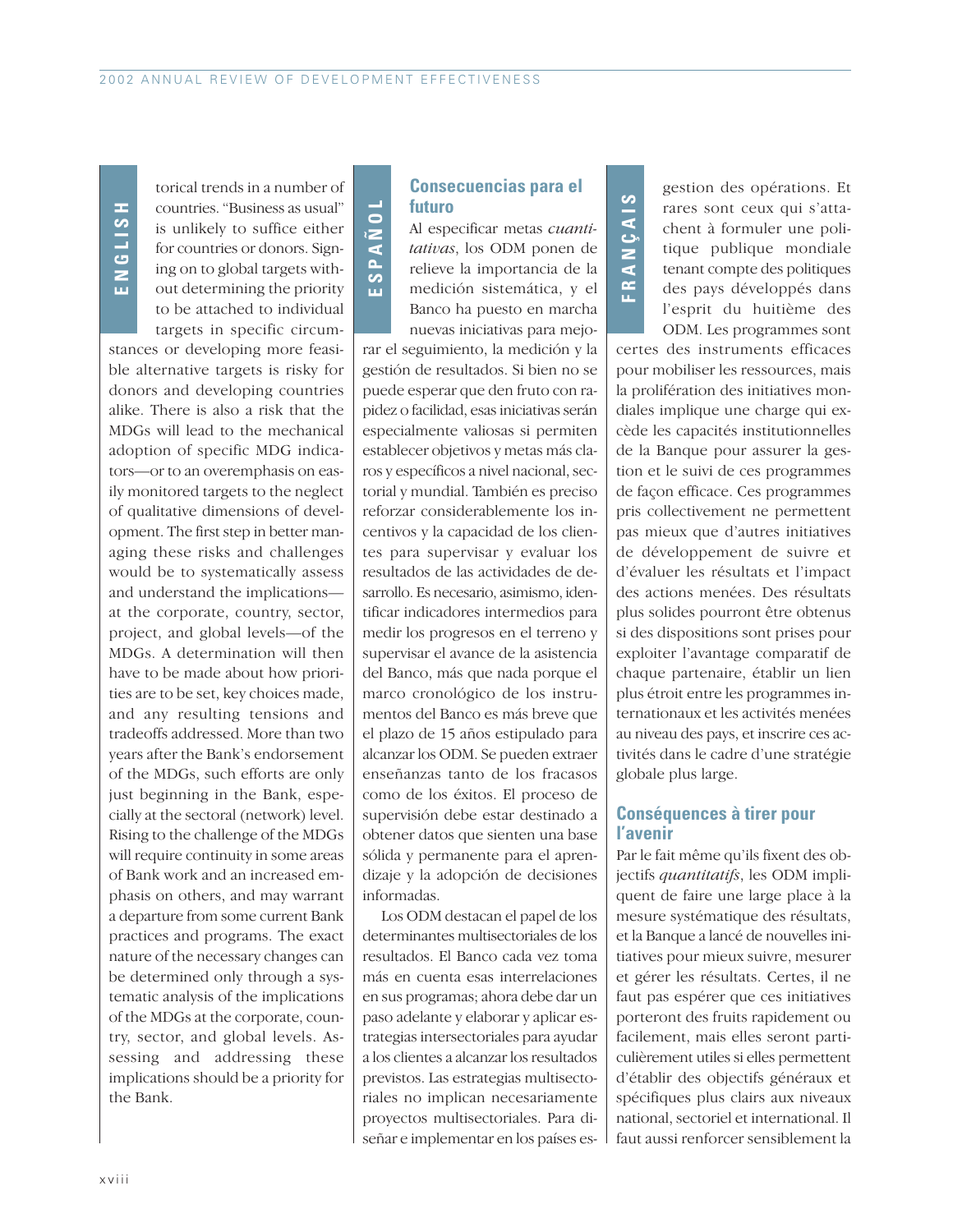## **ESPA ˜NOL**ESPAÑOI

trategias intersectoriales basadas en los resultados se requerirá una coordinación eficaz entre las direcciones subregionales y las direcciones sectoriales del Banco, así como entre estas últimas. Se necesita un mecanismo insti-

tucional más efectivo para fomentar el diseño y la ejecución de estrategias intersectoriales que produzcan resultados específicos en términos de desarrollo.

A fin de alcanzar los objetivos de desarrollo del milenio para 2015 y mantenerlos después— en varios países será imprescindible modificar las tendencias históricas. Es probable que las "actividades habituales" no basten para los países ni para los donantes. Adherir a los objetivos mundiales sin determinar la prioridad que se va a atribuir a cada uno de ellos en circunstancias concretas o idear otros objetivos más viables es igualmente riesgoso para los donantes y los países en desarrollo. También se corre el riesgo de que los ODM deriven en la adopción mecánica de indicadores específicos o en un hincapié excesivo en las metas que se pueden medir con facilidad en desmedro de los aspectos cualitativos del desarrollo. El primer paso para hacer frente a estos riesgos y desafíos consistiría en evaluar sistemáticamente y comprender las consecuencias que entrañan los ODM para las instituciones, los países, los sectores, los proyectos y las actividades de índole mundial. Habrá que tomar luego una determinación acerca de la forma de establecer las prioridades, adoptar las decisiones clave, superar las tensiones que puedan surgir y abordar las soluciones de compromiso. Más de dos años después de que el Banco adhiriera a los ODM, esos esfuerzos

### S **FRANÇAIS**  $\overline{a}$ FRAN

capacité et les incitations des pays clients à suivre et évaluer les résultats du développement. Des efforts sérieux seront aussi nécessaires pour identifier les indicateurs intermédiaires permettant de mesurer les

progrès accomplis sur le terrain et de suivre les progrès de l'assistance de la Banque, et ce d'autant que les instruments de la Banque ont une durée de vie plus courte que l'horizon de 15 ans fixé pour la réalisation de la plupart des ODM. Les enseignements à tirer sont utiles, qu'il y ait échec ou succès. Le processus de suivi doit être conçu de façon à pouvoir recueillir des éléments d'information susceptibles de fournir une base solide et permanente pour prendre des décisions en toute connaissance de cause et favoriser l'apprentissage.

Les ODM appellent l'attention sur les déterminants multisectoriels des résultats. Les programmes de la Banque tiennent de plus en plus compte de ces interactions ; mais il faut maintenant passer à l'étape suivante et élaborer les stratégies intersectorielles pour aider les pays clients à atteindre les résultats souhaités. Les stratégies intersectorielles n'impliquent pas nécessairement des projets multisectoriels. L'élaboration de stratégies multisectorielles exigera une coordination efficace entre les unités de la Banque spécialement chargées des pays et des secteurs et entre les unités sectorielles afin de concevoir et mettre en œuvre des stratégies nationales intersectorielles. Il faut un mécanisme institutionnel plus efficace pour encourager l'élaboration et la mise en œuvre de stratégies intersectorielles permettant d'atteindre des résultats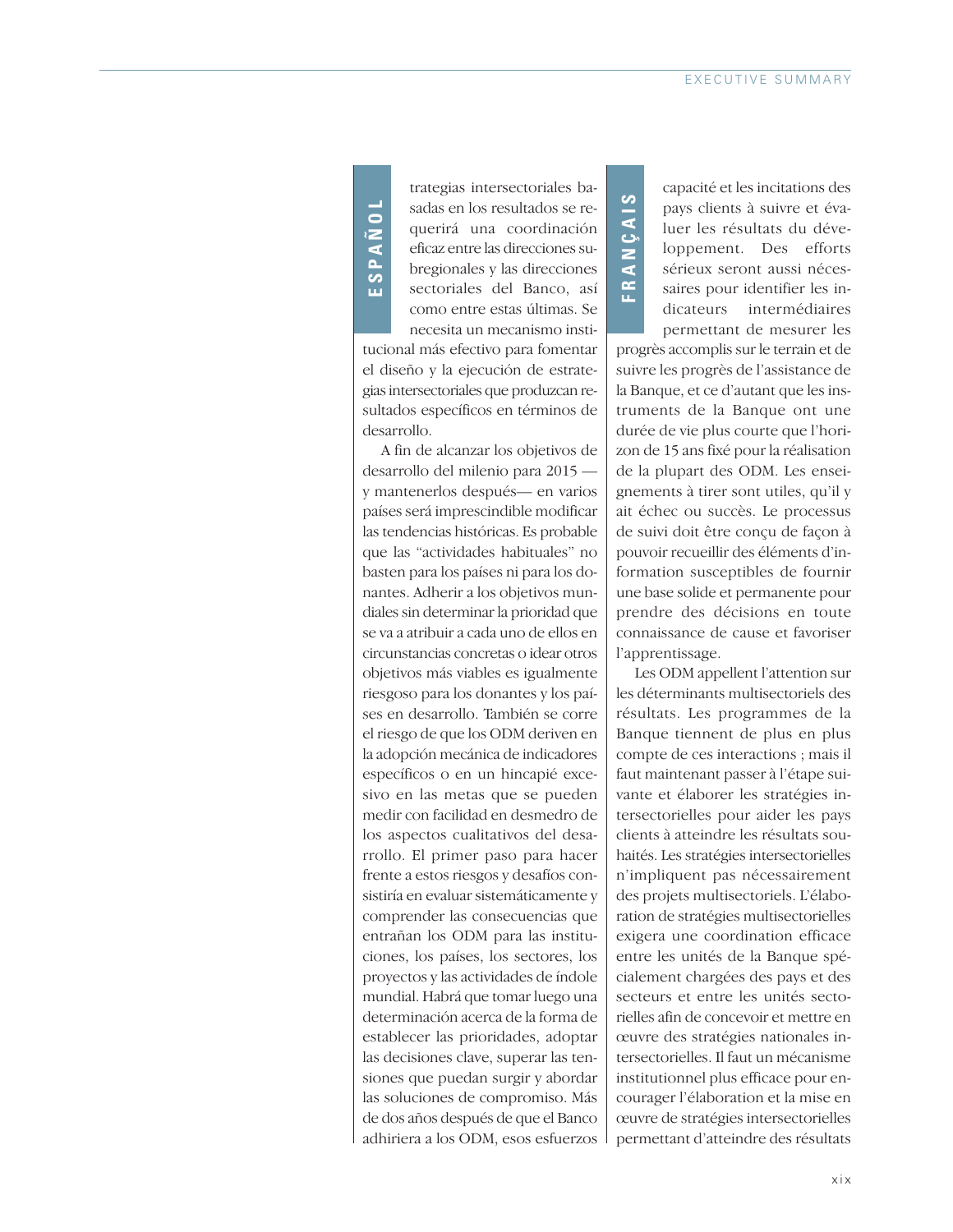## **ESPA ˜NOL**ESPAÑOL

acaban de comenzar, especialmente en el nivel sectorial (redes). Para estar a la altura del desafío que implican los ODM se requerirá continuidad en algunas áreas de la labor del Banco, mayor atención a otras y, quizá, la

**FRANÇAIS**

FRANÇAIS

modificación de algunos programas y prácticas actuales del Banco. La naturaleza exacta de los cambios necesarios sólo se podrá determinar mediante un análisis sistemático de las repercusiones de los ODM para las instituciones, los países, los sectores y el mundo. Evaluar y abordar esas repercusiones debe ser prioritario para el Banco.

spécifiques au plan du développement.

Pour atteindre les ODM d'ici à 2015 — et pour que les résultats durent au-delà de 2015 — il faudra rompre avec les tendances passées dans un certain nombre de pays.

La politique du « business as usual » ne suffira sans doute pas, que l'on se place du côté des pays ou du côté des bailleurs de fonds. Souscrire à des objectifs globaux sans déterminer la priorité attachée à des objectifs spécifiques dans des circonstances spécifiques ou sans fixer des objectifs plus réalistes est une chose risquée pour les bailleurs de fonds comme pour les pays en développement. Il y a aussi le risque que les ODM conduisent à adopter mécaniquement des indicateurs spécifiques pour évaluer les progrès accomplis dans ce domaine — ou à accorder une importance excessive à des objectifs dont l'évolution est facile à suivre au détriment des dimensions qualitatives du développement. Pour mieux gérer ces risques et ces problèmes, il faut d'abord cerner et évaluer systématiquement les répercussions des ODM — au niveau de l'institution, des pays, des secteurs et des projets et au niveau mondial. Il faudra ensuite déterminer comment établir les priorités, comment opérer les choix fondamentaux et comment traiter les tensions et les arbitrages éventuels. Cela fait un peu plus de deux ans maintenant que la Banque a souscrit aux ODM, mais les dispositions qu'elle a prises en ce sens n'en sont qu'à leurs débuts, en particulier au niveau sectoriel (niveau des réseaux). Pour relever la gageure des ODM, il faudra qu'elle poursuive son action dans certains domaines,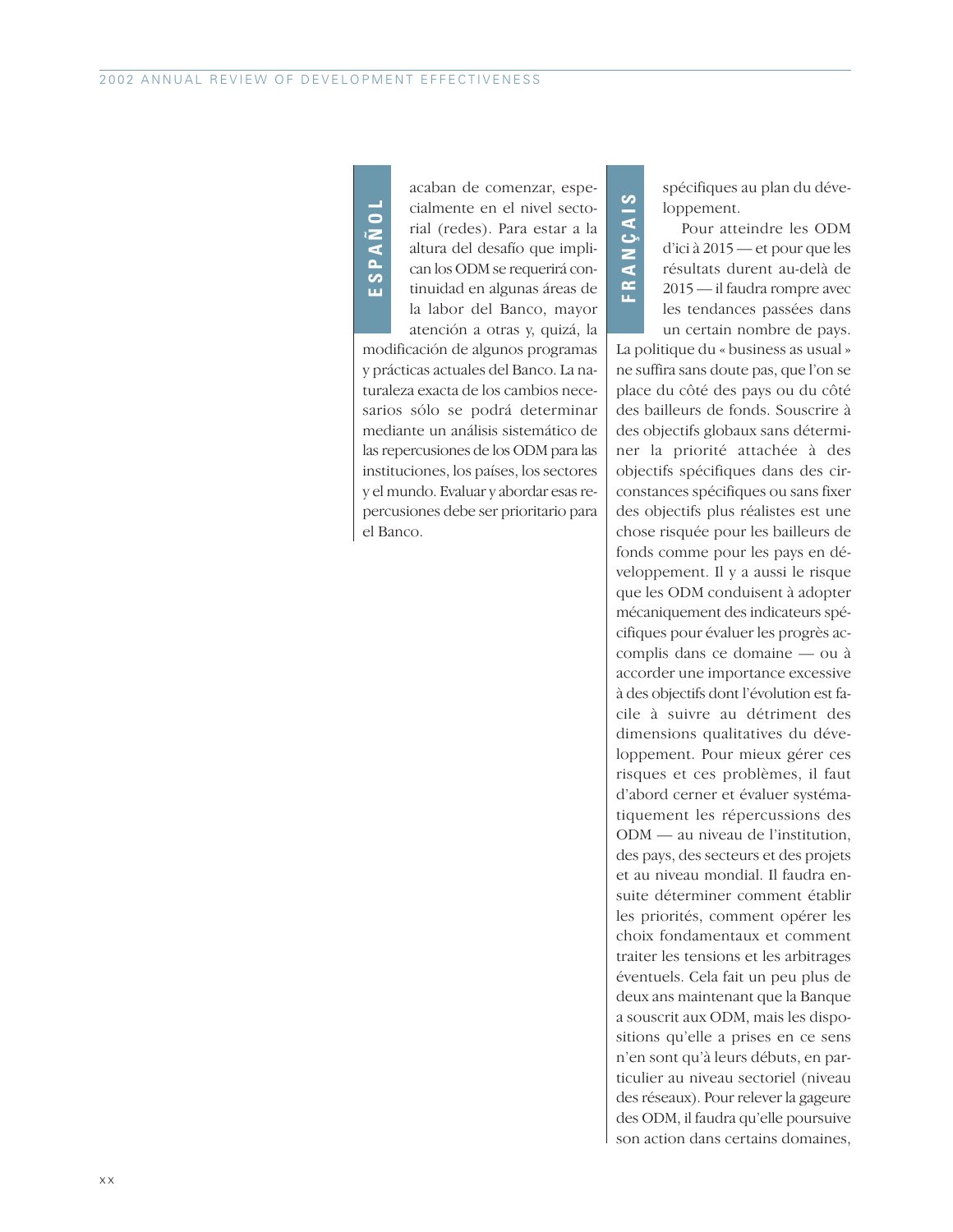# FRANÇAIS **FRANÇAIS**

qu'elle fasse une plus large place à d'autres domaines, ce qui nécessitera peut-être un changement de cap par rapport à ses pratiques et à ses programmes actuels. Seule une analyse systématique des répercussions des

ODM au niveau de l'institution, des pays et des secteurs et au niveau international permettra de déterminer la nature exacte des changements à introduire. L'évaluation de ces répercussions et les mesures à prendre en conséquence doivent être une priorité de la Banque.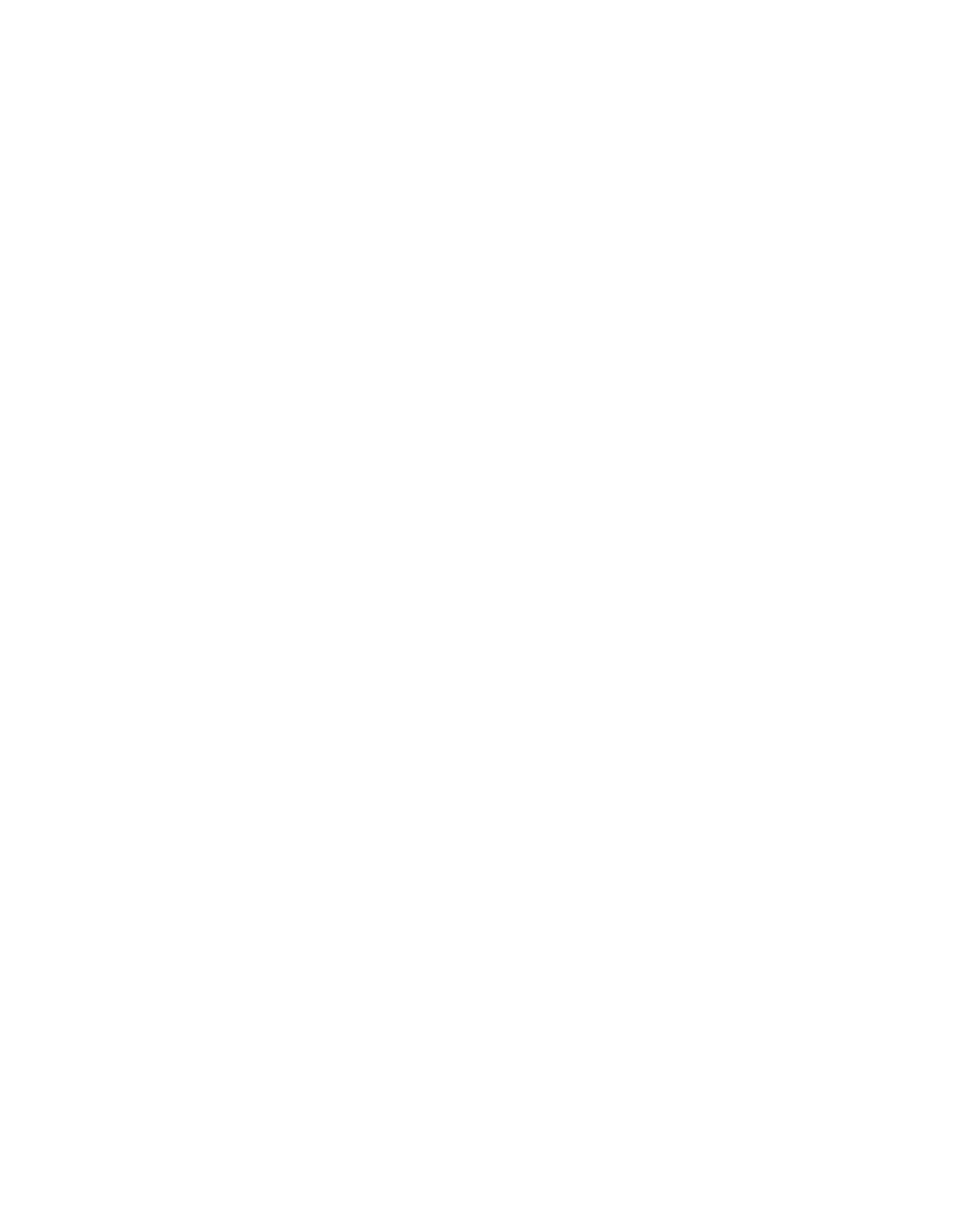### ABBREVIATIONS AND ACRONYMS

| ARPP         | Annual Review of Portfolio Performance                             |
|--------------|--------------------------------------------------------------------|
| <b>AFR</b>   | Africa Region                                                      |
| APL          | Adaptable Program Loan                                             |
| <b>ARDE</b>  | Annual Review of Development Effectiveness                         |
| AROE         | Annual Report on Operations Evaluation                             |
| CAE          | Country Assistance Evaluation                                      |
| CAS          | <b>Country Assistance Strategy</b>                                 |
| CDF          | Comprehensive Development Framework                                |
| <b>CEM</b>   | Country Economic Memorandum                                        |
| <b>CGIAR</b> | Consultative Group on International Agricultural Research          |
| <b>CODE</b>  | Committee on Development Effectiveness                             |
| <b>CPIA</b>  | Country Policy and Institutional Assessment                        |
| DAC          | Development Assistance Committee                                   |
| DEC          | Development Economics and Chief Economist (Bank department)        |
| DFID         | Department for International Development (U.K.)                    |
| EAP          | East Asia and Pacific Region                                       |
| <b>ECA</b>   | Europe and Central Asia Region                                     |
| <b>ECD</b>   | Evaluation capacity development                                    |
| <b>EFA</b>   | Education for All                                                  |
| ERL          | <b>Emergency Recovery Loan</b>                                     |
| <b>ESW</b>   | Economic and sector work                                           |
| <b>FY</b>    | Fiscal year                                                        |
| GDP          | Gross domestic product                                             |
| <b>HIPC</b>  | Heavily Indebted Poor Countries Initiative                         |
| <b>HNP</b>   | Health, Nutrition, and Population                                  |
| <b>IBRD</b>  | International Bank for Reconstruction and Development (World Bank) |
| <b>ICR</b>   | <b>Implementation Completion Report</b>                            |
| <b>IDA</b>   | <b>International Development Association</b>                       |
| <b>IDTs</b>  | <b>International Development Targets</b>                           |
| <b>LCR</b>   | Latin America and the Caribbean Region                             |
| <b>LIL</b>   | Learning and Innovation Loan                                       |
| <b>MAP</b>   | Multisectoral AIDS Program for Africa                              |
| <b>MDGs</b>  | Millennium Development Goals                                       |
| M&E          | Monitoring and evaluation                                          |
| <b>MIGA</b>  | Multilateral Investment Guarantee Agency                           |
| <b>MNA</b>   | Middle East and North Africa Region                                |
| NGO          | Nongovernmental organization                                       |
| OECD         | Organisation for Economic Co-operation and Development             |
| OED          | <b>Operations Evaluation Department</b>                            |
| <b>OPCS</b>  | Operations Policy and Country Services (Bank department)           |
| <b>PBA</b>   | Performance-based allocation                                       |
| PER          | Public Expenditure Review                                          |
| <b>PPAR</b>  | Project Performance Assessment Report                              |
| PREM         | Poverty Reduction and Economic Management Network                  |
| <b>PRMPS</b> | Public Sector Management Division                                  |
| PRSP         | Poverty Reduction Strategy Paper                                   |
| PSI          | Private Sector Development and Infrastructure (Network)            |
| QAG          | Quality Assurance Group                                            |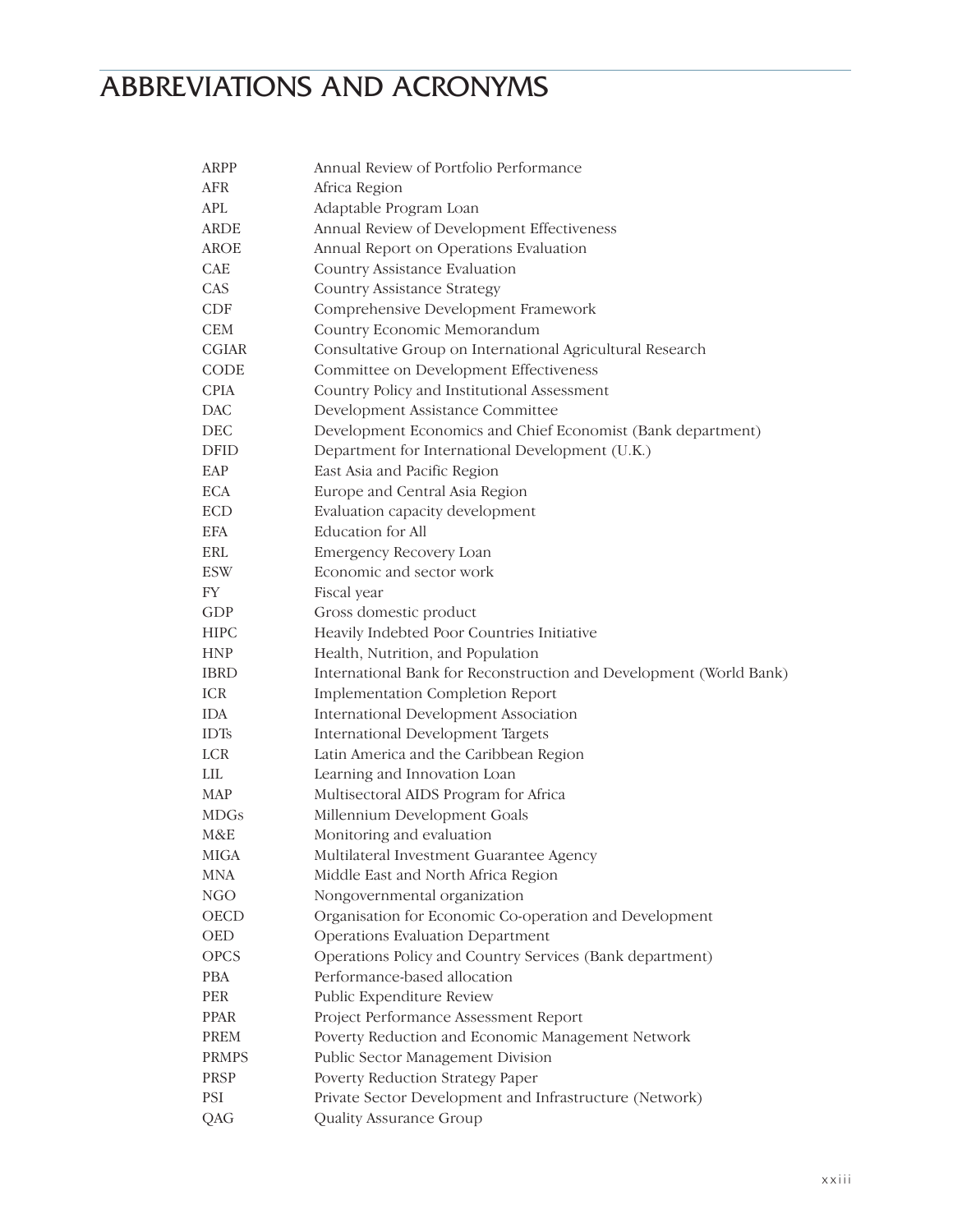| RIL           | Rehabilitation Import Loan                                        |
|---------------|-------------------------------------------------------------------|
| <b>SAR</b>    | South Asia Region                                                 |
| <b>SSP</b>    | Sector Strategy Paper                                             |
| <b>SWAP</b>   | Sectorwide approach                                               |
| <b>UNDP</b>   | United Nations Development Program                                |
| <b>UNESCO</b> | United Nations Educational, Scientific, and Cultural Organization |
| <b>USAID</b>  | U.S. Agency for International Development                         |
| WBI           | World Bank Institute                                              |
| <b>WDR</b>    | World Development Report                                          |
| WSP           | Water and Sanitation Program                                      |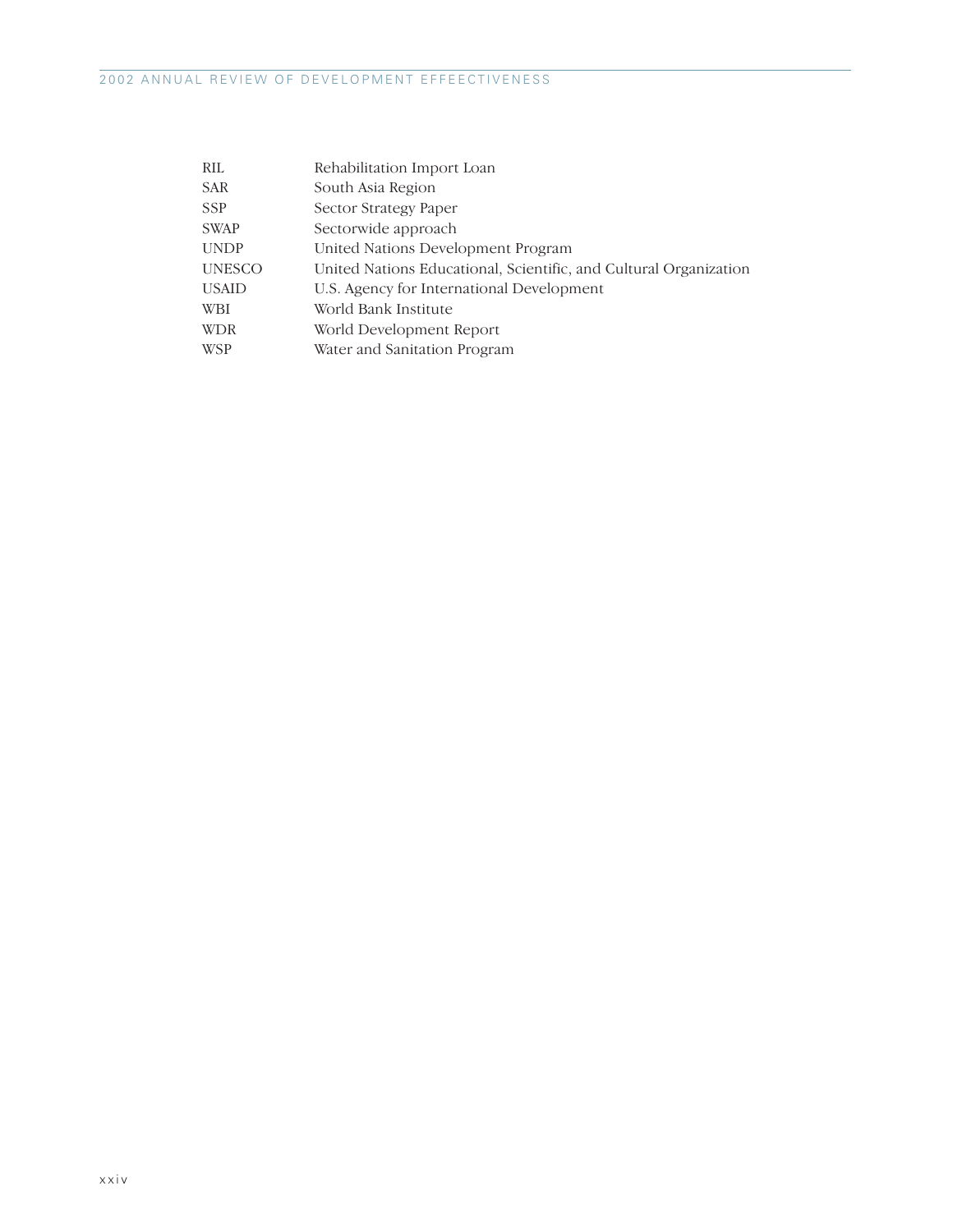

## The MDGs as a Benchmark for Development Effectiveness

*Together, we have set 2015 as the deadline for our results. We must now, together, move beyond words and set deadlines for our actions. . . . What must the Bank do? Focus on implementation of our promises to work towards the Millennium Development Goals . . . we must measure our results more rigorously and, with others, we must be held accountable in the context of broader country goals and the Millennium Development Goals.* 

> —James D. Wolfensohn, Annual Meetings Speech, The World Bank, 2002

#### **MDGs in the World Bank's Corporate Strategy**

The United Nations Millennium Declaration adopted by all 189 member states of the United Nations at the Millennium Summit on September 8, 2000, represents unprecedented agreement among the development community to measure progress in reducing global poverty through quantitative, time-bound targets. Under the banner of Millennium Development Goals (MDGs), the targets bring a new outcomes focus to reducing income poverty and to non-income measures of well-being that include child mortality and primary education, sanitation and safe water, gender, and slum improvement. While these themes are not new for the Bank, the newness of the MDGs lies in their quantitative and time-bound targets, their

focus on outcomes (as distinct from inputs and outputs), and their emphasis on the role of both developed and developing countries in a global partnership for development.

The MDGs evolved from the International Development Targets (IDTs), which were introduced in 1996 and included similar quantitative targets. The World Bank's corporate strategy has incorporated the IDTs for about four years. The 1997 Strategic Compact, the Bank's corporate strategy for the 1997–2000 period, called for the Bank to report regularly on a set of indicators corresponding closely to the IDTs. The IDTs were included in the highest tier of the Corporate Scorecard for the Strategic Compact. Annex A lists the MDGs, Annex B discusses the origins and evolution of the MDGs and IDTs, and Annex C compares the IDTs and the MDGs.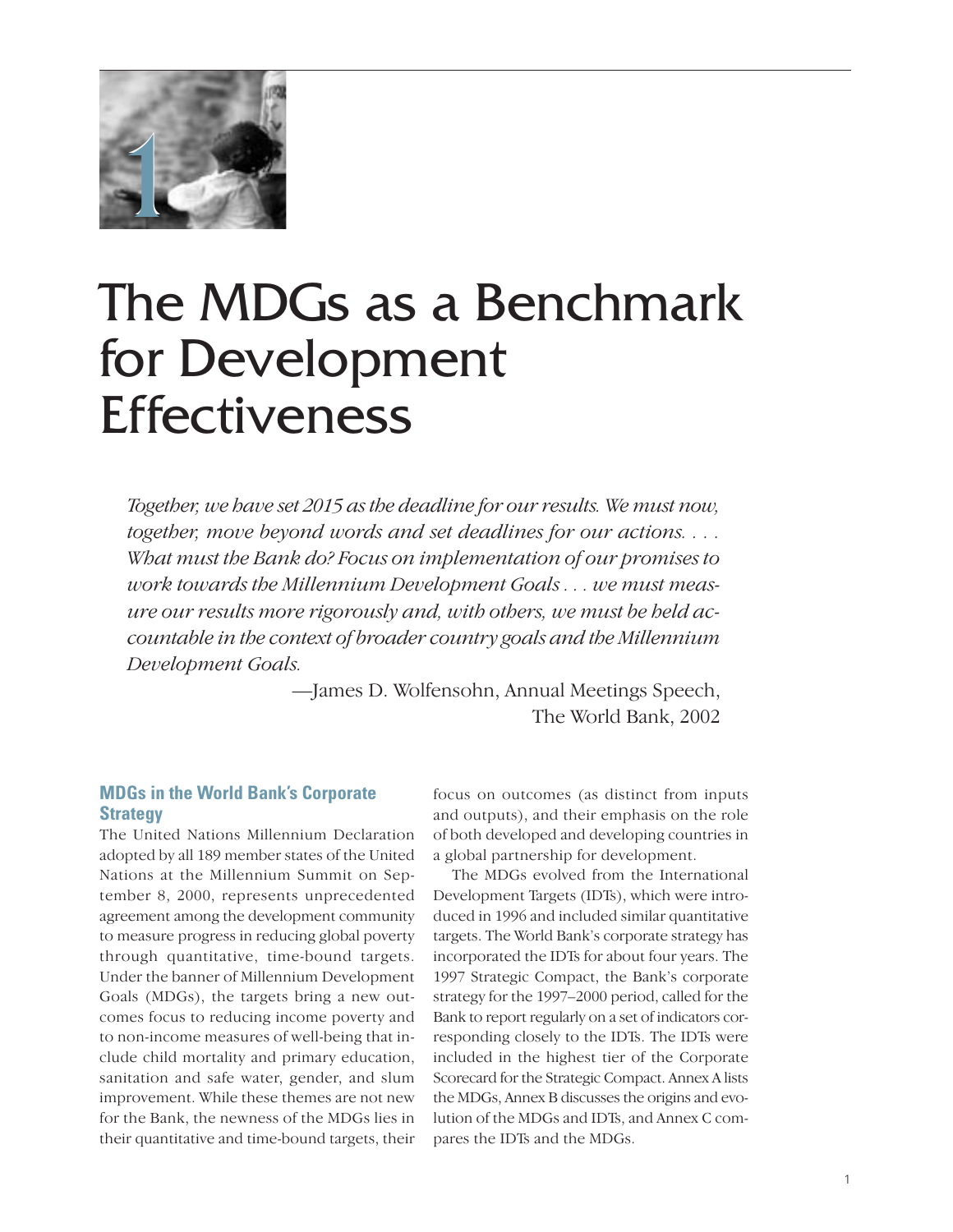Two key documents produced by the Bank in 2001—the Strategic Framework (World Bank 2001e) and the Strategic Directions Paper (World Bank 2001c)—outlined the Bank's corporate strategy for the first five years of the twenty-first century. They explicitly aligned the Bank Group's efforts with the MDGs and provided an overall framework to focus Bank assistance on achieving them: "The [Strategic Framework] paper aligns the Bank Group's efforts with the international development goals, recently confirmed in the Millennium Declaration. The Bank Group fully endorses these goals" (World Bank 2001e, p. 1). The Strategic Directions paper noted that the multidimensional nature of the international development goals reflects a comprehensive approach to development. The goals provide a results-based framework for assessing development impact and emphasize that the focus must be on the desired outcomes, rather than an inputbased or narrow sectoral focus. The Strategic Directions paper linked Bank objectives and strategy to the MDGs (then still referred to as "International Development Goals") and provided a framework for reshaping Bank assistance. It also matched MDG outcomes with the inputs and competencies of the Bank, as summarized in

box 1.1. The Bank's FY03–05 strategic documents further explain the Bank's position on the MDGs (box 1.2).

The Bank's mission statements and corporate strategy papers focused on themes and issues embedded in the MDGs throughout the 1990s, and even earlier. For example, the first MDG, poverty reduction, has been the Bank's overarching objective since 1990. The focus on education and health has been a main tenet of the Bank's basic needs approach since the early 1970s. And gender and environmental sustainability have been important components of the Bank's strategy since the 1990s.

These close parallels between the MDGs and the Bank's corporate strategy are not coincidental. For more than a decade, the evolution of the Bank's mission and corporate strategy and the goals and declarations of successive U.N. conferences have been derived from a shared and evolving understanding of development challenges. Even the content of the latest goal added to the MDG list, "Develop a global partnership for development," has been squarely at the center of the Bank's corporate strategy since the Comprehensive Development Framework (CDF) was adopted in 1997.

#### **The Bank's Corporate Approach to the MDGs Box 1.1**

*The Importance of Growth:* **Broadly based economic growth is one of the best ways to achieve poverty reduction, which implies a comprehensive approach to development.**

*Linkages among Sectors:* **Meeting the goals that focus on education, health, gender equality, and environment will require expenditures in other sectors—for example, in governance and institution and capacity-building and in potable water, sanitation, and other infrastructure.**

*Outcomes and the Role of Performance Monitoring:* **Since the targets selected to measure progress toward the goals correlate highly with other measures of development, they serve as guides for determining economic and social progress.**

*Effective Aid Allocation:* **By quantifying development progress, the goals present an opportunity to focus on the effectiveness of different interventions and, over time, to allocate national, international, and the Bank's own resources more effectively. Linking these improvements to policy and other reforms will, however, require significant research and analytical effort.**

*Prioritization and Partnership:* **Even though different countries may assign different priorities to the various goals, their achievement nevertheless depends on concerted effort by numerous global and local partners.**

*Source***: World Bank 2001c, Annex 2, p. 25.**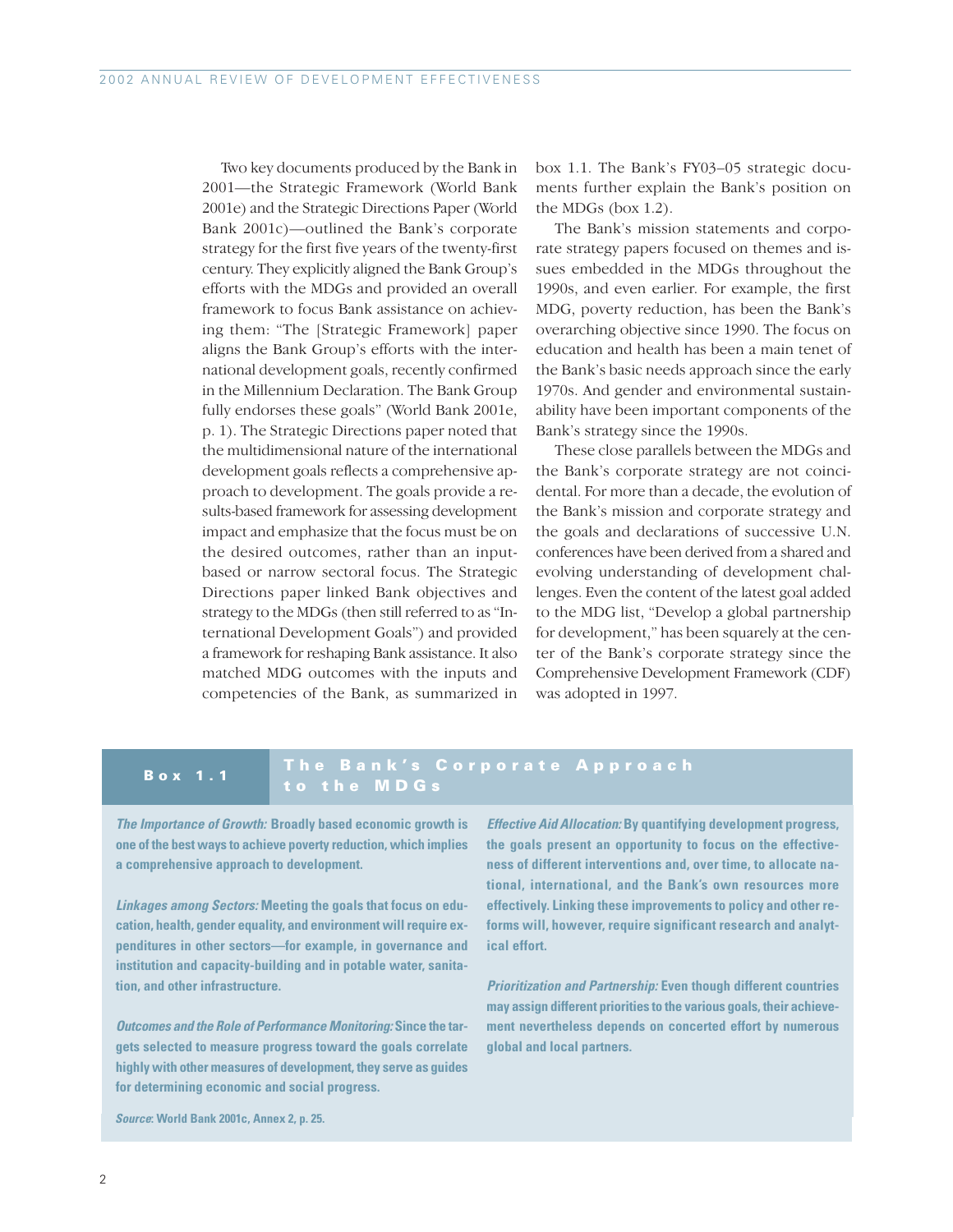#### **MDGs in the Bank's FY03–05 Strategic Documents Box 1.2**

**According to recent strategic documents, the Bank's mission continues to be poverty reduction, with the MDGs providing a global frame of reference for its work. The Bank's priorities are further defined by the need, first, to build the climate for investment, jobs, and sustainable growth, and, second, to invest in poor people and empower them to participate in development.**

**The documents recognize that the MDGs are not just a corporate commitment; they determine how country and global ac-** **tivities are designed and implemented. They emphasize that the Bank's implementation agenda will continue to focus on achieving its mission of reducing global poverty and contributing toward meeting the MDGs.**

**At the same time, Bank strategists acknowledge that the Bank will need to do a better job of assessing and monitoring the results of its work and in linking the outcomes of its projects and programs to the internationally agreed on MDGs, including the overarching objective of poverty reduction.**

*Source:* **Bank's FY03–05 Strategic Documents, http://siteresources.worldbank.org/EXTABOUTUS/Resources/workprogram.pdf**

#### **MDGs as a Framework for the ARDE**

The main purpose of this year's *Annual Review of Development Effectiveness* (ARDE) is to assess, through available evaluation evidence, how the World Bank's country, sector, and global programs are helping clients work toward the MDGs and other relevant targets. It is too soon to see evidence of on-the-ground impact of the Bank's adoption of the MDGs per se. But the themes embedded in the MDGs are not new to the Bank, and it is possible to assess the extent to which the Bank's assistance programs have supported them.

This review interprets the MDGs broadly as representing quantified development goals and targets rather than the precise percentages and timeframes specified. Since the MDGs are global targets, they must be localized to fit each country's circumstances. For example, not every country can reduce under-five mortality by two-thirds by 2015.

The concepts of partnership and country ownership are at the heart of the MDGs. Therefore, the review stresses mutual accountability. Even though the Bank is working in partnership with other donors and cannot *alone* be held accountable for achieving the MDGs, it is still important for the Bank to consider how effectively its assistance is contributing to progress toward the agreed on goals. This is unlikely to be easy, and it will require that the mechanisms and processes that convert Bank actions into outcomes be spelled out in a clear strategy (with an explicit logical framework). The links between inputs, outputs, and outcomes should be further analyzed through existing and continuing research.<sup>1</sup>

The MDGs imply continued attention to a number of themes and sectors that are already high priorities in Bank operations—for example, economic growth, poverty reduction, human development, and environmental sustainability. They also imply an increased emphasis on outcomes and their measurement, the multisectoral determinants of outcomes, and partnerships. In other areas, the MDGs may entail changes or innovations in current Bank practices and programs—for example, with respect to the allocation of resources across countries and sectors.

#### **The Risks and Challenges**

The MDGs serve as a visionary challenge to help garner new energies and resources for the development agenda, with a focus on outcomes. The 2002 United Nations Conference on Financing for Development (held in Monterrey, Mexico) helped focus the effort by laying out the basic elements of a new global partnership. The adoption of the MDGs, however, also presents risks to the Bank and to the larger development community—risks posed by the cynicism that failure (or only partial success) could engender. Such cynicism is a danger, given that many health and social sector goals the development community had set for itself over the past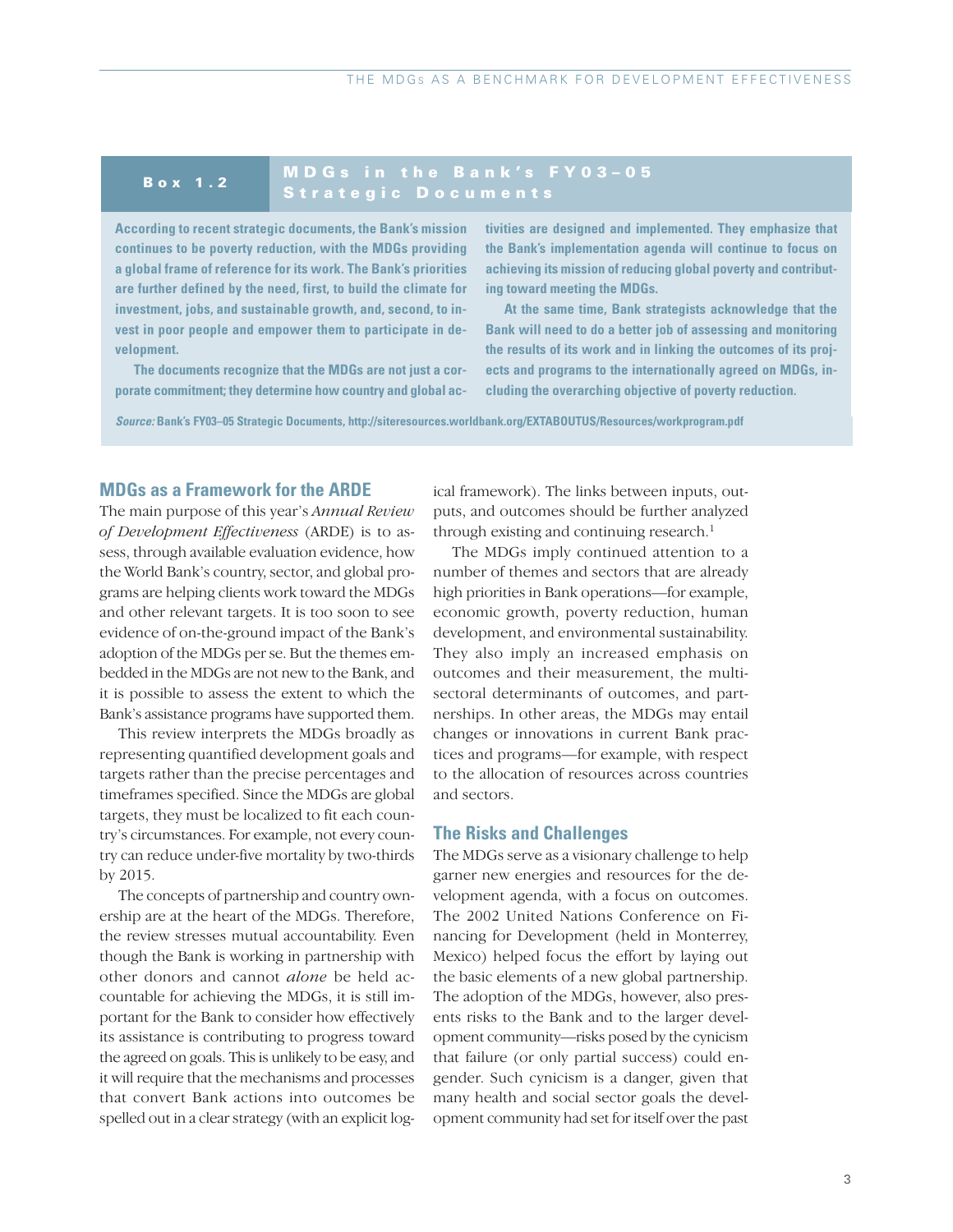quarter century, shown in figure 1.1, remain either unattained or only partially attained. It is already clear, as Chapter 2 illustrates, that given current trends of progress, many countries and some regions will be not be able to achieve the MDGs by 2015.2

Development challenges posed by the MDGs include:

- *Incorporating country priorities and conditions***.** Even though most MDGs are defined in relative rather than absolute terms, individual countries will still have to customize goals and targets according to their national priorities, institutional capacity, and level of progress. Careful attention must be paid to assigning relative weights across the MDGs and the sectors and subsectors they cover, as well as across regions within a country. Choices will have to be made about the relative emphasis on "access" versus "quality" and any resulting tensions and tradeoffs resolved, striking the right balance. Implementing the MDGs and adapting the targets appropriately to conditions within the countries also requires that many of the necessary strategies and actions be adopted and "owned" at the level of subnational (especially municipal) governments, working with other local stakeholders. Assisting countries to improve the coherence and effectiveness of fiscal, administrative, and political decentralization will be vital to achieving MDG outcomes.
- *Harnessing the contributions of sectors without an explicit MDG goal or target***.** The MDGs focus explicitly on some sectors and thematic areas and only implicitly on others. A danger is that the sectors and themes not explicitly mentioned—for example, rural development or transportation—will be neglected. Yet progress in these areas is vital to achieving MDG outcomes. Economic growth, while not mentioned specifically among the MDGs, underlies the achievement of each of the MDGs, and its primacy cannot be overemphasized. The challenge is to ensure that quick, short-term gains are not supported to the neglect of more difficult but durable reforms, including those in country-level governance structures, which would require action over the medium to long term.
- *Focusing on outcomes among the poor, not just average outcomes***.** It would be possible to achieve the global MDG targets simply by focusing on a few large countries—for example, India, China, and Brazil. Within countries, MDG targets could be achieved by improvements in the MDG indicators among the nonpoor. For example, a recent review by the Bank finds that since the health MDGs are stated in terms of improvement in societal averages rather than in gains among poor population groups within societies, improvements in any population group, including the betteroff, would produce progress toward the health targets (Gwatkin 2002). Special effort will be required to ensure that health interventions reach people below the poverty line if those people are to gain significantly from progress toward the MDG health targets. Efforts to reach global targets should not lead to neglect of countries deemed insignificant to achieving the targets or of difficult-to-reach population groups. The way that the Bank and countries interpret the MDGs needs to be clarified and examined. Do they treat the goals as a stimulus to enhanced efforts at reducing poverty in *all* member countries, albeit with an emphasis on the poorest countries? Or do they interpret them to mean a call to concentrate specifically on the poorest countries, and within them on those earning less than \$1 per day? The appropriateness of the interpretation will depend on the country's circumstances. Depending on the interpretation, there may be significant implications for the deployment of Bank resources across sectors and countries.
- *Identifying the results chain and monitoring appropriate intermediate indicators***.** MDG indicators currently lack measures of well-being that are important for capturing more qualitative elements of development effectiveness (World Bank 2002h)—for example, learning achievement. Furthermore, they are a mix of output and outcome indicators. They need to be complemented by explicit, intermediate indicators for monitoring the steps leading to desired outcomes. Such indicators can be used in performance management and to help reduce the attribution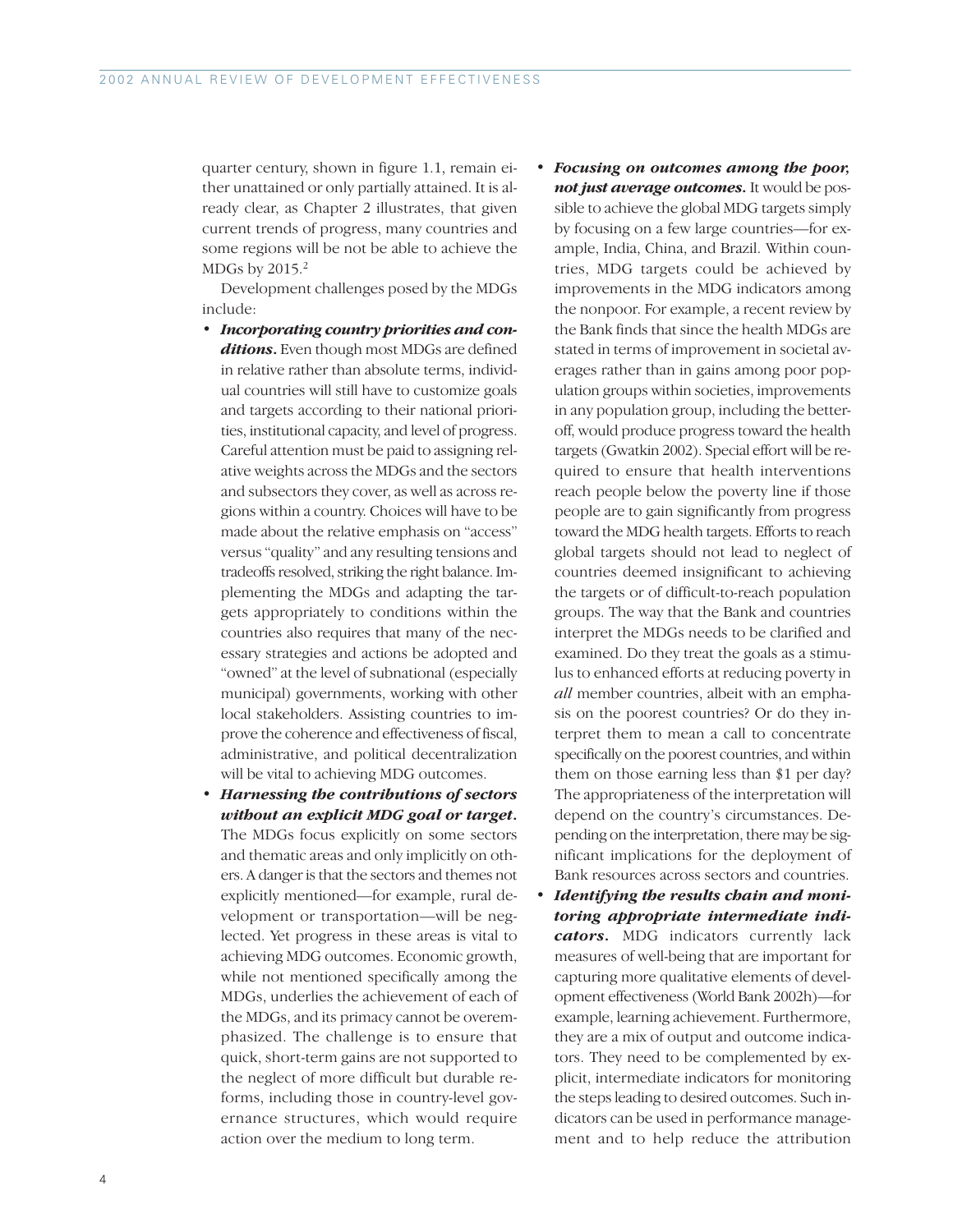| re Often Set, But Seldom Met | 1996<br>IDTs<br>N.<br>U.<br>Conference on<br>Second World<br>Development<br>Settlements<br>(Habitat II)<br>Human<br>1996<br>Conference<br>on Women,<br>Beijing<br>World<br>Fourth<br>1995<br>Development,<br>Copenhagen<br>Summit for<br>Social<br>World<br>1995<br>and Development,<br>on Population<br>International<br>Conference<br>Cairo<br>1994<br>Conference on<br>International<br>Nutrition by<br>World Food<br>Summit,<br>Rome<br>1992 | elated to poverty,<br>ment, and environ-<br>ment (see Annex<br>human develop-<br>Seven targets<br>ි<br>and proper sani-<br>drinking water<br>adequate safe<br>importance of<br>availability of<br>tation for all,<br>Promote the<br>along with<br>access to<br>adequate<br>shelter.<br>Reduce maternal<br>increase school<br>enrollment and<br>women, etc.<br>literacy for<br>mortality,<br>girls and<br>Reduce infant<br>mortality, etc.<br>mortality,<br>maternal<br>(maternal mortality,<br>Improve population<br>family planning<br>policies, repro-<br>ductive health<br>services, etc).<br>Reach consensus<br>nutrition in food<br>on roots of mal-<br>behavior; bring<br>reforms in five<br>disease, and<br>nutrition, etc.<br>address mal-<br>about major<br>intersectoral<br>areas to |
|------------------------------|--------------------------------------------------------------------------------------------------------------------------------------------------------------------------------------------------------------------------------------------------------------------------------------------------------------------------------------------------------------------------------------------------------------------------------------------------|------------------------------------------------------------------------------------------------------------------------------------------------------------------------------------------------------------------------------------------------------------------------------------------------------------------------------------------------------------------------------------------------------------------------------------------------------------------------------------------------------------------------------------------------------------------------------------------------------------------------------------------------------------------------------------------------------------------------------------------------------------------------------------------------|
|                              |                                                                                                                                                                                                                                                                                                                                                                                                                                                  |                                                                                                                                                                                                                                                                                                                                                                                                                                                                                                                                                                                                                                                                                                                                                                                                |
| Targets                      | Education<br>Jomtien<br>for All,<br>1990<br>World Summit<br>for Children<br>1990                                                                                                                                                                                                                                                                                                                                                                 | Ensure education<br>for all by 2000.<br>primary completion<br>90% immunization<br>one, achieve 80%<br>children, achieve<br>mortality by 1/3<br>clean water and<br>tality rates and<br>malnutrition in<br>maternal mor-<br>children under<br>of 1990 rates,<br>sanitation for<br>ate, provide<br>Reduce child<br>ates among<br>halve 1990<br>all, etc.                                                                                                                                                                                                                                                                                                                                                                                                                                          |
| Figure 1.1                   | Organization<br>Health<br>World<br>1977                                                                                                                                                                                                                                                                                                                                                                                                          | coverage, immuni-<br>east 5% of GNP<br>Health for All by<br>Increase access<br>to safe water to<br>2000. Spend at<br>facilities in the<br>85% coverage,<br>coverage, etc.<br>zation to 90%<br>home to 75%<br>on health.<br>sanitation                                                                                                                                                                                                                                                                                                                                                                                                                                                                                                                                                          |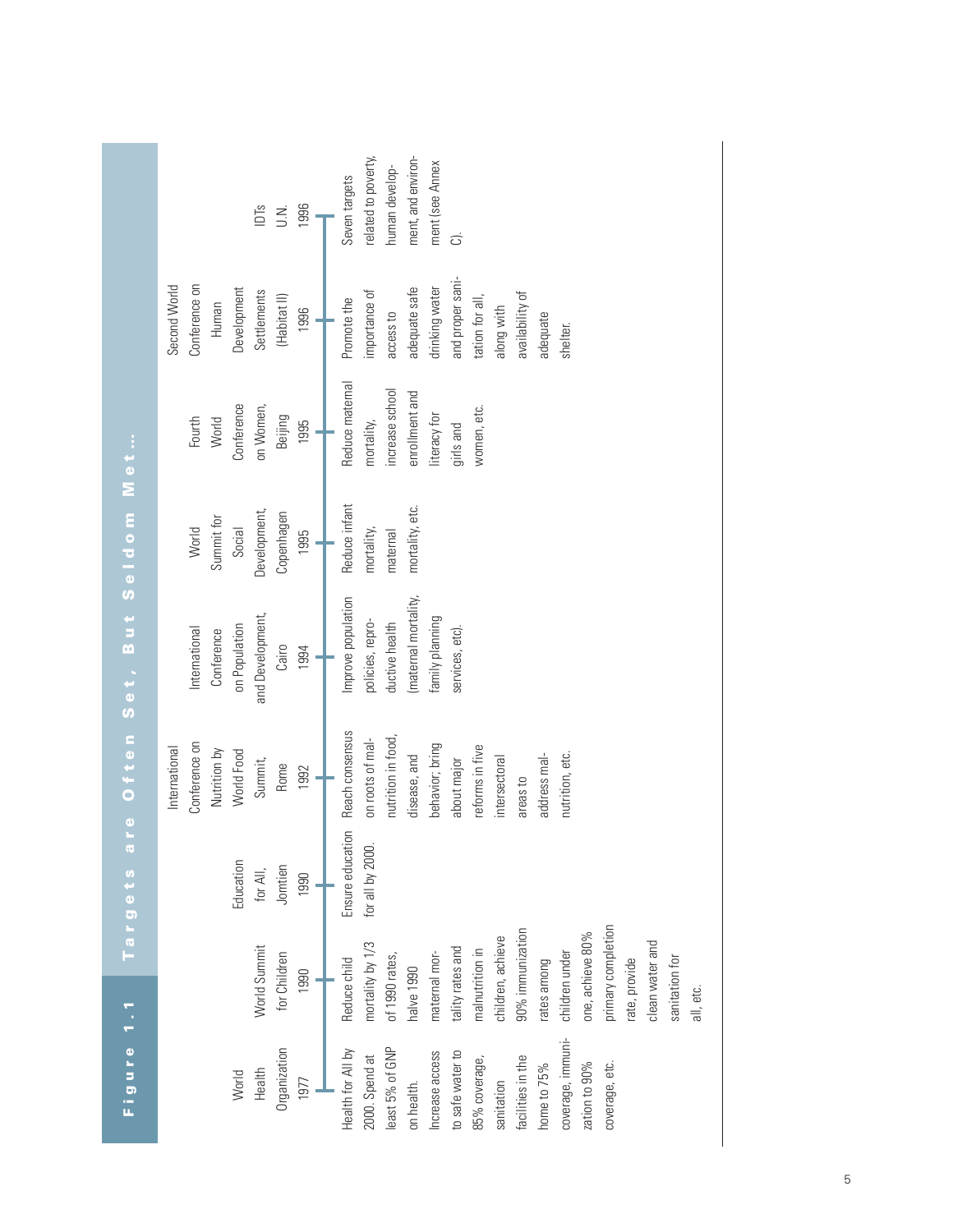problems associated with outcome indicators (White forthcoming). In addition, the infrequency of and long lags in the collection of data on some MDG indicators, which reduces their usefulness for routine performance management, underline the need for intermediate indicators. Even where data are available, they may be of poor quality—for example, maternal mortality data are notoriously unreliable (White forthcoming). The challenge is to build in-country data collection, analysis, and utilization capacity.

• *Addressing incentives for achieving outcomes and monitoring them***.** Governments and donors often lack incentives to measure how they are performing. Without attention to incentives for outcomes and for

monitoring them, the MDGs will not fulfill their promise.

There is an emerging literature about managing the risks of target-driven programs (see box 1.3).

#### **Organization and Sources**

The next three chapters discuss how the Bank's country, sector, and global programs have addressed the MDGs and the implications for future work. The final chapter concludes this report, and the Appendix presents project performance results. Figure 1.2 summarizes the results of project outcomes, which have continued to improve in FY01 they exceeded for a second year the 1997 Strategic Compact target of 75 percent satisfactory. Achieving the MDGs will require that this solid per-

#### **Managing the Risks of Target-Driven Approaches Box 1.3**

**A major risk of target-driven approaches such as those embodied in the MDGs is that they can distort priorities. For example, when the U.K. government set Health Service targets for hospitals to reduce the number of people on waiting lists, hospitals gave priority to cases that were easy to treat. Thus, while waiting lists were quickly reduced, attention to acute conditions was delayed.** 

**Target-driven approaches can prevent such priority distortion through the following measures.** 

*Localizing targets.* **Global targets should be supplemented by, or adapted to, local targets with local definitions and local indicators. The desirability of including key stakeholders in efforts to locally define and monitor their implementation cannot be overemphasized. To avoid manipulation or distortion of actions driven by quantitative targets, a process that gives the ultimate stakeholders a prominent role in defining targets and tracking their implementation will be helpful, as illustrated by the Bank's interventions targeted at slum dwellers.**

*Combining quantitative and qualitative targets.* **Targets should incorporate qualitative as well as quantitative elements. Client satisfaction with health services is as important as, if not more important than, number of hospitals built—even if not as easily measured.**

*Creating the right incentives.* **Targets can be used to structure incentives. For example, many organizations use performancerelated pay to do so. It is important, however, to design incentives that reward genuine value added or difference-made characteristics. For example, exam results can be a poor guide to the quality of teaching. It may be easier to teach prosperous, well-motivated children who easily obtain good results than poor and poorly motivated children, for whom average results may represent an excellent outcome.** 

*Reciprocal accountability.* **In the spirit of learning organizations, the principle of reciprocal accountability implies that managers and staff, central planners and line ministries, headquarters and field units all share responsibility for success or failure. Achievement or failure must be looked at in the context of a system as a whole.**

*Adopting a process approach that allows quick changes.* **Plans should be made, but it should be possible to make revisions quickly as conditions warrant. This is particularly important where the operating environment is evolving.**

*Source***: Based on Maxwell (forthcoming); Maxwell and Kenway 2000; and Bank staff comments.**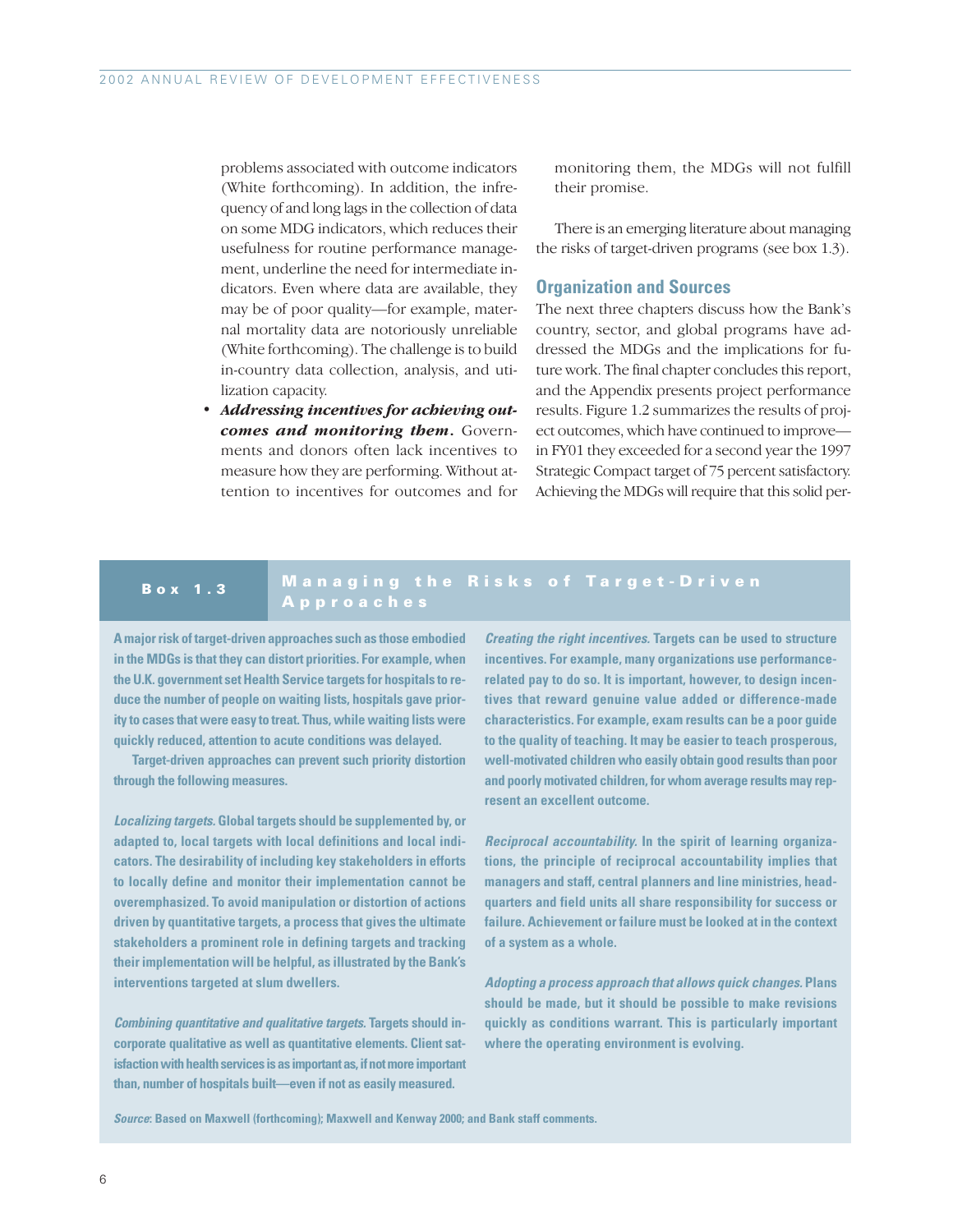formance be sustained and that the Bank increase its efforts to help clients achieve country-level improvements in economic well-being, human development, environmental sustainability, and other relevant development outcomes.

In addition to sources outside the Operations Evaluation Department (OED) and the rest of the World Bank, this review draws upon OED evaluation findings from:

- Project Performance Assessment Reports and evaluation summaries for 331 projects evaluated since the last Annual Review and more than 5,000 previously evaluated projects in OED's database.
- Country Assistance Evaluations (CAEs) prepared during FY99–02.
- Studies of sectors and thematic areas.

#### **Figure 1.2 Project Outcomes Show an Upward Trend**

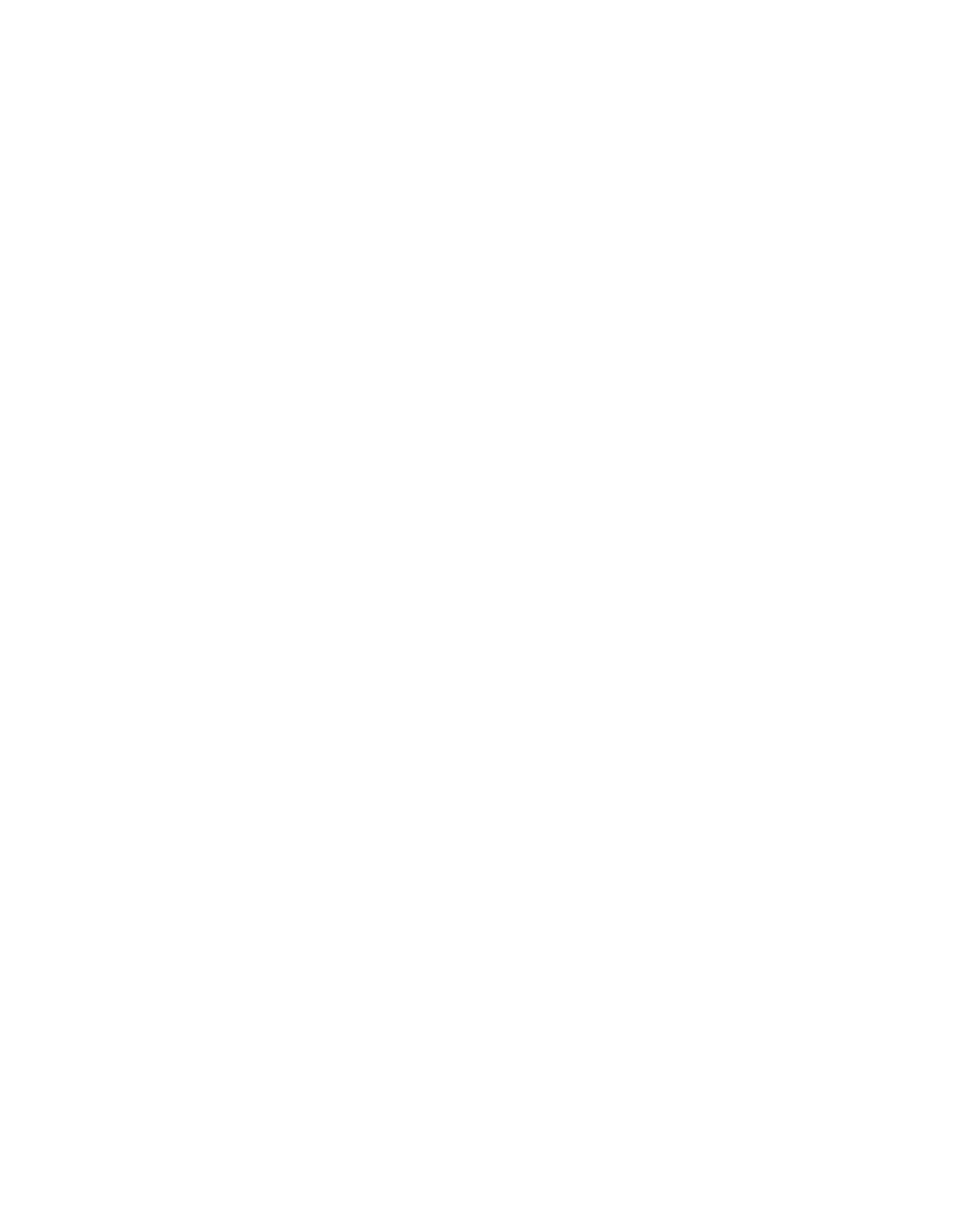

## Country Programs and the MDGs

*The Bank's primary focus remains at the country level within the framework of the Comprehensive Development Framework/Poverty Reduction Strategy Paper/Country Assistance Strategy and informed by the five corporate advocacy priorities.*

—World Bank's FY03–05 Strategic Documents1

The MDGs represent global goals and targets. They are expressed in terms of common standards, such as the number of people living below \$1 per day, to enable cross-country comparisons. Global targets also play an important role in helping mobilize additional resources for development assistance—which is important because Bank estimates suggest that the additional cost of achieving MDGs for poverty reduction, education, health, and the environment would require *doubling* the real value of aid flows.2

At the global level, the MDG for eradicating extreme poverty is likely to be met on current trends (figure 2.1a). The universal primary education MDG could be achieved if a shift from current trends occurs (figure 2.1b). This global picture obscures important regional differences. Achieving the MDG for poverty poses particularly daunting challenges for Sub-Saharan Africa (box 2.1). Broadly, many of the countries of Eastern Europe, Latin America and the Caribbean, and East Asia are on track to achieve many of the MDG targets, while few Sub-Saharan African countries are likely to meet them in light of current trajectories (World Bank 2002h). Wide disparities are evident within South Asia, where several countries are still far from achieving many of the MDGs. Annex D presents the prospects of achieving the global MDG targets for low-income, low-middle-income, and upper-middleincome countries. While significant efforts have been made to compile the data, uneven quality and varying availability of the data make tracking progress toward the attainment of the MDGs a difficult task. For some goals, such as improving maternal health and reducing the spread of tuberculosis, insufficient data makes tracking progress particularly difficult. Moreover, the data are derived from available country averages, which themselves mask important variations that occur within each country (World Bank 2002h).

Measuring country progress against global MDG targets is an interim step, pending the establishment of localized, realistic targets for each country. If the MDGs are to have an impact on development programs, they need to be tailored to each country's current level of progress and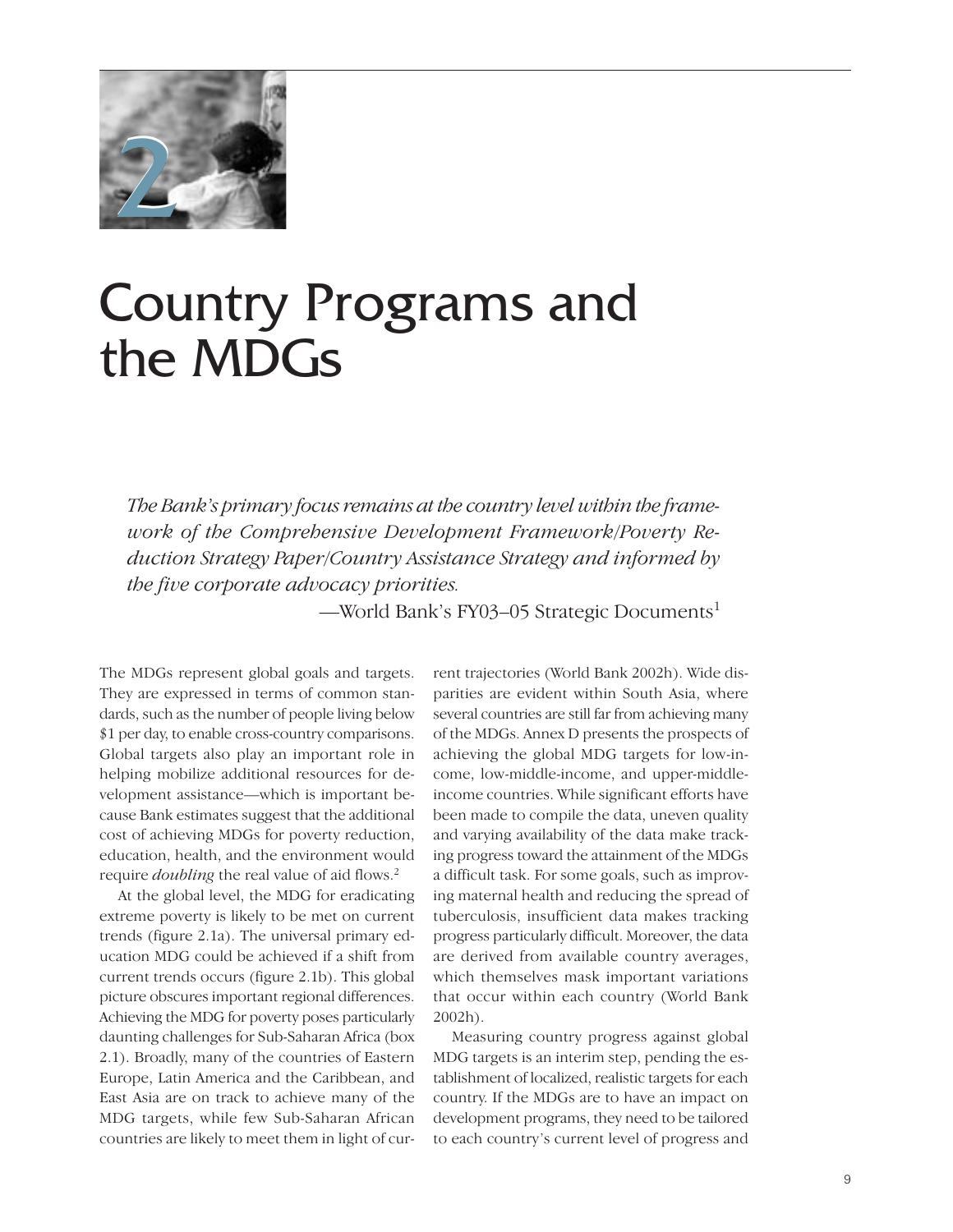

*Note:* The \$1 a day is in 1993 consumption purchasing power parity terms. The numbers are estimated from those countries in each Region for which at least one survey was available during the period 1985-01. Survey dates often do not coincide with the dates in the figure. To line them up with the dates, the survey estimates were adjusted using the closest available survey for each country and applying the consumption growth rate from national accounts. Using the assumption that the sample of countries covered by surveys is representative of the Region as a whole, the numbers of poor are then estimated by Region. This assumption is obviously less robust in the Regions with the lowest survey coverage. The headcount index is the percent of the population below the poverty line. Further details on data and methodology can be found in Ravallion and Chen 2000. The historical series to 1999 was updated in October 2002 for the 2003 edition of *Global Economic Prospects*.

*Source*: Data for 1990, 1999, and projection to 2015 are from World Bank 2003. The required trend line is based on exponential extrapolation.



*Source*: Data for 1990–2000 and the projection to 2015 are from the Human Development Network. The required trend line is based on exponential extrapolation.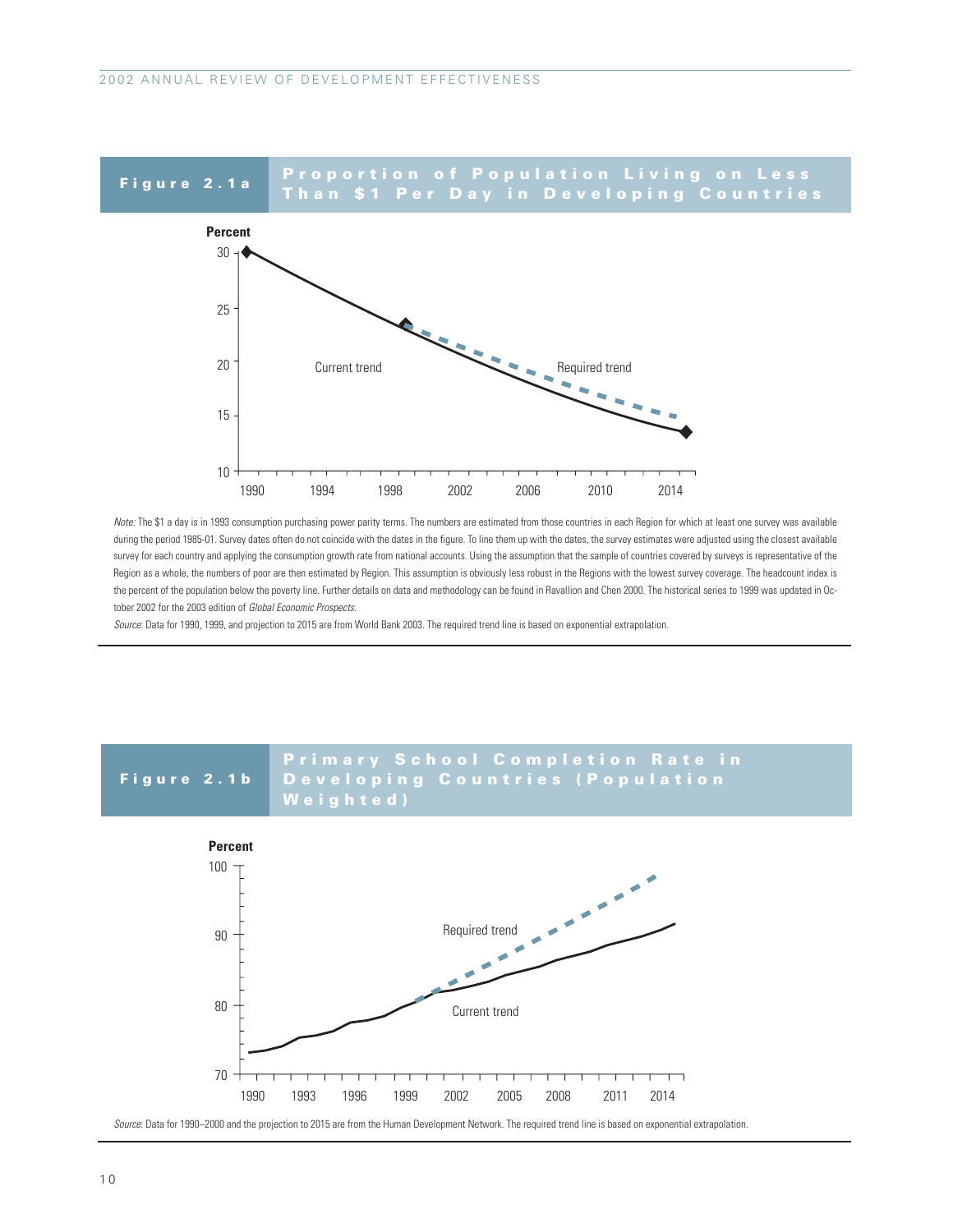#### **Box 2.1 Regional Picture for Three MDGs**

**South Asia and Sub-Saharan Africa are home to half of the world's poor. As depicted in figure 2.2, South Asia will be able to achieve the poverty MDG, but Sub-Saharan Africa will need to more than triple its currently slow pace of poverty reduction if the poverty MDG is to be achieved in the Region.**

**In the case of primary school completion rates, progress in South Asia is slow, as shown in figure 2.3. In Africa, the completion**

**rate has stagnated at around 51 percent over the past decade. The Region will have to have an annual rate of increase of 4.5 percent to achieve 100 percent primary school completion by 2015.**

**As for under-five mortality (figure 2.4), both Sub-Saharan Africa and South Asia will require significant improvements from current trends to meet the goals. Sub-Saharan Africa will need a decline of 8 percent yearly, and South Asia 6 percent.**

#### **Figure 2.2**

#### **Proportion of Population in South Asia (SA) and Sub-Saharan Africa (SSA) Living on Less Than \$1 per Day**



*Note:* See note attached to figure 2.1a.

*Source*: Data for 1990 and 1999 and the projection for 2015 are from World Bank 2003. The required trend lines are based on exponential extrapolation.



*Source:* 1990–2000 figures provided by the Human Development Network. The required trend lines are based on exponential extrapolation.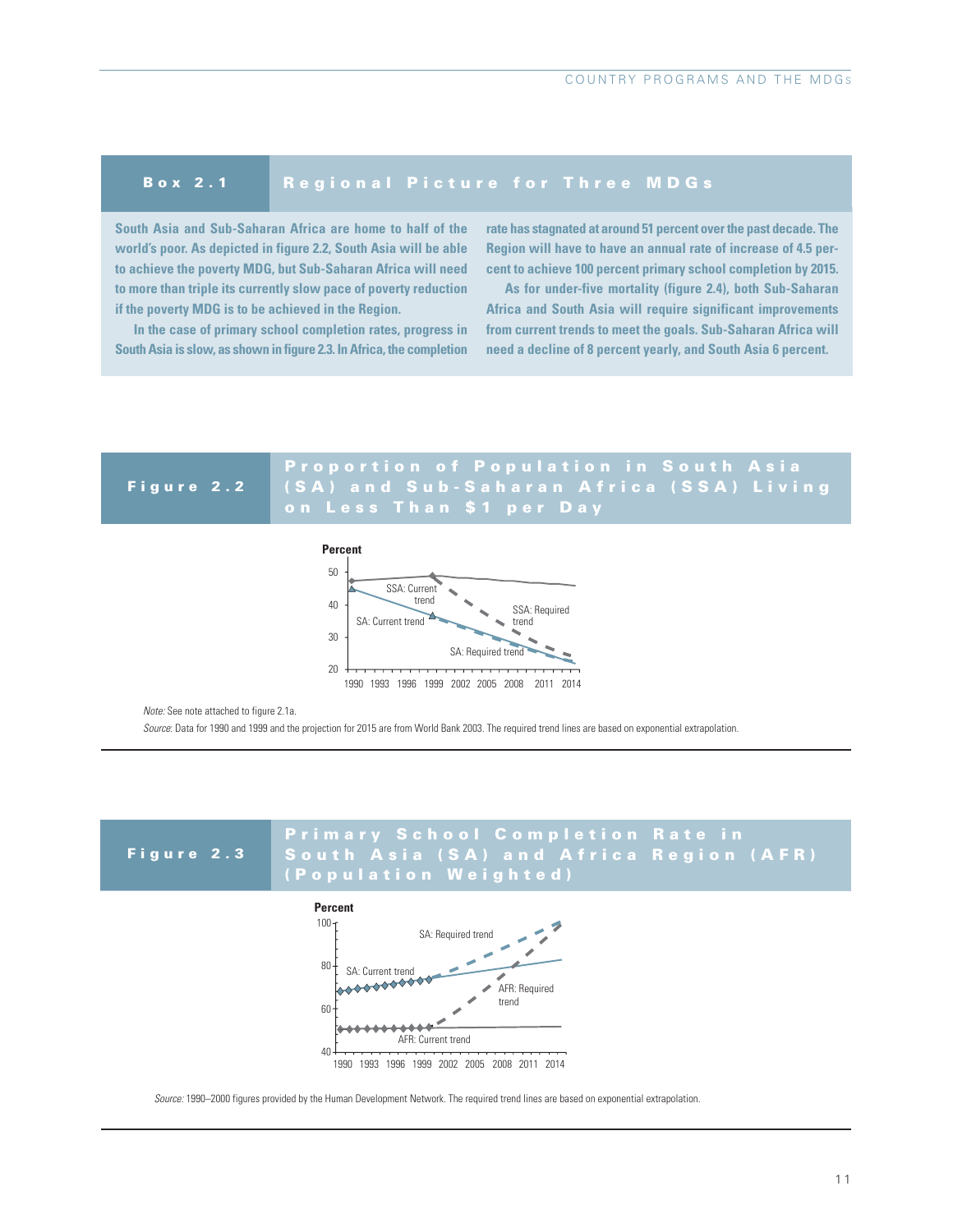

*Source:* Data for 1990 and 2000 are from *World Development Indicators 2002*. The required trend lines are based on exponential extrapolation.

its institutional capacity for improvement. The goals also need to reflect local priorities, as established by sovereign governments and their citizens. Vietnam's Poverty Reduction Strategy Paper (PRSP) offers a good illustration of how the MDGs can be tailored to a country's circumstances (box 2.2). The Bank's Country Assistance Strategy (CAS) for Vietnam is also grounded in the same goals.

This chapter assesses how CASs and other instruments of Bank assistance have addressed the MDGs. It also examines the treatment of quantitative targets in PRSPs. It draws upon OED's Country Assistance Evaluations  $(CAEs)^3$  as well as a review of recent  $CASS<sup>4</sup>$  and PRSPs.<sup>5</sup> The chapter focuses primarily on MDG goals 1 through 6, for which there were corresponding IDTs. Therefore, these goals have had development targets for a longer period than have the goals in sectors such as water or urban development. Hence there is a better chance of goals 1 through 6 being reflected in Bank-supported country programs.

#### **How Have the Bank's Country Programs Addressed the MDGs?**

#### *The Bank's country programs have increasingly focused on poverty reduction and human development.*

Poverty reduction and human development have been important institutional emphases in the

Bank for three decades—in the early 1970s, former Bank President Robert McNamara announced a renewed focus on poverty reduction and human development. Since then, *World Development Reports* (WDRs) of 1980, 1990, and 2000/01 have further developed these themes, with the latest WDR adding empowerment as a key factor for poverty reduction. The Bank's country programs have become increasingly aligned with this institutional focus, and thus with the MDGs in these areas.

Evaluation results confirm that the Bank's country programs pay significant attention to poverty reduction, primary education, and primary health services. Bank analysis of CASs completed over FY00–01(first half) showed 61 percent of the CASs as satisfactory or better with respect to their poverty focus based on revised criteria (71 percent based on original criteria).6 The CASs showed significant improvement in terms of poverty diagnosis. About 90 percent of the CASs gave fair or good treatment to the social sectors. Bank analysis also showed that virtually all CASs identified macroeconomic issues as priority areas, while 71 percent identified infrastructure and 29 percent energy as priorities, and most of the CASs addressed rural issues. Issues identified as needing greater attention included increasing the coverage of environmental issues (including natural resource management), linking identified gender priorities with followup actions, and integrating analytical findings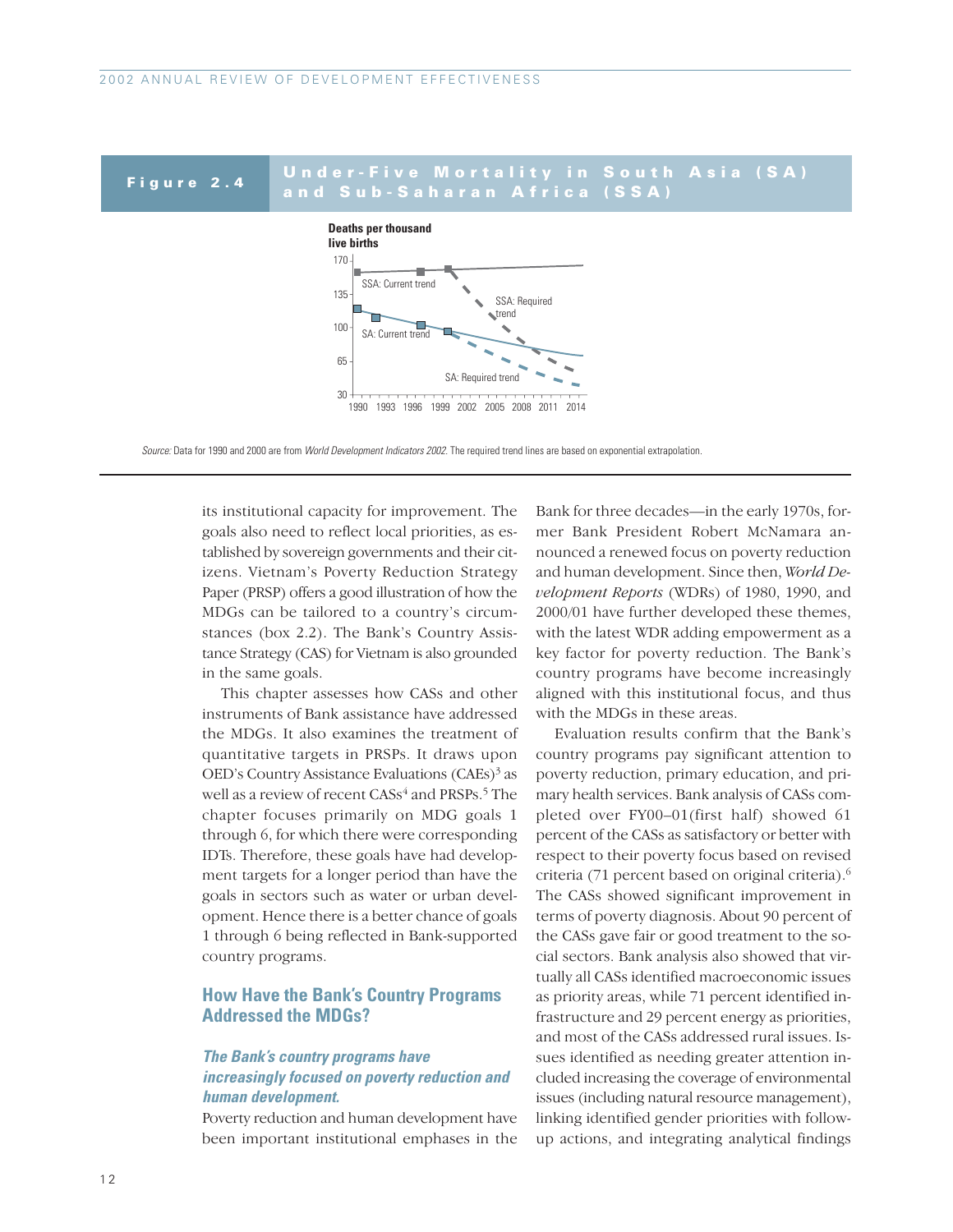### **Box 2.2 T ailoring the MDGs to Vietnam's Priorities**

**Vietnam's 2001 Comprehensive Poverty Reduction and Growth Strategy chose eight themes to guide the country's fight against poverty. Several themes were linked to the MDGs, while four goals were added to reflect local conditions and interests. These included reducing vulnerability, improving governance, reducing ethnic inequality, and ensuring propoor infrastructure development. The targets were customized to suit the Vietnamese context. For example, Vietnam's child mortality rates were already relatively low, so it was deemed unrealistic to adopt the MDG target of reducing child mortality by two-**

*Source***: Bank staff interviews; World Bank 2002j.**

from the work on governance into the design of the Bank's country programs.

A number of OED CAEs have noted improved treatment of poverty in the Bank's country programs. For example, the fiscal 2001 India CAE noted that the relevance of the Bank's CAS had improved substantially over the past two years, with a sharper focus on poverty reduction, a more selective approach to state assistance, and greater attention to governance and institutions. Similarly, the fiscal 2000 Burkina Faso CAE noted that the country's adjustment and debt relief operations had focused on poverty benchmarks, which had been a critical factor in gaining government attention for these issues.

OED CAEs have also observed that even in some countries with low levels of poverty, poverty reduction has been a focus of the Bank's country programs. In Chile, for instance, even though extreme poverty had dropped to about 6 percent of the population, poverty reduction was still part of the Bank's CAS. Yet, given the absence of a strategic framework for poverty reduction in middleincome countries of the kind provided by PRSPs in low-income countries, the Bank will have to take special measures to ensure that poverty reduction is not neglected in these countries, especially in some regions or among particular population groups, and to involve governments and other stakeholders in designing appropriate strategies.

The Bank's country programs in transition countries have been less successful at incorpo**thirds. Instead, a target of reducing child mortality from 58 to 32 per 1,000 births by 2010 was adopted, which would mean a 45 percent reduction instead of the 67 percent (two-thirds) reduction indicated in the child mortality MDG. Considering that the child mortality rate in Vietnam was already 34 per 1,000 births in 2000, the target adopted for 2010 may appear low. In contrast, Vietnam's target for reducing malnutrition is more ambitious than the MDG—it has been set at a 60 percent reduction by 2010 rather than the MDG target of a 50 percent reduction by 2015.** 

rating poverty goals. In Kazakhstan, for instance, the OED CAE noted that in hindsight, the Bank, along with other donors, was overly optimistic in its expectation that the transition from a planned to a market economy in the former Soviet Union countries could be accomplished in a short time and at low social cost. The strategy did not focus forcefully enough on institutions, protection of the poor, or gender issues. According to the fiscal 2001 Kazakhstan CAS, the findings of the PER will be used to shape a Social Protection Adjustment Reform Loan that will help reorient public expenditures toward investment in infrastructure and social assistance. And a household survey for Kazakhstan will provide an improved basis for poverty analysis.

### *PRSPs use targets more frequently than CASs—but PRSP targets are ambitious.*

PRSPs have incorporated targets into development programs more commonly than have CASs. As box 2.3 shows, the majority of sampled CASs lacked quantitative targets for key MDGs such as poverty reduction, under-five mortality, and universal primary enrollment. By contrast, the 12 PRSPs prepared during a similar period but for a different set of countries all established poverty reduction targets based on national poverty lines.7 All PRSPs (for countries with less than universal primary education) also set targets for universal primary enrollment and for reductions in maternal mortality. As more PRSPs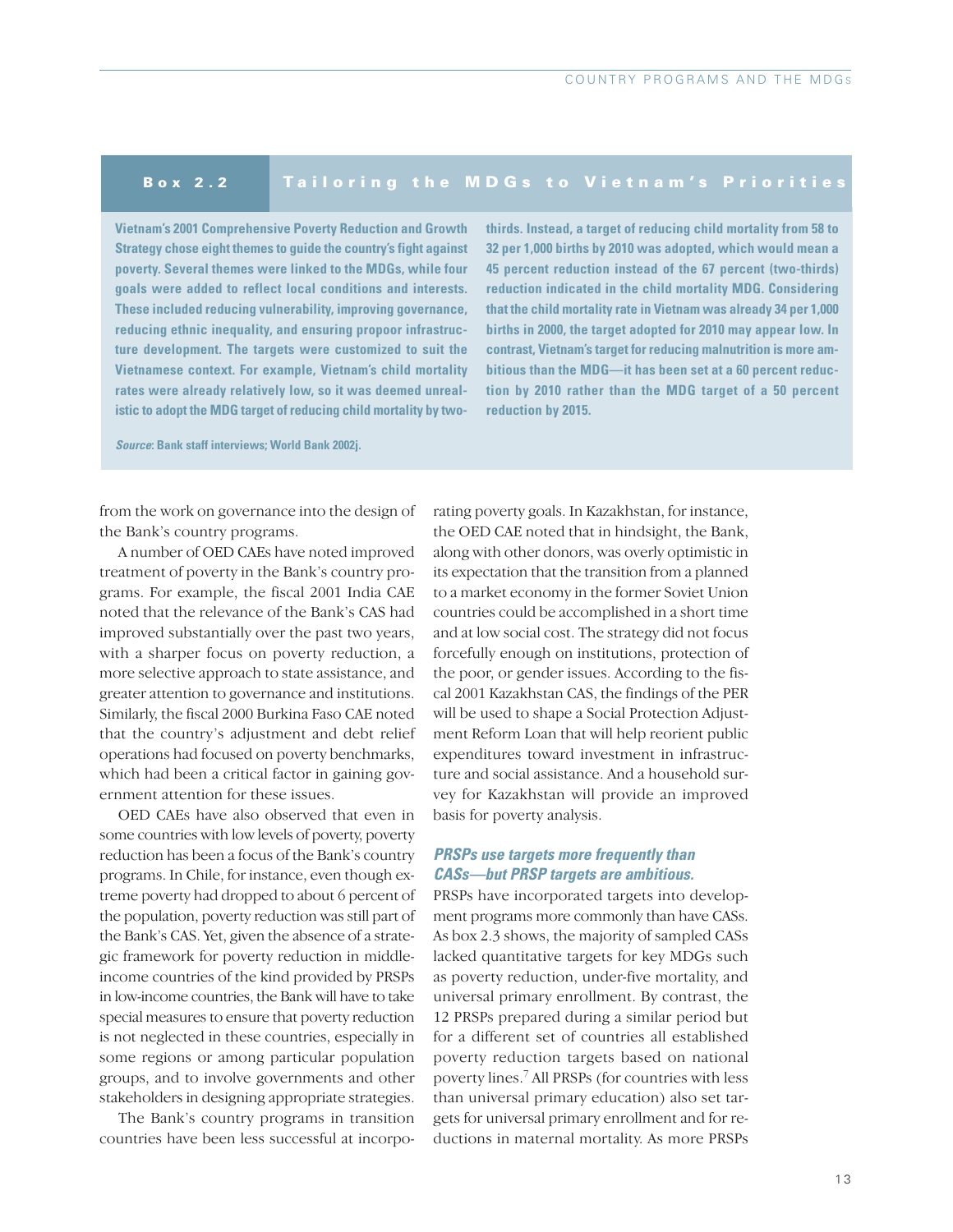

*Note:* **The pie charts are based on 15 CASs, since 3 countries had already achieved universal primary education. For PRSPs, the pie charts are based on 11 PRSPs, since one country had already achieved universal primary education.**

*Source:* **Based on 18 sampled CASs and 12 PRSPs (see chapter endnotes 4 and 5).**

are completed, they will provide an improved basis to introduce targets into CASs for low-income countries.

The PRSPs' use of targets needs to be improved by a more realistic assessment of their achievability. While all PRSPs reviewed stated the per capita growth rate the country will need to reach the poverty target, only a quarter of the countries appear likely to reach that rate, based on past performance. This type of disconnect also affects the universal primary enrollment target. Based on past trends, only Bolivia, Uganda, and Vietnam are on track to achieve universal primary enrollment by 2015. As for under-five mortality, only five countries stand a good chance of meeting their goals, based on past performance. In the remaining seven countries, the target is unlikely to be achieved—as illustrated by Burkina Faso (figure 2.5), where the rate of decline would have to increase from the current 1 percent to more than 6 percent. While government and donor actions can influence trends, the expected

changes must still be realistic. The 2002 Joint Staff Review of the PRSP approach highlighted the setting of more realistic PRSP goals and targets as a challenge (World Bank 2002j).

The CASs that do include targets do not always incorporate a Bank strategy to help the country achieve them. In the case of maternal mortality, for instance, five CASs set the goal of a three-quarters reduction by 2015—but none discusses the current rates and causes of mortality or ways to accomplish reductions. As for under-five mortality, three CASs include specific health projects, but none of these CASs relates the projects to the objective of reducing child mortality. The Bank's Health, Nutrition, and Population Department is currently developing an Action Plan for FY03–05 based on an individual country approach for all countries. Targets for health outcomes in terms of the MDGs are being set in regional and country-level discussions as an integral part of Action Plan development.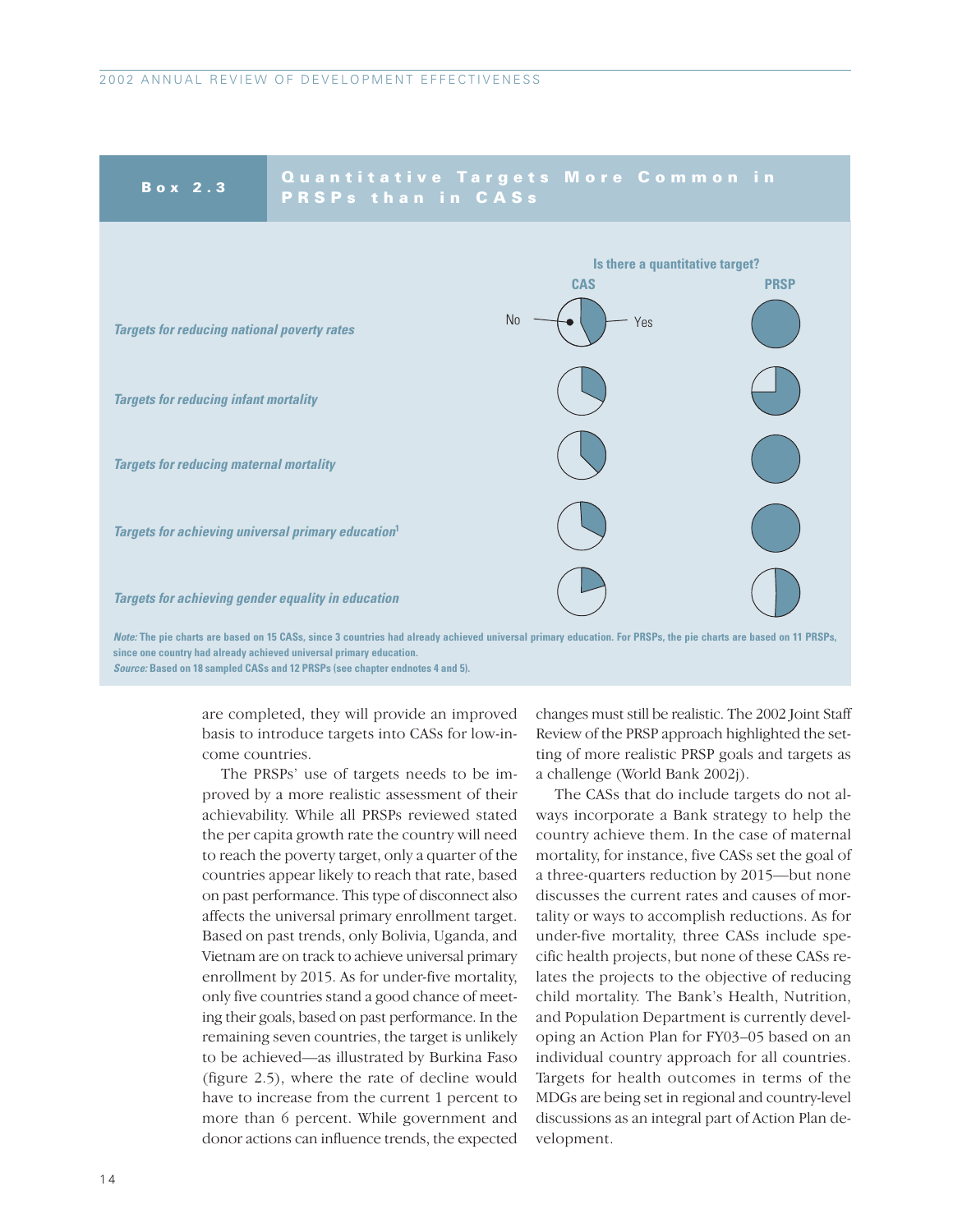## **Burkina Faso — Current and Required T r end for Under-Five Mortality Rate Figure 2.5**



### **Deaths per thousand live births**

### *Performance monitoring is increasing, but systematic monitoring and evaluation of outcomes is not yet a core component of country programs.*

Many OED reports evaluating country programs in the 1990s concluded that attention to monitoring and evaluation was weak (OED 2002c). Bank analysis confirms that monitoring remains one of the weakest areas of CASs. It notes that while there have been improvements, only about 40 percent of recent CASs are satisfactory or better; about 50 percent of CASs do not contain core targets; and about 60 percent do not distinguish between country and Bank performance targets. The Bank has recently launched major initiatives to better manage for results, as summarized in Annex E. These are likely to improve attention to monitoring and evaluation but cannot be expected to bear fruit swiftly or easily.

PRSPs, despite their greater attention to quantitative targets, often do not follow through with monitoring and evaluation programs. Only two PRSPs—those for Uganda and Vietnam—indicate that a program will be in place to monitor and collect information on the three poverty MDG indicators.8 Another four PRSPs (Mozambique, Mauritania, Niger, and Zambia) state that the country will monitor two of the three indicators and the remaining six PRSPs will monitor and collect information on poverty headcount alone. With regard to education, only Niger and Vietnam will monitor all three key MDG indicators (net enrollment, proportion reaching grade 5, and illiteracy of 15- to 24-year-olds). The choice of indicators in the PRSPs could differ from the precise MDG indicators, depending on country conditions and program objectives. A recent PRSP Progress Report (World Bank 2002j) recommended that PRSPs be more explicit in identifying short-term and intermediate indicators based on policies and programs and linking them to longer-term development objectives. It also recommended that in preparing PRSPs, early attention be paid to the monitoring and evaluation framework, the definition of intermediate indicators, the collection of baseline data, and the assessment of institutional capacity for monitoring and evaluation. The 2002 PRSP for Albania contains a detailed discussion of how progress on PRSP objectives will be monitored.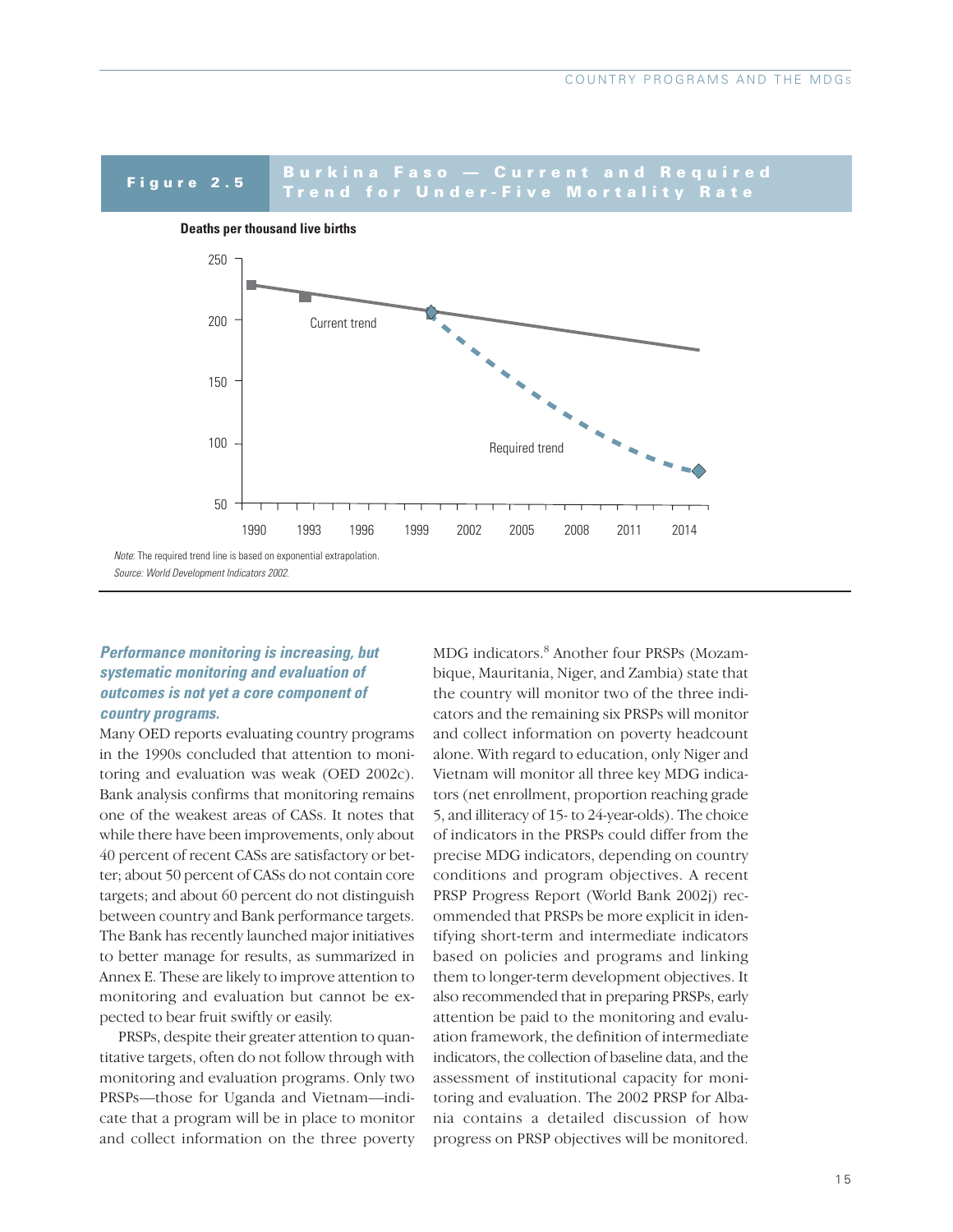### *Poverty-related analytical work underlying country programs needs further strengthening.*

The analysis, data, and projections that underpin the Bank's programs could be further improved. Quality Assurance Group (QAG) reviews of economic and sector work (ESW) confirm that there is room to enhance the quality of the Bank's ESW relating to poverty reduction strategies and poverty-related analysis, to poor policy environments, and to fiduciary issues (OED 2002a).

Poverty assessments, done by the Bank since 1991, are an important source of the analytical work underpinning the Bank's poverty-reduction efforts. A 1999 OED review showed that there had been a modest improvement in the proportion of poverty assessments rated satisfactory on "economic quality."9 But it also showed that more than 60 percent of the poverty assessments did not state their objectives with the necessary specificity. More than half of the reviewed assessments contained limited policy analysis that was not usually based on rigorous methodological approaches—the assessments rarely incorporated a clear conceptualization of the link between macroeconomic, structural, and sectoral reforms and poverty or of distributional outcomes. The 2000 OED evaluation of the Bank's poverty reduction strategy showed that nearly half of the poverty assessments did not adequately address the individual elements of broad-based growth, social services provision, and safety nets, nor did they justify the balance among these elements in strategy recommendations (OED 2000b). It also noted that few CASs clearly explained the meaning of broadly based growth or established the links between growth-oriented policies and poverty reduction within the context of specific country conditions. Moreover, few of the Bank's Public Expenditure Reviews helped clients sort out tradeoffs in public expenditure allocation or suggested how sector or poverty outcomes could be monitored (OED 2000b).

There has been continued and substantial progress in obtaining household survey data in many Regions, including Sub-Saharan Africa. In Egypt—where lack of access to poverty data had been flagged as a major problem in the fiscal 2001 CAS—the Bank now has access to primary house-

hold survey data. This has enabled the Bank and the government to undertake joint analytical work on the incidence and causes of poverty, which is expected to lead to the preparation of a comprehensive poverty reduction strategy. Overall, however, the lack of access to adequate poverty data remains an issue and has been noted in many CASs. Given small sample sizes, many surveys do not yet allow enough representative breakdown of data, thus limiting the ability to conduct analysis across or within cities, subregions, and population groups in a country.

A number of efforts are under way to improve the analysis of poverty data. For example, as part of the Russian Federation CAS, the Russian government, the U.K. Department for International Development (DFID), and the Bank will support a collaborative program to measure and analyze poverty, to improve methodology, and to develop policy recommendations on how to reduce poverty and improve social protection of vulnerable groups. Implementation of this program is one of the triggers for the Bank's base case lending scenario for FY03–05. In some countries, the focus on poverty is diluted by the limited capacity to analyze available data. The capacity to analyze the factors explaining the current levels in MDG-related indicators and other relevant development outcomes is a requirement for understanding trends, formulating strategies to change those trends, and making projections for the future.

The focus on MDGs will increasingly require that the Bank and the countries make projections for various indicators to provide the basis for designing strategies to achieve the MDGs or similar targets. Of the 18 sampled CASs, fewer than half discussed projections of poverty levels. Although this was an improvement over previous CASs for the same countries, none of which had discussed projections of poverty, only the fiscal 2000 CAS for Burkina Faso based poverty projections on a formal model. For some countries, CASs used the government's targets or poverty projections, such as those prepared for five-year plans, or "aligned" the Bank with the MDGs adopted by the government but did not explain the reason or basis for the alignment. A CAS should assess the analytic underpinnings and realism of such government projections and targets.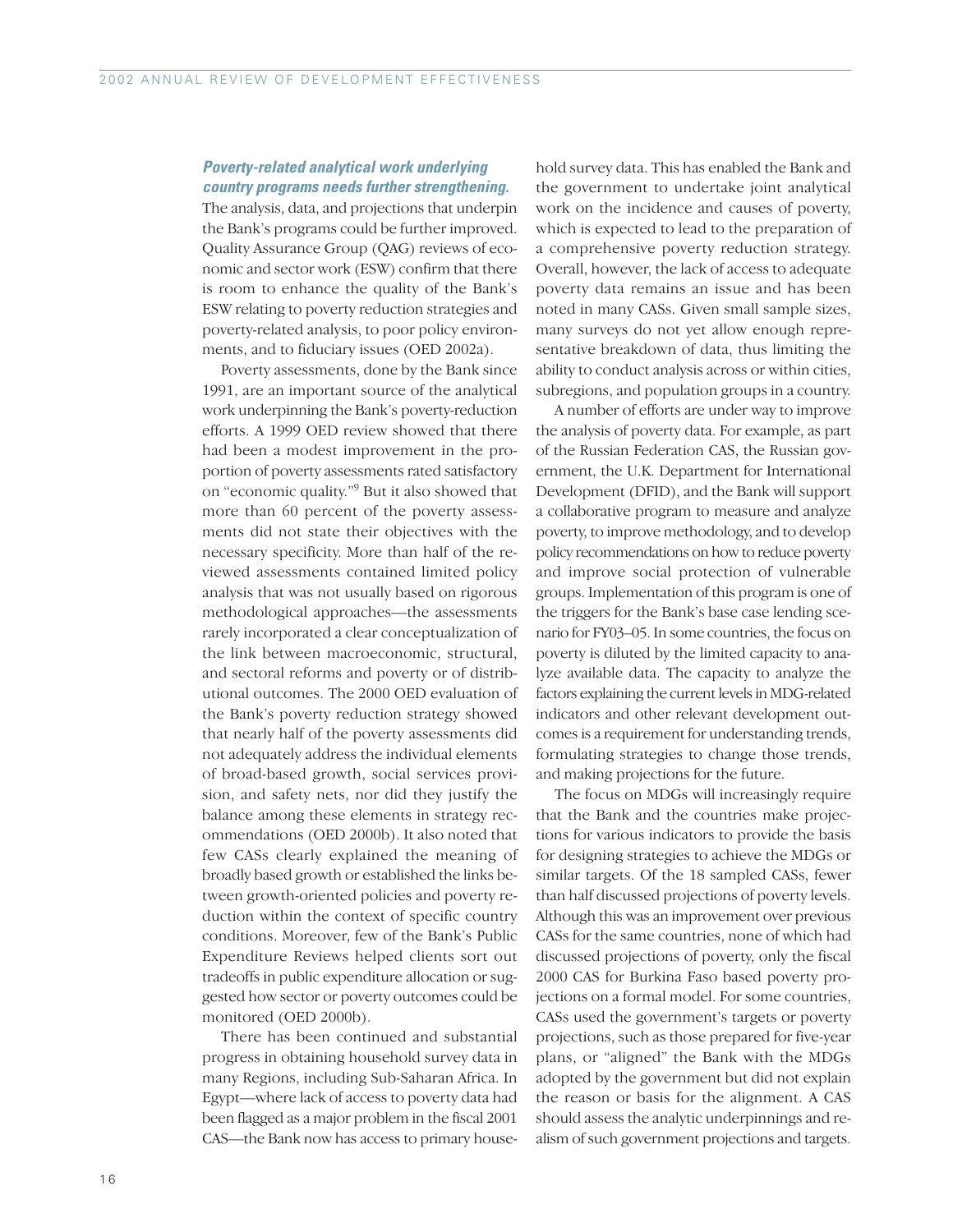The use of different analytical methods to make projections of poverty within the Bank often results in discrepancies between poverty projections prepared by country teams and projections prepared by the Bank's Development Economics and Chief Economist (DEC) Department. Depending on which projections are used, the implications for the design of poverty reduction strategies can differ vastly. It will be important for the Bank to ensure the soundness of the projections on which it bases its strategies. The East Asia and Pacific Region has for some years published short-term projections of poverty that are used in the country dialogue on poverty reduction. The Latin America and the Caribbean Region has also recently prepared preliminary projections for selected MDGs to assess whether they will be achieved. Differences in projections resulting from methodology choices and data limitations should be explained to avoid confusion and to highlight the strengths and limitations of the different projection methods.

### *Alignment of lending programs with country assistance strategies and MDGs needs greater attention.*

Strategies for poverty reduction proposed in CASs are not always reflected in the actual assistance program. A 1997 Bank report on poverty in Sub-Saharan Africa concluded that although poverty assessments in Sub-Saharan African countries had done a reasonably good job of identifying the policy and strategic options that would assist the poor to become more active participants in growth, these options typically were not reflected in the Bank's assistance strategies and operations (World Bank 1997c). In its review of the poverty focus of projects under implementation in rural areas over the FY99–01 period, QAG found that projects were weakest in linking their interventions to the poverty diagnosis (World Bank 2002h). Other sources have made criticisms of donor programs by referring to the "missing middle"; that is, donors lay out lofty development goals that are at best weakly linked to the activities supported on the ground (White and Booth forthcoming). The differences between goals, strategy, and lending programs could result from natural disasters or the need

to adjust to deliberate changes in government policies or donor programs. At other times, the main reason is likely to be a change in the government's budget or its priorities and the related lack of country ownership.

While each project proposed in the CAS may individually be consistent with the CAS objectives, it is not always clear that the summation of Bank lending in the CAS is the best way to address the CAS objectives. Bank analysis shows that instrument choice and selectivity in lending and nonlending activities to support the CAS remain weak. Fewer than 60 percent of the CASs are rated satisfactory or better on the basis of whether they used selectivity criteria to discuss the rationale for instrument choice.

The overall sectoral composition of Bank lending has remained almost the same since the advent of the MDGs, while there was a shift in lending among some themes between FY97–00 and FY01–02, as shown in figure 2.6 (the correlation coefficient is 0.83 for themes and 0.99 for sectors). Increased public expenditures in sectors that are explicitly mentioned in the MDGs is not necessarily the way for countries to achieve the goals. For example, background work for the *World Development Report 2004: Making Services Work for the Poor* indicates that public funds may be spent on the wrong services and people, they may be sucked away by corruption, they may reach service providers who lack the incentives to provide quality services, or there may be no demand for the services provided. The Bank's Public Expenditure Reviews have also noted rapidly decreasing returns from increasing expenditure allocations to education in the absence of sector reform and increased institutional capacity. Nevertheless, lending allocations across sectors need to be assessed—in the context of each CAS—for their consistency with the objectives of poverty reduction and other MDGs. Closer scrutiny is needed of the links between the analytical components of each CAS that address the country's development challenges, the Bank strategy proposed to address the issues identified, and the lending program and other instruments proposed to implement the strategy (including the role of the private sector and development partners).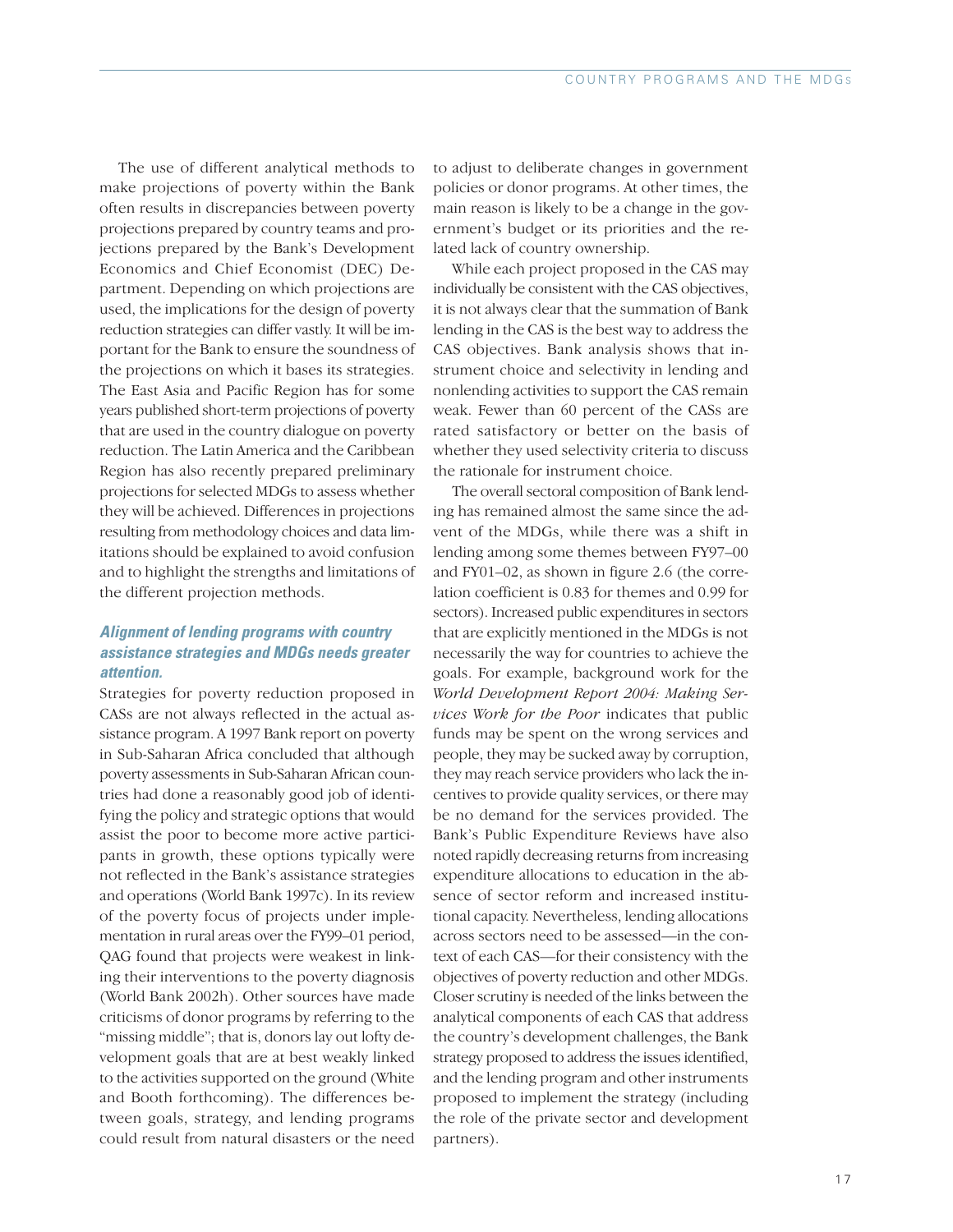

### **Lending Composition Has Shifted by Theme but Not by Sector Figure 2.6**

*Note:* Theme—PSD = financial and private sector development; PSG = public sector governance; SP+SD = social protection and social development; RD = rural development; HD = human development; EM = economic management; UD = urban development; Env = environment; Others = rule of law, trade and integration. Sector—Trans = transportation; Fin = finance; E&M = energy and mining; HSS = health and other social services; WSFP = water, sanitation, and flood protection; Edu = education; AFF = agriculture, fishing, and forestry; Others = law and public administration, information and communications, industry and trade.

*Sourc*e: Business Warehouse, World Bank 2002.

### *There are usually no tradeoffs between adjustment lending and government expenditures for human development.*

What role does adjustment lending play in the Bank's support for the MDGs? Adjustment lending is designed to address obstacles to growth and poverty reduction consistent with the poverty reduction MDG. There has been debate about whether such lending "crowds out" lending to the social sectors within a country assistance program. In OED's 1995 review of the question, it concluded that in most countries adjustment lending did not have a negative impact on the social sectors (OED 1995). Analysis undertaken by the Bank indicated that social expenditures in adjusting countries *rose*—as a share both of total expenditure and gross domestic product (GDP)—relative to that in countries with no adjustment program. Social expenditures per capita were also found to rise substantially more often than they fell one to three years after an adjustment operation. But a 1999 OED review of the Higher Impact Adjustment Lending (HIAL) program in Sub-Saharan African countries in 1999 did reveal some evidence that, based on data for a limited sample of

countries, adjustment programs have had a negative impact on the share of health and education expenditures in GDP (OED 1999a). It is conceivable that even where the volume of postadjustment social expenditure declines, its poverty reduction impact may increase because of increased efficiencies or greater access to services. While Sub-Saharan African countries may be a special case, the issue is of relevance for Bank adjustment and social sector lending and for its actions to address the MDGs, and will need continuing attention.

### **What Are the Implications for Future Bank Country Programs?**

### *CASs must include quantified and time-bound objectives and targets.*

The global MDGs must be translated into country-specific goals with quantified and time-bound targets and effective strategies for achieving them. This will require a realistic assessment of capacity and resources at the country level and a credible strategy to reach the targets that makes the necessary tradeoffs. The Bank's CAS, as the instrument for arraying Bank interventions in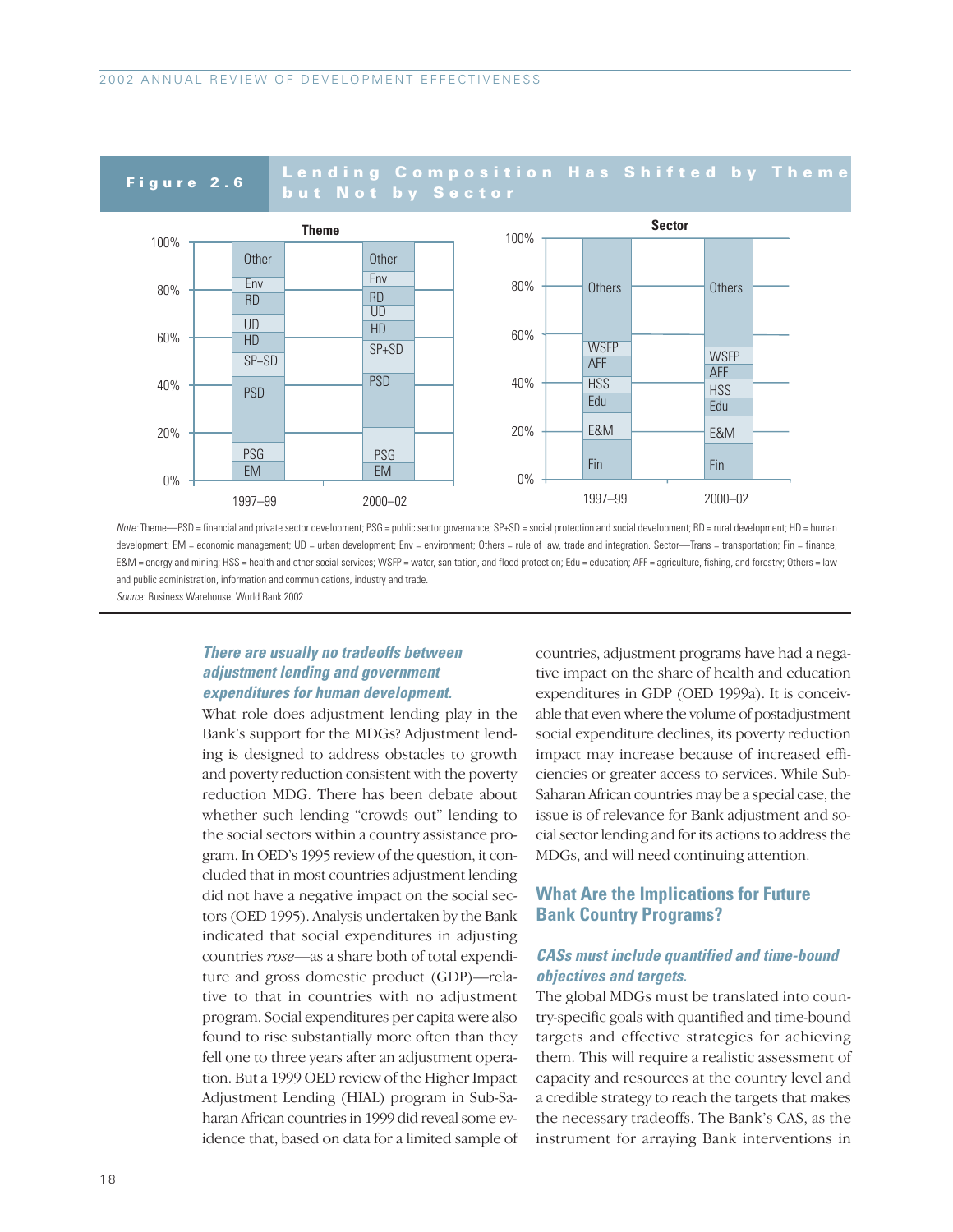support of a results-focused strategy, must specify quantified and time-bound targets, relate them to the MDGs and other relevant development objectives, and ensure Bank interventions that will support them.

In low-income countries, the government's PRSP provides a key anchor for the CAS, especially if its targets are realistic and its strategy wellreasoned. In middle-income countries, for which there is no strategic framework that sets out the poverty reduction objectives and strategy of the kind provided by PRSPs in low-income countries, the CAS nonetheless should define quantitative and time-bound targets, and the Bank must engage with the government and other stakeholders in this process.

### *Improved monitoring and evaluation measures are required to track the performance of Bank actions, as well as country-level progress in meeting agreed development goals and targets.*

More attention to monitoring and evaluation in CASs and PRSPs is required, with respect both to Bank and to country-level performance measurement. Bringing about such improvements is likely to be expensive. In recent years, the Bank's direct costs for country monitoring, formulating and monitoring CASs, and providing global monitoring services have fluctuated between 0.42 percent of total direct costs in FY99, 2.05 percent in FY00, 1.83 percent in FY01, and 1.97 percent in FY02.10 The adequacy of these resource levels should be reviewed, and their use monitored. In addition, appropriate incentives must be ensured—in countries and within the Bankto monitor and evaluate performance against development outcomes (as opposed to simply measuring performance in terms of resources disbursed, as has traditionally been the case).

The timeframe of the CASs and PRSPs is much shorter than the 15-year timeframe of the MDGs. Hence, it is important to identify and track appropriate intermediate indicators in the CASs and PRSPs that can provide interim measures of progress toward the final outcomes.

In 2002, the Bank launched an initiative, emerging from the Monterrey agreement, to give increased attention to better measurement, monitoring, and managing for development results (World Bank 2002a). The two pillars of this approach are helping countries to adopt results-based strategies and are increasing the Bank's own results orientation. Annex E describes the initiatives supported by the Bank under each of these pillars; the Bank is currently preparing a plan for implementing them. In addition, the Bank has put in place a system that tracks the experience of more than 50 countries in implementing the Comprehensive Development Framework principles. This includes a focus on development results and the extent of links to the MDGs. The experience of DFID in addressing the MDGs, summarized in box 2.4, should be reviewed for lessons it may have for the Bank.

The Bank is also helping to build government monitoring and evaluation systems through *Evaluation Capacity Development* (ECD). Since 1999, ECD activities have started in 21 countries, including 8 in the Africa Region, 5 in Latin America and the Caribbean, and

### **How DFID Is Using the MDGs to Influence Departmental Performance Box 2.4**

**The U.K. Department for International Development (DFID) has placed the MDGs at the center stage of its corporate strategy, embracing them more strongly than any other donor. Target Strategy Papers have been prepared to indicate how DFID will address a single development target (for example, halving world**

**poverty) or a group of targets (such as health). MDGs are used as the basis of DFID's Public Service Agreements—written commitments of a department's objectives, related performance measures, and the activities to be undertaken in support of those objectives.** 

*Source***: White forthcoming.**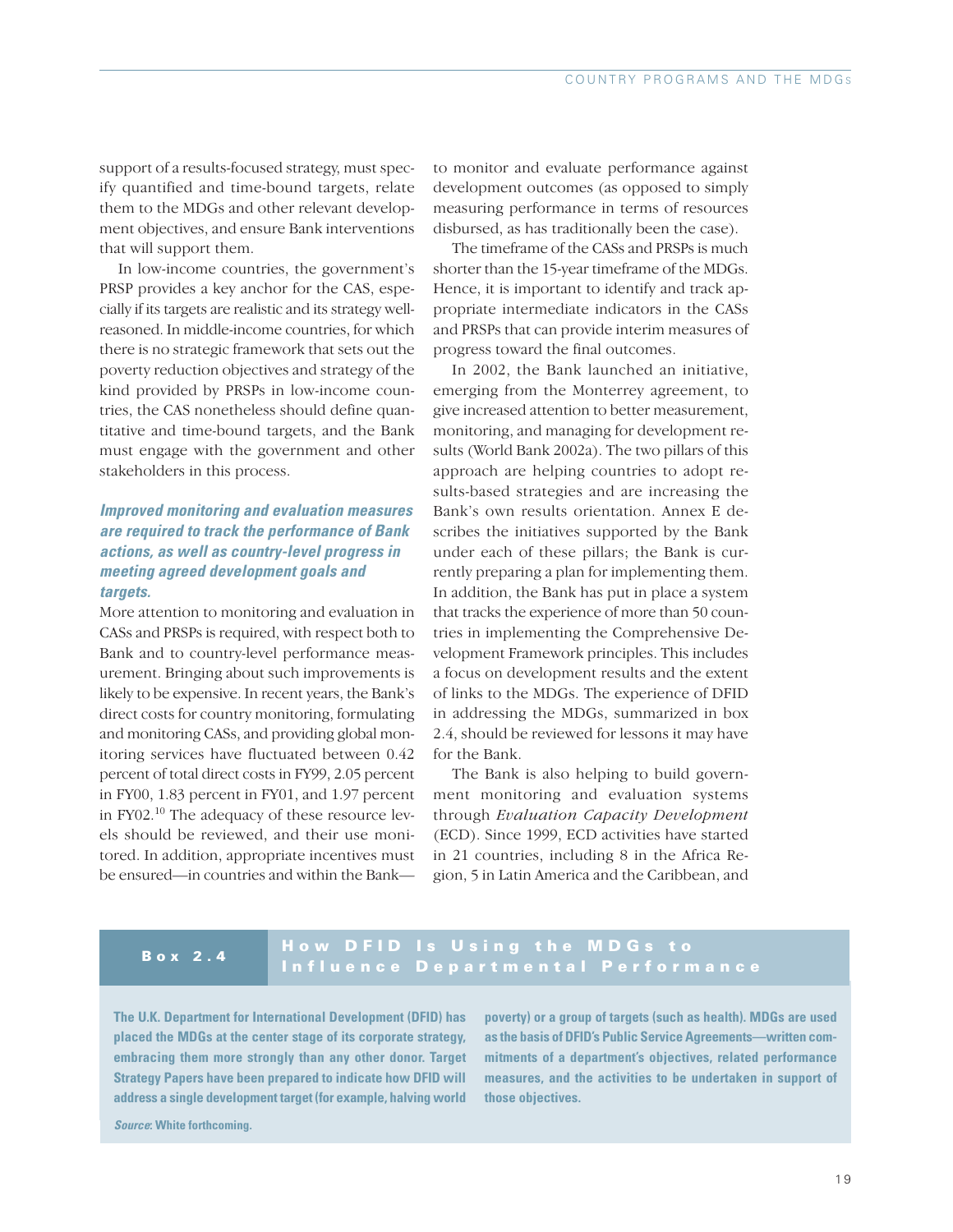4 in the Europe and Central Asia Region. In addition, related capacity-building is provided by the World Bank Institute (staff and client training and on-demand distance learning courses)

and the Bank's Research and Africa Quality and Knowledge groups (statistical capacity building), among others. It is too early to know the results of these initiatives.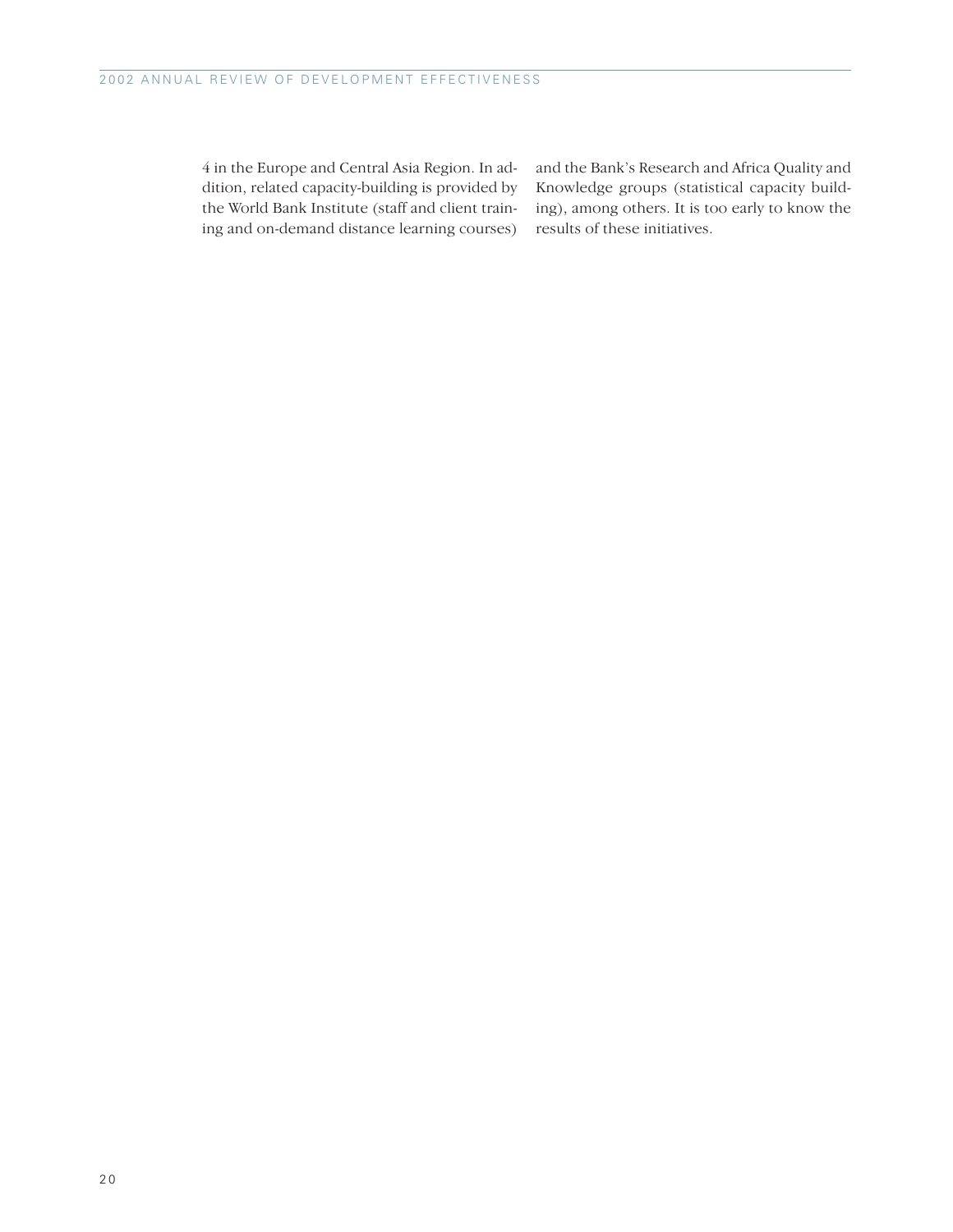

# Sector Programs and the MDGs

*We will use the Sector Strategy Papers and Corporate Scorecard more to track our performance with a longer-term comprehensive view as they relate to development effectiveness—including progress towards the International Development Goals (IDGs). In particular, our focus will be on enhancing measurement of the Bank's impact on the IDGs.*  —Strategic Directions Paper (World Bank 2001c)

By emphasizing a multidimensional concept of poverty that includes income and non-income measures of well-being, the MDGs highlight the importance of Bank action in a number of sectors. The urgency of such action is underscored by the large number of people who lack access to adequate income and basic services, as shown in box 3.1.

### **Many Millions Lack Adequate Income and Box 3.1 Access to Basic Services**

**Income: Nearly 1.2 billion people live on less than \$1 a day, and 2.8 billion on less than \$2 a day.**

**Basic Healthcare: Two million African infants die each year, and as many again before they reach age five. This figure has not changed in more than two decades and represents 10,000 avoidable deaths every single day for more than 20 years.**

**Primary Education: Just over half of all school-aged children complete primary school in Sub-Saharan Africa (55 percent) and South Asia (56 percent). In the developing world as a whole, the average primary school completion rate is 72 percent.**

**Roads: About 900 million rural people in developing countries lack access to an all-weather road.**

**Basic Urban Services: About 840 million people worldwide live in slums without basic services.**

**Energy: About 1.6 billion people in Africa, Asia, and Latin America have no access to electricity, including 90 percent of the population of most Sub-Saharan African countries. About 2 billion people lack access to clean, safe cooking fuels and remain dependent on traditional biomass sources.** 

**Water: About 1 billion people lack access to improved water services; 2 billion people live without improved sanitation; 4 billion people live without sound wastewater disposal; and 3 million children die of waterborne diseases every year.** 

*Source:* **World Bank 2002i; White forthcoming; World Bank sector staff; and Secure Tenure Index, UN Habitat.**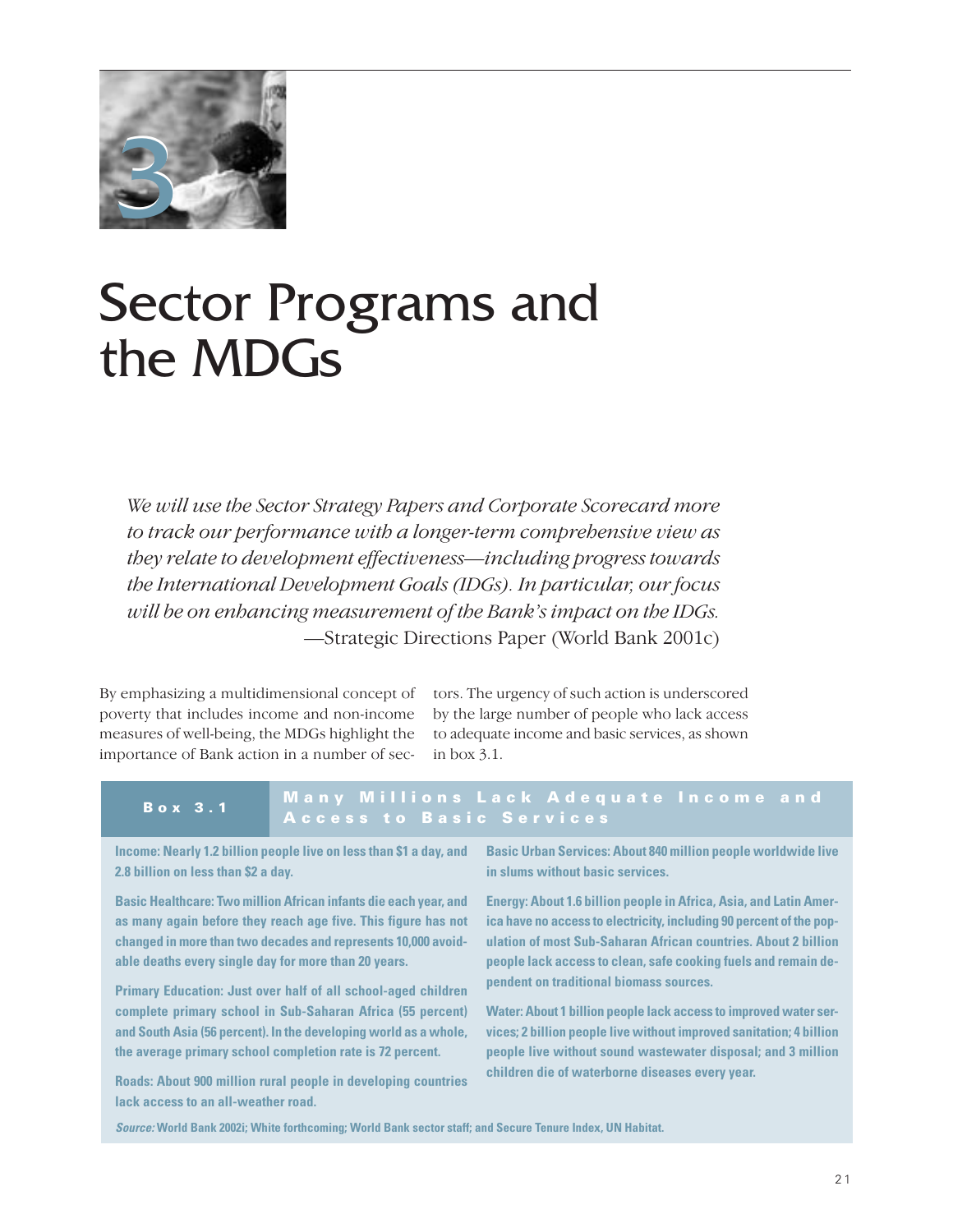This chapter examines how the Bank's sector programs (including sector strategies, analytical work, and lending) have addressed the MDGs and other relevant development outcomes and the implications for future work. Sector strategies assessed are those for education, health, rural development, transportation, urban development, energy, environment, and water, as well as strategies for the private sector and the financial sector (World Bank 1993b, 1996, 1997a, b, 1999a, 2000b, 2001d, 2002b, f, k, l, o; forthcoming a). Much of the evidence for this chapter comes from OED's extensive number and range of sector evaluations undertaken since 1998 (OED 1998, 1999b, c, 2000b, c, 2001b, c, 2002d, f, g, h, i, j, k, l, m, n).

The fact that MDGs are multidimensional also means that they link to various sectors. Each sector is linked to more than one MDG, and

many sectors are linked to many MDGs—highlighting the need for complementary solutions, integrated across several sectors (table 3.1). Box 3.2 provides a focused look at the transportation sector.

### **How Have the Bank's Sector Programs Addressed the MDGs?**

### *The Bank's sector strategies are consistent with the MDGs and rightly place them alongside other sector goals in a broader development framework.*

The MDG themes of poverty reduction, human development, and environmental sustainability are not new to the Bank, and the Bank's sector strategies are consistent with them. The Bank's sector strategies are not narrowly focused on the themes of the MDGs only. This is appropriate

### **T able 3.1**

**Each Sector Is Linked to More Than One MDG, and Many Sectors Are Linked to Many MDGs** 

| <b>Millennium Development Goal</b>             | Education        | Energy           | Environment      | <b>Finance</b>   | Health           | <b>Private Sector</b> | Agri/Rural Dev   | <b>Urban Dev</b> | <b>Transportation</b> | Water/Sanitation |
|------------------------------------------------|------------------|------------------|------------------|------------------|------------------|-----------------------|------------------|------------------|-----------------------|------------------|
| <b>Income Poverty and Hunger</b>               |                  |                  |                  |                  |                  |                       |                  |                  |                       |                  |
| 1. Eradicate extreme poverty and hunger        | $\mathsf{X}$     | $\mathbf{x}$     | $\mathbf{x}$     | $\mathbf x$      | $\mathbf{x}$     | $\mathbf x$           | $\mathbf{x}$     | $\mathsf{X}$     | $\mathsf{X}$          | $\boldsymbol{x}$ |
| <b>Human Development</b>                       |                  |                  |                  |                  |                  |                       |                  |                  |                       |                  |
| 2. Achieve universal primary education         | $\boldsymbol{x}$ | $\mathsf{X}$     | $\chi$           | $\mathsf{X}$     | $\mathbf{x}$     | $\chi$                | $\chi$           | $\mathsf{X}$     | $\chi$                | X                |
| 3. Promote gender equality and empower women   | $\boldsymbol{x}$ | $\mathsf{X}$     | $\mathsf{X}$     | $\mathsf{X}$     | $\boldsymbol{x}$ | $\pmb{\chi}$          | $\chi$           | $\mathsf{X}$     | X                     | X                |
| 4. Reduce child mortality                      | $\boldsymbol{x}$ | $\mathsf{X}$     | $\mathsf{X}$     | $\mathsf{X}$     | $\mathbf{x}$     | $\mathsf{X}$          | $\boldsymbol{x}$ | $\boldsymbol{x}$ | $\mathsf{X}$          | X                |
| 5. Improve maternal health                     | $\boldsymbol{x}$ | X                | $\mathsf{X}$     | $\mathsf{X}$     | $\boldsymbol{X}$ | $\mathsf{X}$          | $\chi$           | $\mathsf{X}$     | $\mathsf{X}$          | X                |
| 6. Combat HIV/AIDS, malaria and other diseases | $\mathbf{x}$     | $\mathsf{X}$     | $\mathsf{X}$     | $\mathsf{X}$     | $\boldsymbol{x}$ | $\mathsf{X}$          | $\mathsf{X}$     | $\mathsf{X}$     | $\pmb{\chi}$          | $\mathsf{X}$     |
| <b>Environment and Social</b>                  |                  |                  |                  |                  |                  |                       |                  |                  |                       |                  |
| <b>Development</b>                             |                  |                  |                  |                  |                  |                       |                  |                  |                       |                  |
| 7. Ensure environmental sustainability         | $\mathsf{X}$     | $\mathbf{x}$     | $\boldsymbol{x}$ | $\mathsf{X}$     | $\mathsf{X}$     | $\chi$                | $\boldsymbol{x}$ | $\boldsymbol{x}$ | $\boldsymbol{x}$      | $\boldsymbol{x}$ |
| <b>Global Partnership</b>                      |                  |                  |                  |                  |                  |                       |                  |                  |                       |                  |
| 8. Develop a global partnership for            |                  |                  |                  |                  |                  |                       |                  |                  |                       |                  |
| development                                    | $\mathsf{X}$     | $\boldsymbol{x}$ | $\boldsymbol{x}$ | $\boldsymbol{x}$ | $\mathbf{x}$     | $\boldsymbol{x}$      | X                | X                | $\mathsf{X}$          | $\boldsymbol{X}$ |

*Note:* **Bold X** = strong links;  $x =$  less strong links.

*Source*: Review of sectoral literature for ARDE.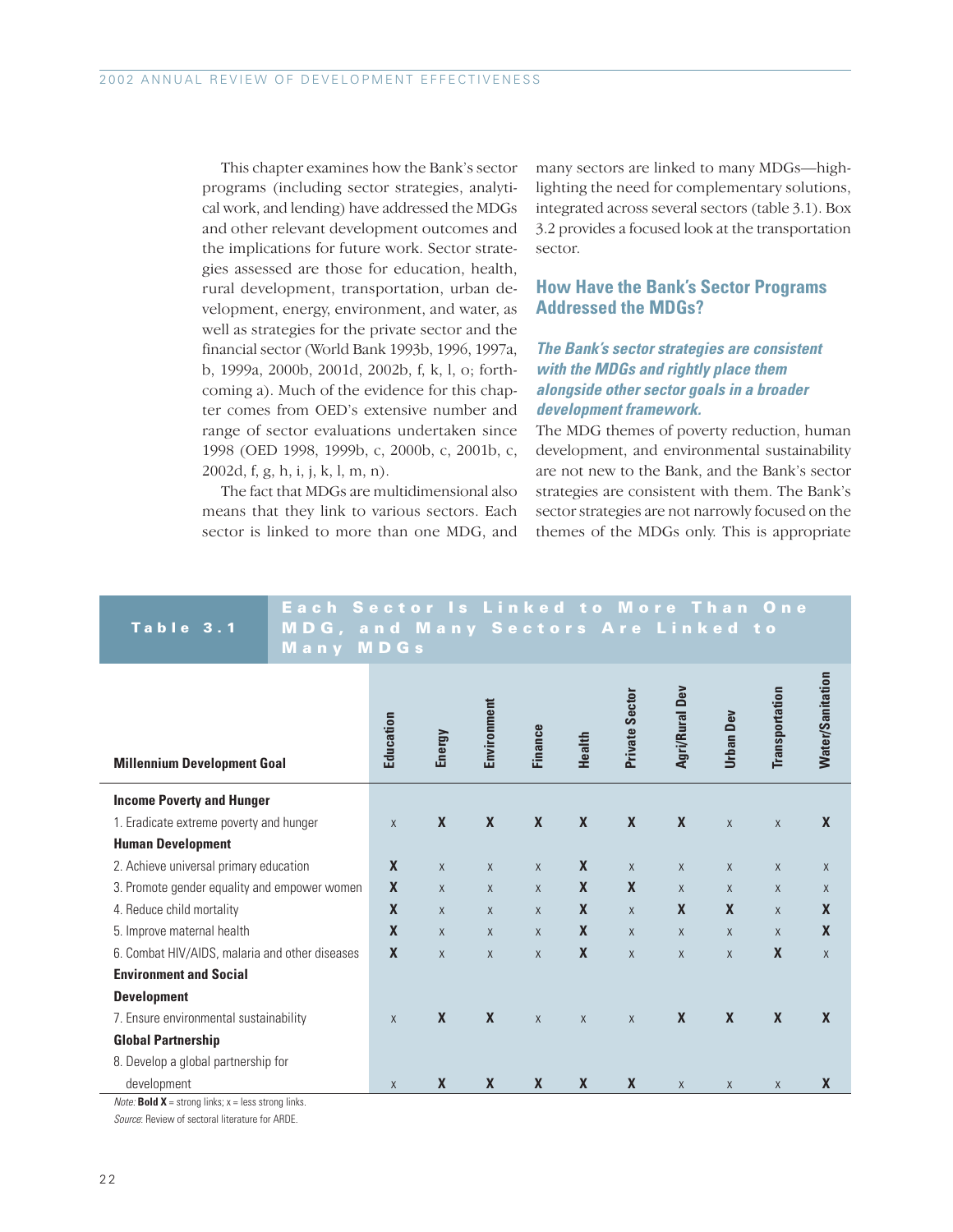## **Achieving the MDGs? Box 3.2**

*Income Poverty:* **Efficient transport systems are needed to support access to markets and economic growth, and recent studies show that transport has had powerful effects on reducing rural poverty. In urban areas, most slums have markedly inadequate roads and paths, which raises the costs of access to services and participation in the broader economy. The transportation sector contributes directly to poverty reduction by providing efficient operation, expansion, and maintenance of transport systems linked to places where poor people live.**

*Human Development:* **Primary and secondary education and mother and child health require safe local infrastructure (paths,** **sidewalks) and reliable and affordable local public transport over a wide area. The former is essential for access to primary schools and health centers; the latter for timely availability of teachers and medical supplies and for access to secondary schools (especially for girls) and to hospitals.** 

*Environmental Sustainability:* **It is important to minimize the negative environmental side effects of transport, including the possible depletion of forest cover and reduction of biodiversity as a result of road construction, as well as the effects of carbon dioxide and atmospheric pollutants from vehicle emissions.**

*Source:* **Fan, Hazell, and Thorat 1999; Fan, Zhang, and Zhang 2000; Kwon 2001; Drèze and Kingdon 2001; OED 1996; World Bank 1996, 2000a.**

given that achieving MDG outcomes requires action on several sectoral and subsectoral fronts and that the Bank's sector strategies must be applicable over a range of differing countries. The Bank's education sector strategy—while consistent with the Education for All (EFA) initiative, and therefore with the universal primary education MDG—also covers postprimary education. If countries are successful in achieving universal primary education, there is likely to be increased demand for secondary education. Similarly, the Bank's urban strategy goes beyond the MDG target of improving the lives of 100 million slum dwellers by incorporating broader measures aimed at poverty reduction and improved health outcomes. In OED's Urban Review, it was noted that in addition to supporting the slum MDG target, the Bank's urban strategy supports the MDGs specifically in regard to reducing poverty and lowering infant mortality rates. The Bank's energy strategy is consistent with the MDGs through its push for increased system efficiency and by seeking to improve access—for the poor as well as others—to convenient and efficient forms of energy. The Bank's environment strategy addresses the environmental sustainability goal and takes a broad approach in recognizing the importance of economic growth for poverty reduction and the inevitability of environmental change, and it highlights the need for supportive policy, regulatory,

and institutional frameworks for sustainable environmental management.

### *Sector strategies show increasing attention to poverty linkages.*

Sector strategies—whether or not they have a specific MDG associated with them—show increasing attention to poverty linkages, a change from earlier strategies in which such linkages were not always explicit. Although there is no specific MDG for rural development, the Bank's forthcoming strategy for rural development emphasizes that agricultural growth is the primary source of increased food production and the cornerstone of rural development, which is itself central to reducing poverty. The Bank's approach to rural development has evolved toward greater attention to food production as a vital ingredient for reducing poverty and hunger (box 3.3).

The Bank's energy strategy emphasizes access to clean household energy because it improves health and reduces poverty—for example, by reducing unhealthy fumes from open fires in closed spaces and by increasing productivity of home-based economic and educational activities. Compared with earlier private sector strategies, the Bank's 2002 private sector development strategy pays substantially more attention to poverty reduction as the overarching objective of the Bank Group's private sector activities.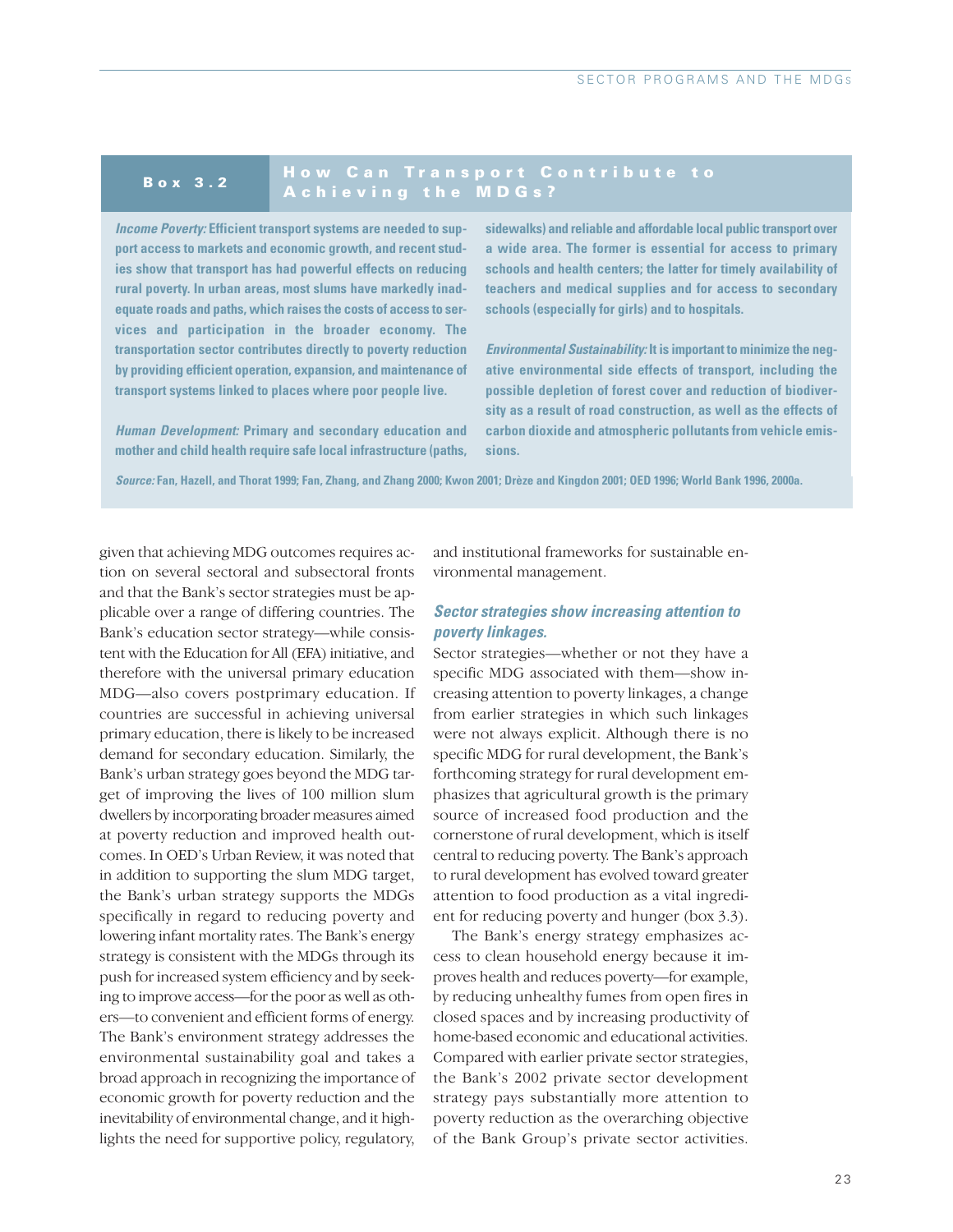### **Box 3.3 Rural Development: A Rebalancing Act**

**The MDG emphasis on poverty reduction and the elimination of hunger lends weight to a current rethinking of rural development by the Bank and other partners. The four decades between 1960 and 2000 witnessed marked swings in the scope of rural development. The first shift was from heavy state involvement in agricultural production in the 1960s (green revolution technology, irrigation) to the all-encompassing but still state-led approach of integrated rural development programs of the 1970s. The second shift was from the structural adjustment and privatization programs of the 1980s—with more emphasis on the ef-** **ficacy and efficiency of service delivery than on a direct welfare impact—to, in the 1990s, supporting reforms focused also on poverty reduction through sustainable livelihoods (human development, environmental sustainability). The relative neglect throughout the 1980s and 1990s of the productive core of the rural economy—agriculture—persists, and research and extension investment are down. More stress on agricultural production, especially food production, is needed, without losing sight of complementary human development and environmental goals. The Bank's strategy is now shifting in this direction.**

The strategy suggests two basic ways to support poverty reduction: Improve the investment climate to extend the reach of markets, thereby providing greater job and income opportunities for poor people, and use markets or market-type mechanisms to provide better basic services to the poor. The Bank's financial sector strategy advocates greater economic efficiency and competitiveness to create more opportunities for the poor and more financial resources for social and other programs that benefit the poor. The strategy stresses reduction of financial sector vulnerabilities at both the global and national levels (through, for example, the Financial Sector Assessments Program, a joint undertaking with the International Monetary Fund) to reduce the risks of financial sector crisis and economic volatility that hit the poor the hardest. The strategy also seeks to help the poor more easily and cheaply obtain the financial services they most need (such as deposit taking, payment systems, credit, and insurance).

Some Bank strategies could benefit from stronger links to poverty reduction. For example, OED's 2002 review of the Bank's environmental policies and activities, covering the period before the Bank's 2002 environmental strategy, found that links between poverty reduction and environmental sustainability could be strengthened by being made more explicit. Similarly, OED's 2002 gender evaluation, also covering the period before the Bank's 2002 gender strategy, concluded that the Bank needed to

clarify how its gender policy is linked to the Bank's poverty-reduction mandate and to explain the operational implications of Bank processes and practices.

### *For the most part, the Bank's sector strategies have provided limited guidance on how country programs can address unresolved tensions and tradeoffs.*

While the Bank's sector strategies rightly place the MDGs alongside other sector goals in a broad development framework, the strategies do not usually demonstrate how tradeoffs should be addressed in situations of limited financial resources and institutional capacity. Greater guidance on the relative emphasis to be given in different groups of countries to specific subsectors and on the appropriate balance between access versus policy and institutional strengthening would be helpful. For example, the education strategy's dual emphasis on universal primary education, as well as on all levels of education, creates tension over the allocation of resources. A key question in the water sector is whether the MDGs will lead to a focus on expanding coverage in the short term at the expense of a focus on long-term sustainability, which would require institutional and policy strengthening. There is currently no Bank strategy on water supply and sanitation. This lack will be rectified by a water and sanitation business strategy, now under development.

Regional strategy papers have been used as building blocks for overall sector strategy. Based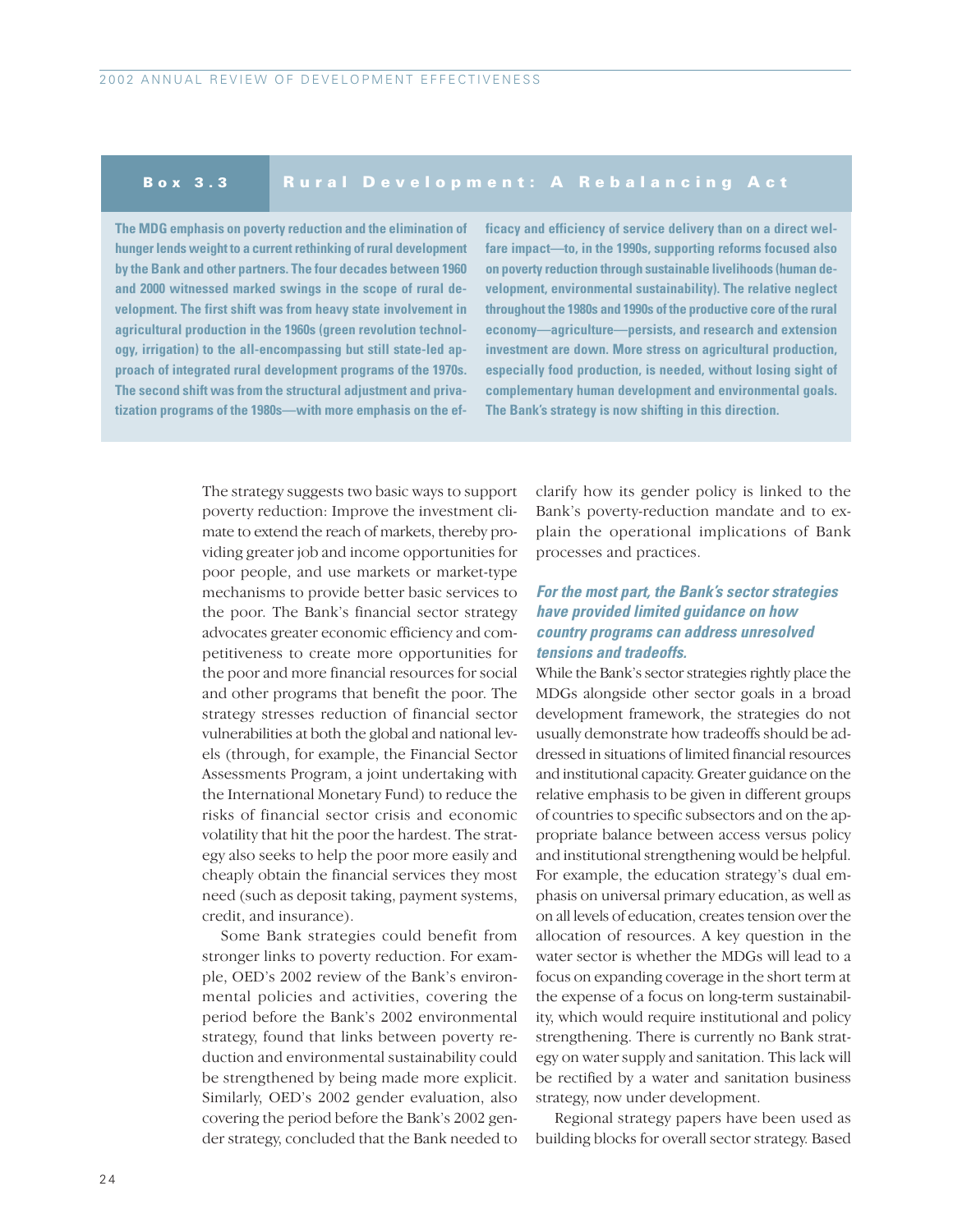on regional strategy papers, the health sector strategy has been adapted for countries with different income levels and types of health problems, as shown in box 3.4. The importance of varying the strategy to suit particular conditions is also illustrated by the gender strategy. The Bank has focused on addressing gender issues in countries where there is noticeable gender disparity in education enrollments or where women's health status is poor. While these are appropriate entry points for Africa and South Asia, they are less useful in regions with gender gaps in economic opportunity rather than in social services. A more systematic analysis of choices and tradeoffs in different groups of countries could be helpful in such situations. The MDG indicator "share of women in wage employment in the nonagricultural sector" can be expected to bring increased attention to women's economic opportunities.

In the absence of adequate guidance on how priorities should be set or tradeoffs made, it is not surprising that sector strategies are not fully reflected in country programs. For example, OED's 2002 review of the water resource strategy found that while some country-specific water strategies have been developed, they are seldom linked to Country Assistance Strategies (CASs) or country priorities. To address this gap, the 2002 water resource strategy highlighted the need for strong country ownership and the development of country water resources management strategies. Similarly, OED's 2002 environmental review revealed that environmental

sustainability had not been integrated into the Bank's core objectives and CASs. In particular, no clear linkages were forged among macroeconomic policy, poverty reduction, and environmental sustainability. However, in the wake of the 2002 Environment Strategy Paper, progress has been made in covering environmental concerns in CAS and PRSP processes.

### *Cross-sectoral linkages are increasingly recognized in country programs, but development of cross-sectoral* **strategies** *is still lacking.*

The MDG focus on outcomes highlights the need for cross-sectoral strategies that address the multiple determinants of these outcomes. CASs are intended to be a key tool in organizing the objectives and instruments into a coherent strategy and program. Although they are doing better than in the past, the Country Assistance Evaluations (CAEs) reveal that linking instruments to objectives remains a weak area, particularly when cross-sector links are involved. This Annual Review shows that even the CASs that do include specific targets for infant or maternal mortality lack a clear strategy for reaching these goals—thereby missing a significant opportunity offered by the CAS for tapping cross-sectoral synergies. The Bank is increasingly recognizing cross-sectoral linkages in its sector programs (see, for example, box 3.5). This recognition has not yet translated into cross-sectoral country strategies, however. Although truly integrated policy action can only

### **T a iloring the Health Sector Strategy to Regional Conditions Box 3.4**

**The Bank's health strategy recognizes that needs vary by country group—low or middle income—and shapes priorities accordingly. In low-income countries, reducing infant and child mortality, maternal mortality, and the transmission of communicable diseases is stressed. For middle-income countries, accurate targeting of the poor and addressing broader issues of** *Source:* **World Bank 1997a.**

**health care reform to improve overall health systems operation are emphasized. Country differences** *within* **a region are discussed in some regional strategy papers. For example, the East Asia Regional Health Strategy defines an assistance program for three country groupings and highlights countries that differ from the mean in mortality and morbidity among vulnerable groups.**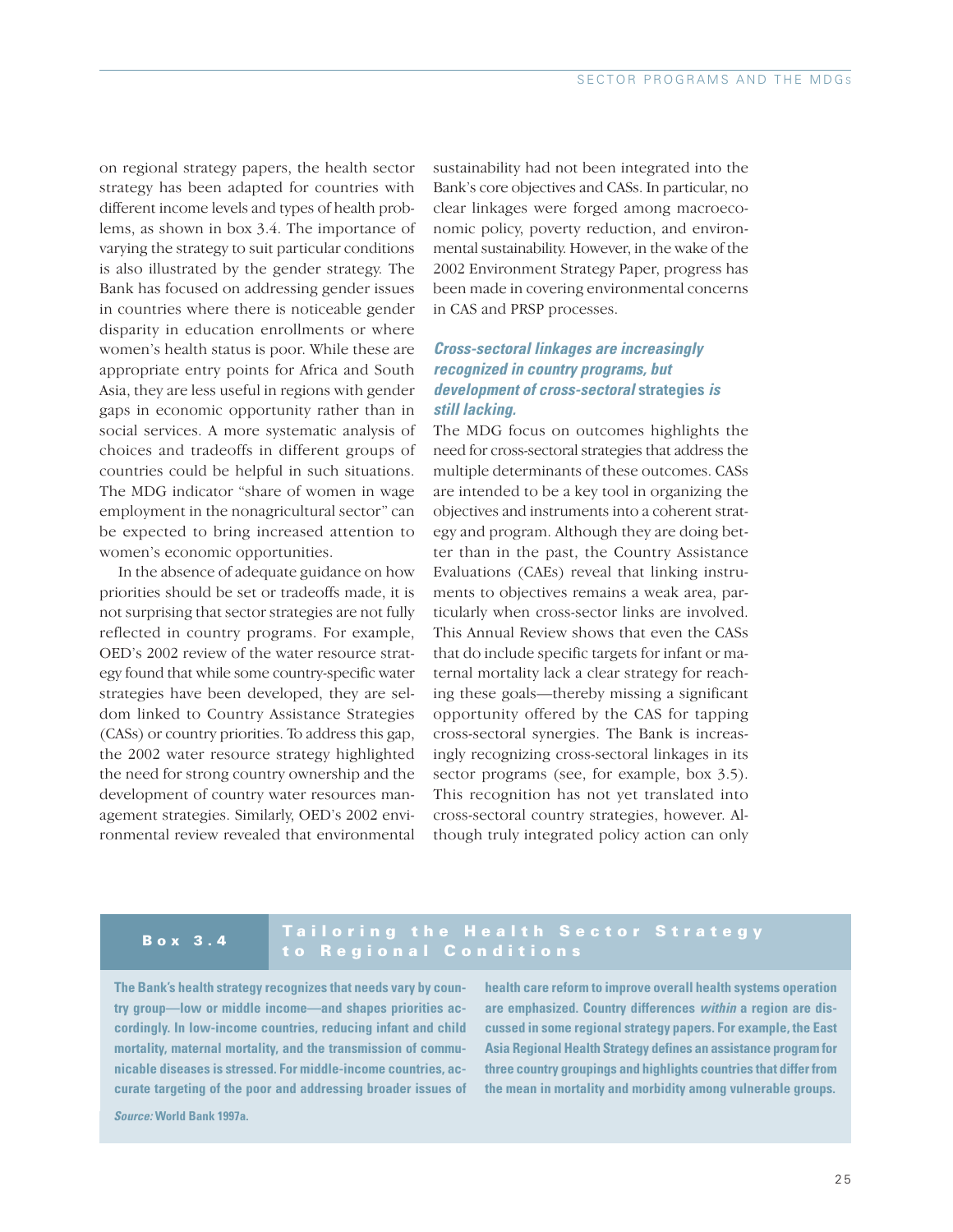emerge in national policy forums, greater creativity in Bank sector programs to maximize complementarities would further enhance their relevance to the MDGs—and to the country strategies seeking to achieve them.

### *Better mechanisms to support sector strategy implementation are needed.*

Implementation has been the weakest dimension of sector strategies and policies (OED 2001a). OED's 2001 gender evaluation disclosed that the Bank had not established processes for institutionalizing and operationalizing its gender policy and had not organized systematic training for its staff on the policy or provided adequate support or tools for undertaking gender work for most of the 1990s. Measures to implement gender equality, especially in secondary and tertiary education, will require particular attention. In its forestry review, OED assessed Bank performance in the light of the Bank's 1991 Forest Strategy and found that the Bank had implemented the strategy only partially. Its ambitious goals were not matched by commensurate means to implement the strategy. OED's environment review found that the Bank's environment work lacked consistent management commitment and clear assignment of responsibilities and accountabilities. Some recent sector strategy papers have used these lessons to improve the mechanisms to support sector strategy implementation.

### *The Bank has a strong record on project performance in several sectors, but a weaker record in others.*

As shown in figure 3.1, 80 percent or more of the projects in several sectors had satisfactory outcomes (weighted by disbursements). This performance provides a strong platform to support the MDGs. Project performance was weaker in other sectors (figure 3.2). Figure 3.3 shows the performance of projects that have priority themes (as identified by the Bank's new thematic codes) that match specific MDGs. In the education and health sectors, lending with an MDG-related priority theme does slightly better on outcomes than other lending in those sectors.

### *Analytical work needs to be revitalized in several sectors and should more fully address MDG-related issues.*

In OED's 1999 health sector review, it called attention to the limited amount of economic and sector work (ESW) in the sector, recently confirmed by an analysis undertaken by the Bank's Health, Nutrition, and Population (HNP) Department. The low levels of funding for ESW in other sectors, especially the water supply and sanitation and transportation sectors, have also been previously noted in Bank and OED reports. Recently, ESW is receiving more attention in some sectors. An example is health, for which analytical work has provided timely technical information on key topics for MDGs. A recent piece of

### **Intersectoral Linkages and the Role of Infrastructure Box 3.5**

**Achieving targets in one sector requires contributions from many other sectors. For example, infant mortality is affected by access to safe water as well as by the mother's education and access to transport. Recent work by the Bank's Private Sector and Infrastructure Network has summarized the evidence from the literature and has also provided some econometric estimates of inter-sector linkages for achieving MDG targets. Infrastructure interventions (water, sani-** **tation, energy, transport, and housing) are key inputs into the production functions for the poverty, education, health, and gender equality MDGs. The CAS should address these intersectoral linkages. The study recommends that countries develop intermediate targets and goals, develop customized production functions for key objectives—region or country specific—and package multisectoral interventions around key objectives.**

*Source***: Leipziger, Fay, and Yepes forthcoming.**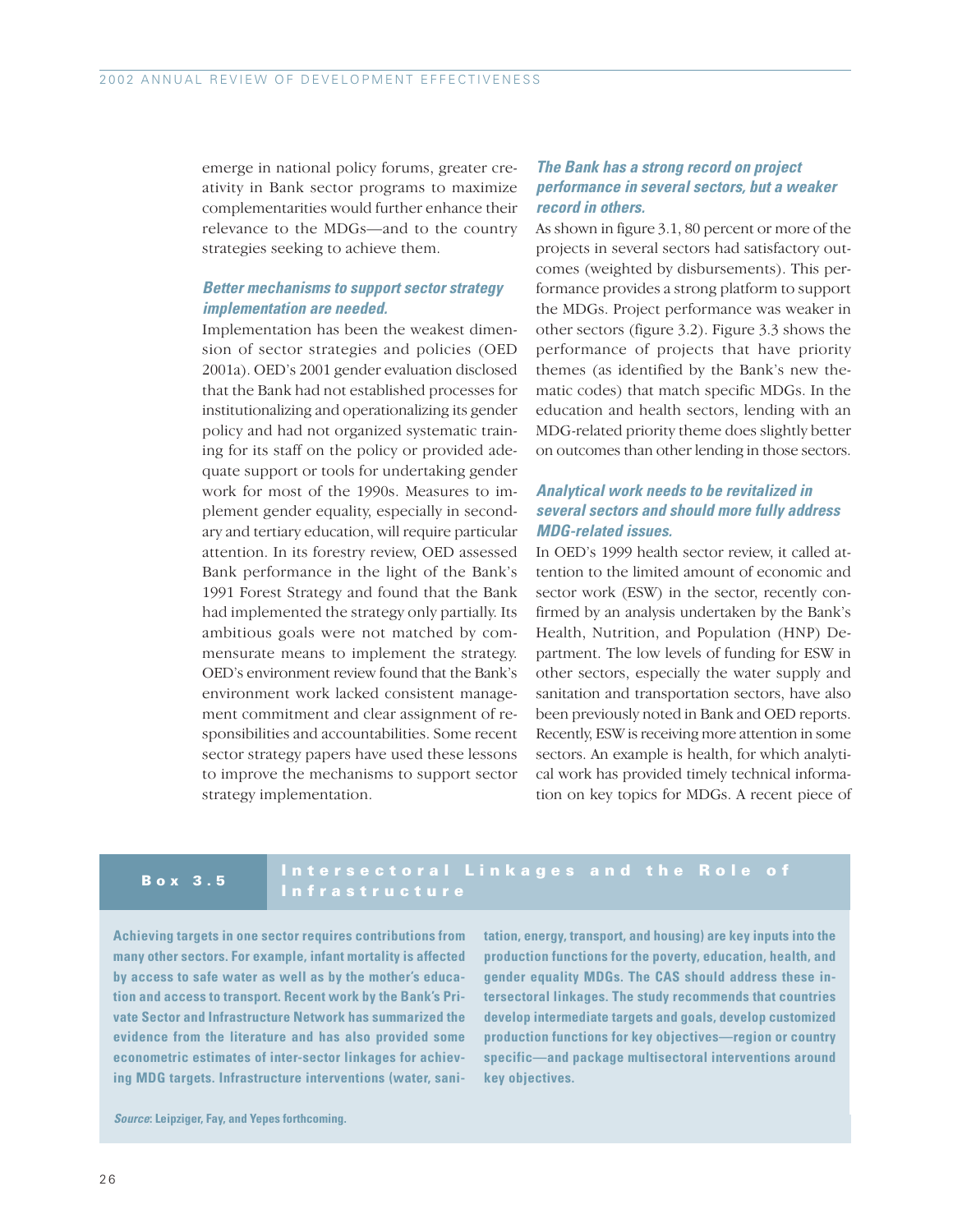

a. Bankwide average for FY00-02.

### **Project Performance Less Than 80 Percent <sup>a</sup> Satisfactory in FY00–02 (Partial) Figure 3.2**



country-level ESW relevant to the health MDGs is *Better Health Systems for India's Poor* (World Bank 2002p). Education ESW in Africa, which includes work on sectorwide approaches and community participation, is relevant to key aspects of the Education MDGs. But cross-sectoral ESW remains inadequate. More ESW is necessary to address the challenges presented by MDGs, including gaining a better understanding of the multisectoral determinants of specific outcomes; intermediate indicators to track performance; and the poverty-related effects of sectoral interventions, including policy reforms. Future ESW should also address distributional issues within countries—by region, income group, and ethnicity—since there can be serious inequities in access and quality across parts of the same country. The Bank's education sector work in China, for instance, acknowledges vast differences in providing primary education in poor provinces relative to wealthier provinces (World Bank 1999b).

Analysis by OED for the water supply and sanitation sector reveals that, to reach the water target, Bank member countries will need sys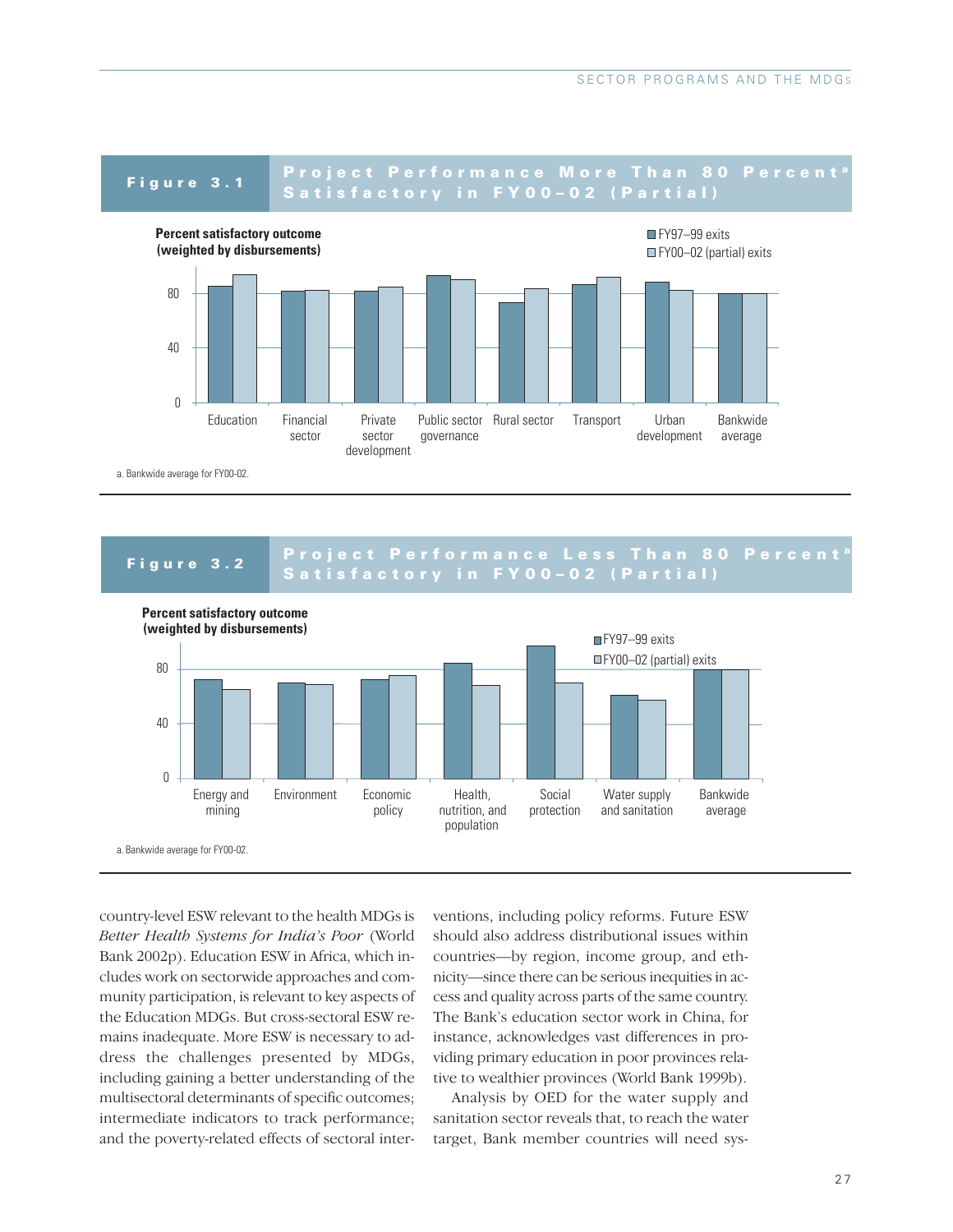**Figure 3.3**

**Education and Health Lending with MDG-Related Priority Themes Has Slightly Better Outcomes Than Other Lending in**

**Percent satisfactory outcomes (weighted by disbursement)**



*Note:* EFA and basic health are matched with thematic codes. EFA = Education for All; Basic health = Child health, population, and reproductive health; fighting communicable diseases. Number of EFA projects = 120; basic health = 69. Outcomes are for FY97–02 (partial). *Source*: Business Warehouse, World Bank 2002.

> tematic sector development plans or strategies. Most countries lack plans that describe the present situation and analyze and identify policy reforms, pinpoint priorities, and identify appropriate projects. The Bank is well placed to help prepare these sector development strategies, given its knowledge of worldwide best practices. In the past decade, about 90 pieces of ESW were prepared by the Bank for the water supply and sanitation sector, but only 10 percent focused on sector development. The appropriate amount of resources for sector development strategies and ESW will need to be determined and made available.

> A country's policy environment has a strong influence on the success of all interventions, including those focused on the MDGs. Projects in countries with weak policies and institutions (as measured by low Country Policy and Institutional Assessment, or CPIA, scores) have consistently worse outcomes than do those in other countries. This is true even for MDG-related projects, as shown in figure 3.4. Education for

All (relevant to the education MDGs) and environment projects are particularly sensitive to the policy setting. These findings confirm that economic reform and policy dialogue must continue to play an important role in the Bank's programs. The Bank's proposed investment climate surveys aimed at better understanding the linkages between the investment climate and productivity and income growth, especially for the poor (World Bank 2002h), may be expected to help identify improvements in country policies.

### *Monitoring and evaluation, including the use of intermediate indicators, has not received adequate attention.*

Analytical work at the sector level can help identify the appropriate sector, project, and countrylevel indicators that should be monitored. Intermediate indicators provide realistic medium-term measures for monitoring progress toward MDG outcomes. OED's 1999 health sector review pointed out severe deficiencies in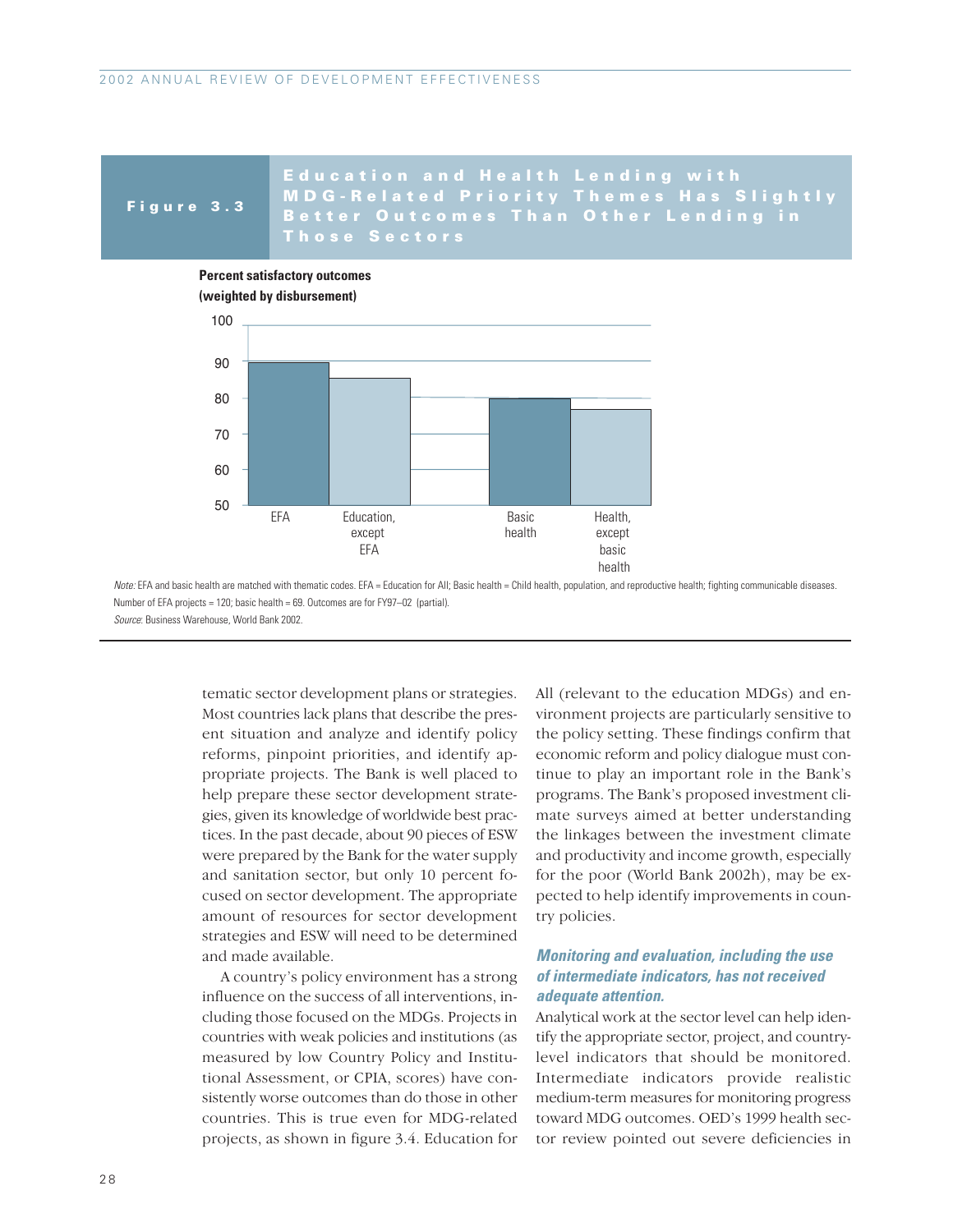## **Project Success Is Influenced by the Country's Policy Environment Figure 3.4**



*Note:* Lending outcomes are for FY97–02 (partial) exits. Categories are defined by thematic codes. Environment (projects = 268) includes biodiversity; climate change; environmental policies and institutions; land management; pollution management and environmental health; water resource management; other environment and natural resources management. See note to Figure 3.3 for education for All and basic health.

*Source*: Business Warehouse, World Bank 2002. CPIA figures are from the OPCS database.

monitoring and evaluation in the sector. Since then, there have been increased efforts to support the MDGs by identifying appropriate intermediate indicators. A technical consultation organized by the Bank led to a compilation of a recommended group of core intermediate indicators for health (table 3.2). The precise indicators chosen in a particular case may need to

be adapted, depending on the precise objectives and nature of the intervention and the country conditions. An examination of health projects approved in FY00–02 for this Review showed that while recommended intermediate indicators for achieving health MDGs in projects have been utilized in some fashion, they have not yet been fully applied.

## **the Health Sector Table 3.2**

| <b>Millennium Development Health and Nutrition Targets</b> | Examples of intermediate or "proxy" indicators                          |
|------------------------------------------------------------|-------------------------------------------------------------------------|
| Target: Halve, between 1990 and 2015, the proportion of    | Prevalence of underweight children under five<br>$\bullet$              |
| people who suffer from hunger                              | Proportion of infants under six months who are exclusively<br>$\bullet$ |
|                                                            | breastfed                                                               |
|                                                            | Percent of children 6–59 months who received one dose of                |
|                                                            | vitamin A in the past six months                                        |
| Target: Reduce by two-thirds, between 1990 and 2015,       | Proportion of one-year-old children immunized against measles           |
| the under-five mortality rate                              | Proportion of children with diarrhea in the past two weeks who          |
|                                                            | received oral rehydration therapy                                       |
|                                                            | Proportion of children with fast or difficult breathing in the past two |
|                                                            | weeks who received an appropriate antibiotic                            |
| Target: Reduce by three-quarters, between 1990 and 2015,   | Proportion of women with any antenatal care                             |
| the maternal mortality ratio                               | Percentage of births with skilled birth attendant and/or institutional  |
|                                                            | delivery                                                                |
|                                                            | Contraceptive prevalence rate                                           |

*Source:* World Bank 2001a, which provides a complete list.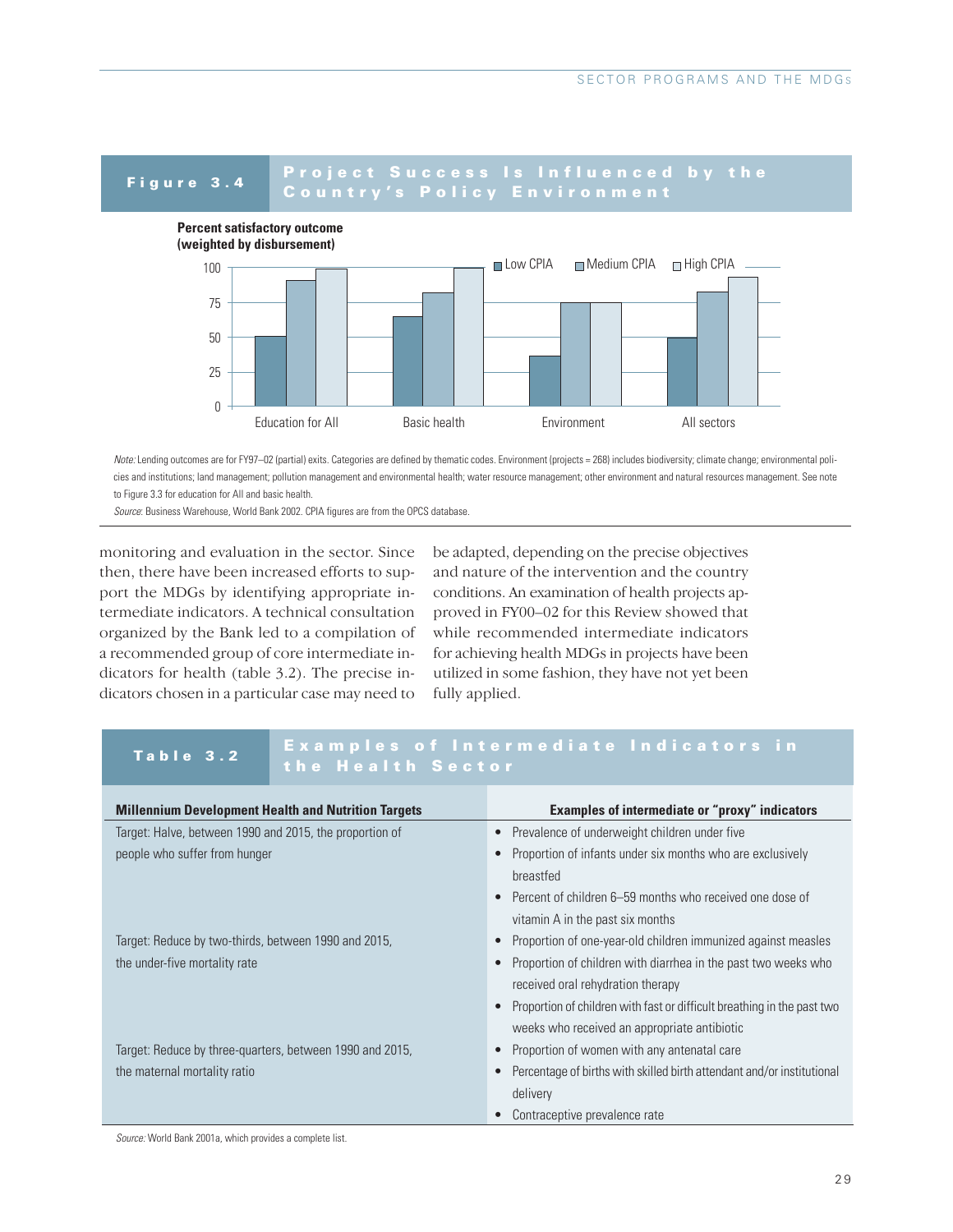Greater attention needs to be paid to developing or collecting data on appropriate performance indicators in some sectors. For example, the Bank's financial sector strategy does not include any explicit performance measures to assess the impact of the Bank's interventions on the economic performance of countries or on progress in improving the global financial and trade system. OED's 1998 financial sector review presented a set of relevant indicators that should be among the options considered by the Sector Board. Similarly, performance indicators for monitoring poverty reduction and social impacts require greater attention in the transportation sector. The Peru Second Rural Roads Project is a good example of design and implementation of monitoring (box 3.6).

Some of the risks and challenges that accompany MDG performance monitoring are illustrated by the education, water, and urban sectors. In the education sector, for example, the MDG indicators focus on enrollment and completion rates, which are likely to be meaningless without improved learning achievement. In the water sector, reaching a common definition of "safe water" has always been difficult where much water comes from wells and rivers and where many urban neighborhoods have access to piped water for only a few hours each day. While the MDGs include the concept of "sus-

tainable access," there is no accepted definition of the term or way to measure it. The environmental MDG also poses measurement issues since it is not specifically defined and refers to "integrating the principles of sustainable development into country policies and programs," leaving the level of integration and its intensity undefined. Furthermore, the slum MDG target is expressed in absolute rather than proportional terms. This means that in a country with a fast-growing population, steps must be taken to stop slums from forming faster than existing slums are upgraded. Data are also scarce or unavailable on sanitation coverage (the first MDG indicator for the slum target) and on secure tenure (the second such indicator). The Bank has been involved with U.N. Habitat on urban indicators and is currently working on a major multilateral effort to define and operationalize the secure tenure and slum welfare concepts.

The *Annual Review of Portfolio Performance* (ARPP) *2002* (World Bank forthcoming b) notes that Adaptable Program Loans (APLs) account for 18 percent of FY02 new investment lending and are "rapidly gaining in popularity." Strong monitoring and evaluation would be a prerequisite for APLs given their rationale of continual learning and adaptation. OED has noted a number of instances in which monitoring and evaluation have been weak in APLs.

### **Monitoring Outcomes in the Peru Second Rural Roads Project Box 3.6**

**The goal of the Peru Rural Road Rehabilitation and Maintenance project was to provide a well-integrated and reliable rural road system to support the government's poverty reduction strategy and to raise living standards in rural areas. OED's performance assessment found that the project was highly satisfactory, noting three poverty-reducing outcomes: a small increase in farmed land; a moderate increase in livestock ownership and access to markets; and a large increase in farm prices in the beneficiary areas. Project monitoring was especially effective. The project team used a logical framework, developed**

*Source***: OED data.**

**with community participation, to describe the project components and to monitor and report on their performance. The outcome indicators were relevant to key MDG objectives and included linking at least 80 percent of the communities in program areas through reliable and affordable public transportation; generating 4,000 nonskilled permanent jobs through road maintenance work contracted out to microenterprises; and ensuring that 17,000 kilometers of rehabilitated road were available in the 12 poorest areas. All of the project's key objectives were met or exceeded.**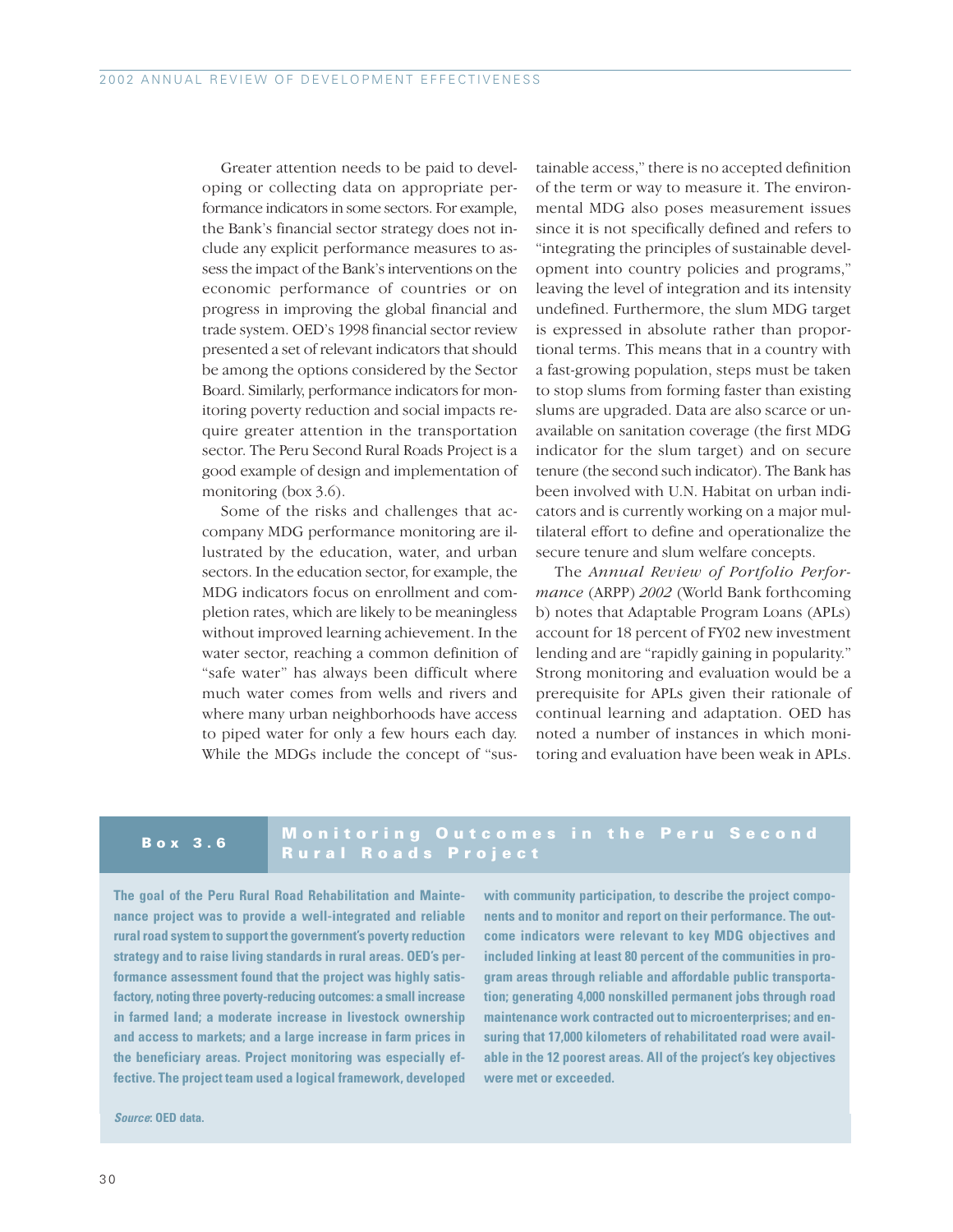### *Sector strategy papers recognize the multisectoral determinants of outcomes but provide little guidance on how to develop multisectoral strategies.*

All sector strategy papers recognize the multisectoral determinants of outcomes. For example, the education strategy describes some of the intersector relationships in the social sectors (box 3.7). And recognizing the thematic and crosscutting nature of its mandate, the environment strategy discusses environmental health risks arising from unsafe water, air pollution, transport fuels, and traditional household biomass energy sources. But OED's 1999 review of the health sector showed that little attention has been paid to the determinants of health, such as behavioral change and cross-sectoral interventions outside the public health system. Moreover, the lack of adequate coordination between the Bank's country and sector units and among sector units discourages cross-sectoral country strategies.<sup>1</sup> Ensuring such coordination has also been a challenge for other donor agencies.

### **What Are the Implications for Future Bank Sector Programs?**

### *Monitoring and evaluation of sectoral outcomes needs more attention.*

In the wake of the Wapenhans report and subsequent Bank reports on implementation and development performance, there has been a steady increase in attention paid to development outputs, outcomes, and impacts.2 The MDGs' ambitious targets challenge existing practices in performance management and measurement of development assistance at the corporate level. They also highlight the importance of countrylevel monitoring. At both the corporate and country levels, monitoring and evaluation have a role in helping to inform decisionmaking and to manage performance, as well as to establish progress.

At the corporate level, while it is true that the Bank alone cannot be held accountable for achieving intended outcomes, managing performance requires that the Bank track the extent to which its sector programs are contributing in the direction of the agreed on goals. The Bank is taking steps to improve performance measuring, monitoring, and management (Annex E lists these initiatives). The Operations Policy and Country Services Department (OPCS) notes that while much of FY02 was devoted to planning the architecture for the Bank's shift to a results focus, the emphasis in FY03 is on detailed engineering and piloting, and in FY04 on operational mainstreaming. The Bank's FY03–05 strategic documents do not yet indicate how resources will be deployed, redeployed, or enhanced in pursuit of these objectives. The resource implications and the technical com-

### **Intersectoral Linkages in the Education Sector Strategy Box 3.7**

**The relationships between societal conditions and the outcomes of education investments are complex: education outcomes are heavily influenced by learners' income, health status, and perceptions of labor market opportunities. The presence of HIV/AIDS affects the supply of teachers and often determines parents' ability and willingness to pay for schooling. Education status also has an impact on the individual's future income, fertility, and health. At the societal level, it affects institutions, the economy as a whole, and, in the long run, values, traditions, and**

**culture. The Bank's comparative advantage in this area is in its work on school deworming and micronutrient programs and reproductive health education, including information on STDs and HIV infection prevention. Further links can be found in early child education and health services, parent education, and shelter and nutrition for the poorest families; teacher service reform and broader civil service reform; universal basic education and child labor; vocational training and labor market regulation; and language of instruction and decentralization.**

*Source***: World Bank 1999a.**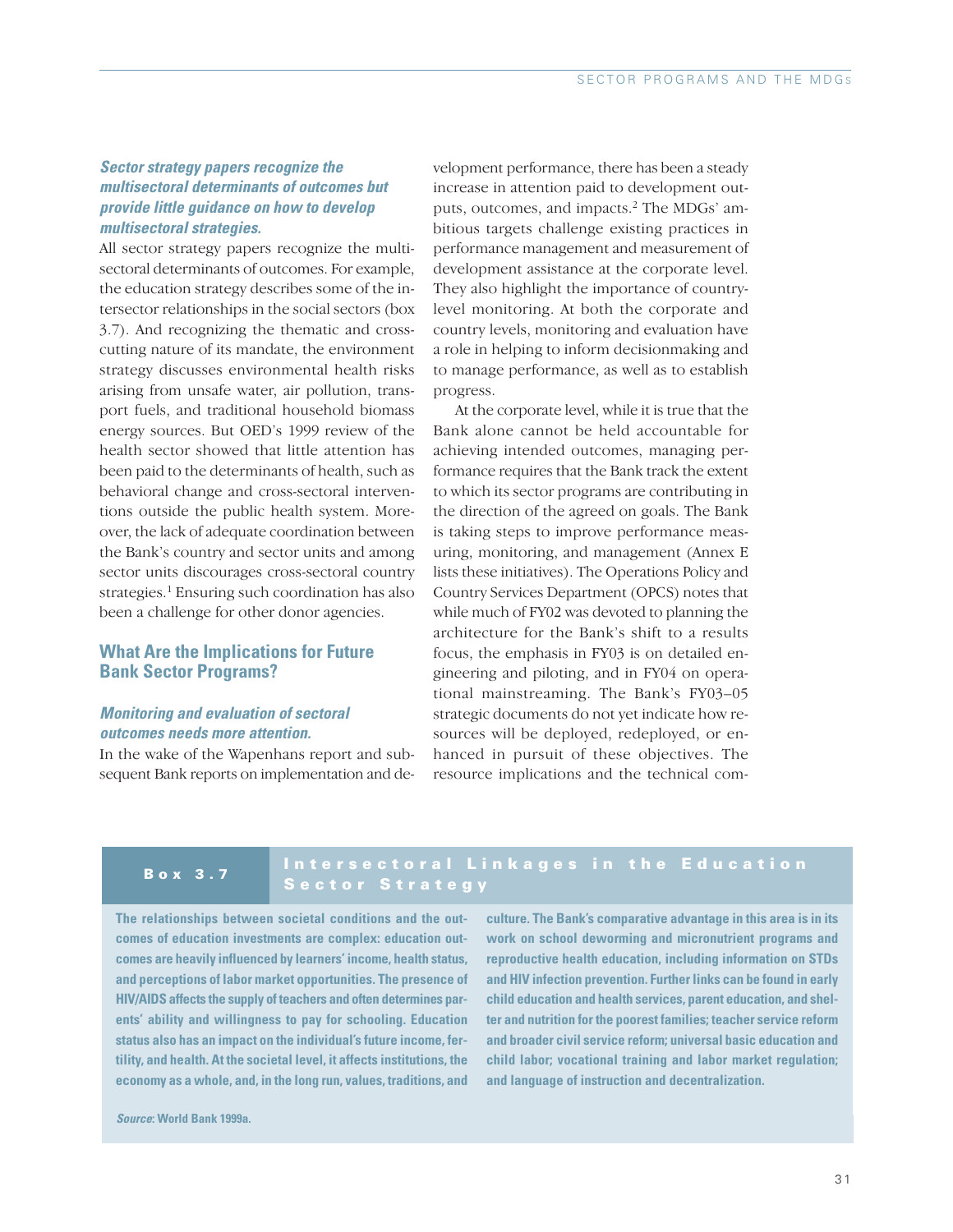plexities of monitoring outcomes should not be underestimated. Working with partners, such as the United Nations Educational, Scientific, and Cultural Organization (UNESCO) in the education sector, would be an option to consider. Where partners support differing methods and approaches to monitoring and evaluation, consistency should be enhanced through harmonization of policies and practices.

At the country level, the involvement of relevant stakeholders in the definition, collection, and analysis of data will be vital to ensure its subsequent use in local decisionmaking. As noted earlier, such participation can also prevent distortion and manipulation of actions resulting from quantitative targets, as illustrated by the Bank's interventions geared toward slum dwellers. MDG indicators lack qualitative measures of well-being, which are important for capturing key dimensions of development effectiveness (World Bank 2002h). Therefore, the existing MDG indicators will have to be supplemented by other measures—for example, levels of client satisfaction relating to economic and social services or learning achievement.

Governments and donors, including the Bank, often lack incentives to measure how they are performing (Pritchett forthcoming). The Bank and other donors must better understand the decisionmaking processes in client governments and the existing demand for information on outcomes and help create incentives where they are lacking. Similar work will also be needed in donor agencies themselves. The 2002 ARPP notes that while the corporate commitment to MDGs is very explicit, frontline staff still need to be engaged. It also notes that new incentives are not yet in place, and that frontline staff feel some uncertainty as to how to integrate the MDGs into country dialogues and operations: are they an add-on or a basic rethinking of priorities (World Bank forthcoming b)?

The types of indicators that are monitored at the project, sector, country, global, Bank, and other donor levels—will depend, inter alia, on program objectives, the nature of activities, and data collection and analysis capacity. In developing the monitoring system, the full picture must be kept in mind, with monitoring at each level consistent with, and complementary to, monitoring at other levels. Careful attention to dealing with issues of aggregation and attribution will be needed.<sup>3</sup>

### *Multisectoral strategies need to be developed to better reflect the multisectoral determinants of MDG outcomes.*

By focusing on outcomes—as distinct from inputs and outputs—the MDGs draw attention to the multisectoral determinants that contribute to outcomes. The close relationship between actions in one sector on outcomes in another has already been well documented, and work is ongoing (for example, in the context of *World Development Report 2004: Making Services Work for the Poor*). Although each sector strategy is relevant to achieving one or more of the MDGs, an important question is how they fit together.

Multisectoral strategies do not necessarily imply multisector *projects*. Some multisectoral strategies may best be implemented through single-sector operations, depending on the particular sectors involved and the institutional setup that governs the coordination of inputs from the various sectors. The focus must therefore be on thinking multisectorally and acting either sectorally or multisectorally, as conditions warrant. The experience of Bank-supported social fund projects provides some relevant lessons (box 3.8).

Two recent initiatives involve joint work by a number of sectoral groups. The health, energy, environment, and gender sectors have jointly developed interventions to alleviate indoor air pollution, which contributes to the health burden of many poor rural communities, including respiratory illness and associated deaths in children. Similarly, the water and health sectors and the Business Partners Outreach Group in the Bank are collaborating on the hand washing initiative, which aims at promoting hand washing with soap in developing countries for diarrhea prevention. Launched by the U.S. Agency for International Development (USAID), and now supported by the Bank in a number of countries, the initiative is to create partnerships in which the private sector achieves better market penetration in poorer households,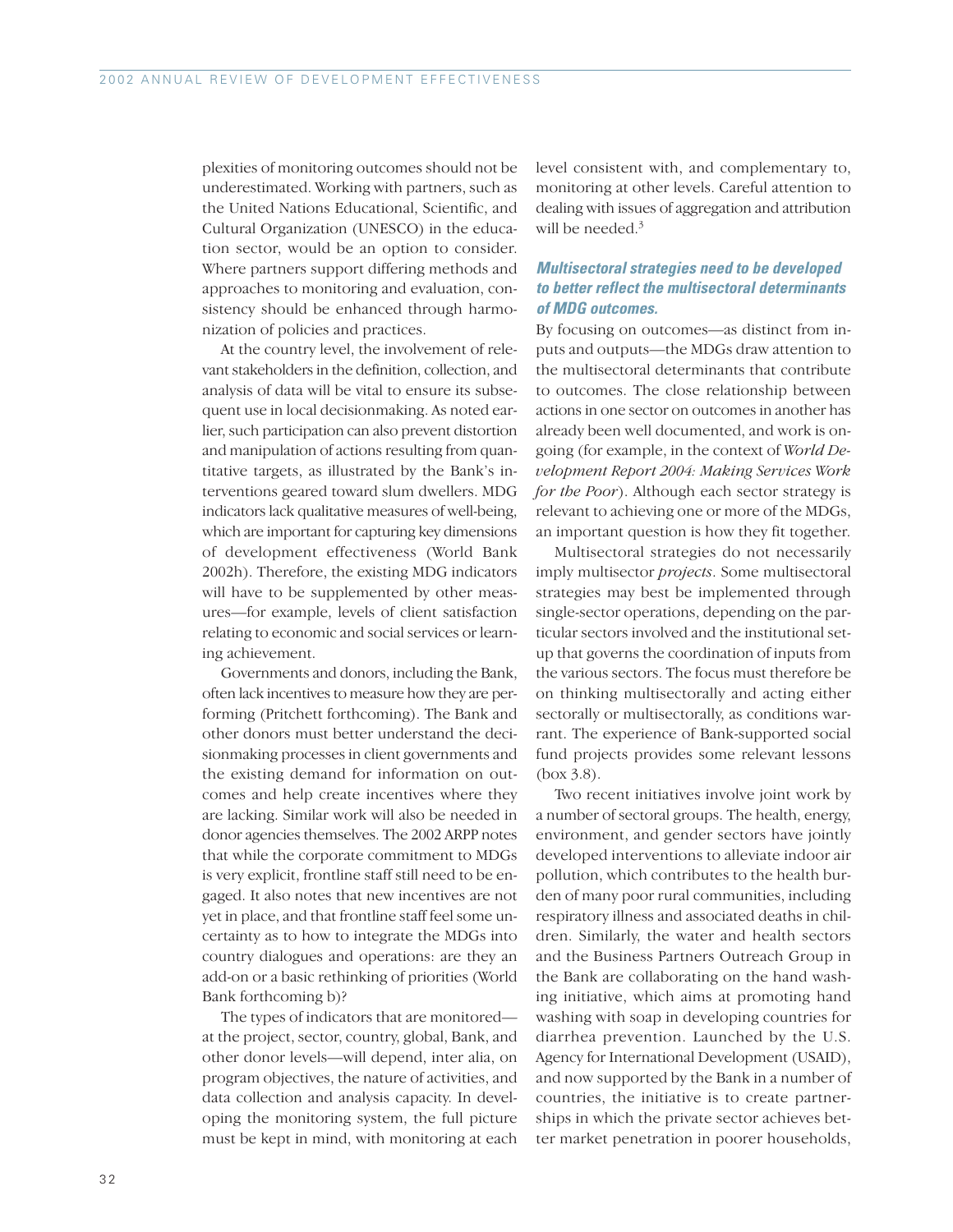### **Social Funds: Multisectoral Projects Do Not Guarantee a Holistic Approach Box 3.8**

**Social fund projects are innovative projects, supported by the Bank since 1987. They offer communities a multisectoral menu of investments (mainly comprising small-scale school buildings, health clinics, water supply and sanitation investments, and roads) from which to choose. A recent OED evaluation found that social fund projects have been highly effective in delivering small-scale infrastructure, and that this additional infrastructure has increased facility access and utilization. It also found that**

*Source***: OED 2002j; World Bank forthcoming c.**

and the public sector achieves improvements in hygiene programs.

### *The MDGs may have implications for the geographic and sectoral composition of Bank lending.*

The Bank has a well-established system for allocating lending resources across International Development Association (IDA) countries commensurate with the quality of countries' policies and performance. This system helps to ensure that scarce aid resources are delivered to the poor countries that can use them most effectively, as required by the IDA donors. To the extent that the MDGs—and related initiatives such as the fast track programs in education and health (box 3.9) and the Multisectoral AIDS Program for Africa (MAP)—entail allocation or reallocation of lending resources among countries, each country's likelihood of using the funds effectively must be taken into account as well as its distance from the MDGs. Any implications for the Bank's geographic and sectoral allocation of resources resulting from such initiatives should be systematically assessed and tradeoffs carefully considered.

Achieving and sustaining the MDGs will require significant additional recurrent financing. In

**social fund projects have had neutral or very mildly progressive household targeting, and their outcomes and welfare impacts for example, academic achievement or incidence of diarrhea and wasting—have not always been better than the control group. Achieving outcomes and welfare impacts requires, inter alia, ensuring an adequate and sustained supply of complementary inputs (for example, teachers in schools, drugs in health clinics) and related investments (such as water supply in health clinics).**

the education sector, for example, recurrent costs account for about two-thirds of the financing gap associated with Education for All (Bruns and Rakotomalala forthcoming). The recurrent costs of newly created services will need to be financed, which could necessitate a review of donor policies in this area. Sectorwide approaches with multiple external financial partners may be one option. In countries with a PRSP, a sound public expenditure framework, and appropriate transparency and governance standards in budgetary processes and execution (as well as a credible sector strategy that delivers results), donors have agreed to move beyond projects to directly support governments' overall approaches and strategies. They do so by channeling more of their resources through national budgets. But this is only beginning to happen. One example is Uganda, where World Bank support to the education sector no longer comes through traditional education projects, but instead through intensive dialogue on sector issues and overall budgetary support (through a sectorwide approach). And in Brazil and Ghana, donor support for the health sector comes through a sectorwide approach in which the Bank participates with other donors and funding is pooled with the government's own budget.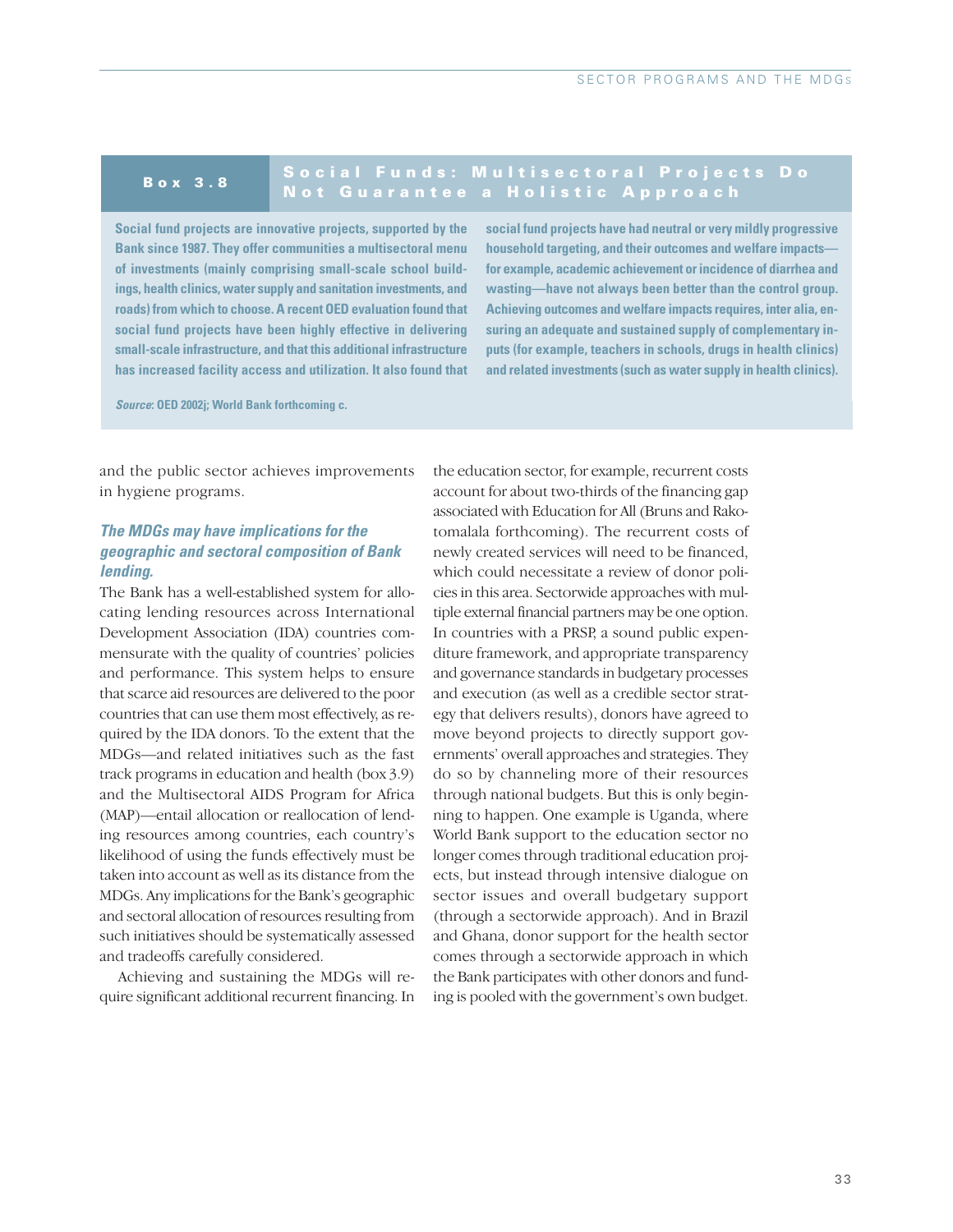### **Fast Track Programs and Resource Allocation Box 3.9**

**At the World Education Forum on Education for All in Dakar, Senegal (April 2000), the Bank's president proposed a fast track action plan in which a select group of countries would lead the way in achieving education for all before 2015. Eighteen countries are now involved, with an additional five countries part of the analytical fast track. The 18 countries are to prepare their own country plans, to be assessed by the Bank and other partners for technical and financial feasibility as well as the institutional capacity of the countries to carry them out. The fast track initiative aims at supporting countries with good policies, thereby giving incentives to countries that have not yet put good policies in place to do so. Its indicative framework provides the focus for domestic resource mobilization (up to 80 percent of resources would have to come from domestic expenditure by 2015) and donor support, as well as fiscal discipline.** 

**The health sector is contemplating a fast-track approach. Only 10 of the 78 least-developed countries are on track to reach the MDG of cutting child deaths by two-thirds; a more ambitious fast track approach would seek to raise the number on track to 39.**

*Source***: Word Bank 2002c, and World Bank staff interviews.**

**As proposed, fast tracking would identify two groups of countries: Those where modest policy shifts, accompanied by major increases in domestic and donor financing, can lead to accelerated progress on the Health, Nutrition, and Population MDGs; and those with weak policy frameworks and limited capacity, where large infusions of additional funding will not result in rapid progress on the MDGs. In the latter countries, nonfinancial barriers hinder large-scale implementation, and alternative options for overcoming them would be considered.** 

**There are still questions to be answered about the Bank's fast track initiatives, including what will happen to lending and other support in countries not selected for fast tracking, whether the fast track initiative will ensure sustainable outcomes, and which intermediate outcome indicators will be monitored to assess whether countries are on track. Given finite resources, if the fast track countries and sectors receive more resources, other countries and sectors may receive less. This will have implications for the Bank's strategy and lending pipeline over the short and the long run.**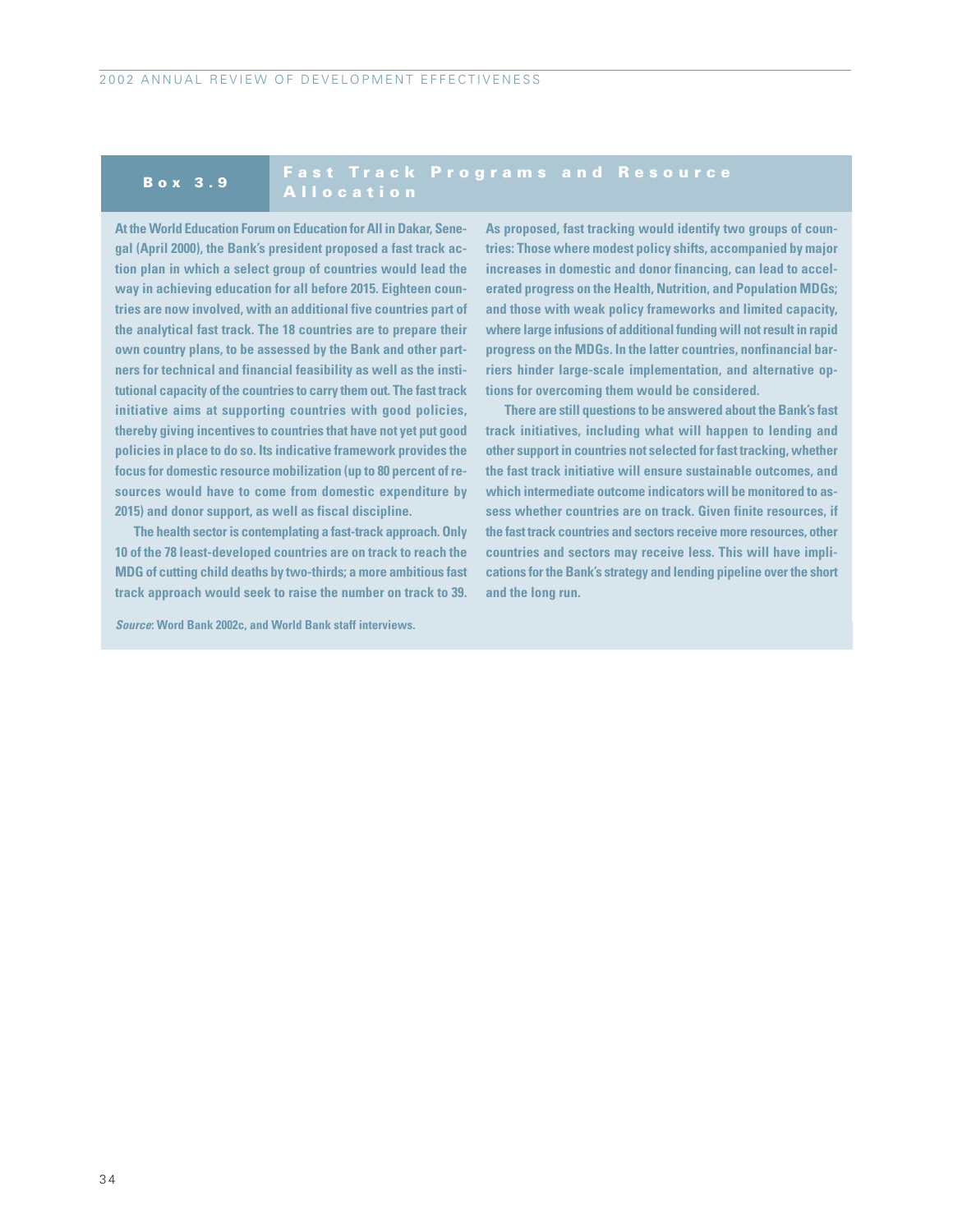

# Global Programs and the MDGs

*It is increasingly important for the Bank to be active in the provision of global public goods vital to developing countries' interests. But it is also important for the Bank to be carefully selective in its criteria and priorities, collaborative in its approach to public goods problems, and measured in its deployment of resources for these purposes. These are not easy challenges.*

> —"Poverty Reduction and Global Public Goods: A Progress Report," Development Committee, 20011

It is increasingly obvious that many development problems require collective action at the global level to supplement traditional country and project-level approaches. This realization is reflected in the Bank's rising level of support for global programs.2 Box 4.1 summarizes these programs, which cover all eight MDGs. This chapter examines how the Bank's global programs have been addressing the MDGs and implications for future work. The main sources of evidence for the chapter include recent OED reviews related to global programs (OED 2001b, 2002f,m, 2003, forthcoming).

### **How Have the Bank's Global Programs Addressed the MDGs?**

*All global programs broadly support MDG goal 8, developing a global partnership for development, and many also support other*

### *MDGs, ranging from poverty, education, and health to environmental sustainability.*

The Bank's support for global programs is crystallized in goal 8 of the MDGs, which calls for developing a global partnership for development. Consistent with goal 8, almost all global programs involve global partnerships with other international public sector organizations, such as U.N. agencies, the Organisation for Economic Co-operation and Development (OECD), bilateral donors, and regional development banks.3 The most common reasons for these partnerships include the opportunity to pool financial and other resources to achieve common objectives more effectively and efficiently; to realize economies of scale and scope in the production and delivery of goods and services; and to capitalize on the comparative advantages of the partners. For the World Bank, leveraging its financial contribu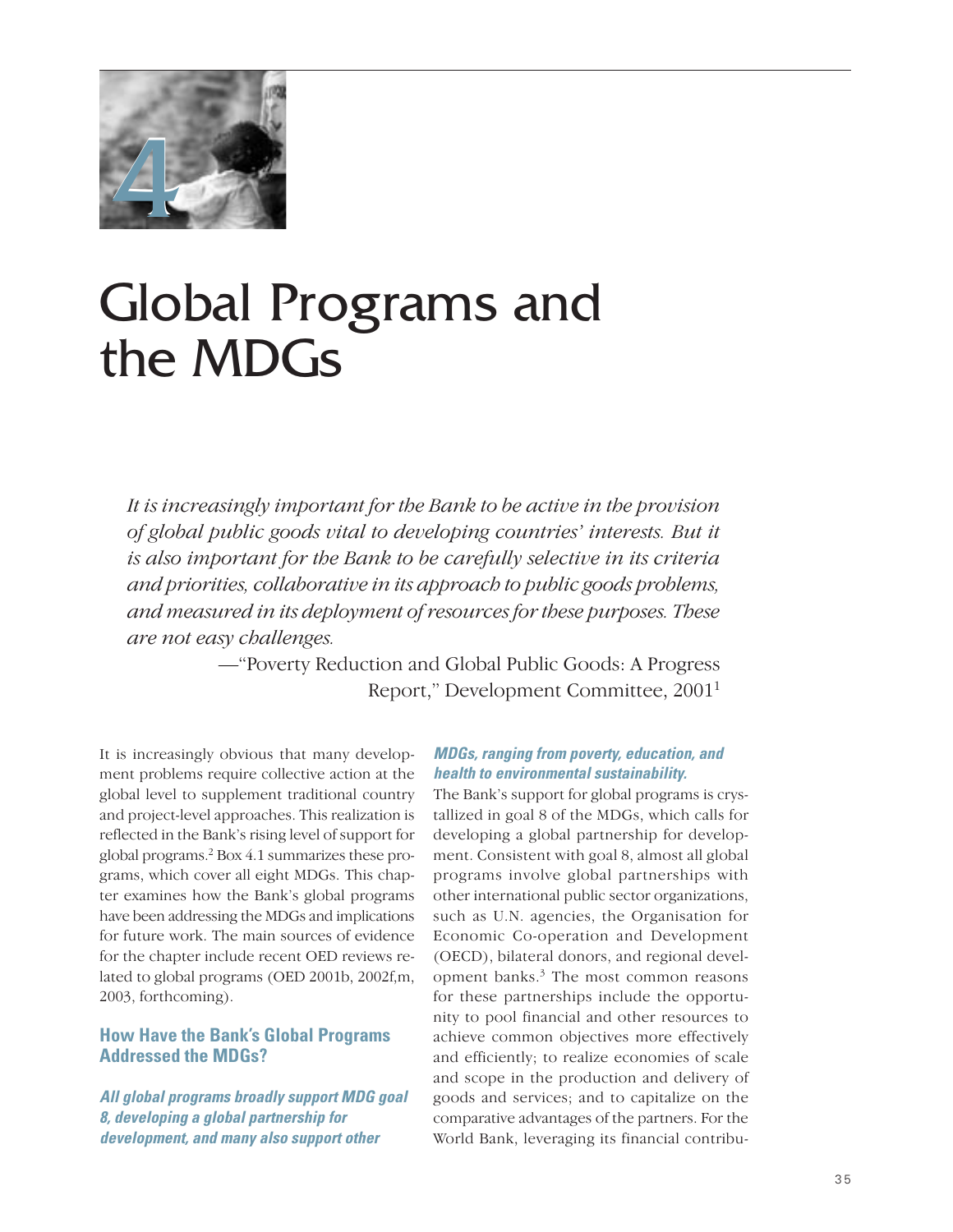tions is a key aspect of these partnerships, since the Bank's ability to give grants out of its net income is limited. Other partners value the World Bank's global reach, its convening power, its multisectoral capacity, and its provision of a "seal of approval."

More than a third of Bank-supported global programs address health and environmental issues relating to MDGs  $4$  through  $7<sup>4</sup>$  In addition, some global programs address primary education,<sup>5</sup> and many programs have an explicit focus on poverty reduction. The Consultative Group on International Agricultural Research (CGIAR), the oldest and largest global program supported by the Bank, has directly reduced poverty by increasing production of subsistence foods and furthering employment and income generation. And the CGIAR has had an indirect effect through reducing prices for fooddeficit households. Another example of a global program is the Consultative Group to Assist the Poorest (CGAP), a microfinance program started in 1995 that is promoting sustainable financial services for the poor to help them build assets, increase income, and reduce vulnerability to economic stress.6

### *There is a lack of clarity about the institutional roles of various partners.*

The Bank has played an important role in several global programs and related activities. A recent OED review of aid coordination showed that the development community had been well served by the leadership of the Bank in managing aid coordination processes (OED 2001b). Box 4.2 describes one of the oldest and one of the newest partnerships in which the Bank is involved.

Sometimes, however, the Bank's institutional role has been unclear and the Bank has played multiple—and sometimes conflicting—roles. For example, in the CGIAR program, the Bank plays three major roles—as convener, donor, and lender for complementary activities. While the Bank's unique contribution to the CGIAR has been widely acknowledged, its multiple roles have led to excessive dependence of the system on the Bank, assignment of a disproportionate share of CGIAR management responsibility to a Bank vice president who chairs the CGIAR, and reporting arrangements fraught with real or perceived conflict of interest. It has been difficult for the Bank to acknowledge the need for, and to press for, major reforms

### **Global Programs: How Many? In Which Sectors? Box 4.1**

**The Bank is involved in 70 global programs (an increase from fewer than 20 programs in 1991), 30 of which are managed inside the Bank and 40 elsewhere. In fiscal 2001, the Bank spent about \$30 million of its net administrative budget on global programs. In the same period, it contributed \$120 million from the Development Grant Facility and disbursed about \$500 million from Bank-administered trust funds (40 percent of trust fund disbursements).** 

**Environment, rural development, and health were the top three sectors in overall program expenditures, including cofinancing from other partners.**

### **Environment, Rural, and Health Sectors Dominate Global Expenditures (FY01)**



**FSE = financial sector; ICT = information and communications technologies; PSI = private sector development and infrastructure; PREM = poverty reduction and economic management.** *Source:* **OED data.**

*Source:* **OED 2002m.**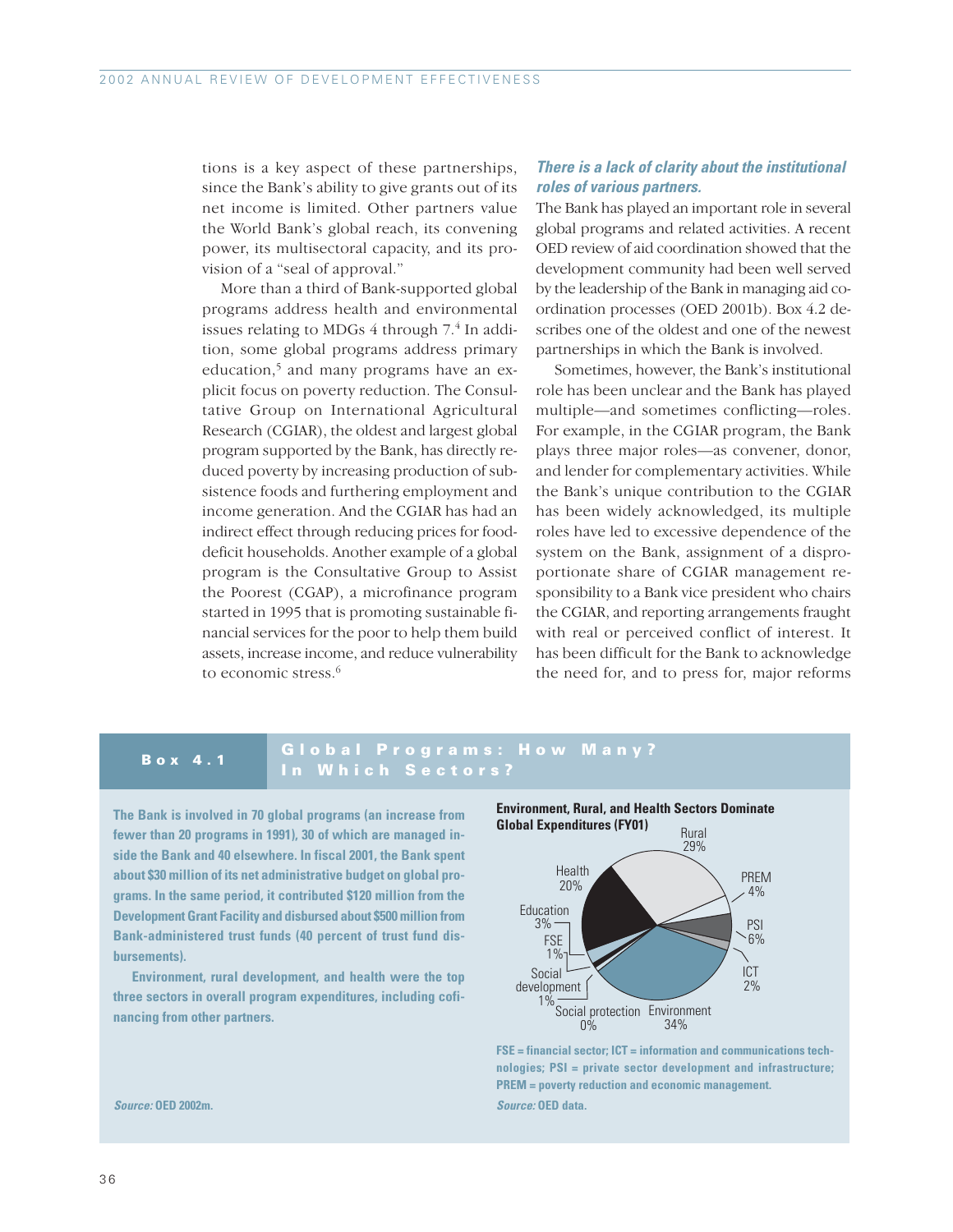### **Box 4.2 Old and New Partnerships**

### **Water and Sanitation Program**

**The Water and Sanitation Program (WSP) is an international, field-based partnership dedicated to helping the poor gain sustained access to improved water supply and sanitation services. One of the oldest external partnerships in the Bank, with staff present in 19 countries, the program collaborates with many partners. Through its engagement with government clients and partners and wide international efforts at knowledge management, advocacy, and promotion of new thinking, the WSP has been able to help build capacity, support sector reform, and demonstrate new approaches in both water supply and sanitation. Working closely with its partners, the WSP helped promote the sanitation agenda at the World Summit on Sustainable Development at Johannesburg in 2002. The WSP's work helps**

**to create the conditions needed to meet MDG goals for water supply and sanitation.**

### **Cities Alliance**

**The Cities Alliance, one of the newest external partnerships in the Bank, is a global coalition of cities and their development partners initiated by the Bank and U.N. Habitat, committed to the development of citywide, sustainable programs of improving slums and to the creation of city strategies to cope with future development. In part through the efforts of the Cities Alliance, the IDTs were expanded by the Millennium Declaration to include the Cities Alliance's "Cities Without Slums" target of improving the lives of at least 100 million slum dwellers by 2020.**

*Source***: Water and Sanitation Program, http://www.wsp.org; Cities Alliance, http://www.citiesalliance.org**

while also making the case for continued funding. It is not surprising that the Bank has been more successful in using its convening power to raise additional resources for the system than in providing the strategic leadership needed to help the CGIAR respond to a rapidly changing environment.

While global programs provide avenues for donor coordination, the roles and responsibilities of partners are often insufficiently spelled out or not understood equally by all the partners. The Heavily Indebted Poor Country (HIPC) Initiative faces particular challenges in implementing shared responsibility (Box 4.3). The Integrated Framework for Trade-Related Technical Assistance program has similar problems. It is a partnership of 6 international agencies, some 15 bilateral donors, and the 49 officially classified least-developed countries. Its purpose is to help these countries better integrate into the world economy (including the multilateral trading system) as a basis for sustainable growth and poverty reduction. Lacking a secretariat, it is run by a large interagency working group. Despite the group's frequent meetings, coordination problems persist because of differences in agencies' mandates, in their views of the

objectives of the program, and in their working procedures.

### *Complementary country-level investments and coordination of activities on the ground are key to maximizing benefits from global programs.*

Externalities, spillovers, and economies of scale justify financial and other support for global programs. But this support will not yield full benefits unless a country can access the new products and services being generated. The share of Bank lending to the environment, agriculture, and health sectors (about 20 percent of Bank lending) is markedly less than expenditures on these three sectors at the global level (about 85 percent of global program expenditures). Complementary country-level activities are also inadequate. Some global programs are moving into this vacuum at the country level by taking on the delivery of country-level services. This approach is leading to the proliferation of country-level programs, each associated with a different global program, rather than one coordinated effort in each sector.

OED's forthcoming review of seven global programs relating to health research and disease control<sup>7</sup> (part of its phase II global pro-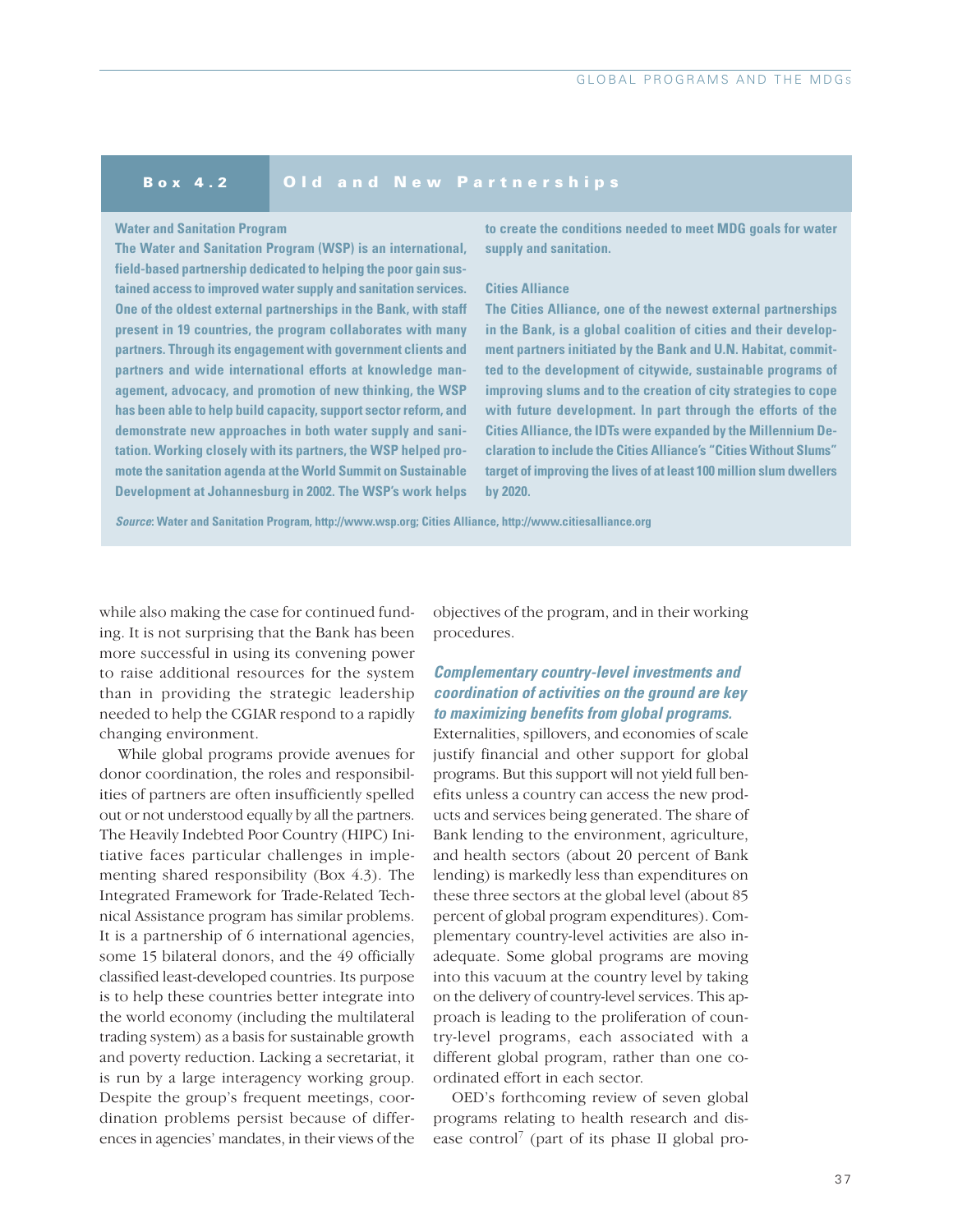### **HIPC: Challenges in Implementing Shared Responsibility Box 4.3**

**When the HIPC Initiative was launched in 1996, it was an unprecedented partnership that united bilateral and multilateral creditors in an ambitious program of debt relief for some of the world's poorest countries. The costs of providing debt relief to 34 countries is \$37.2 billion in 2001 net present value terms, divided about equally between bilateral and multilateral creditors. These shared costs, as well as the connection between debt relief and the availability of other development assistance, have raised several challenges related to**

*Source***: OED 2003.**

grams evaluation) shows that the growing number of global programs is imposing large transactions costs on countries with weak health systems. Government officials in developing countries have questioned the proliferation of global health programs, each with its own parallel institutional structures at the country level. This proliferation is straining public health systems by adding long-term recurrent costs, by diverting resources from existing programs, and by increasing demands for health ministry staff to respond to calls for proposals from the many global programs—particularly from the financing entities, such as the Global Alliance for Vaccines and Immunization and the newly created Global Fund to Fights AIDS, TB, and Malaria. Country-level stakeholders have also asserted that there seems to be little effort at the global level to seek out and exploit synergies among the health programs. There is substantial scope for achieving the MDGs and increasing poverty reduction through better coordination of global programs and country-level activities.

### *The voice of developing countries needs to be amplified in the management of global programs as well as in global policymaking.*

Developing countries have had little voice in the design, governance, and management of most global programs. Developing countries are for the most part "participants" rather than full

**the enforcement of the partnership. Although the shareholders of the Bank and the IMF endorsed the initiative, it remains a voluntary agreement lacking a legal basis for enforcement. The broad consensus by donor countries on the principle of additionality (that is, debt relief should be in addition to other development aid rather than a substitution) cannot be guaranteed. Creditor nonparticipation, especially by some commercial creditors and non–Paris Club bilaterals, also remains an unresolved issue.**

> "partners" who help to implement each program at the country level. While donors are largely driving the agenda of global programs, they often seek World Bank involvement as a proxy for developing country involvement. Relatively few global programs yet involve partnerships at the governing level with developing countries, civil society organizations, or the commercial private sector.

> Introduced by the developing countries at the Millennium Summit, goal 8 seeks a broader commitment of all partners—developing and developed—to the MDGs. The addition of goal 8 marked a major change from the IDTs to the MDGs. Few global programs focus on global public policy formation. So far, Bank-supported global programs have not had much influence on developed-country policies, either through advocacy or other means. The Bank's advocacy role, especially on trade issues, has been hampered in the past by inappropriate internal organization. Recently, new arrangements have been put in place through the creation of a Trade Department. The Department's stated purpose is to improve the Bank's capacity to respond to the growing demand for Bank services on trade and to scale up the work (including global advocacy) on trade-related development issues. MDG goal 8 has created a strategic opportunity for the Bank to amplify the voice of the poor in global policy debates.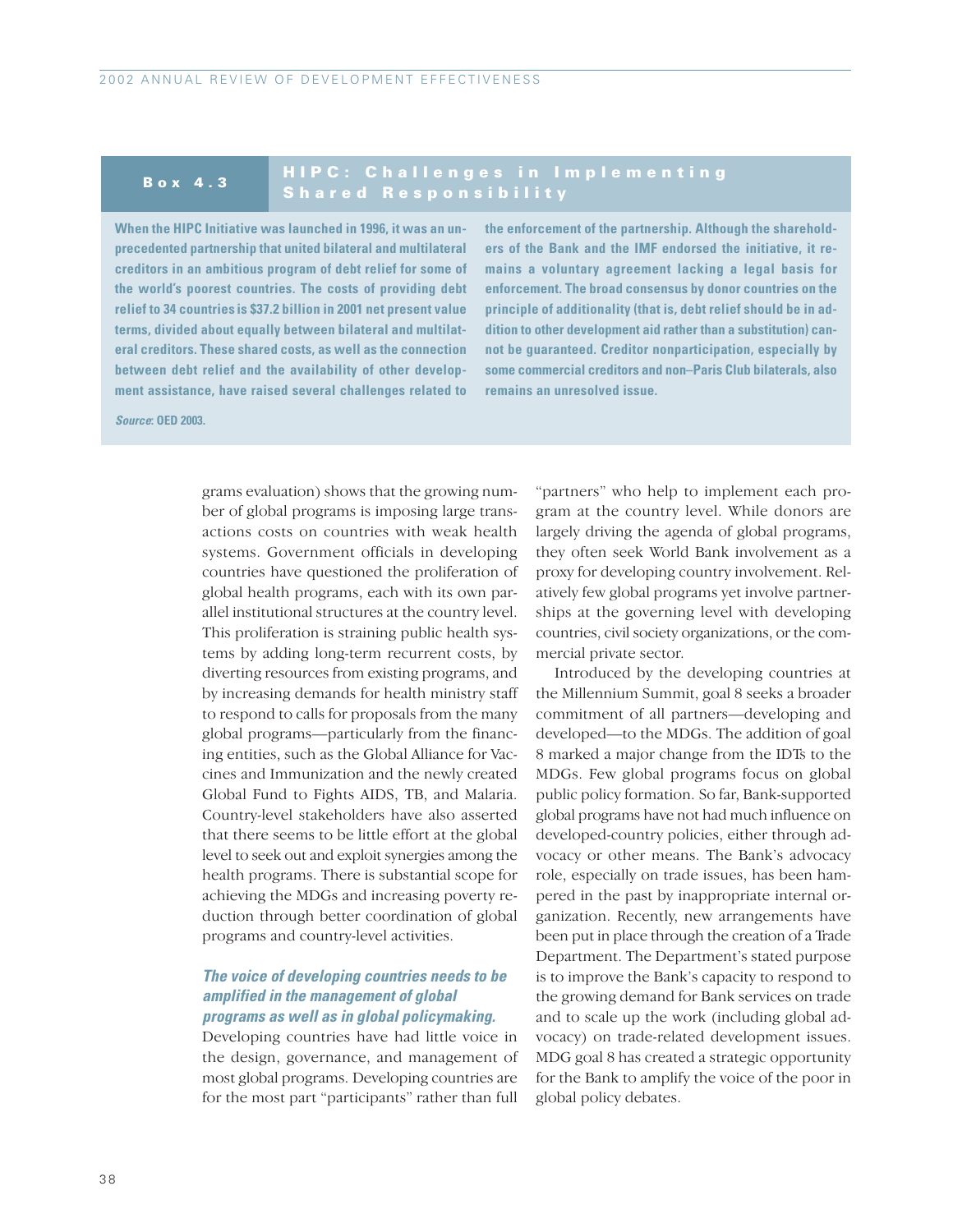### *The proliferation of initiatives has strained the Bank's institutional capacity.*

The Bank's involvement in multiple global programs has overtaxed its ability to keep track of operational, budgetary, and fiduciary aspects of global programs, resulting in a lag in necessary monitoring and evaluation of new activities. In addition, growth of global programs and partnerships has added to the tension arising from the Bank's "matrix approach," since most of the global initiatives are located in the Network and Sector Anchors. Regional vice presidencies have sometimes seen the new initiatives as competitors (for resources and managerial attention) and as a threat to the "country focus" of the Bank's work. Although the oversight arrangements, resource allocation practices, and reporting processes have been strengthened during the past three years, more changes are needed. OED's evaluation of global programs recommended that the Bank sharpen the criteria for selectivity, clarify responsibilities and accountabilities for global programs, and improve monitoring and evaluation.

### *Global programs as a group are no better than other development efforts at monitoring and evaluating the outcomes and impacts of their activities.*

Global programs have typically focused on monitoring grant amounts rather than on the outcomes resulting from the funded activities. Even the CGIAR, which has an impressive tradition of external assessments of its individual research programs, has conducted little independent evaluation of the system as a whole. Such evaluation is needed to permit the Bank or the other donors to assess the CGIAR's system-level strategies, priorities, allocation of resources, impacts, and the views of CGIAR clients. The HIPC Initiative provides for close and detailed monitoring and reporting

of recipient countries' expenditures on social services. This attention to expenditures is not, however, complemented by monitoring the program's impact on poverty reduction. The OED review of the Bank's grant programs noted that there were gaps in evaluation reporting and dissemination and that no systematic evaluation regime existed for the grants program as a whole (OED 2002f).

### **What Are the Implications for Future Bank-Supported Global Programs?**

### *Linkages between global and country programs need to be tightened through improved selectivity and greater involvement of borrowers.*

In phase I of OED's evaluation of global programs, it was noted that there is no consensus among Bank member countries on the appropriate blend of Bank-supported global programs and country-level activity by the Bank. Some argue that increased global activity will be required either to enhance development effectiveness or to position the Bank to meet future challenges in a dynamic external environment. In any event, a tightening of the linkages between global and country programs is needed to maximize the benefits from both.

### *Monitoring and evaluation of global programs need to be strengthened.*

The main implication for evaluation is to provide resources for and create the necessary incentives to more systematically monitor and evaluate the impacts of global programs than has been done in the past. More attention should be paid to developing improved methodologies for evaluating global programs and partnerships. Phase II of OED's evaluation of global programs is pioneering new techniques and approaches in this regard and could point the way forward.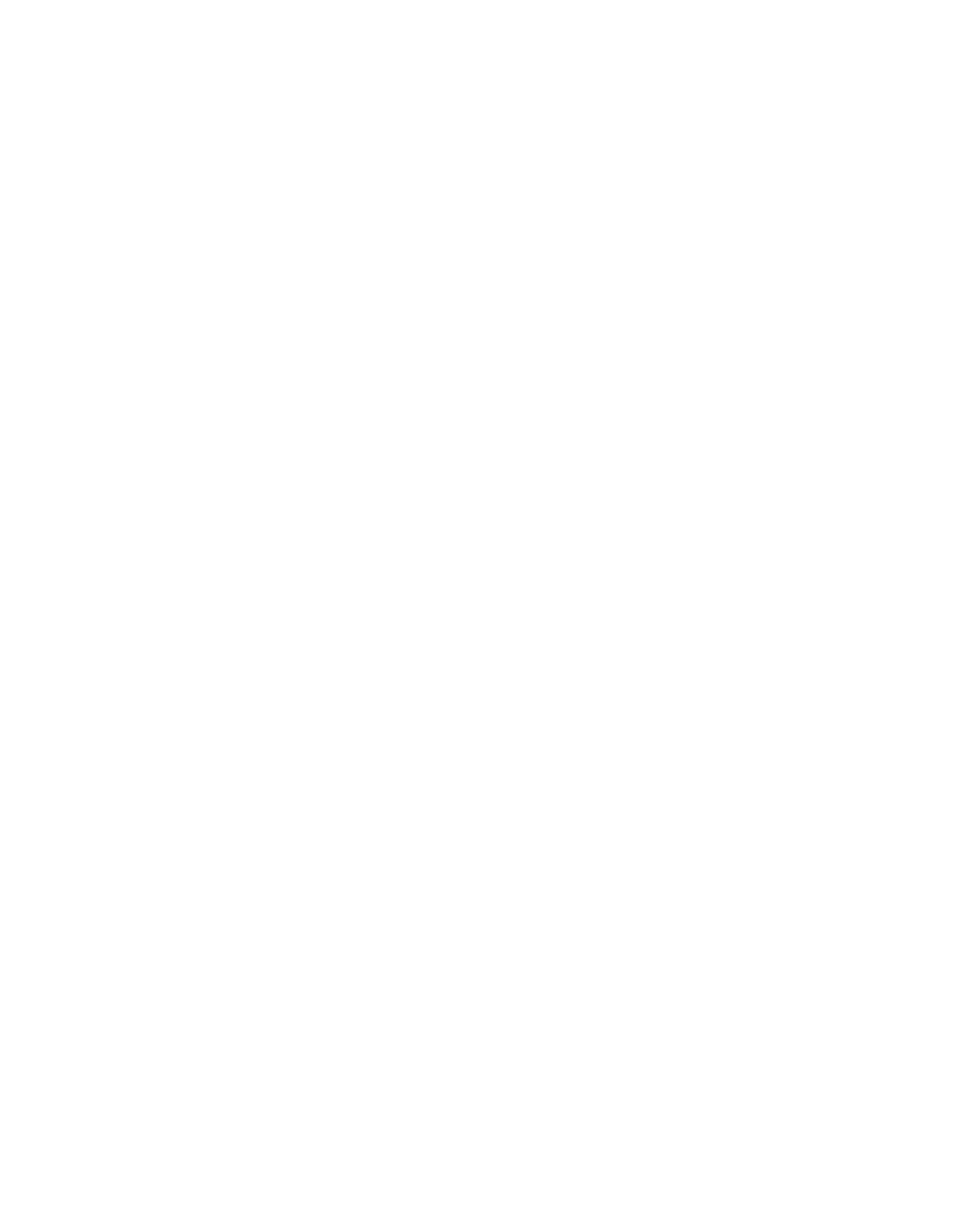

# **Conclusions**

The MDGs build on the Bank's corporate priorities and capabilities. The<br>main themes embedded in the MDGs—poverty reduction, human de-<br>velopment, environmental sustainability—had become priority areas for<br>the Bank long befo main themes embedded in the MDGs—poverty reduction, human development, environmental sustainability—had become priority areas for the Bank long before it officially endorsed the MDGs.

Poverty reduction has been the Bank's overarching objective since 1990, and the focus on education and health has been a main tenet of the "basic needs" approach followed by the Bank since the early 1970s. Similarly, the focus on gender and environmental sustainability have been important components of the Bank's strategy since the 1990s. The Bank's country, sector, and global programs are broadly consistent with these themes.

The multidimensional concept of poverty endorsed by the MDGs and by the Bank represents an advance over more traditional conceptions of poverty. The MDGs emphasize income as well as non-income measures of wellbeing and draw attention to their multiple determinants. Mutually reinforcing interventions in a variety of sectors—including those not explicitly addressed by the MDGs—are vital to achieving MDG outcomes. Most Bank sector strategies have established links to poverty reduction and the MDGs, but the means to implement sector strategies and monitor their results remain weakly developed.

*The MDGs offer the potential—backed by international support and common understanding—for the Bank to sharpen its focus on outcomes.* Seizing this opportunity will require significantly increased action in three areas in which the Bank has already begun work.

• *Monitoring and evaluation.* By specifying quantitative targets, the MDGs require systematic measurement of the outputs and outcomes of development activities. The Bank's new initiatives to better monitor, measure, and manage for results will be particularly helpful if they result in clearer and more specific objectives and targets at the country, sector, and global levels. Clients would benefit from Bank advice that helps them identify development outcomes relevant to their country's circumstances, select corresponding intermediate indicators to monitor progress on those outcomes, and strengthen both the capacity to monitor and evaluate development outcomes and the incentives to encourage such measurement. Learning can be sought in success, but also in failure. The monitoring process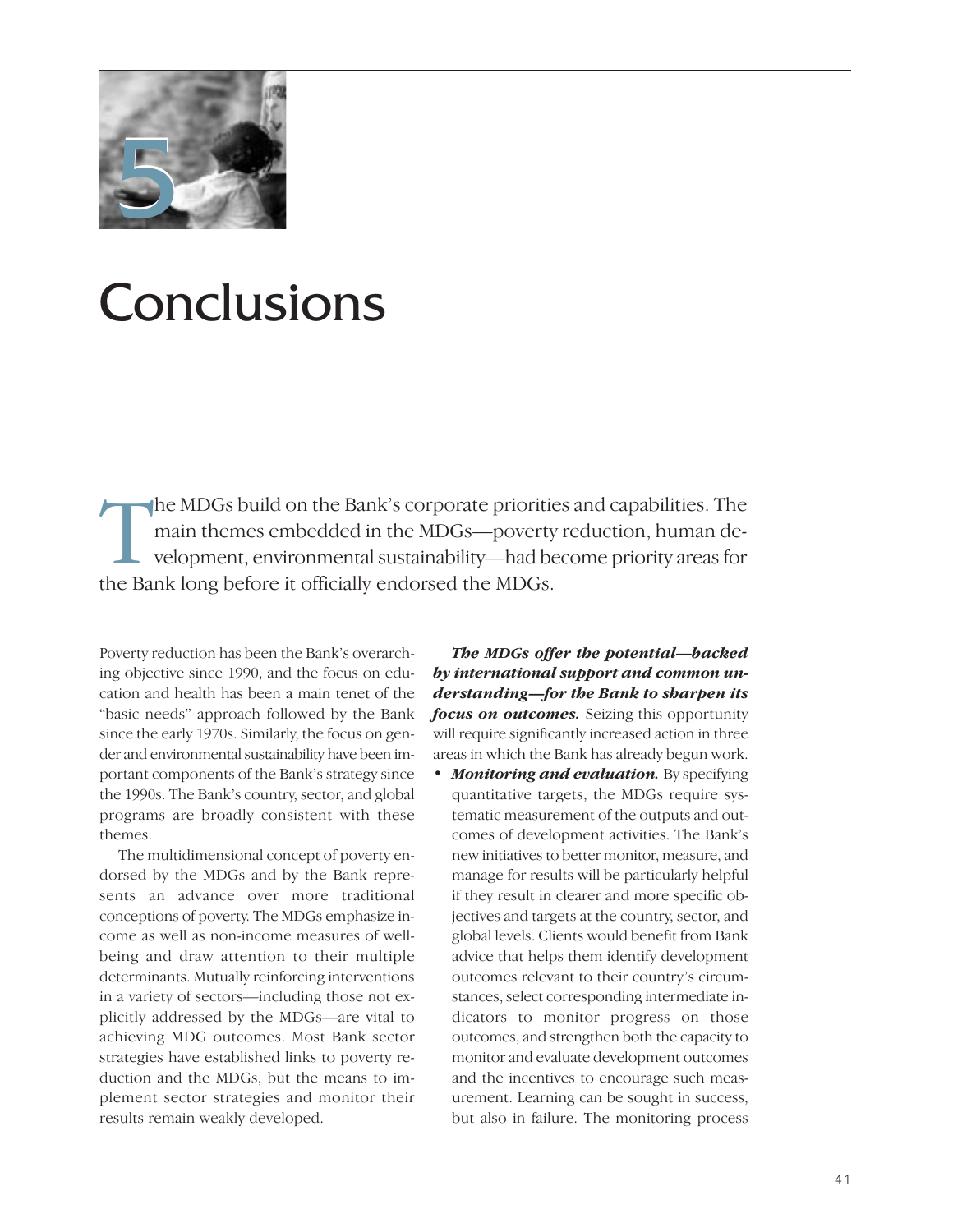should be designed to yield information that provides a sound and continuing basis for informed decisionmaking and learning.

- *Addressing intersectoral linkages.* By focusing on outcomes rather than inputs and outputs, the MDGs draw attention to the multisectoral determinants of outcomes. The Bank's country and sector programs are increasingly recognizing the multisectoral determinants of development outcomes. These Bank programs now need to take the next step of developing and implementing cross-sectoral strategies. Multisectoral strategies do not necessarily imply multisector *projects*. Developing multisectoral strategies will require that the Bank's country and sector units cooperate to design and implement outcome-based, cross-sectoral country strategies. A more effective institutional mechanism is needed to foster the design and implementation of cross-sectoral strategies to deliver specific development outcomes.
- *Strengthening partnerships.* The Bank has entered into a large number of partnerships, notably for global programs relevant to achieving the MDGs. For these partnerships to deliver better outcomes on the ground, the global programs should capitalize on the comparative advantage of individual partners, link global programs to related country-level activities, and situate them within the framework of a larger global strategy. Periodic re-evaluation of the relevance and impact of global programs is needed to avoid inertia and the unintended accretion of programs.

*The adoption of the MDGs entails risks and challenges.* The development community signed on to global targets before establishing clear methods for prioritizing them within and among countries and before adapting them to each country's circumstances. There is a danger that the sectoral and geographic composition of assistance programs could be distorted if the appropriate goals and targets or the priority ranking among them in different country circumstances is not clearly established. The challenge is to ensure that easily monitored targets are not overemphasized to the detriment of the qualitative dimensions of development and that quick, short-term gains

are not favored over more difficult and time-consuming reforms, including those in country-level governance structures. The first step in better managing these risks and challenges would be to systematically assess and understand the implications—at the corporate, country, sector, project, and global levels—of the MDGs. A determination can then be made about how priorities are to be set, key choices made, and any resulting tensions and tradeoffs addressed. More than two years after the Bank's endorsement of the MDGs, such efforts are only just beginning in the Bank, especially at the sectoral (network) level. The Bank needs to identify the implications of the MDGs and address them, including questions about the allocation of lending and administrative resources.

*A better definition of objectives and targets—quantified and time bound—is needed, especially in the Bank's country programs.* In the past few years, the objectives and strategies of the Bank's country programs have increasingly focused on poverty reduction. This focus can be greatly enhanced by more specificity in defining poverty reduction and other objectives. The lack of quantified and time-bound objectives and targets makes prioritization difficult and results in strategies that are broad and general. The global MDG targets must be localized. The tensions and tradeoffs between sectors and subsectors; between geographic regions; and among access, quality, and policy and institutional issues—that will inevitably arise given finite financial and institutional resources can most effectively be addressed at the country level. The Bank needs to develop more coherent Country Assistance Strategies grounded in specific objectives and national targets, and based on a realistic assessment of capacity and resources, and to monitor progress systematically. The Bank's sector strategies—which rightly place the MDGs alongside other sector goals and targets in a broader development framework could greatly assist in this process. They could do so by also providing guidance for groups of countries on how to address the tensions and tradeoffs between the broad approach of the sector strategies and the specificity of the MDGs. Better analytical work could strengthen both the Bank's country and sector programs.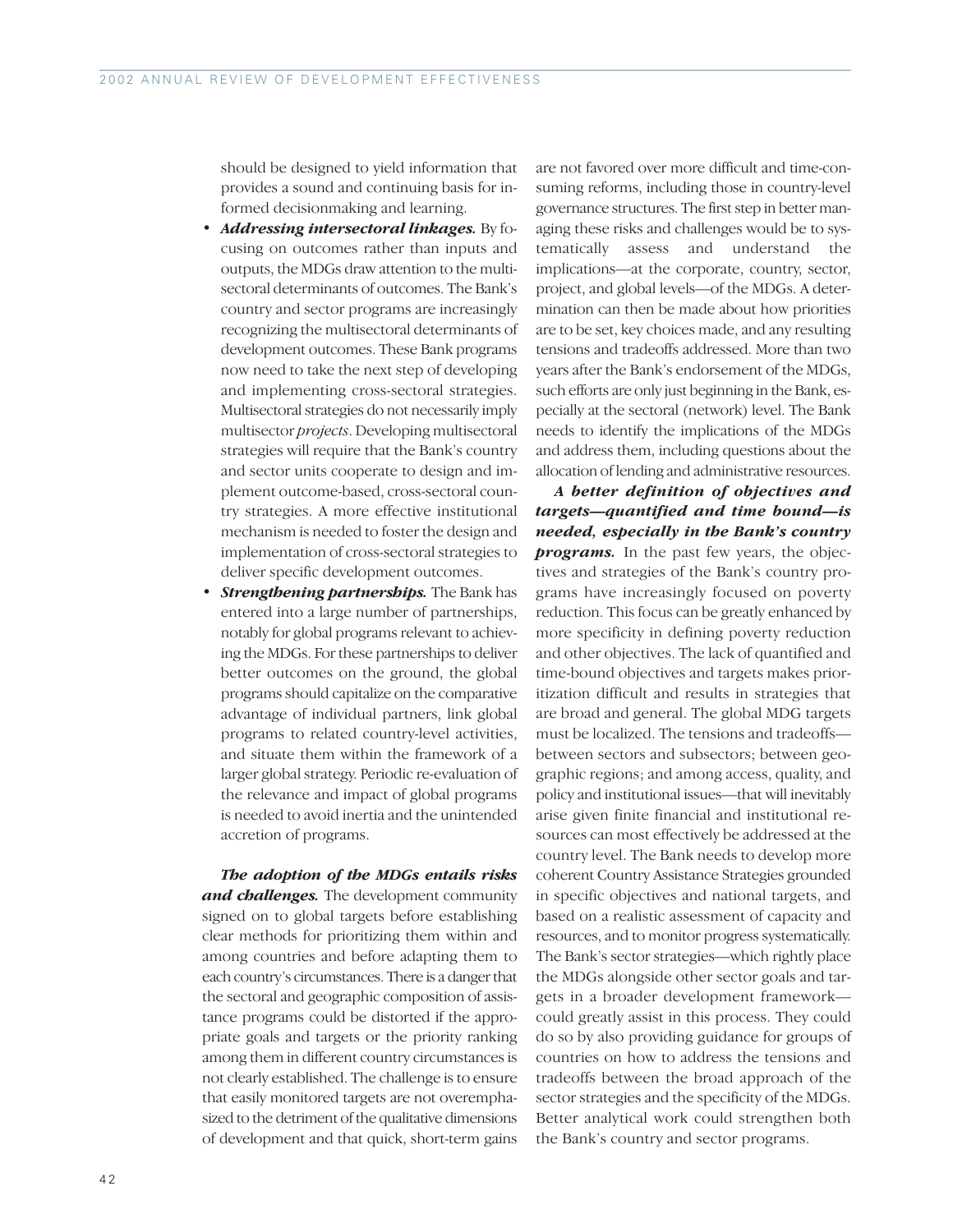*More attention is needed to achieving and sustaining MDG outcomes*. The Bank has endorsed the MDGs. Achieving MDG outcomes by 2015—and sustaining them beyond that date—will require a break from historical trends in a number of countries. "Business as usual" is unlikely to be a sufficient approach for either countries or donors. The recurrent costs of newly created services will need to be financed, which could necessitate a review of donor policies in this area. Over the past few years, the Bank has demonstrated steadily improving project performance. Now the Bank must increase its efforts to help clients achieve country-level improvements in economic wellbeing, human development, environmental sustainability, and other relevant development outcomes. Rising to the challenge of the MDGs will require continuity in some areas of Bank work and increased emphasis in others, and may warrant changes and innovations in some Bank practices and programs. The exact nature of

such changes can be determined only through a systematic analysis of the implications of the MDGs. Assessing and addressing these implications, including in the use of lending and administrative resources, should be a priority for the Bank.

The Bank's self-evaluation and independent evaluation processes allows it to measure the success of development activities in meeting their stated objectives. The MDGs offer an opportunity to sharpen the definition of program objectives, and thereby the focus and utility of evaluation. It is not too soon to begin adapting evaluation criteria and methods to determine the extent to which Bank programs help countries work toward poverty reduction, the first Millennium Development Goal, and the other seven goals as well. The MDGs also place new demands on client capacities for monitoring and evaluation, including data collection, analysis, and utilization. The Bank should demonstrate tangible improvements in this area.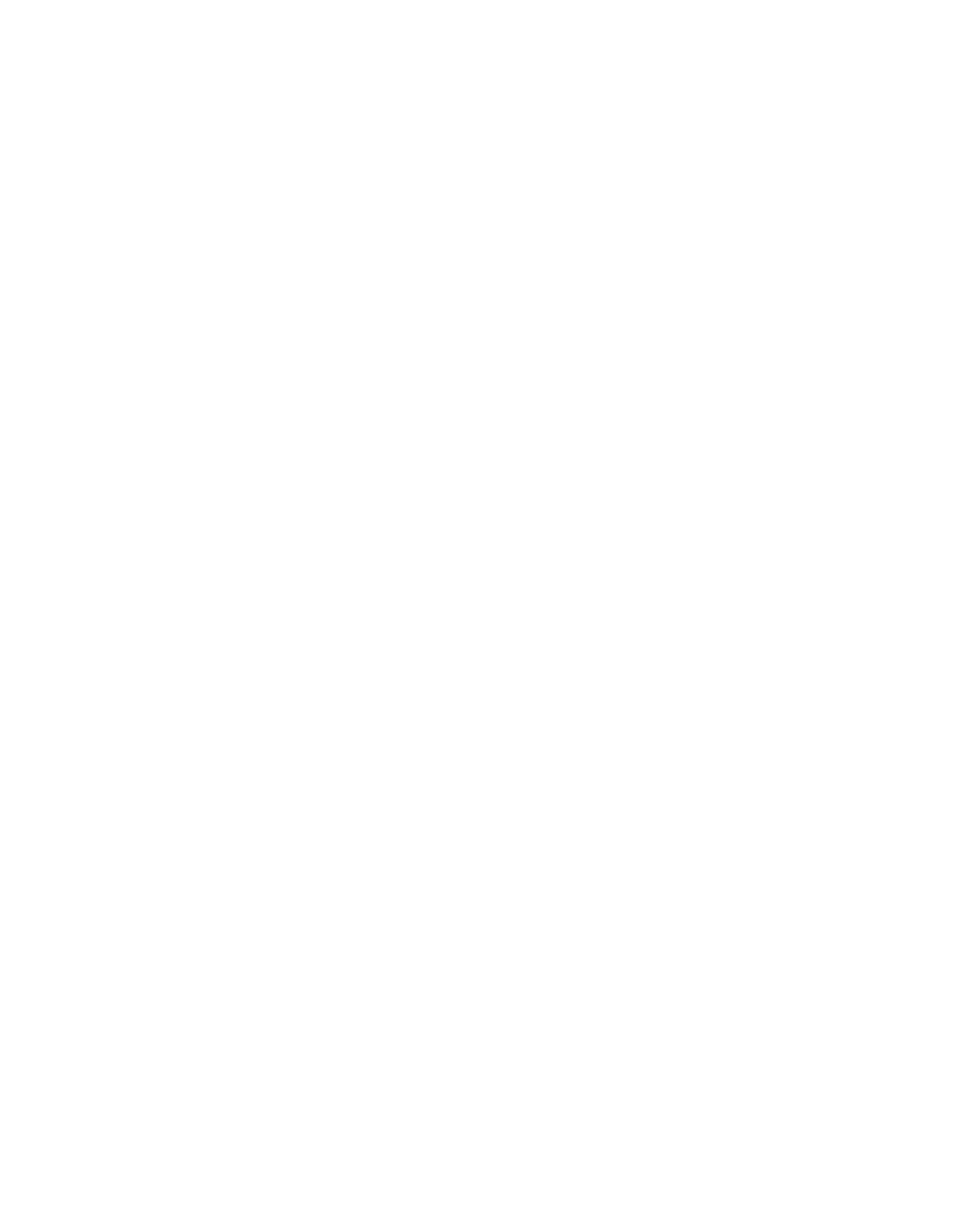## APPENDIX

### APPENDIX: PROJECT PERFORMANCE RESULTS

This Appendix presents long-term trends in project performance based on evaluations conducted by OED. In line with the focus of this year's ARDE, the Appendix also assesses the performance of projects related to specific MDGs using the Bank's new sector and thematic codes.

### **Composition of the ARDE 2002 Exiting Cohort**

OED has evaluated 331 closed projects since last year's ARDE, 81 percent of which exited the Bank's portfolio during FY01 and FY02. These evaluations cover US\$23 billion in nominal disbursements and consist of 276 evaluation summaries (ES) and 68 Project Performance Assessment Reports (PPARs) of completed projects.1 This newly evaluated cohort includes 41 adjustment operations and 289 investment operations, the vintage of which is given in figure A.1.

### **Performance Trends**

### **Outcome**

Exit year FY01 marks the second year of project performance exceeding the Strategic Compact Target of 75 percent satisfactory outcomes. <sup>2</sup> As figure A.2 illustrates, 77 percent of projects in the FY01 cohort had satisfactory outcomes. Combining the FY02 (partial<sup>3</sup>) result with that for FY01 exits results in a 79 percent satisfactory rating for the FY01–02 (partial) exiting cohort. Overall performance weighted by disbursement decreased slightly from the previous period, dropping from 80 to 78 percent satisfactory between FY00 and FY01, and 79 percent for the FY01–02 (partial) exiting cohort.

The improvement in project performance can be attributed to a number of factors. Quality at entry and quality of supervision indicators continued the upward trend begun in the 1990s.

### **Figure A.1 Approval Years of Evaluated Projects**



4 5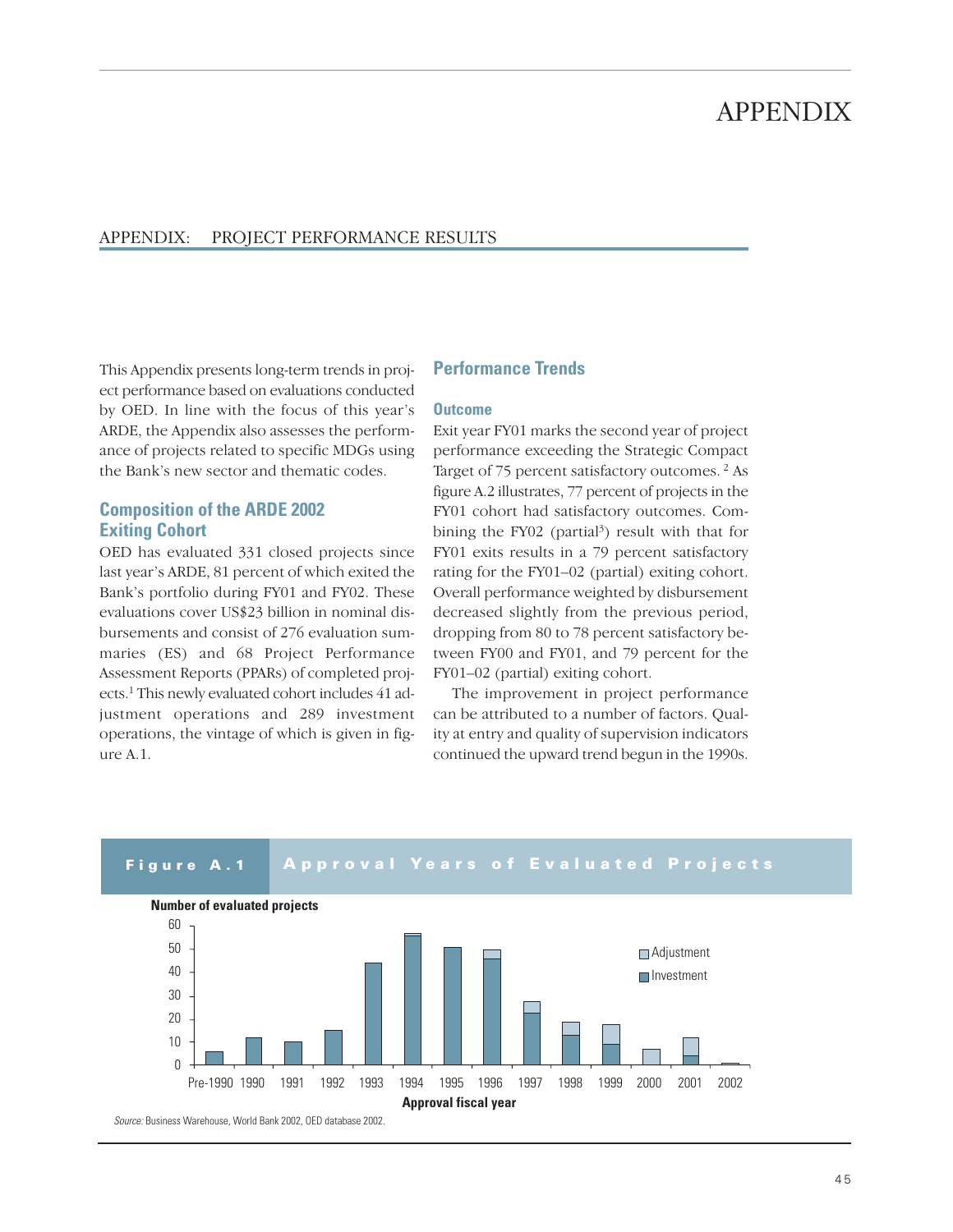**Project Performance Exceeds Strategic Compact Target Figure A.2**



FY90 FY91 FY92 FY93 FY94 FY95 FY96 FY97 FY98 FY99 FY00 FY01 FY02\*

\* Partial *Source:* Business Warehouse, World Bank 2002.

> Borrower performance $4$  has shown gains over the last two years. Improved project performance may also be influenced by the reduced complexity and riskiness<sup>5</sup> of the FY02 (partial) exiting portfolio. The level of complexity decreased for the first time in five years, while project riskiness dropped from 74 percent to 67 percent over the last two exit years. The final results for both FY01 and FY02 will depend on the performance of the remainder of the exiting portfolio. For the FY01–02 exit period, this amounts to 35 percent of total disbursements.

### **Sustainability and Institutional Development Impact**

OED ratings of sustainability continue the upward trend beginning in 1996, as demonstrated by figure A.3. Eighty-two percent of the FY01 exiting disbursements are rated "likely" or "highly likely" to be resilient to future risks on the 4-point scale introduced by OED in July 2000 (this percentage would have been 67 percent on the 3 point scale used by OED prior to July 2000).

Institutional development impact improved marginally over last year's levels, with half of the lending in the FY01–02 (partial) exiting cohort evaluated as having "substantial" or "high" institutional development impact. The improvement in sustainability and marginal increase in institutional development may be explained by the gains in Bank and borrower performance.

### **Regional Performance**

The Africa Region (AFR) continues to narrow the outcome performance gap with other Regions in the Bank, with 74 percent satisfactory outcomes for the FY00–FY02 (partial) exiting cohort compared with 65 percent for the FY97–99 exiting cohort (table A.3). As figure A.4 illustrates, the percentage of satisfactory outcomes by disbursements in the Middle East and North Africa (MNA), Latin America and the Caribbean (LCR), and South Asia (SAR) Regions also improved for the FY00–02 (partial) cohort compared with the FY97–99 cohort. The other Regions showed a small deterioration. The LCR and East Asia and Pacific (EAP) Regions remain the top performers for both cohorts.

### **Sectoral Performance**

Compared with FY97–99 exits, the outcome performance weighted by disbursement for the FY00–02 (partial) exits improved in 7 of the 14 Sector Boards—rural, education, global information and communications technology, economic policy, financial, private sector development, and transportation (table A.3, figure A.5). The reasons for improvement and deterioration differ from sector to sector. For example, in the rural sector, increased attention to community participation and knowledge sharing and the improved performance of irrigation projects contributed to the larger proportion of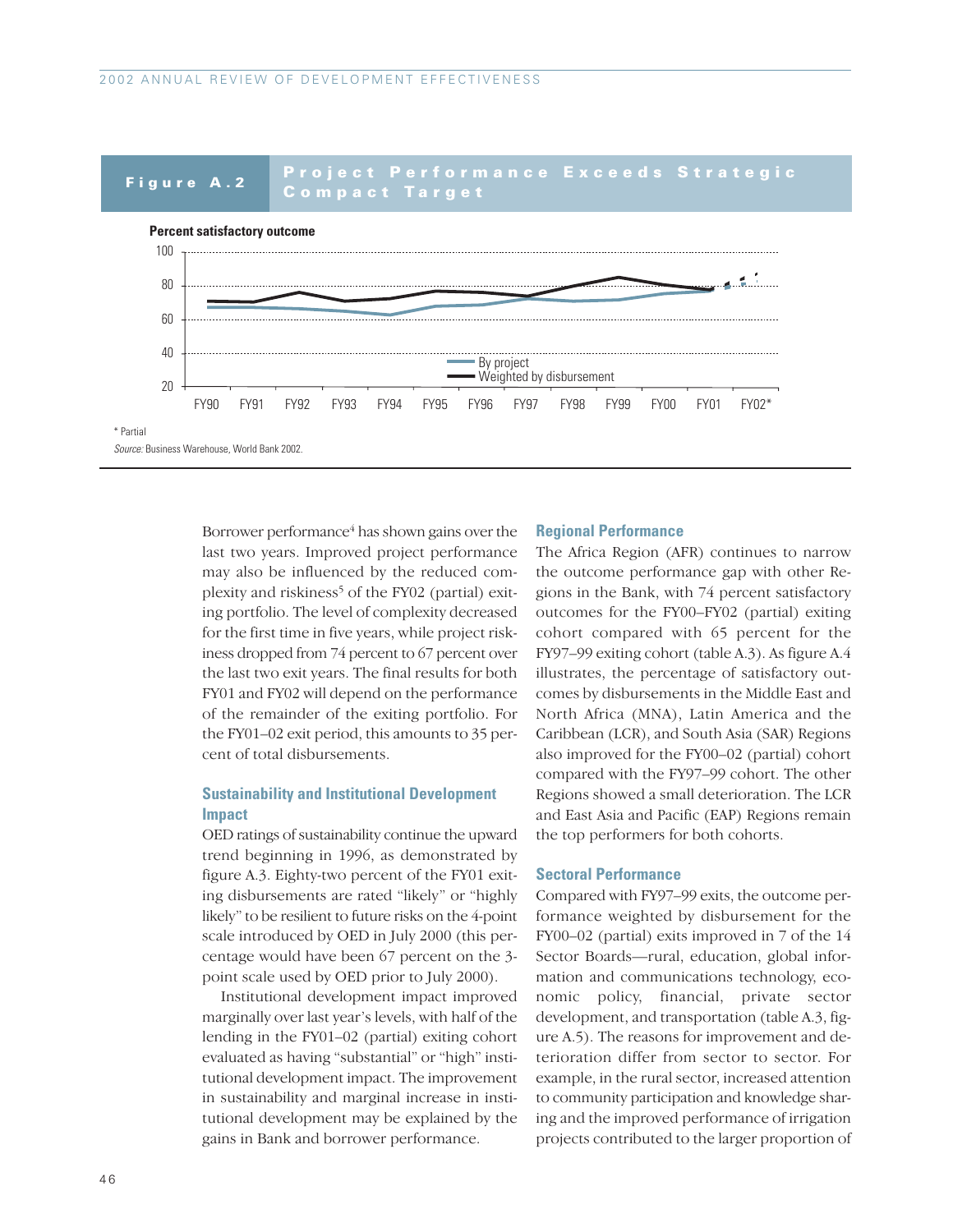## **Improvement in Sustainability and Institutional Development Figure A.3**



\* Partial

Note: In July 2000, the rating scale for the sustainability criterion was changed from a 3-point scale (likely, uncertain, unlikely) to a 4-point scale (highly likely, likely, unlikely, highly unlikely), with the new scale available for projects exiting in FY00–02 (Partial). Table A.2 and Table A.3 present the sustainability figures on the 3-point scale for FY97–99, and on the 4 point scale for FY00–02 (partial). For reference, sustainability figures are also presented on the 3-point scale for FY00–02\* (partial). *Source:* Business Warehouse, World Bank 2002.



satisfactory outcomes overall in FY00–02 (partial). In the health, nutrition, and population (HNP) sector, overall performance in FY00–02 (partial) was adversely affected by the poor performance of a few large projects in two Regions.

### **Lending Instrument Performance**

The percentage of satisfactory outcomes by disbursement for adjustment lending operations reached a record high for FY00 exits at 95 percent, but dipped to 71 percent for FY01 exits (fig-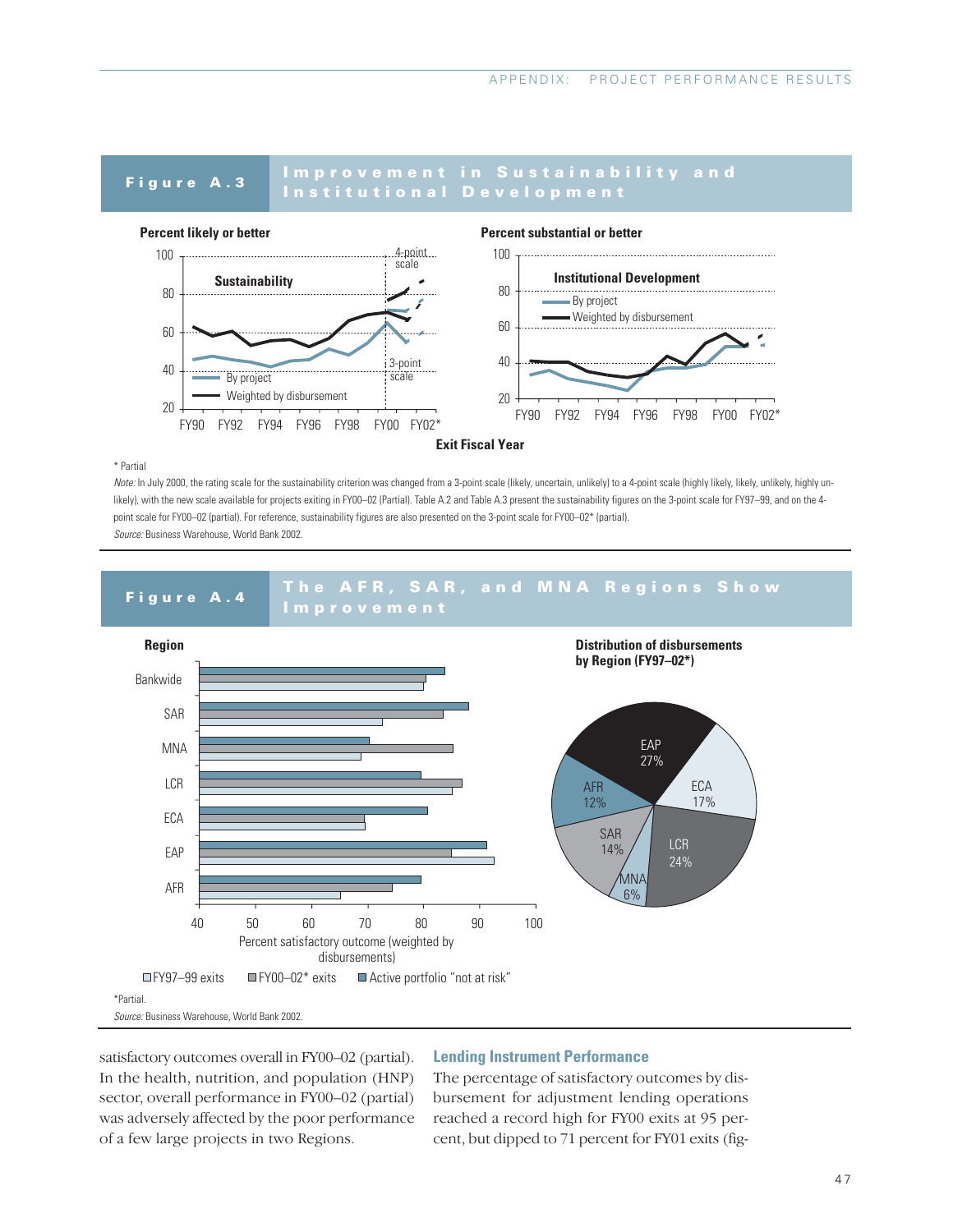

### **Figure A.5 Project Outcomes by Sector Board**

*Note:* The Sector Board classification is used rather than the sector or theme classifications because OED provides a single rating for the entire project rather than rating individual project components that cover particular sectors or themes. The Sector Board classification applies to the whole project and enables outcomes to be matched to it. EP = economic policy; Edu = education; E&M = energy and mining; Env = environment; FS = financial sector; GCI = global communications and information; HNP = health, nutrition, and population; PSD = private sector development; PSG = public sector development; RS = rural sector; SP = social protection; Tran = transport; UD = urban development; WSS = water supply and sanitation. *Source:* Business Warehouse, World Bank 2002.

> ure A.6). Performance for FY01 was highly influenced by two jumbo loans to Russia (each over \$400 million), accounting for 70 percent of unsatisfactory disbursements.

> The percentage of satisfactory outcomes by disbursement for investment lending operations has improved consistently since FY00, after nearly stagnant outcome performance during the 1990s. The performance of investment projects improved from 77 to 80 percent satisfactory between FY97–99 and FY00–02 (partial) (table A.3).

> Ten Adaptable Program Loan (APL) projects and Learning and Innovation Loan (LIL) projects were evaluated as of November 2002. Both in

struments together had a 72 percent satisfactory outcome rating weighted by disbursement.

### **Assessing Outcome Performance within the MDG Framework**

The new sector and thematic coding system adopted recently by the Bank identifies themes that can be directly linked to five of the eight MDGs and enables the assessment of sectoral performance as it relates to them. Under the new system, projects can be associated with up to five themes identified as either "priority" or "secondary." The analysis in this section describes the performance of priority themes in education,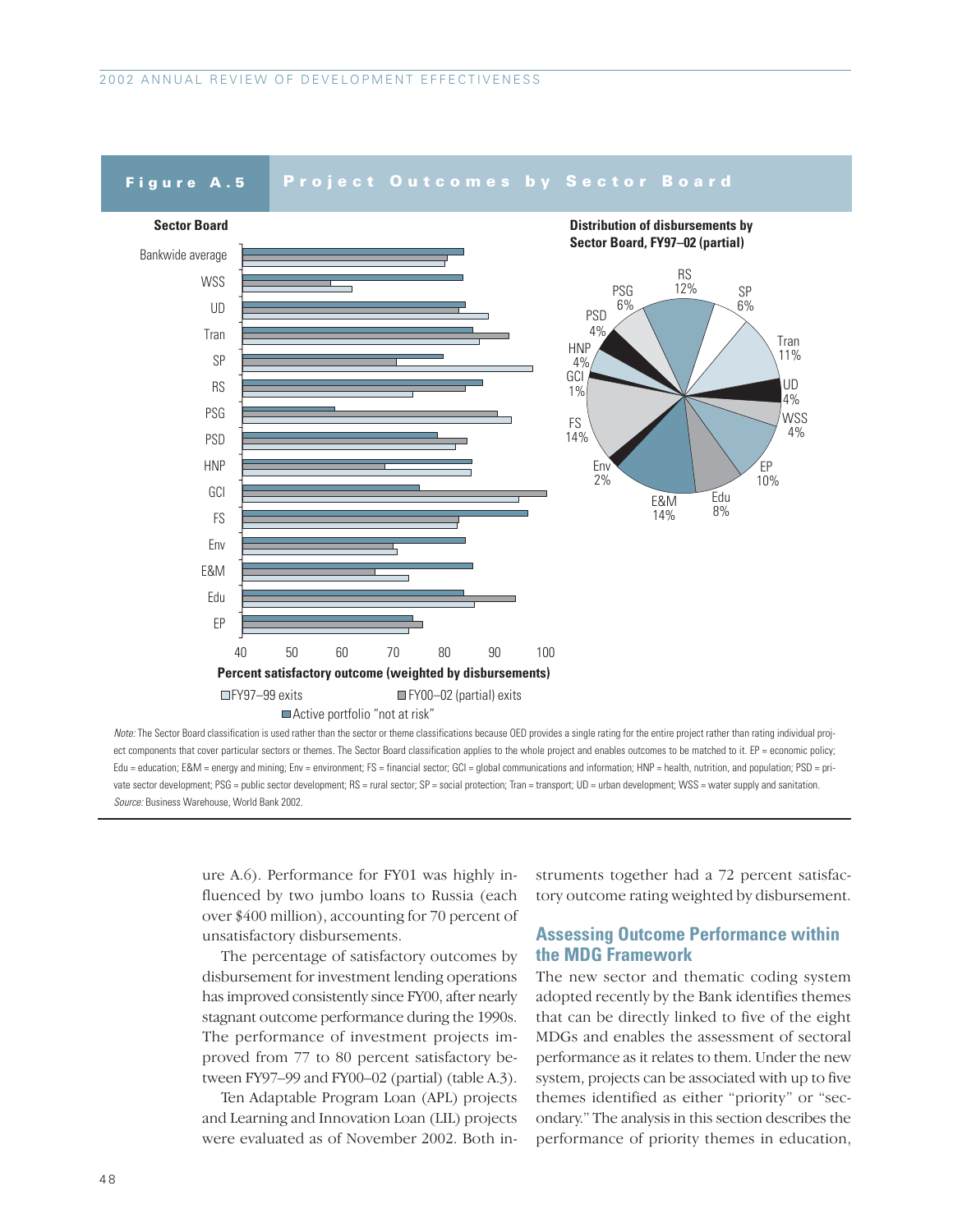

health, and environment. The performance of these themes can be used as a proxy for progress toward the corresponding MDG goals, as indicated in table A.1.

#### **Achieving Universal Primary Education**

Education for All (EFA) was a priority theme in 120 projects that exited the Bank's portfolio in FY97–02 (partial). The Education Sector Board was responsible for 84 percent of all EFA projects, which also accounted for 89 percent of disbursements by the Sector Board. As illustrated in figure A.7, EFA lending was more successful than other types of education lending.

Of the EFA projects, the lending performance in the AFR and the MNA Regions was worse than the Bankwide average for FY97–02 (partial) exits. The MNA Region has shown improvement for EFA projects, with the percentage of satisfactory outcomes increasing from 79 percent for FY97–99 exits to 100 percent for the two projects in the FY00–02 (partial) exiting cohort; but the performance of the AFR Region has stagnated in EFA projects at 66 percent.

# **Matching MDGs with the Bank's Table A.1 New Thematic Coding**

| <b>MDG</b>                                   | <b>Bank's new thematic coding</b>                  |
|----------------------------------------------|----------------------------------------------------|
| Achieve universal primary education          | Education for All                                  |
| Reduce child mortality                       | Child health                                       |
| Improve maternal health                      | Population and reproductive health                 |
| Combat HIV/AIDS, malaria, and other diseases | Fighting communicable diseases                     |
| Ensure environmental sustainability          | Biodiversity                                       |
|                                              | Climate change                                     |
|                                              | Environmental policies and institutions            |
|                                              | Land management                                    |
|                                              | Pollution management and environmental health      |
|                                              | Water resource management                          |
|                                              | Other environment and natural resources management |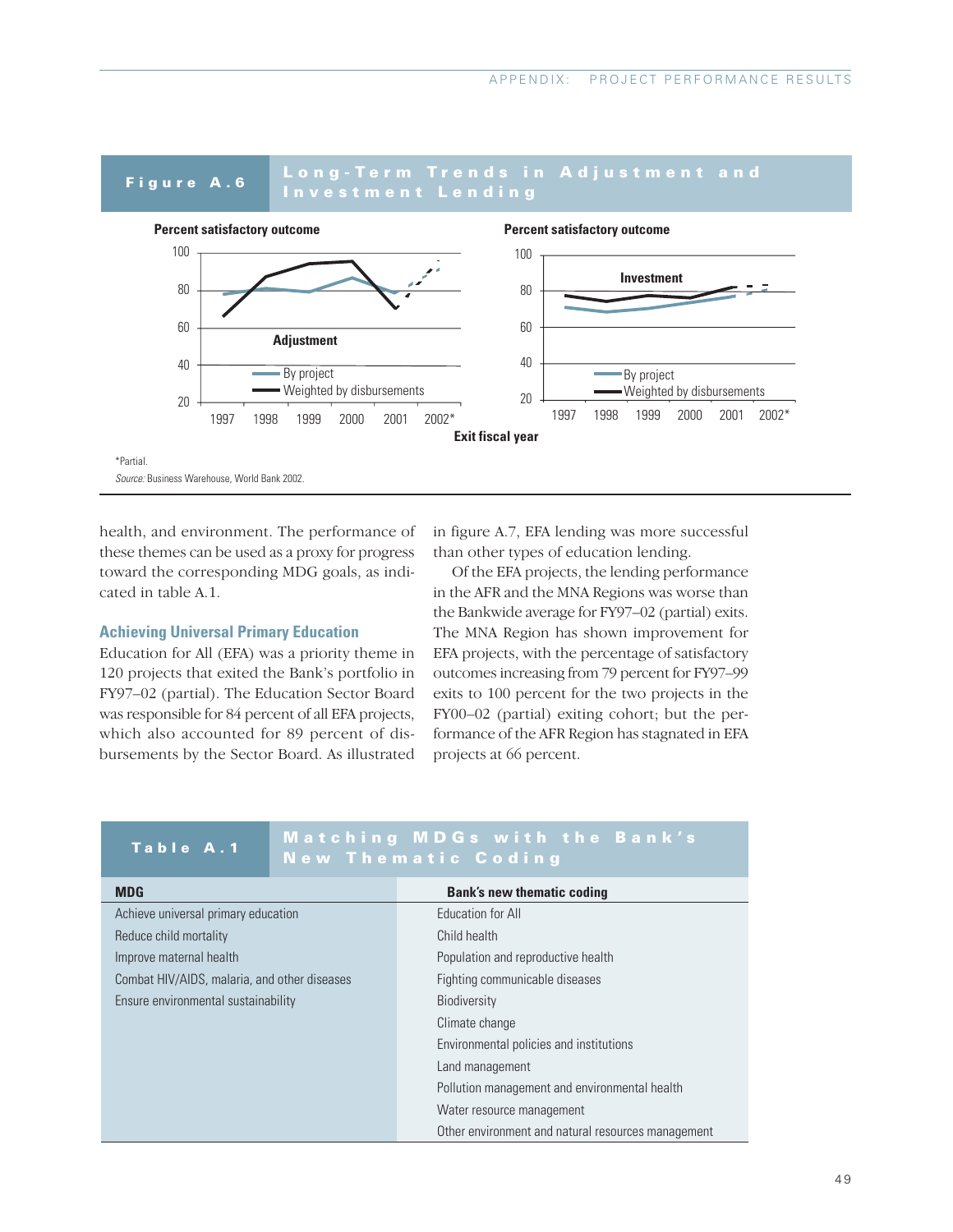**Figure A.7**







Note: The EFA, Basic Health, and environment categories are matched with thematic codes. EFA = Education for All; Basic Health includes child health, population and reproductive health, and fighting communicable diseases. Outcomes are for the FY97–02 (partial) cohort. *Source:* Business Warehouse, World Bank 2002.

#### **Basic Health**

Basic health, defined in this Review as comprising child health, population and reproductive health, and fighting communicable diseases, was a priority theme in more than half of the 96 health projects exiting the Bank's portfolio in FY97–02 (partial). The HNP Sector Board was responsible for 81 percent of Basic Health projects. A higher percentage of Basic Health projects exiting in FY00–02 (partial) had satisfactory outcomes by disbursements relative to other health projects.

Of the Basic Health projects, the lending performance in the AFR and MNA Regions was worse than the Bankwide average for FY97–02 (partial) exits. The MNA Region has shown no improvement in lending performance, but the performance of the AFR Region improved between FY97–99 and FY00–02 (partial) exits.

#### **Ensuring Environmental Sustainability**

Environment was a priority theme in 19 percent of all projects and 15 percent of total disbursements for FY97–02 (partial) exits. For environment, the percentage of satisfactory outcomes by disbursements was 7 percentage points below the Bankwide average, as illustrated in figure A.7. Of the projects with the theme of environment, the lending performance in the AFR Region was worse than the Bankwide average for FY97–02 (partial) exits.

#### **Conclusions**

Results at the project level continue to meet corporate targets. The impact of Bank assistance must now be scaled up to a higher plane—directly linked to country and global objectives. The MDGs offer the potential for the Bank to sharpen its focus on these goals and on clear indicators of progress.

The introduction of the new sector and thematic coding system has been a useful step and should be fine-tuned over time to incorporate lessons emerging from its application and to relate Bank performance to the MDGs and other relevant development priorities more directly and fully.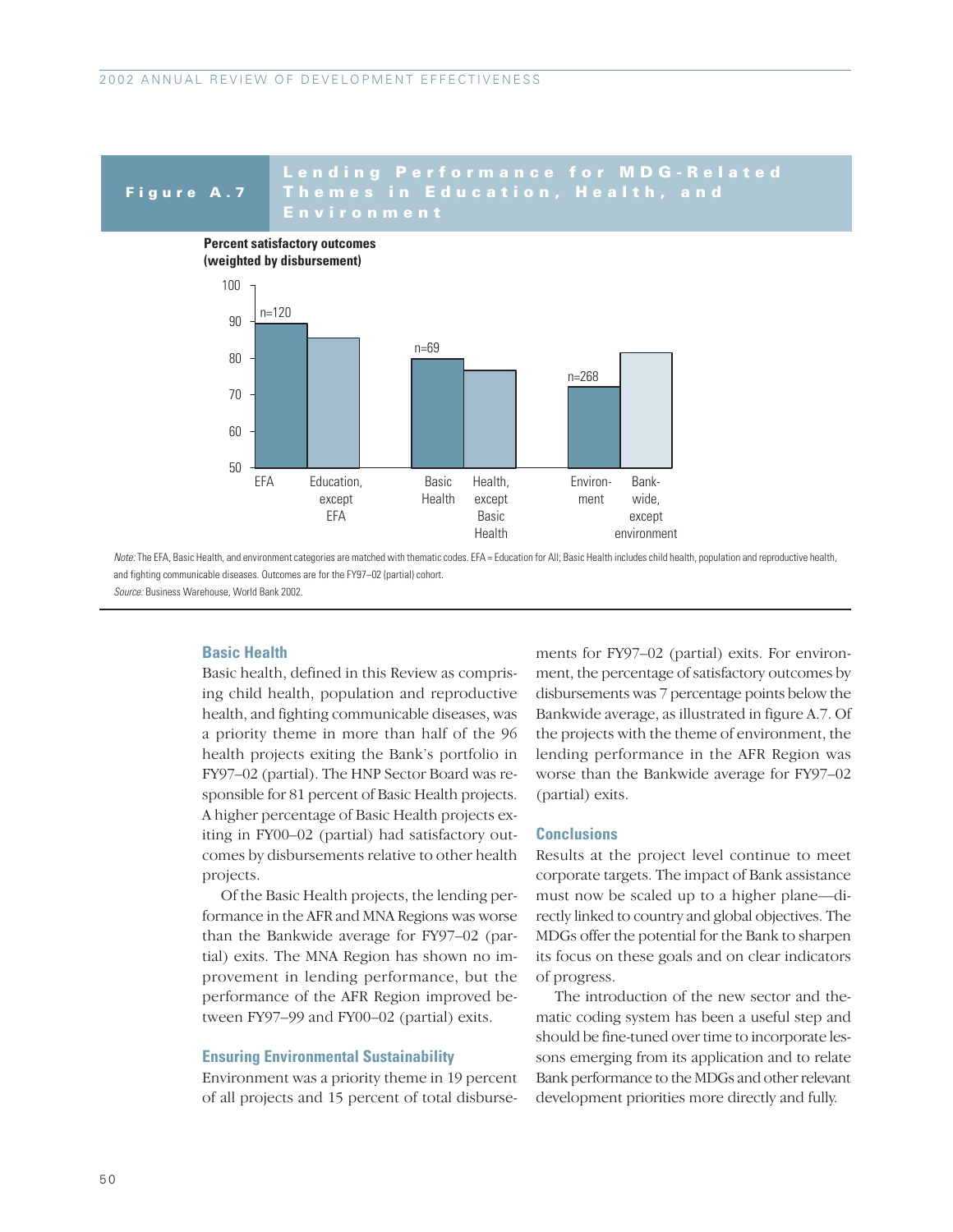**Outcome, Sustainability, Institutional Development (ID) Impact, and Aggregate by Various Dimensions, Weighted by Project, FY97–99 and FY00–02 <sup>a</sup> (Partial) Exits; Projects Not at Risk, Similarly Disaggregated, for the Active Portfolio**

| <none></none>                     | <b>Exit FY97-99</b> |                |                |           |                                                | Exit FY00-02 <sup>a</sup> |                |                        |                                   |                    |                                    | <b>Active portfolio</b> |                |                 |
|-----------------------------------|---------------------|----------------|----------------|-----------|------------------------------------------------|---------------------------|----------------|------------------------|-----------------------------------|--------------------|------------------------------------|-------------------------|----------------|-----------------|
|                                   |                     |                |                | Sustaina- |                                                |                           |                |                        | <b>Sustainability<sup>c</sup></b> |                    |                                    |                         |                |                 |
|                                   |                     |                |                | bility    |                                                |                           |                |                        | likely or                         |                    |                                    |                         |                |                 |
|                                   | <b>Number</b>       |                |                | likely    | <b>ID impact</b><br>or better, substan- Number |                           |                |                        | better                            |                    | <b>ID</b> impact<br>substan-Number |                         |                | <b>Projects</b> |
|                                   | of                  |                | <b>Outcome</b> | 3-point   | tial or                                        | of                        |                | <b>Outcome 4-point</b> |                                   | 3-point            | tial or                            | of                      |                | not at          |
|                                   | projects            | <b>Share</b>   | sat            | scaleb    | better                                         | projects Share            |                | sat                    | scale <sup>d</sup>                | scale <sup>e</sup> | better                             | projects Share          |                | risk            |
| Sector Board                      |                     |                |                |           |                                                |                           |                |                        |                                   |                    |                                    |                         |                |                 |
| <b>Economic Policy</b>            | 64                  | 8              | 67             | 50        | 25                                             | 22                        | $\mathfrak{Z}$ | 77                     | 85                                | 77                 | 41                                 | 45                      | $\sqrt{3}$     | 80              |
| Education                         | 68                  | 9              | 78             | 50        | 28                                             | 72                        | 11             | 86                     | 80                                | 60                 | 51                                 | 154                     | 11             | 82              |
| <b>Energy and Mining</b>          | 88                  | 11             | 64             | 53        | 40                                             | 71                        | 11             | 69                     | 68                                | 61                 | 48                                 | 98                      | $\overline{7}$ | 79              |
| Environment                       | 22                  | 3              | 68             | 62        | 45                                             | 26                        | $\overline{4}$ | 77                     | 84                                | 77                 | 54                                 | 83                      | $6\phantom{1}$ | 80              |
| <b>Financial Sector</b>           | 57                  | $\overline{7}$ | 65             | 56        | 43                                             | 31                        | $\overline{5}$ | 77                     | 83                                | 81                 | 55                                 | 62                      | $\overline{4}$ | $90\,$          |
| Global Information/Communications |                     |                |                |           |                                                |                           |                |                        |                                   |                    |                                    |                         |                |                 |
| Technology                        | 10                  | $\mathbf{1}$   | 90             | 100       | 70                                             | $\, 8$                    | $\mathbf{1}$   | 100                    | 100                               | 86                 | 63                                 | 13                      | $\overline{1}$ | 85              |
| Health, Nutrition, and Population | 44                  | 6              | 70             | 52        | 30                                             | 53                        | 8              | 65                     | 63                                | 48                 | 35                                 | 135                     | 9              | 81              |
| Private Sector Development        | 36                  | 5              | 72             | 60        | 31                                             | 35                        | 5              | 65                     | 70                                | 59                 | 41                                 | 72                      | 5              | 81              |
| <b>Public Sector Governance</b>   | 43                  | 6              | 86             | 68        | 50                                             | 51                        | 8              | 82                     | 85                                | 76                 | 61                                 | 111                     | 8              | 77              |
| <b>Rural Sector</b>               | 148                 | 19             | 66             | 45        | 35                                             | 107                       | 16             | 73                     | 60                                | 41                 | 44                                 | 215                     | 15             | 87              |
| Social Protection                 | 44                  | 6              | 84             | 41        | 43                                             | 39                        | 6              | 87                     | 72                                | 50                 | 41                                 | 105                     | 8              | 78              |
| Transport                         | 67                  | 9              | 86             | 64        | 64                                             | 76                        | 12             | 92                     | 84                                | 73                 | 75                                 | 163                     | 11             | 84              |
| Urban Development                 | 46                  | 6              | 73             | 44        | 31                                             | 34                        | 5              | 74                     | 61                                | 56                 | 35                                 | 76                      | 5              | 80              |
| Water Supply and Sanitation       | 44                  | 6              | 58             | 33        | 23                                             | 24                        | $\overline{4}$ | 67                     | 64                                | 50                 | 38                                 | 100                     | $\overline{7}$ | 80              |
| Lending type                      |                     |                |                |           |                                                |                           |                |                        |                                   |                    |                                    |                         |                |                 |
| Adjustment                        | 126                 | 16             | 79             | 61        | 39                                             | 70                        | 11             | 84                     | 88                                | 75                 | 53                                 | 62                      | $\overline{4}$ | 74              |
| Investment                        | 655                 | 84             | 70             | 50        | 38                                             | 580                       | 89             | 77                     | 71                                | 58                 | 49                                 | 1,372                   | 96             | 82              |
| Network                           |                     |                |                |           |                                                |                           |                |                        |                                   |                    |                                    |                         |                |                 |
| <b>ESSD</b>                       | 170                 | 22             | 66             | 47        | 37                                             | 134                       | 21             | 74                     | 65                                | 49                 | 46                                 | 309                     | 22             | 85              |
| <b>FSE</b>                        | 57                  | $\overline{7}$ | 65             | 56        | 43                                             | 31                        | 5              | 77                     | 83                                | 81                 | 55                                 | 62                      | $\overline{4}$ | 90              |
| <b>HDN</b>                        | 156                 | 20             | 78             | 48        | 33                                             | 163                       | 25             | 80                     | 73                                | 54                 | 43                                 | 383                     | 27             | $80\,$          |

(*Table continues on the following page.*)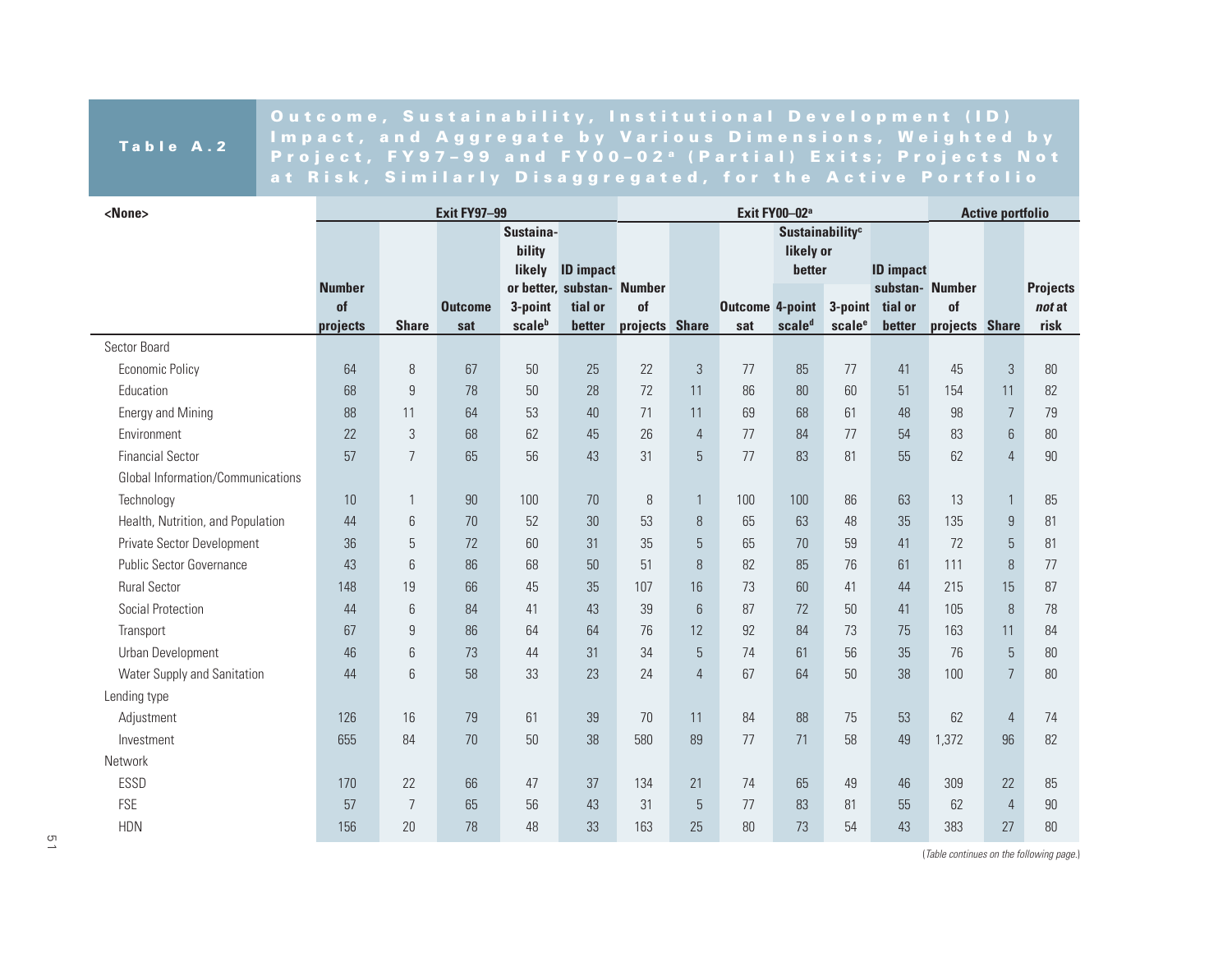5 2 **Outcome, Sustainability, Institutional Development (ID) Impact and Aggregate by Various Dimensions, Weighted by Projects, FY97–99 and FY00–02 <sup>a</sup> Exits; Projects Not at Risk, Similarly Disaggregated, for the Active Portfolio (continued)**

|                              | <b>Exit FY97-99</b> |                |                |                    |                            | Exit FY00-02 <sup>a</sup> |              |                        |                                   |                    |                  | <b>Active portfolio</b> |              |                 |
|------------------------------|---------------------|----------------|----------------|--------------------|----------------------------|---------------------------|--------------|------------------------|-----------------------------------|--------------------|------------------|-------------------------|--------------|-----------------|
|                              |                     |                |                | Sustaina-          |                            |                           |              |                        | <b>Sustainability<sup>c</sup></b> |                    |                  |                         |              |                 |
|                              |                     |                |                | bility             |                            |                           |              |                        | likely or                         |                    |                  |                         |              |                 |
|                              |                     |                |                | likely             | <b>ID impact</b>           |                           |              |                        | better                            |                    | <b>ID</b> impact |                         |              |                 |
|                              | <b>Number</b>       |                |                |                    | or better, substan- Number |                           |              |                        |                                   |                    | substan-Number   |                         |              | <b>Projects</b> |
|                              | <sub>of</sub>       |                | <b>Outcome</b> | 3-point            | tial or                    | <b>of</b>                 |              | <b>Outcome 4-point</b> |                                   | 3-point            | tial or          | of                      |              | not at          |
|                              | projects            | <b>Share</b>   | sat            | scale <sup>b</sup> | better                     | projects                  | <b>Share</b> | sat                    | scale <sup>d</sup>                | scale <sup>e</sup> | better           | projects                | <b>Share</b> | risk            |
| <b>PREM</b>                  | 107                 | 14             | 74             | 57                 | 35                         | 73                        | 11           | 81                     | 85                                | 76                 | 55               | 158                     | 11           | 78              |
| PSI                          | 291                 | 37             | 72             | 53                 | 42                         | 246                       | 38           | 77                     | 73                                | 63                 | 53               | 522                     | 36           | 81              |
| Region                       |                     |                |                |                    |                            |                           |              |                        |                                   |                    |                  |                         |              |                 |
| Africa                       | 230                 | 29             | 58             | 34                 | 31                         | 171                       | 26           | 68                     | 58                                | 44                 | 40               | 367                     | 26           | 78              |
| East Asia and Pacific        | 121                 | 15             | 83             | 56                 | 44                         | 100                       | 15           | 79                     | 70                                | 65                 | 53               | 242                     | 17           | 87              |
| Europe and Central Asia      | 106                 | 14             | 82             | 67                 | 49                         | 144                       | 22           | 80                     | 83                                | 67                 | 50               | 288                     | 20           | 83              |
| Latin America and Caribbean  | 168                 | 22             | 79             | 62                 | 43                         | 125                       | 19           | 82                     | 81                                | 70                 | 58               | 294                     | 21           | 83              |
| Middle East and North Africa | 58                  | $\overline{7}$ | 66             | 52                 | 28                         | 45                        | 7            | 77                     | 76                                | 53                 | 50               | 114                     | 8            | 73              |
| South Asia                   | 98                  | 13             | 71             | 54                 | 33                         | 65                        | 10           | 86                     | 81                                | 67                 | 53               | 129                     | 9            | 87              |
| Income group                 |                     |                |                |                    |                            |                           |              |                        |                                   |                    |                  |                         |              |                 |
| Low                          | 386                 | 49             | 65             | 39                 | 33                         | 319                       | 49           | 74                     | 62                                | 49                 | 41               | 697                     | 49           | 82              |
| Lower middle                 | 237                 | 30             | 75             | 59                 | 40                         | 212                       | 33           | 82                     | 83                                | 70                 | 57               | 495                     | 34           | 86              |
| Upper middle                 | 148                 | 19             | 84             | 72                 | 49                         | 113                       | 17           | 81                     | 84                                | 74                 | 60               | 231                     | 16           | 81              |
| <b>Total</b>                 | 781                 | 100            | 72             | 52                 | 38                         | 650                       | 100          | 77                     | 73                                | 60                 | 49               | 1,434                   | 100          | 82              |

Note: Exit FY denotes the year in which the project leaves the World Bank's active portfolio, normally at the end of disbursements. ID = institutional development. Percents exclude projects not rated. Active portfolio data of November 12, 2002.

a. The data for FY02 exits represent a partial IBRD/IDA lending sample (132 out of 285) and reflects all OED project evaluations through November 12, 2002. The processing of the remainder of the FY02 exits is ongoing, and completed by the end of FY03.

b. For FY97–99 exits evaluated after July 2000, both 3-point and 4-point scale ratings are available, but only the 3-point scale ratings are presented here.

c. In July 2000, the rating scale for the sustainability criterion was changed from a 3-point scale (likely, uncertain, unlikely) to a 4-point scale (lighly likely, unlikely) then y, unlikely, bikely, unlikely, highly unli (partial).

d. FY00 exits evaluated before July 2000 were rated on the 3-point scale, and those evaluated after July 2000 were rated on the 4-point scale.

e. The 3-point scale (which is to be phased out) is shown for comparative purposes.

*Source:* Business Warehouse, World Bank 2002. Income group designations are taken from the *World Development Indicators 2001*.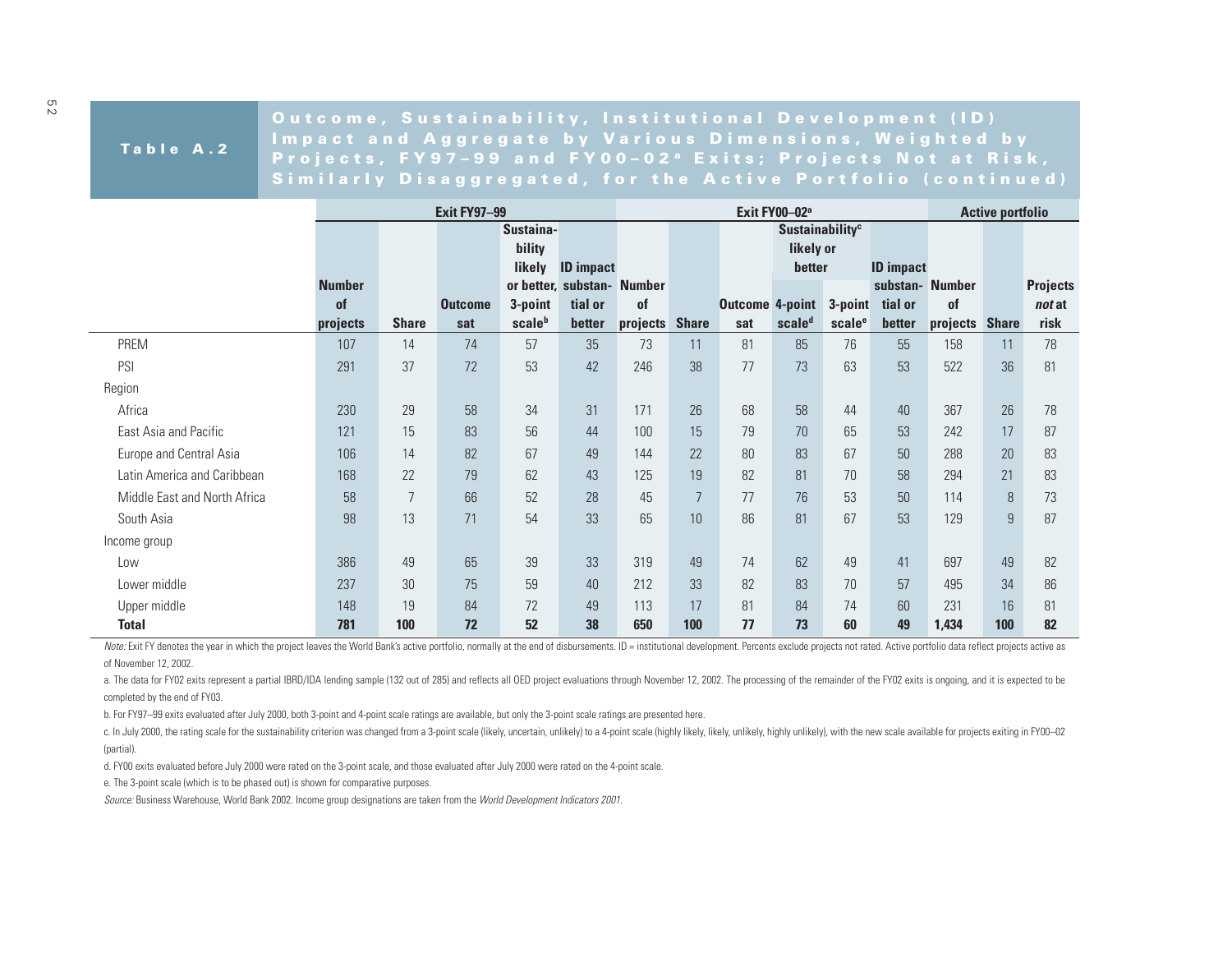# **Outcome, Sustainability, Institutional Development (ID) Impact, and Aggregate by Various Dimensions, Weighted by Disbursement, FY97-99 And FY00–02 (Partial) Exits; Projects Not at Risk, Similarly Disaggregated, for the Active Portfolio**

|                                   | <b>Exit FY97-99</b> |                |                |                    |                              | Exit FY00-02 <sup>a</sup> |                  |                         |                                   |                    |                  | <b>Active portfolio</b> |                 |                 |
|-----------------------------------|---------------------|----------------|----------------|--------------------|------------------------------|---------------------------|------------------|-------------------------|-----------------------------------|--------------------|------------------|-------------------------|-----------------|-----------------|
|                                   |                     |                |                | Sustaina-          |                              |                           |                  |                         | <b>Sustainability<sup>c</sup></b> |                    |                  |                         |                 |                 |
|                                   |                     |                |                | bility             | likely <b>ID</b> impact      |                           |                  |                         | likely or<br>better               |                    | <b>ID</b> impact |                         |                 |                 |
|                                   | <b>Disburse</b>     |                |                |                    | or better, substan- Disburse |                           |                  |                         |                                   |                    |                  | substan-Disburse        |                 | <b>Projects</b> |
|                                   | \$                  |                | <b>Outcome</b> | 3-point            | tial or                      | S                         |                  | Outcome 4-point 3-point |                                   |                    | tial or          | Ŝ                       |                 | not at          |
|                                   | millions            | <b>Share</b>   | sat            | scale <sup>b</sup> | better                       | millions Share            |                  | sat                     | scale <sup>d</sup>                | scale <sup>e</sup> | better           | millions                | <b>Share</b>    | risk            |
| Sector Board                      |                     |                |                |                    |                              |                           |                  |                         |                                   |                    |                  |                         |                 |                 |
| Economic Policy                   | 9,367               | 14             | 73             | 68                 | 45                           | 2,173                     | 5                | 76                      | 98                                | 91                 | 36               | 4,380                   | $\overline{4}$  | 74              |
| Education                         | 4,414               | $\overline{7}$ | 86             | 62                 | 34                           | 4,059                     | $\boldsymbol{9}$ | 94                      | 89                                | 75                 | 55               | 9,945                   | 10 <sup>°</sup> | 84              |
| <b>Energy and Mining</b>          | 8,936               | 13             | 73             | 68                 | 51                           | 7.946                     | 18               | 66                      | 63                                | 57                 | 52               | 9,736                   | 10 <sup>1</sup> | 85              |
| Environment                       | 920                 | $\overline{1}$ | 71             | 67                 | 45                           | 1,030                     | $\overline{2}$   | 70                      | 90                                | 87                 | 35               | 3,789                   | $\overline{4}$  | 84              |
| <b>Financial Sector</b>           | 12,230              | 18             | 82             | 76                 | 47                           | 3,043                     | $7\overline{ }$  | 83                      | 94                                | 93                 | 62               | 5,333                   | 5               | 96              |
| Global Information/Communications |                     |                |                |                    |                              |                           |                  |                         |                                   |                    |                  |                         |                 |                 |
| Technology                        | 630                 | $\mathbf{1}$   | 94             | 100                | 86                           | 738                       | $\overline{2}$   | 100                     | 100                               | 98                 | 69               | 299                     | $\overline{0}$  | 75              |
| Health, Nutrition, and Population | 2,854               | 4              | 85             | 67                 | 36                           | 1,858                     | $\overline{4}$   | 68                      | 65                                | 50                 | 39               | 8,109                   | 8               | 85              |
| Private Sector Development        | 2,087               | $\mathfrak{Z}$ | 82             | 71                 | 41                           | 2,080                     | 5                | 84                      | 84                                | 72                 | 63               | 2,360                   | $\overline{2}$  | 78              |
| <b>Public Sector Governance</b>   | 2,814               | $\overline{4}$ | 93             | 72                 | 49                           | 3,467                     | 8                | 90                      | 94                                | 91                 | 59               | 4,692                   | 5               | 58              |
| <b>Rural Sector</b>               | 7,634               | 11             | 74             | 49                 | 43                           | 5,615                     | 12               | 84                      | 76                                | 51                 | 53               | 15,130                  | 15              | 87              |
| <b>Social Protection</b>          | 3,810               | $6\phantom{1}$ | 97             | 67                 | 46                           | 2,907                     | 6                | 70                      | 79                                | 64                 | 38               | 4,994                   | 5               | 80              |
| Transport                         | 5,205               | 8              | 87             | 61                 | 63                           | 7,050                     | 16               | 93                      | 93                                | 81                 | 78               | 19,166                  | 19              | 85              |
| Urban Development                 | 2,843               | 4              | 89             | 65                 | 31                           | 1.608                     | $\overline{4}$   | 83                      | 72                                | 67                 | 29               | 5,484                   | 5               | 84              |
| Water Supply and Sanitation       | 2,984               | $\overline{4}$ | 62             | 22                 | 18                           | 1,615                     | $\overline{4}$   | 57                      | 56                                | 52                 | 26               | 6,579                   | $\overline{7}$  | 83              |
| Lending type                      |                     |                |                |                    |                              |                           |                  |                         |                                   |                    |                  |                         |                 |                 |
| Adjustment                        | 27,075              | 41             | 85             | 75                 | 46                           | 11,898                    | 26               | 83                      | 92                                | 83                 | 53               | 11,070                  | 11              | 74              |
| Investment                        | 39,654              | 59             | 77             | 57                 | 44                           | 33,295                    | 74               | 80                      | 77                                | 66                 | 54               | 88,943                  | 89              | 85              |
| Network                           |                     |                |                |                    |                              |                           |                  |                         |                                   |                    |                  |                         |                 |                 |
| ESSD                              | 8,554               | 13             | 73             | 51                 | 43                           | 6,650                     | 15               | 82                      | 78                                | 57                 | 51               | 19,194                  | 19              | 87              |
| <b>FSE</b>                        | 12,230              | 18             | 82             | 76                 | 47                           | 3,043                     | $\overline{7}$   | 83                      | 94                                | 93                 | 62               | 5,333                   | $\overline{5}$  | 96              |
| <b>HDN</b>                        | 11,078              | 17             | 89             | 65                 | 39                           | 8,763                     | 19               | 81                      | 81                                | 66                 | 46               | 22,774                  | 23              | 83              |

(*Table continues on the following page.*)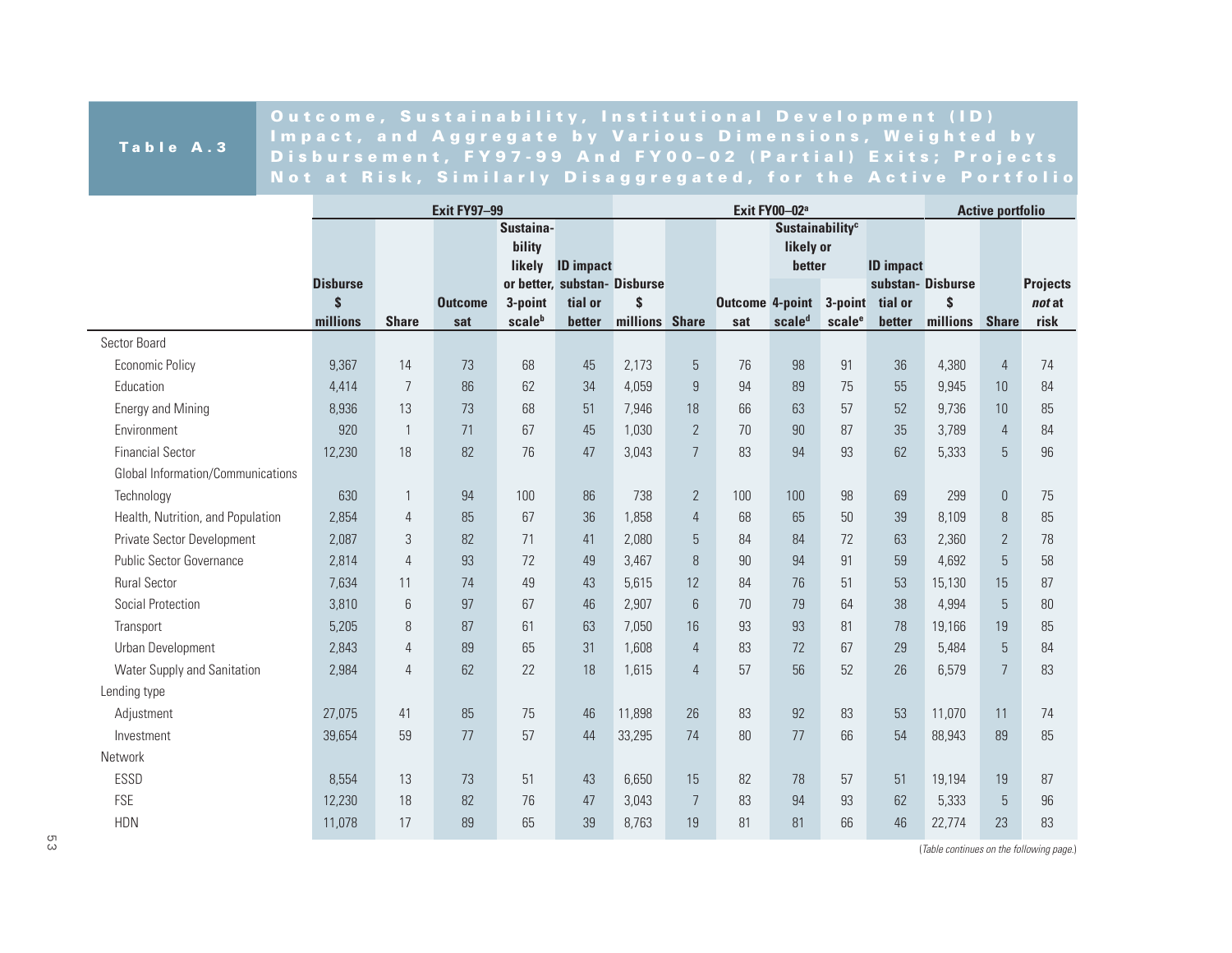# 5 4 **Outcome, Sustainability, Institutional Development (ID) Impact, and Aggregate by Various Dimensions, Weighted by Disbursement, FY97-99 And FY00–02 (Partial) Exits; Projects Not at Risk, Similarly Disaggregated, for the Active Portfolio (continued)**

|                              | <b>Exit FY97-99</b> |              |                |           |                  | Exit FY00-02 <sup>a</sup> |              |                                |                    |                                   |                  | <b>Active portfolio</b> |              |                 |
|------------------------------|---------------------|--------------|----------------|-----------|------------------|---------------------------|--------------|--------------------------------|--------------------|-----------------------------------|------------------|-------------------------|--------------|-----------------|
|                              |                     |              |                | Sustaina- |                  |                           |              |                                |                    | <b>Sustainability<sup>c</sup></b> |                  |                         |              |                 |
|                              |                     |              |                | bility    |                  |                           |              |                                | likely or          |                                   |                  |                         |              |                 |
|                              |                     |              |                | likely    | <b>ID</b> impact |                           |              |                                | better             |                                   | <b>ID</b> impact |                         |              |                 |
|                              | <b>Disburse</b>     |              |                | or better | substan-Disburse |                           |              |                                |                    |                                   |                  | substan-Disburse        |              | <b>Projects</b> |
|                              | \$                  |              | <b>Outcome</b> | 3-point   | tial or          | \$                        |              | <b>Outcome 4-point 3-point</b> |                    |                                   | tial or          | S                       |              | not at          |
|                              | millions            | <b>Share</b> | sat            | scaleb    | better           | millions                  | <b>Share</b> | sat                            | scale <sup>d</sup> | scale <sup>e</sup>                | better           | millions                | <b>Share</b> | risk            |
| PREM                         | 12,181              | 18           | 78             | 68        | 46               | 5,639                     | 12           | 85                             | 96                 | 91                                | 50               | 9,089                   | 9            | 66              |
| PSI                          | 22,686              | 34           | 78             | 61        | 47               | 20,579                    | 46           | 79                             | 76                 | 68                                | 59               | 43,624                  | 44           | 84              |
| Region                       |                     |              |                |           |                  |                           |              |                                |                    |                                   |                  |                         |              |                 |
| Africa                       | 8,096               | 12           | 65             | 40        | 32               | 5,255                     | 12           | 74                             | 62                 | 50                                | 40               | 16,053                  | 16           | 80              |
| East Asia and Pacific        | 20,305              | 30           | 92             | 73        | 52               | 10,284                    | 23           | 85                             | 80                 | 76                                | 66               | 24,868                  | 25           | 91              |
| Europe and Central Asia      | 8,841               | 13           | 70             | 72        | 47               | 9,941                     | 22           | 69                             | 83                 | 69                                | 48               | 16,221                  | 16           | 81              |
| Latin America and Caribbean  | 15,723              | 24           | 85             | 67        | 52               | 10,851                    | 24           | 87                             | 87                 | 77                                | 58               | 20,685                  | 21           | 80              |
| Middle East and North Africa | 4,097               | 6            | 69             | 54        | 36               | 2,441                     | 5            | 85                             | 79                 | 53                                | 57               | 5,229                   | 5            | 70              |
| South Asia                   | 9,668               | 14           | 73             | 61        | 31               | 6,422                     | 14           | 84                             | 85                 | 75                                | 47               | 16,957                  | 17           | 88              |
| Income group                 |                     |              |                |           |                  |                           |              |                                |                    |                                   |                  |                         |              |                 |
| Low                          | 23,463              | 35           | 74             | 46        | 34               | 16,535                    | 37           | 80                             | 71                 | 60                                | 45               | 42,537                  | 43           | 85              |
| Lower middle                 | 18,632              | 28           | 75             | 67        | 49               | 17,121                    | 38           | 75                             | 85                 | 74                                | 56               | 32,890                  | 33           | 88              |
| Upper middle                 | 24,432              | 37           | 90             | 80        | 52               | 11,293                    | 25           | 90                             | 90                 | 81                                | 65               | 24,199                  | 24           | 80              |
| <b>Total</b>                 | 66,730              | 100          | 80             | 65        | 45               | 45,193                    | 100          | 80                             | 81                 | 71                                | 54               | 100,014                 | 100          | 84              |

Note: Exit FY denotes the year in which the project leaves the World Bank's active portfolio, normally at the end of disbursements. ID = institutional development. Percents exclude projects not rated. Active portfolio data of November 12, 2002.

a. The data for FY02 exits represent a partial IBRD/IDA lending sample (132 out of 285) and reflects all OED project evaluations through November 12, 2002. The processing of the remainder of the FY02 exits is ongoing, and completed by the end of FY03.

b. For FY97–99 exits evaluated after July 2000, both 3-point and 4-point scale ratings are available, but only the 3-point scale ratings are presented here.

c. In July 2000, the rating scale for the sustainability criterion was changed from a 3-point scale (likely, uncertain, unlikely) to a 4-point scale (highly likely, likely, unlikely) to it ally likely, unlikely, bighly unl (partial).

d. FY00 exits evaluated before July 2000 were rated on the 3-point scale, and those evaluated after July 2000 were rated on the 4-point scale.

e. The 3-point scale (which is to be phased out) is shown for comparative purposes.

*Source:* Business Warehouse, World Bank 2002. Income group designations are taken from the *World Development Indicators 2001*.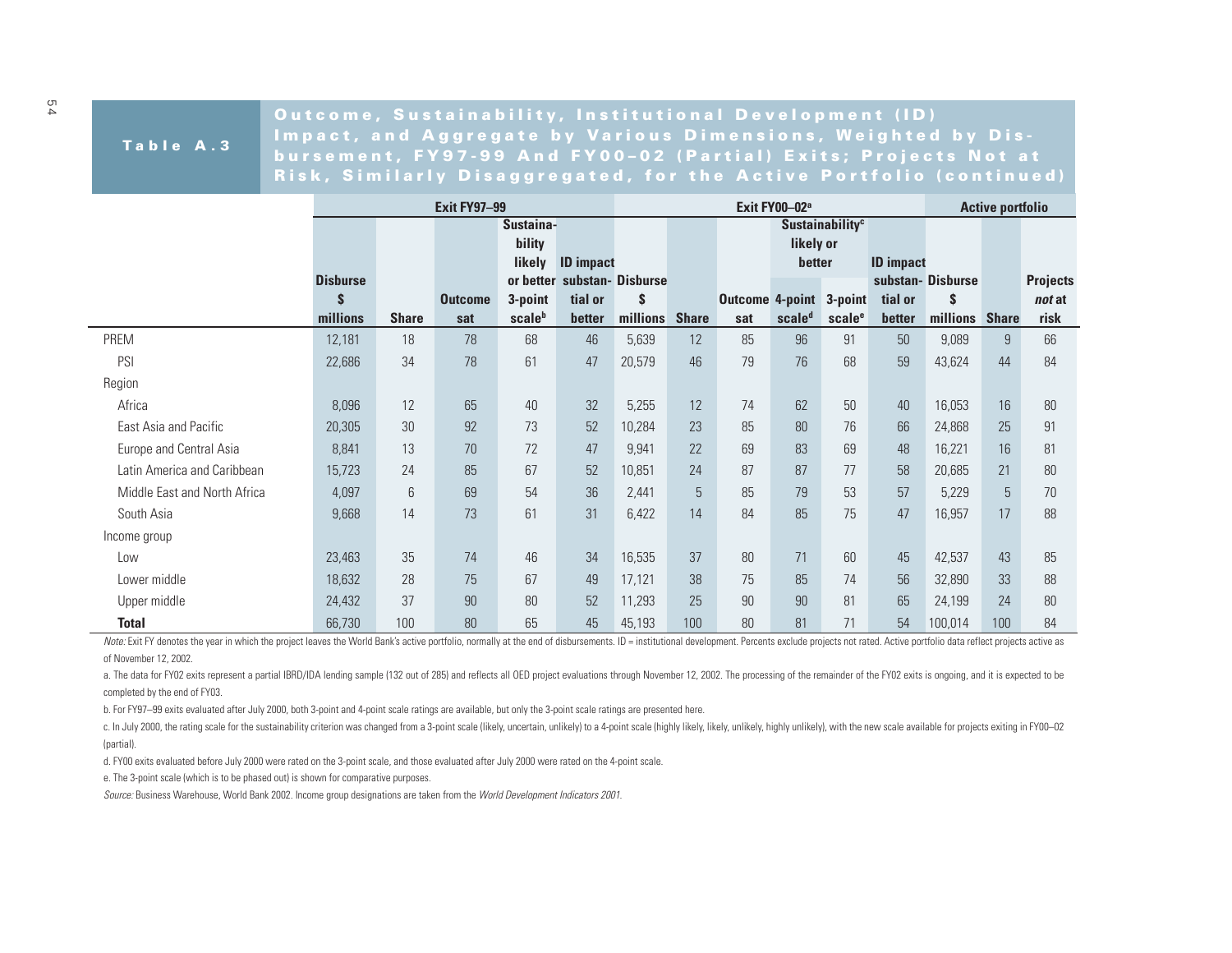# ANNEXES

# ANNEX A: MILLENNIUM DEVELOPMENT GOALS, TARGETS, AND INDICATORS

| <b>Goal 1: Eradicate extreme poverty and hunger</b>                                                                        |                                                                                                                                                                           |
|----------------------------------------------------------------------------------------------------------------------------|---------------------------------------------------------------------------------------------------------------------------------------------------------------------------|
| Target 1: Halve, between 1990 and 2015,<br>the proportion of people whose income<br>is less than \$1 per day.              | 1. Proportion of population below \$1 per day<br>2. Poverty gap ratio (incidence $\times$ depth of<br>poverty)<br>3. Share of poorest quintile in national<br>consumption |
| Target 2: Halve, between 1990 and 2015,<br>the proportion of people who suffer                                             | 4. Prevalence of underweight children (under<br>five years of age)                                                                                                        |
| from hunger.                                                                                                               | 5. Proportion of population below minimum<br>level of dietary energy consumption                                                                                          |
| <b>Goal 2: Achieve universal primary education</b>                                                                         |                                                                                                                                                                           |
| Target 3: Ensure that, by 2015, children<br>everywhere, boys and girls alike, will be<br>able to complete a full course of | 6. Net enrolment ratio in primary education<br>7. Proportion of pupils starting grade 1 who<br>reach grade 5                                                              |
| primary schooling.                                                                                                         | 8. Literacy rate of 15- to 24-year-olds                                                                                                                                   |
| <b>Goal 3: Promote gender equality and empower women</b>                                                                   |                                                                                                                                                                           |
| Target 4: Eliminate gender disparity in<br>primary and secondary education,<br>preferably by 2005, and to all levels of    | 9. Ratio of girls to boys in primary, secondary<br>and tertiary education<br>10. Ratio of literate females to males, 15- to 24-                                           |
| education by no later than 2015.                                                                                           | year-olds                                                                                                                                                                 |
|                                                                                                                            | 11. Share of women in wage employment in the<br>nonagricultural sector                                                                                                    |
|                                                                                                                            | 12. Proportion of seats held by women in national<br>parliament                                                                                                           |
| <b>Goal 4: Reduce child mortality</b>                                                                                      |                                                                                                                                                                           |
| Target 5: Reduce by two-thirds,                                                                                            | 13. Under-five mortality rate                                                                                                                                             |
| between 1990 and 2015, the under-five<br>mortality rate.                                                                   | 14. Infant mortality rate<br>15. Proportion of 1-year-old children immunized<br>against measles                                                                           |
| <b>Goal 5: Improve maternal health</b>                                                                                     |                                                                                                                                                                           |
| Target 6: Reduce by three-quarters,<br>between 1990 and 2015, the maternal<br>mortality ratio.                             | 16. Maternal mortality ratio<br>17. Proportion of births attended by skilled health<br>personnel                                                                          |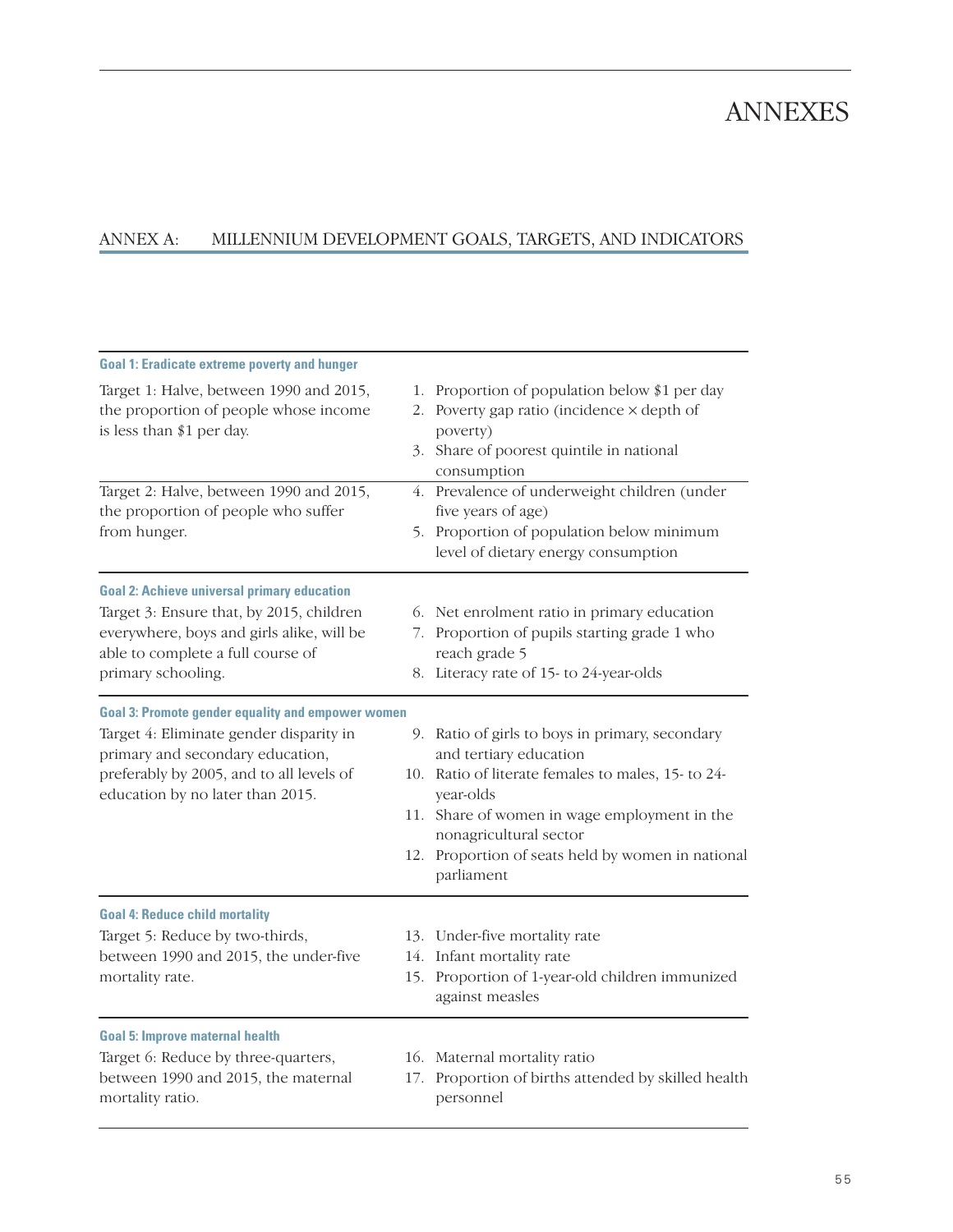| <b>Goal 6: Combat HIV/AIDS, malaria, and other diseases</b>                                                                                                                                                         |     |                                                                                                                                                                                                                             |  |  |  |  |
|---------------------------------------------------------------------------------------------------------------------------------------------------------------------------------------------------------------------|-----|-----------------------------------------------------------------------------------------------------------------------------------------------------------------------------------------------------------------------------|--|--|--|--|
| Target 7: Have halted by 2015, and begun<br>to reverse, the spread of HIV/AIDS.                                                                                                                                     |     | 18. HIV prevalence among 15-to-24-year-old<br>pregnant women<br>19. Contraceptive prevalence rate<br>20. Number of children orphaned by HIV/AIDS                                                                            |  |  |  |  |
| Target 8: Have halted by 2015, and begun                                                                                                                                                                            |     | 21. Prevalence and death rates associated with                                                                                                                                                                              |  |  |  |  |
| to reverse, the incidence of malaria and<br>other major diseases.                                                                                                                                                   |     | malaria<br>22.<br>Proportion of population in malaria risk areas<br>using effective malaria prevention and<br>treatment measures                                                                                            |  |  |  |  |
|                                                                                                                                                                                                                     |     | 23. Prevalence and death rates associated with<br>tuberculosis                                                                                                                                                              |  |  |  |  |
|                                                                                                                                                                                                                     |     | 24. Proportion of TB cases detected and cured<br>under DOTS (Directly Observed Treatment<br>Short Course)                                                                                                                   |  |  |  |  |
| <b>Goal 7: Ensure environmental sustainability</b>                                                                                                                                                                  |     |                                                                                                                                                                                                                             |  |  |  |  |
| Target 9: Integrate the principles of<br>sustainable development into country<br>policies and programs and reverse the<br>loss of environmental resources.                                                          | 27. | 25. Proportion of land area covered by forest<br>26. Land area protected to maintain biological<br>diversity<br>GDP per unit of energy use (as proxy for<br>energy efficiency)<br>28. Carbon dioxide emissions (per capita) |  |  |  |  |
|                                                                                                                                                                                                                     |     | [Plus two figures of global atmospheric<br>pollution: ozone depletion and the accumula-<br>tion of global warming gases]                                                                                                    |  |  |  |  |
| Target 10: Halve, by 2015, the proportion<br>of people without sustainable access to<br>safe drinking water.                                                                                                        |     | 29. Proportion of population with sustainable<br>access to an improved water source                                                                                                                                         |  |  |  |  |
| Target 11: By 2020, to have achieved a<br>significant improvement in the lives of                                                                                                                                   |     | 30. Proportion of people with access to improved<br>sanitation                                                                                                                                                              |  |  |  |  |
| at least 100 million slum dwellers.                                                                                                                                                                                 | 31. | Proportion of people with access to secure<br>tenure<br>[Urban/rural disaggregation of several of the<br>above indicators may be relevant for monitor-<br>ing improvement in the lives of slum<br>dwellers]                 |  |  |  |  |
| <b>Goal 8: Develop a Global Partnership for Development</b><br>Target 12: Develop further an open, rule-<br>based, predictable, nondiscriminatory<br>trading and financial system.<br>Includes a commitment to good |     | Some of the indicators listed below will be<br>monitored separately for the least-developed<br>countries, Africa, landlocked countries, and<br>small island developing states.                                              |  |  |  |  |

governance, development, and poverty *Official Development Assistance*

- reduction—both nationally and 32. Net ODA as percentage of DAC donors' GNI internationally. (targets of 0.7% in total and 0.15% for least-Target 13: Address the special needs developed countries)
- of the least-developed countries. 33. Proportion of ODA to basic social services Includes: tariff and quota free access (basic education, primary health care,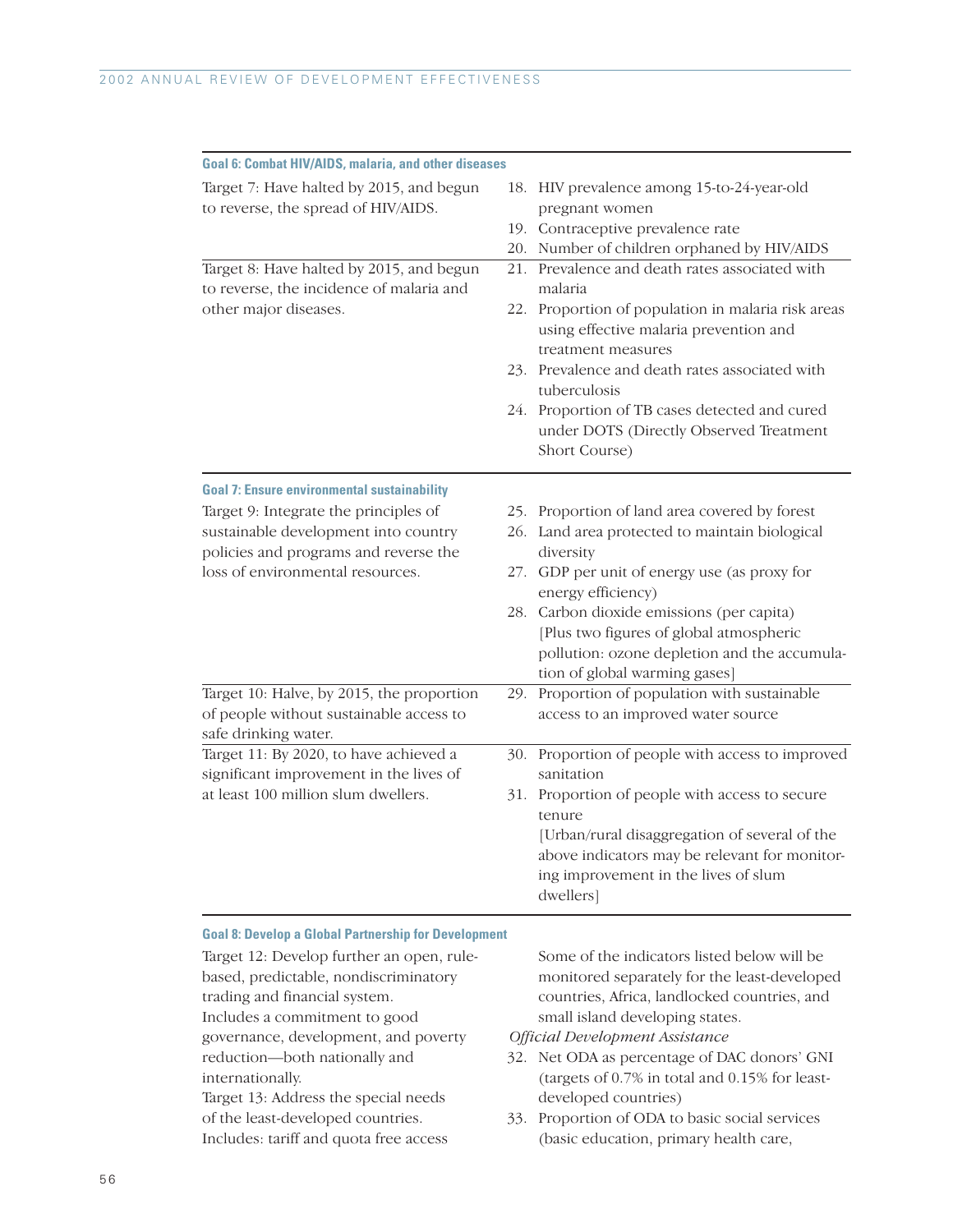| for least-developed country exports;         |
|----------------------------------------------|
| enhanced program of debt relief for HIPC     |
| and cancellation of official bilateral debt; |
| and more generous ODA for countries          |
| committed to poverty reduction.              |

Target 14: Address the special needs of *Market Access*  General Assembly provisions). products and textiles and clothing

Target 15: Deal comprehensively with the OECD countries through national and international trade capacity measures in order to make debt *Debt Sustainability* 

nutrition, safe water and sanitation)

- 34. Proportion of ODA that is untied
- 35. Proportion of ODA for environment in small island developing states
- 36. Proportion of ODA for transport sector in landlocked countries

- landlocked countries and small island 37. Proportion of exports (by value and excluding developing states (through arms) admitted free of duties and quotas
- Barbados Program and 22nd 38. Average tariffs and quotas on agricultural
	- 39. Domestic and export agricultural subsidies in
- debt problems of developing countries 40. Proportion of ODA provided to help build

- sustainable in the long term. 41. Proportion of official bilateral HIPC debt cancelled
	- 42. Debt service as a percentage of exports of goods and services
	- 43. Proportion of ODA provided as debt relief
	- 44. Number of countries reaching HIPC decision and completion points

| Target 16: In cooperation with           |     | 45. Unemployment rate of 15-to-24-year-olds |
|------------------------------------------|-----|---------------------------------------------|
| developing countries, develop and        |     |                                             |
| implement strategies for decent and      |     |                                             |
| productive work for youth.               |     |                                             |
| Target 17: In cooperation with           |     | 46. Proportion of population with access to |
| pharmaceutical companies, provide        |     | affordable essential drugs on a sustainable |
| access to affordable, essential drugs    |     | basis                                       |
| in developing countries.                 |     |                                             |
| Target 18: In cooperation with the       | 47. | Telephone lines per 1,000 people            |
| private sector, make available the       |     | 48. Personal computers per 1,000 people     |
| benefits of new technologies, especially |     |                                             |
| information and communications.          |     |                                             |

*Source:* World Bank Web site, http://sima/mdg (December 08, 2002).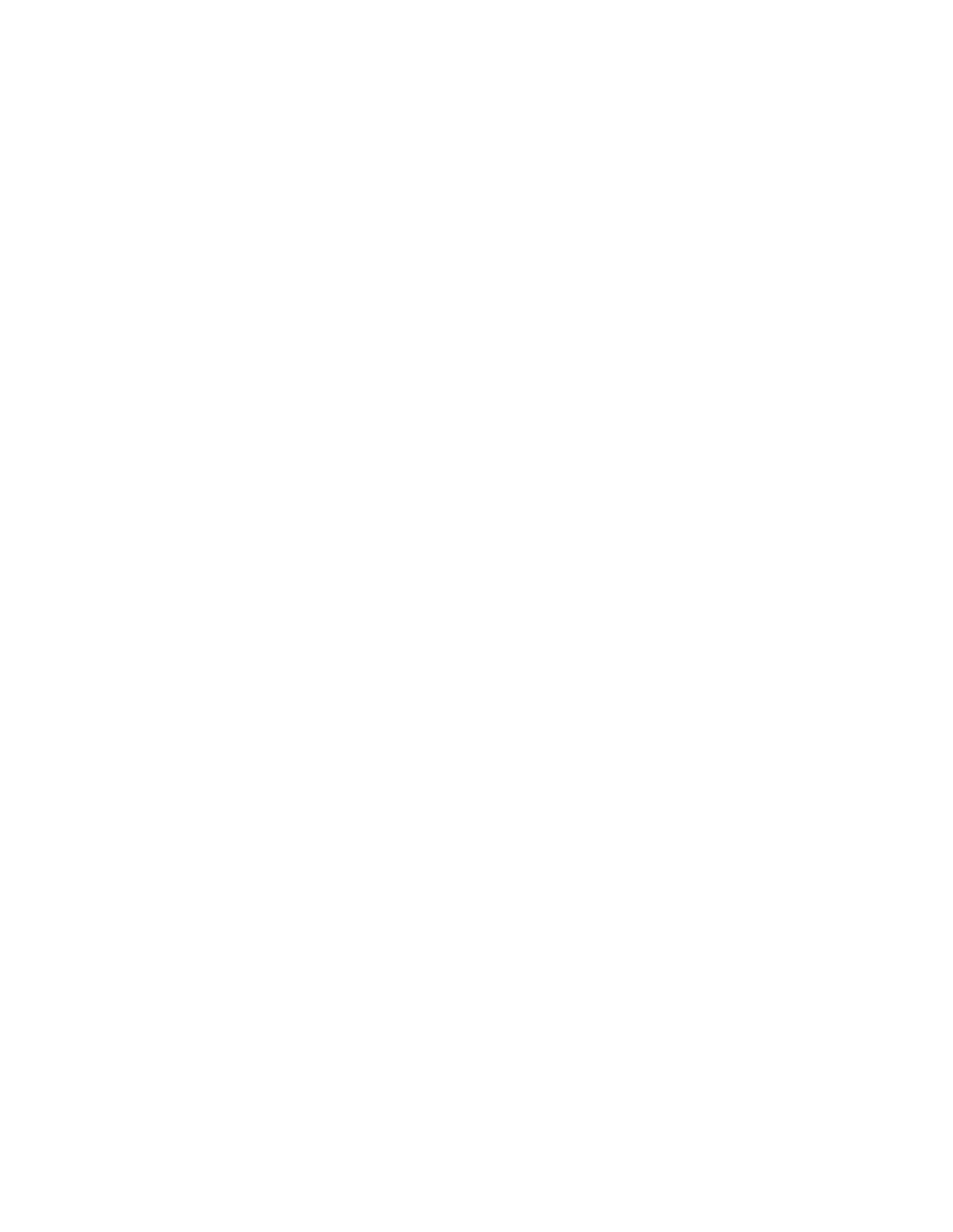# ANNEX B: THE ORIGINS AND EVOLUTION OF THE MDGS AND IDTS

The Millennium Development Goals (MDGs) are the result of the evolution of specific development objectives and targets regarding poverty, hunger, education, health, gender, and sustainable development adopted by U.N. resolutions and conferences throughout the 1990s and, in some cases, much earlier. During the 1990s, the Bank influenced the outcome of the various resolutions and conferences and was also influenced by them.<sup>1</sup>

The first impulse for a consolidation and systematization of the objectives came from the Development Assistance Committee (DAC) of the OECD. In 1995, the Organisation for Economic Cooperation and Development (OECD) countries agreed to review past experience with development assistance and to prepare a blueprint for a more effective program of development assistance. The DAC report, "Shaping the 21st Century: The Contribution of Development Cooperation" (OECD 1996) was adopted in May 1996 and included seven International Development Targets  $(IDTs).<sup>2</sup>$ 

The IDTs were perceived as a developed-country initiative. Consequently, the U.N. pushed for a fully participatory set of development objectives that could be endorsed by both developing and developed countries. The result was the 2000 Millennium Declaration and the MDGs. The transition from the IDTs to the MDGs and the compromises required to achieve broader consensus led to some changes in the goals. Goal 8, "Develop a Global Partnership for Development," was added, while goal 6 was changed from "General access to reproductive health services . . . including safe and reliable family planning methods" in the IDTs to a performance indicator under the goal "Combat HIV/AIDS, malaria, and other diseases" in the MDGs. Otherwise, close similarities remained between the IDTs and the MDG targets. Annex C compares them.

The MDGs were further refined in an interagency meeting—with World Bank participation in June 2001 to establish more specific targets as well as monitorable performance indicators. The preliminary formulation comprising the 8 goals as well as 18 targets and 48 performance indicators was published in the U.N.'s "Road Map Towards the Implementation of the United Nations Millennium Declaration" (United Nations 2001a) of September 2001 (Annex A provides a listing). These were subsequently reviewed and revised by an interagency expert group, which met between November 2001 and May 2002, and further modifications continue to be considered. In its implementation plan, the 2002 Johannesburg Summit on Sustainable Development, for example, agreed to halve by 2015 the proportion of people who do not have access to basic sanitation. Each of seven goals addresses an aspect of poverty. The eighth goal is about a global partnership for development designed to help achieve the first seven goals. As conceived by the Millennium Declaration, the eight goals are mutually reinforcing.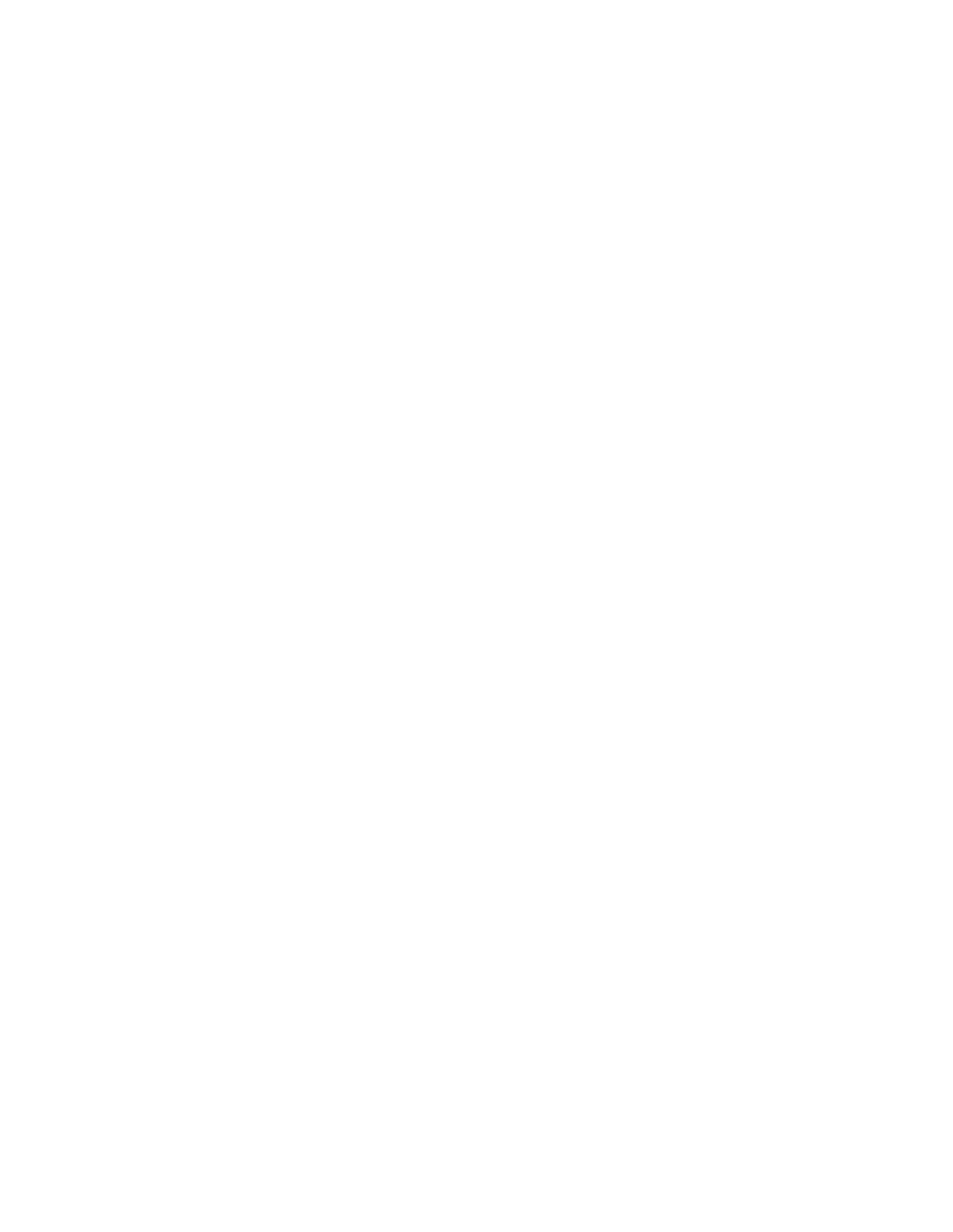# ANNEX C: IDTs AND MDG TARGETS: NEARLY THE SAME<sup>1</sup>

| <b>International Development Target (IDT)</b>  | <b>MDG Target</b>                                |  |  |  |  |  |  |
|------------------------------------------------|--------------------------------------------------|--|--|--|--|--|--|
| Reduce the proportion of people living in      | Halve, between 1990 and 2015, the                |  |  |  |  |  |  |
| extreme poverty by half between 1990.          | proportion of people whose income is less        |  |  |  |  |  |  |
| and 2015.                                      | than \$1 per day.                                |  |  |  |  |  |  |
|                                                | <b>New Target</b>                                |  |  |  |  |  |  |
|                                                | Halve, between 1990 and 2015, the proportion     |  |  |  |  |  |  |
|                                                | of people who suffer from hunger.                |  |  |  |  |  |  |
| Enroll all children in primary school by 2015. | <b>More Stringent Target</b>                     |  |  |  |  |  |  |
|                                                | Ensure that, by 2015, children everywhere,       |  |  |  |  |  |  |
|                                                | boys and girls alike, will be able to complete a |  |  |  |  |  |  |
|                                                | full course of primary schooling.                |  |  |  |  |  |  |
| Make progress toward gender equality and       | Eliminate gender disparity in primary and        |  |  |  |  |  |  |
| empowering women by eliminating gender         | secondary education, preferably by 2005, and     |  |  |  |  |  |  |
| disparities in primary and secondary           | to all levels of education no later than 2015.   |  |  |  |  |  |  |
| education by 2005.                             |                                                  |  |  |  |  |  |  |
| Reduce infant and child mortality rates by     | Reduce by two-thirds, between 1990 and 2015,     |  |  |  |  |  |  |
| two-thirds between 1990 and 2015.              | the under-five mortality rate.                   |  |  |  |  |  |  |
| Reduce maternal mortality ratios by            | Reduce by three quarters, between 1990 and       |  |  |  |  |  |  |
| three-quarters between 1990 and 2015.          | 2015, the maternal mortality ratio.              |  |  |  |  |  |  |
| Provide access for all who need reproductive   | Officially dropped from the MDGs; the UNFPA,     |  |  |  |  |  |  |
| health services by 2015.                       | the World Bank, and other partners include       |  |  |  |  |  |  |
|                                                | access for all to reproductive health services   |  |  |  |  |  |  |
|                                                | goal as part of the maternal health MDG.         |  |  |  |  |  |  |
|                                                | <b>New Goal and Targets</b>                      |  |  |  |  |  |  |
|                                                | New Goal: Combat HIV/AIDS, malaria, and          |  |  |  |  |  |  |
|                                                | other diseases.                                  |  |  |  |  |  |  |
|                                                | New Target: Have halted by 2015 and begun        |  |  |  |  |  |  |
|                                                | to reverse the spread of HIV/AIDS.               |  |  |  |  |  |  |
|                                                | New Target: Have halted by 2015 and begun        |  |  |  |  |  |  |
|                                                | to reverse the incidence of malaria and other    |  |  |  |  |  |  |
|                                                | major diseases.                                  |  |  |  |  |  |  |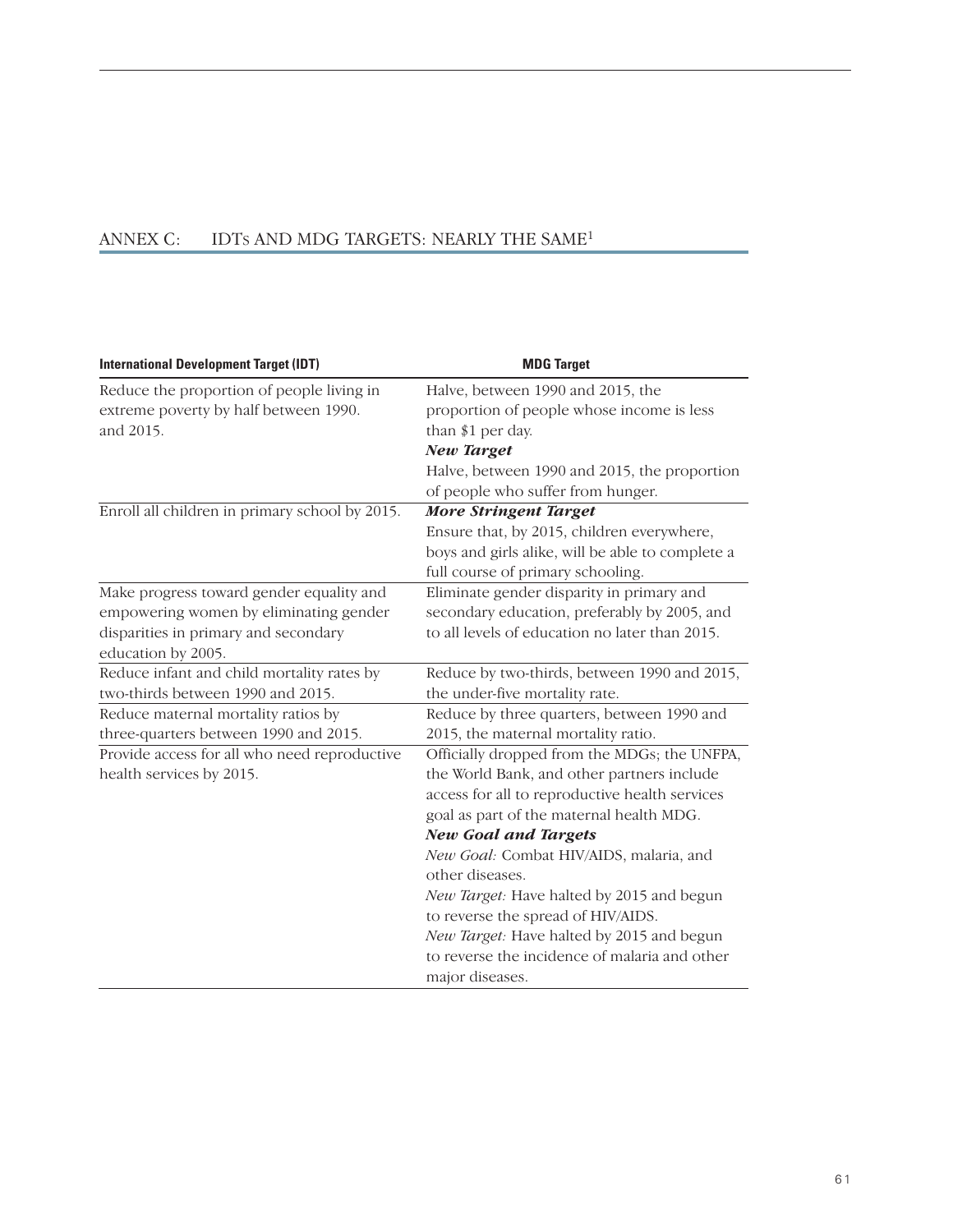| Implement national strategies for<br>sustainable development by 2005 so as<br>to reverse the loss of environmental<br>resources by 2015. | Integrate the principles of sustainable<br>development into country policies and<br>programs and reverse the loss of<br>environmental resources.<br>New Target: Halve by 2015 the proportion of<br>people without sustainable access to safe<br>drinking water.<br>New Target: By 2020, to have achieved a<br>significant improvement in the lives of at least<br>100 million slum dwellers. |
|------------------------------------------------------------------------------------------------------------------------------------------|----------------------------------------------------------------------------------------------------------------------------------------------------------------------------------------------------------------------------------------------------------------------------------------------------------------------------------------------------------------------------------------------|
|                                                                                                                                          | <b>New Goal and Targets</b><br>New Goal: Develop a Global Partnership for<br>Development.<br><i>New Targets:</i> Several (See Annex A for a<br>listing).                                                                                                                                                                                                                                     |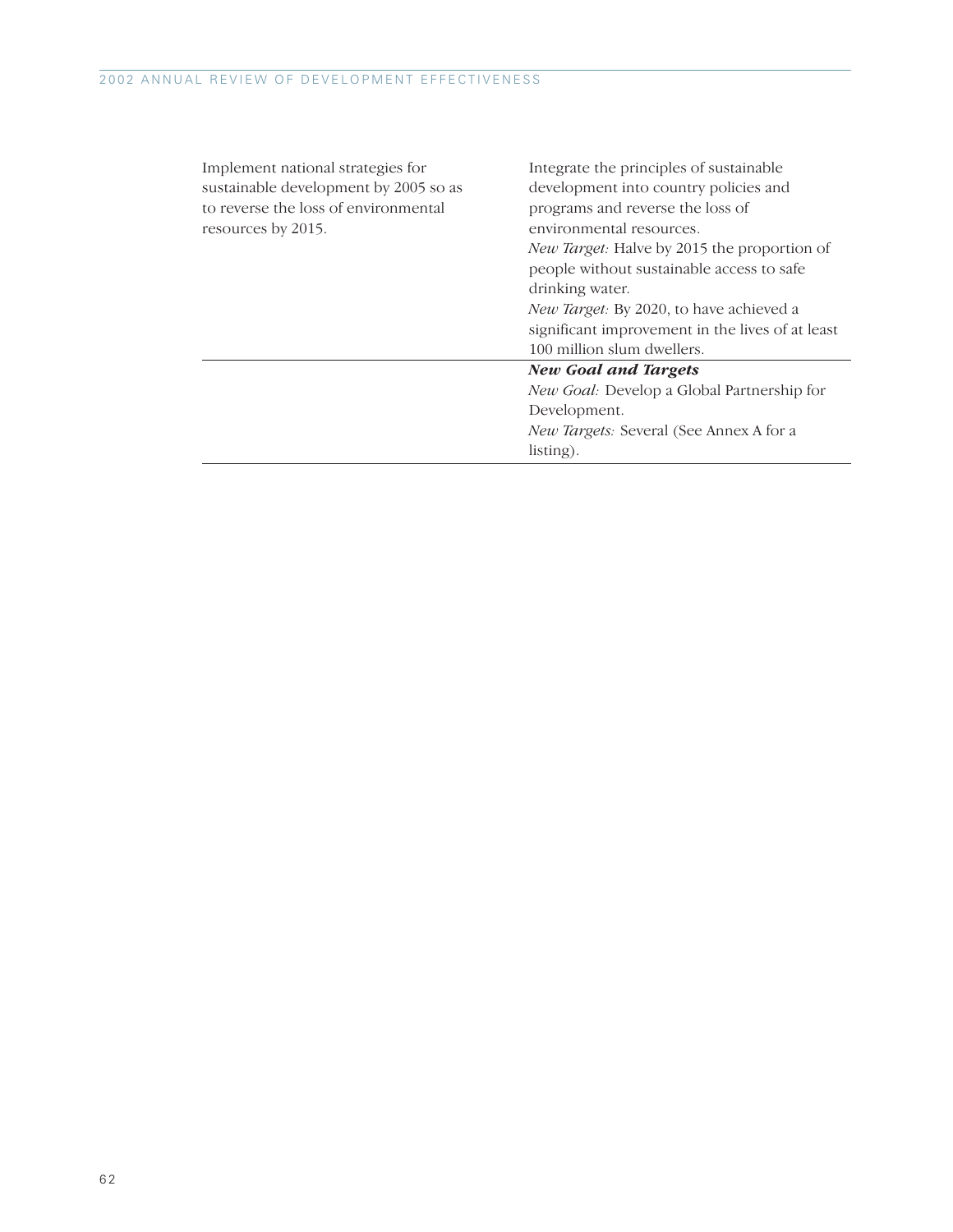### ANNEX D: PROGRESS IN ACHIEVING SELECTED MDGS

This Annex presents progress in achieving the global Millennium Development Goal (MDG) targets by income grouping—low-income, lowmiddle-income, and upper-middle-income countries. The source is the World Development Indicators (WDI) database of October 2002. The calculations for all but two indicators (HIV/AIDS and maternal mortality) are based on past trends between two points, the earliest taken from the period 1990–94 and the other from 1995 to the most recent year. Then it was determined how

long it would take a country to achieve the MDG based on the percent change between the two points. Adjustments were made for the indicators based on levels. (Those close to the target were considered more likely to reach it, regardless of past trends.) For the two indicators prevalence of HIV/AIDS (among young women 15–24) and maternal deaths per 100,000—data were available for only one year. In order to determine progress, thresholds based on industry standards and research were used.

|                           | Low-Income Countries (65 countries; percent) |                 |                 |                      |         |  |  |  |  |  |  |
|---------------------------|----------------------------------------------|-----------------|-----------------|----------------------|---------|--|--|--|--|--|--|
| <b>MDG</b>                | <b>Likely</b>                                | <b>Possible</b> | <b>Unlikely</b> | <b>Very unlikely</b> | No data |  |  |  |  |  |  |
| Child malnutrition        | 8                                            | 11              | 5               | 22                   | 55      |  |  |  |  |  |  |
| Primary school completion | 12                                           | 23              | 18              | 22                   | 25      |  |  |  |  |  |  |
| Gender equality in school | 25                                           | 11              | 12              | 12                   | 40      |  |  |  |  |  |  |
| Child mortality           | 5                                            | 23              | 29              | 23                   | 20      |  |  |  |  |  |  |
| Maternal mortality        | 6                                            | 9               | 20              | 46                   | 18      |  |  |  |  |  |  |
| HIV/AIDS prevalence       | 15                                           | 11              | 15              | 29                   | 29      |  |  |  |  |  |  |
| Access to water           | 15                                           | 14              | 20              | 0                    | 51      |  |  |  |  |  |  |
|                           |                                              |                 |                 |                      |         |  |  |  |  |  |  |

|                           | Low-Middle-Income Countries (52 countries; percent) |                 |                 |                      |         |  |  |
|---------------------------|-----------------------------------------------------|-----------------|-----------------|----------------------|---------|--|--|
| <b>MDG</b>                | Likely                                              | <b>Possible</b> | <b>Unlikely</b> | <b>Very unlikely</b> | No data |  |  |
| Child malnutrition        | 29                                                  | 6               | 2               | 8                    | 56      |  |  |
| Primary school completion | 42                                                  | 17              | 10              | 4                    | 27      |  |  |
| Gender equality in school | 60                                                  | 12              | $\overline{4}$  |                      | 23      |  |  |
| Child mortality           | 31                                                  | 29              | 15              | 10                   | 15      |  |  |
| Maternal mortality        | 19                                                  | 31              | 10              | 0                    | 40      |  |  |
| HIV/AIDS prevalence       | 27                                                  | 4               | $\overline{4}$  | 4                    | 62      |  |  |
| Access to water           | 19                                                  | 10              | 6               | Ŋ                    | 65      |  |  |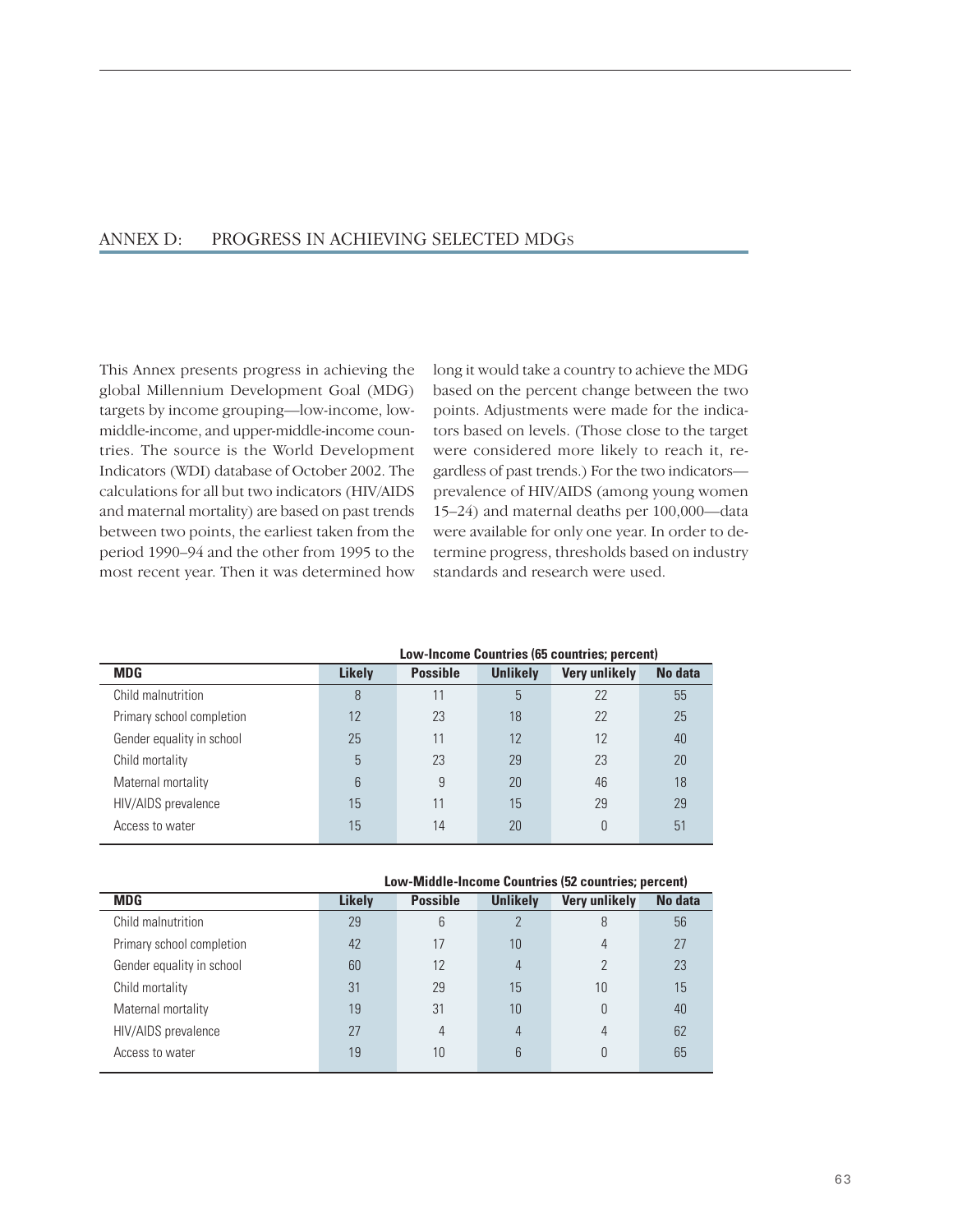## 2002 ANNUAL REVIEW OF DEVELOPMENT EFFECTIVENESS

|                           | oppor minute moonid opuntinos (ou countries, poroont) |                 |                 |                      |         |  |  |
|---------------------------|-------------------------------------------------------|-----------------|-----------------|----------------------|---------|--|--|
| <b>MDG</b>                | <b>Likely</b>                                         | <b>Possible</b> | <b>Unlikely</b> | <b>Very unlikely</b> | No data |  |  |
| Child malnutrition        |                                                       |                 |                 | 8                    | 75      |  |  |
| Primary school completion | 44                                                    | 11              | 6               | 0                    | 39      |  |  |
| Gender equality in school | 78                                                    |                 |                 |                      | 19      |  |  |
| Child mortality           | 31                                                    | 36              | 8               |                      | 22      |  |  |
| Maternal mortality        | 47                                                    | 14              | 6               | 0                    | 33      |  |  |
| HIV/AIDS prevalence       | 39                                                    | 6               |                 |                      | 50      |  |  |
| Access to water           | 6                                                     |                 |                 |                      | 83      |  |  |

#### **Upper-Middle-Income Countries (36 countries; percent)**

*Note:* Child malnutrition refers to the prevalence of malnutrition among children under age five, measured by weight for age. Primary school completion refers to percentage of children of appropriate age completing the last grade of official primary school. Gender equality in school refers to the ratio of girls to boys enrolled in primary and secondary school. Child mortality refers to under-five child mortality. Maternal mortality refers to maternal deaths per 100,000 live births. HIV/AIDS prevalence refers to the prevalence of HIV/AIDS among young females (ages 15–24). Access to water refers to the percentage of the population with access to an improved water source.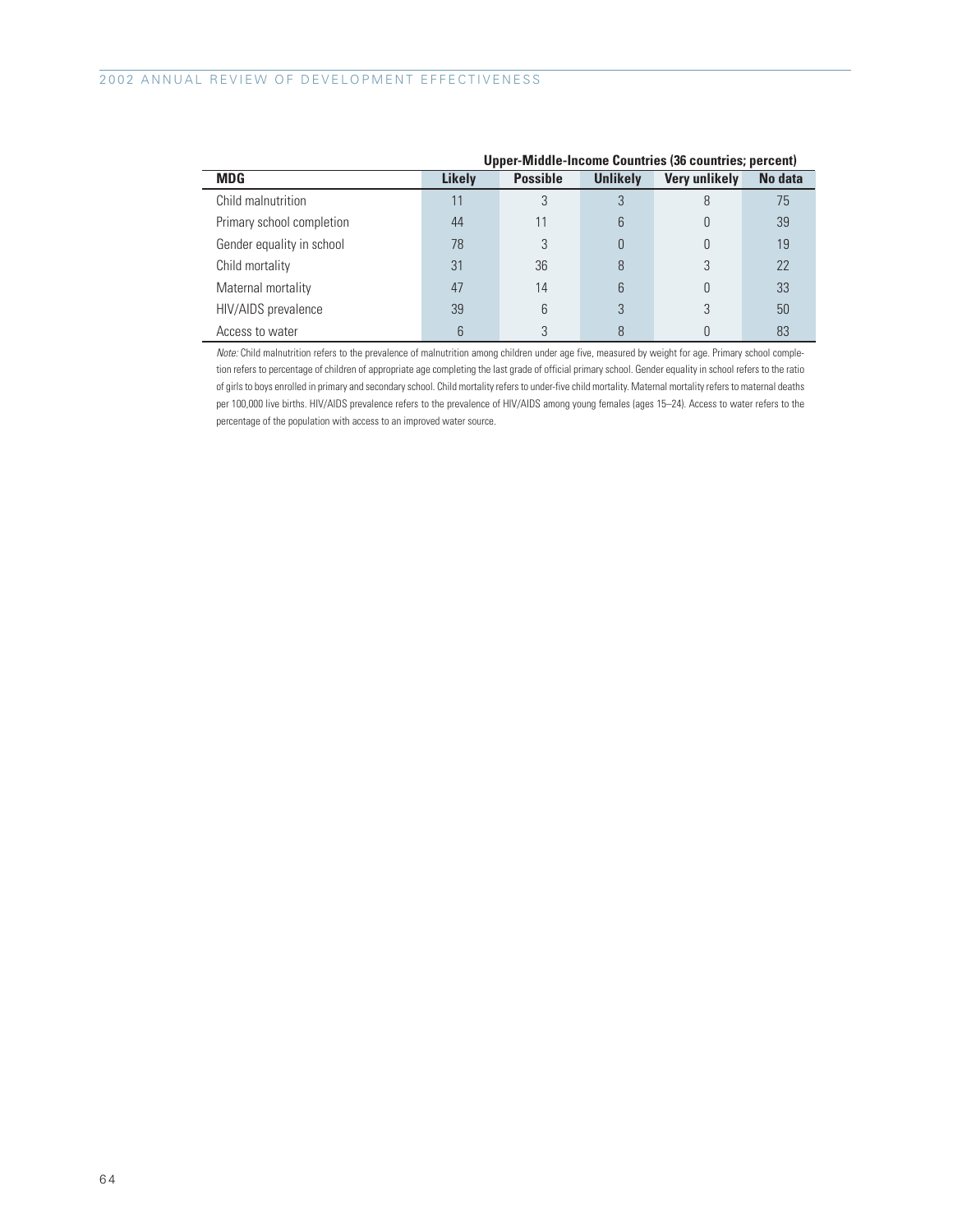# ANNEX E: BANK INITIATIVES AIMED AT BETTER MANAGING FOR RESULTS

This Annex lists recent initiatives taken by the Bank to improve its results orientation. Two sources of information are used, "Poverty Reduction and The World Bank: Progress in Fiscal Year 2002" (World Bank 2002h); and "Better Measuring, Monitoring, and Managing for Development Results" (World Bank 2002a).

# **Source: "Poverty Reduction and The World Bank: Progress in Fiscal Year 2002"**

## **The Bank is helping countries to adopt resultsbased strategies. Specifically, it is:**

- Providing help to prepare, design, and implement Poverty Reduction Strategy Papers (PRSPs) more effectively using the Bank-managed Multi-donor Poverty Reduction Strategies Trust Fund. This includes a program of learning events that cover a wide range of topics—for example, monitoring and evaluation systems, poverty and social impact analysis, and analysis of growth strategies.
- Preparing and disseminating good practices with respect to the PRSP approach; it includes a *PRSP Sourcebook*.
- Conducting research and analytical work to understand "pro-poor" growth and to evaluate the role of sectoral and structural policy measures in achieving growth and poverty reduction.
- Planning to provide knowledge services and analytical support to develop domestic capacity and put in place national monitoring systems.
- Increasing countries' knowledge and understanding of the linkages between public actions and poverty outcomes through poverty and social impact analysis of policy reforms and public expenditure management.
- Providing support to upgrade the collection, processing, and storage of data by national statistical offices and sector ministries.
- Through the PARIS21 Consortium, conducting regional meetings to initiate dialogue between information producers, decisionmakers, the media, and civil society and to prepare national action development plans; conducting follow-up activities at the national level to implement the plans; and providing guidance on specific technical works.
- Through the Trust Fund for Statistical Capacity Building, supporting 29 projects at the country level for improved collection, processing, analysis, storage, dissemination, and use of statistics.
- Through evaluation capacity development, which entails strengthening government monitoring and evaluation (M&E) systems, supporting 21 country-level activities to strengthen in-country monitoring and evaluation capacity. Through the World Bank Institute (WBI), building client capacity for program and poverty monitoring and evaluation. Since 1998, the WBI has provided on-demand distance learning courses on program evaluation to clients and joint client/staff groups in approximately 40 countries. In FY03, courses covering basic monitoring and evaluation methods have been expanded to include issues of gender and health. This program will expand to strengthen M&E capacity in 12 focus countries. In addition, WBI builds client capacity for poverty monitoring and evaluation, with particular attention to PRSPs: in FY03, courses were offered in 4 countries.
- Conducting risk and vulnerability assessments (RVAs), which includes a conceptual frame-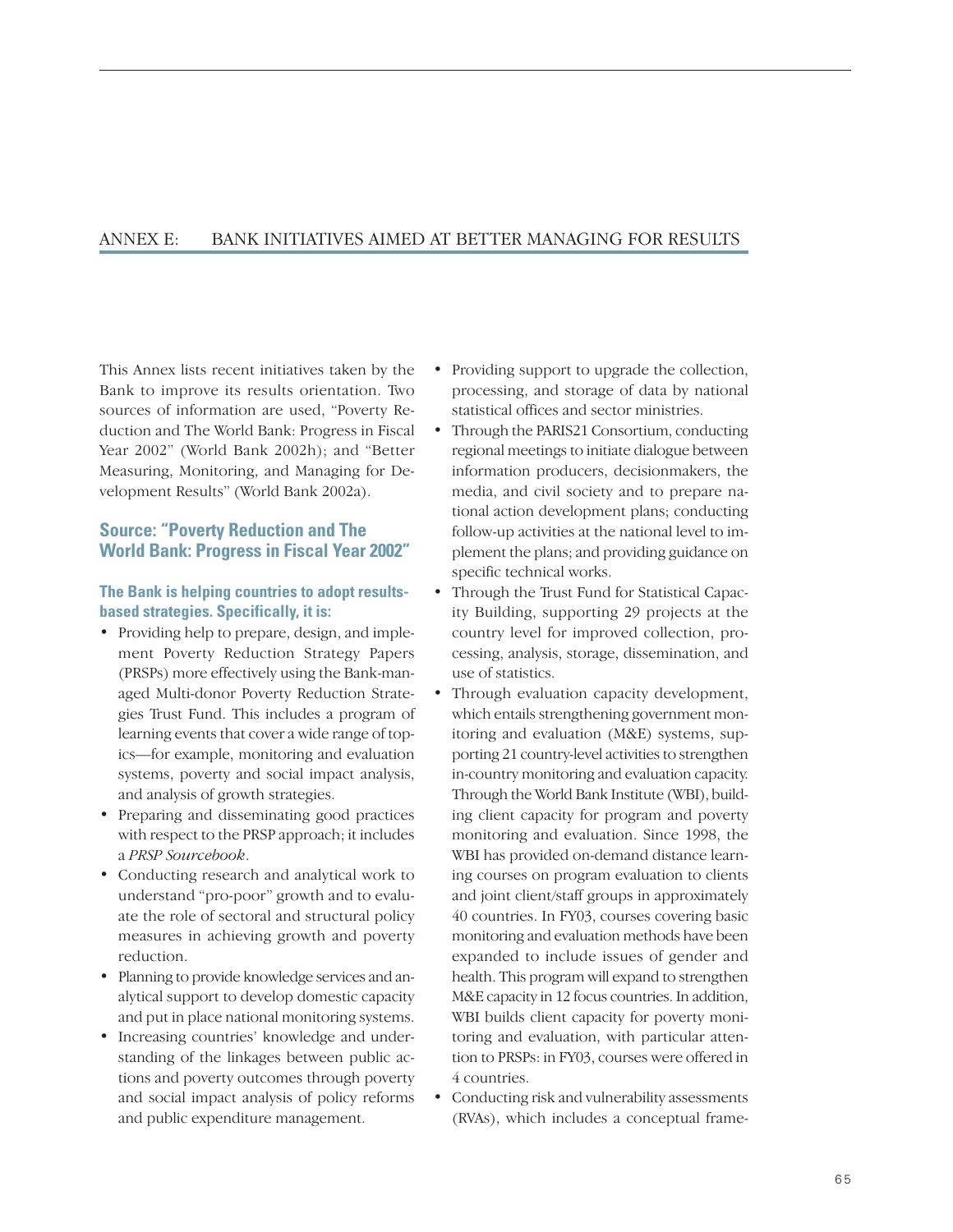work to analyze the sources of vulnerability (20 completed RVAs and 11 under preparation).

- Conducting gender assessments, which lay out a framework for the Bank and the borrower country to analyze gender dimensions of development and identify gender-responsive policies and actions.
- Through the empowerment and *Poverty Reduction Sourcebook*, helping to develop empowerment strategies.

#### **The Bank is also increasing its own results orientation. Specifically, it is:**

- Helping to align Country Assistance Strategies (CASs) to national poverty reduction strategies (particularly PRSPs)
- Monitoring the ex-post impact of CASs by the Bank's Poverty Reduction Group of CASs.
- Revising operational guidelines to strengthen linkages between CASs and national poverty reduction strategies; ground Bank's strategy in country's poverty situation, and strengthen M&E approaches for CASs.
- Strengthening arrangements to allocate International Development Association (IDA) resources to favor countries with good performance records, as measured by the Country Policy and Institutional Assessment (CPIA).
- Helping sector interventions to better address poverty reduction in low-income countries.
- Refining a new pilot methodology (developed by the Quality Assurance Group, QAG), with support from the Poverty Reduction Board) to help determine ways in which interventions affect poverty.
- Conducting selective ex-post analysis of the poverty impact of specific interventions and policies.
- Rating a sample of analytical work (such as poverty assessments, public expenditure reviews, financial accountability assessments, development policy reviews, and country economic memoranda) and providing an assessment of the poverty focus.
- Revising operational guidance on poverty analysis to ensure that a satisfactory poverty analysis is in place for all borrowers and that, when it is not available, arrangements are developed to carry out the analytical work.

• Developing criteria for satisfactory poverty analysis in terms of timing, content, and methods.

# **Source: "Better Measuring, Monitoring, and Managing for Development Results"**

## **Planned Follow-up in Taking the Results Agenda Forward**

- **Client capacity building:** Especially PREM's work to support results-focused PRSPs and Joint Staff Assessments; Development Economics and Chief Economist, Development Data Group (DECDG)/Operations Policy and Country Services' (OPCS) work to support statistical capacity building; and OPCS/PREM Public Sector Management Division's (PRMPS) work to help countries strengthen their monitoring and evaluation capacity.
- **Knowledge accumulation and dissemination:** Development Economics, the networks, and WBI are working to ensure that the Bank's sectoral and thematic advice is up-todate, practical, relevant, and readily accessible to clients in a convenient and consistent manner. They also have been charged with developing a work program that reflects the increasingly multisectoral challenges that our clients face in pursuing the MDGs. The World Development Indicators will update MDG data, and a United Nations-DEC Committee under the chairmanship of the senior vice president and chief economist, DEC, is responsible for tracking progress on MDGs. DEC, Human Development Network, and Regional staff are undertaking MDG country studies in six countries.
- **Bank strategy and instruments:** The focus is on the results-based CAS—which is being piloted by the country teams for Brazil, Cambodia, Cameroon, Sri Lanka, and Ukraine. OPCS staff are also working to see how best to align the M&E framework for investment and adjustment lending with that of the CAS.
- **Staff learning and incentives:** As the above work is completed, it will need to be reflected in staff training programs, along with the results of the ongoing OPCS and WBI review of current offerings. Meanwhile, the Human Re-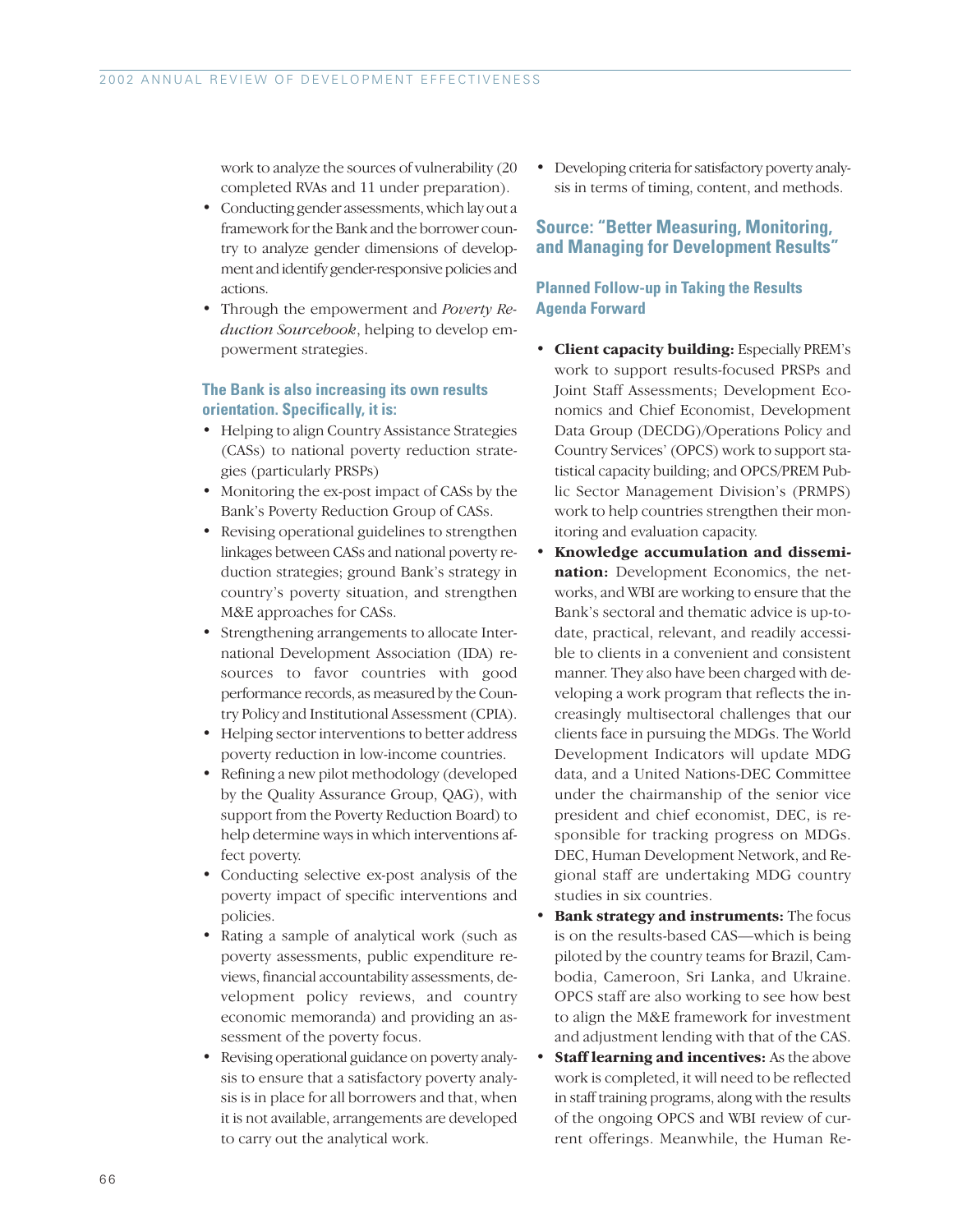sources department and the networks will be looking into promotion and panel clearance criteria for their alignment with the results agenda.

• **Corporate reporting:** Strategy Resource Management's work to see how best to reflect results in corporate strategy and budget documents; QAG's work to enhance the results focus of its assessments and to transform its *Annual Report on Portfolio Performance* into the *Annual Report on Portfolio Performance and Results*; and the OPCS's work with Resource Mobilization and other units to see how to strengthen the results measurement system under IDA13, in a way that is fully consistent with the emerging PRSP and CAS monitoring and evaluation frameworks and the ongoing measurement work of DECDG, QAG, and Strategy Resource Management.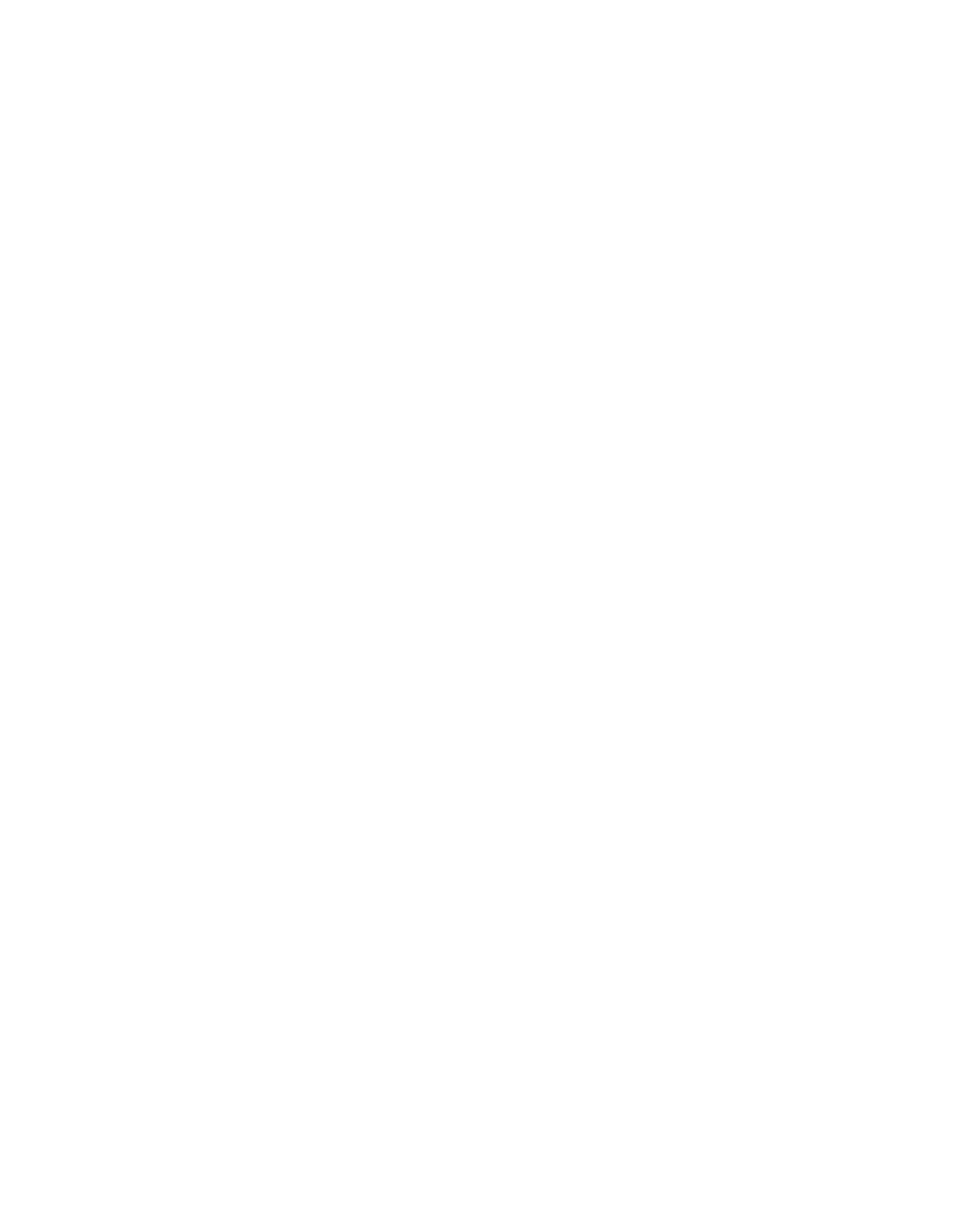#### ANNEX F: METHODS AND DATA SOURCES

This is OED's sixth *Annual Review of Development Effectiveness* (ARDE). As in past years, the Review drew upon sources both within and outside OED and the World Bank. The Review combined a meta-analysis with substantial primary data collection. OED and Bank sources used in the Review are noted below.

### **OED Sources**

#### **OED Country Assistance Evaluations (CAEs)**

All CAEs completed in FY99–02, amounting to 38 CAEs (OED has prepared a total of 53 CAEs since 1995, when CAEs were initiated).

#### **OED Sector and Thematic Evaluations**

OED's extensive number and range of sector evaluations undertaken since 1998, including those for environmental sustainability, financial sector, forestry, gender, global programs, health, partnerships and aid coordination, poverty assessments, poverty reduction, rural development, rural poverty, social funds, urban development, and water.

#### **OED Project Evaluations**

Project Performance Assessment Reports and evaluation summaries for 331 projects evaluated since the last Review, and more than 5,000 previously evaluated projects in OED's database.

# **World Bank Sources**

#### **Country Assistance Strategies (CASs)**

Eighteen CASs—the main criterion for the choice of these CASs was that they were prepared in FY01–02 (until May) *and* had a CAE completed in FY99–02. This criterion resulted in a less than the desirable number of large and medium-size countries, and hence Bangladesh and Turkey were added. For all these countries, there were CASs in FY01–02 and at an earlier time, so that changes in the focus of CASs on MDGs could be compared. The 18 countries were Argentina, Bangladesh, Bulgaria, Burkina Faso, Chile, Egypt, El Salvador, India, Indonesia, Jamaica, Kazakhstan, Maldives, Mexico, Morocco, Russia, Turkey, Uganda, and Ukraine. These CASs were distributed as follows: Sub-Saharan Africa, 2; East Asia and Pacific, 1; South Asia, 3; Eastern Europe and Central Asia, 4; Middle East and North Africa, 3; and Latin America and the Caribbean, 5. Other countries for which a full CAS was completed in FY01–02 (but for which no CAE was available) were Armenia, Belarus, Belize, Chad, Djibouti, Latvia, Mauritania, Romania, Slovak Republic, Turkmenistan, and Uzbekistan.

#### **Poverty Reduction Strategy Papers (PRSPs)**

All 12 PRSPs completed to the end of FY02—the PRSPs for Burkina Faso, Mauritania, Mozambique, Niger, Tanzania, Uganda, Zambia, Bolivia, Honduras, Nicaragua, Albania, and Vietnam.

#### **Sector Strategy Papers (SSPs)**

A large number of SSPs, including those for the education, health, rural development, transportation, urban, energy, environment, water, private, and financial sectors.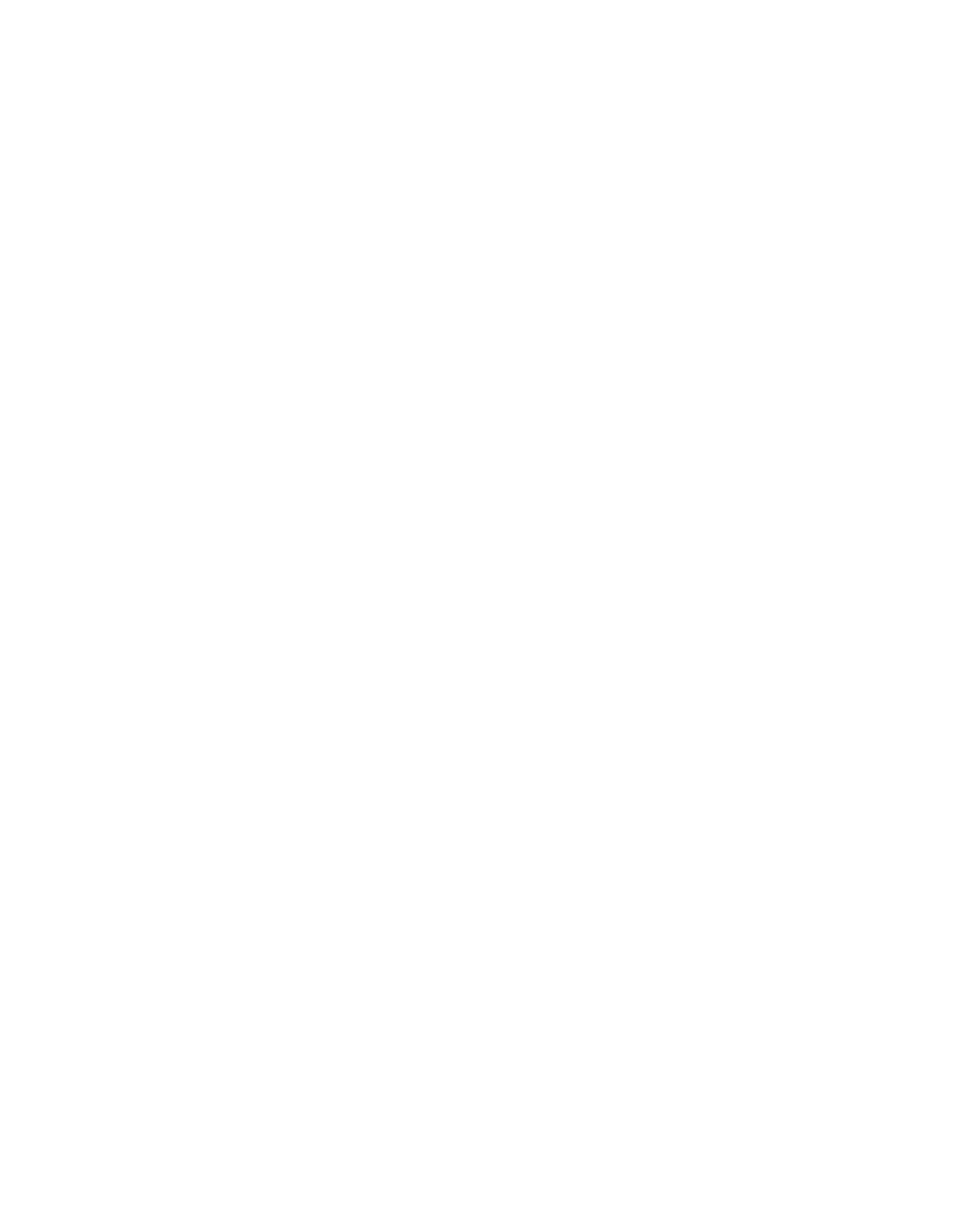# ANNEX G: ACHIEVING DEVELOPMENT OUTCOMES: AN OVERVIEW FROM THE CODE CHAIRPERSON

The Committee on Development Effectiveness (CODE) met on January 15, 2003 to discuss the *2002 Annual Review of Development Effectiveness (2002 ARDE).* The 2002 ARDE assesses how the World Bank's country, sector, and global programs assist developing countries to make progress towards the Millennium Development Goals (MDGs) and related targets. The findings overall indicate that the Bank's country, sector, and global programs are consistent with the MDG themes. A key message of the ARDE is that the Bank needs to more fully assess the implications at the corporate, country, sector, and global levels of the MDGs, and reflect these in its use of lending and administrative resources. Management is in broad agreement with the overall recommendations of the ARDE, believes that Bank goals and corporate priorities are aligned with the MDGs, and is assessing its programs for alignment.

The committee commended the report for providing a candid and strategic picture of the Bank's portfolio. The committee overall endorsed the main findings and recommendations of the ARDE. Some of the main messages out of the committee's discussion were: (a) the need for caution in strictly applying the MDGs in guiding resource allocation in the Bank; (b) the importance of customizing the MDGs to country priorities; and (c) the desirability of formal recommendations in the ARDE and the need for management to report to CODE on the actions taken in response to recommendations of the ARDE.

#### *Issues*

The committee highlighted three broad sets of strategic issues: (a) how closely Bank resources should be aligned to the MDGs; (b) the customization of the MDGs to country priorities; (c) reporting on the MDGs, poverty reduction, and *results*.

#### *MDGs and the World Bank's Strategic Priorities*

The committee welcomed the focus of the report on the importance of internalizing a results culture in the Bank's work, built around the resultsbased CAS, integrating quantified time-bound goals and their measurement. It also welcomed the ARDE finding that the Outcome ratings for project development outcomes remained clearly above the Strategic Compact level of 75 percent. The committee agreed with the ARDE's recommendation on the need for the Bank to systematically assess and address the implications of the MDGs for Bank procedures, lending and administrative resources beyond the broad directions represented in its strategic documents. Members also asked about the links between the CAS, country policy and institutional assessments (CPIA) and allocation of IDA resources. Management confirmed that the CPIA was a key factor in the lending allocation system and that broadly speaking the MDGs would not affect this resource allocation. It agreed with the committee that the MDGs not be strictly applied as inputs in lending allocations and reaffirmed its support for the Performance-Based Allocation System for IDA. Management also confirmed that it would continue to support poorly performing countries through the LICUS approach. Some members added that more analysis on what specific actions the Bank was taking to assist countries in achieving the MDGs would have strengthened Management's response. One member noted the importance of harmonization between the IMF and the Bank in their support of borrowing country efforts to achieve the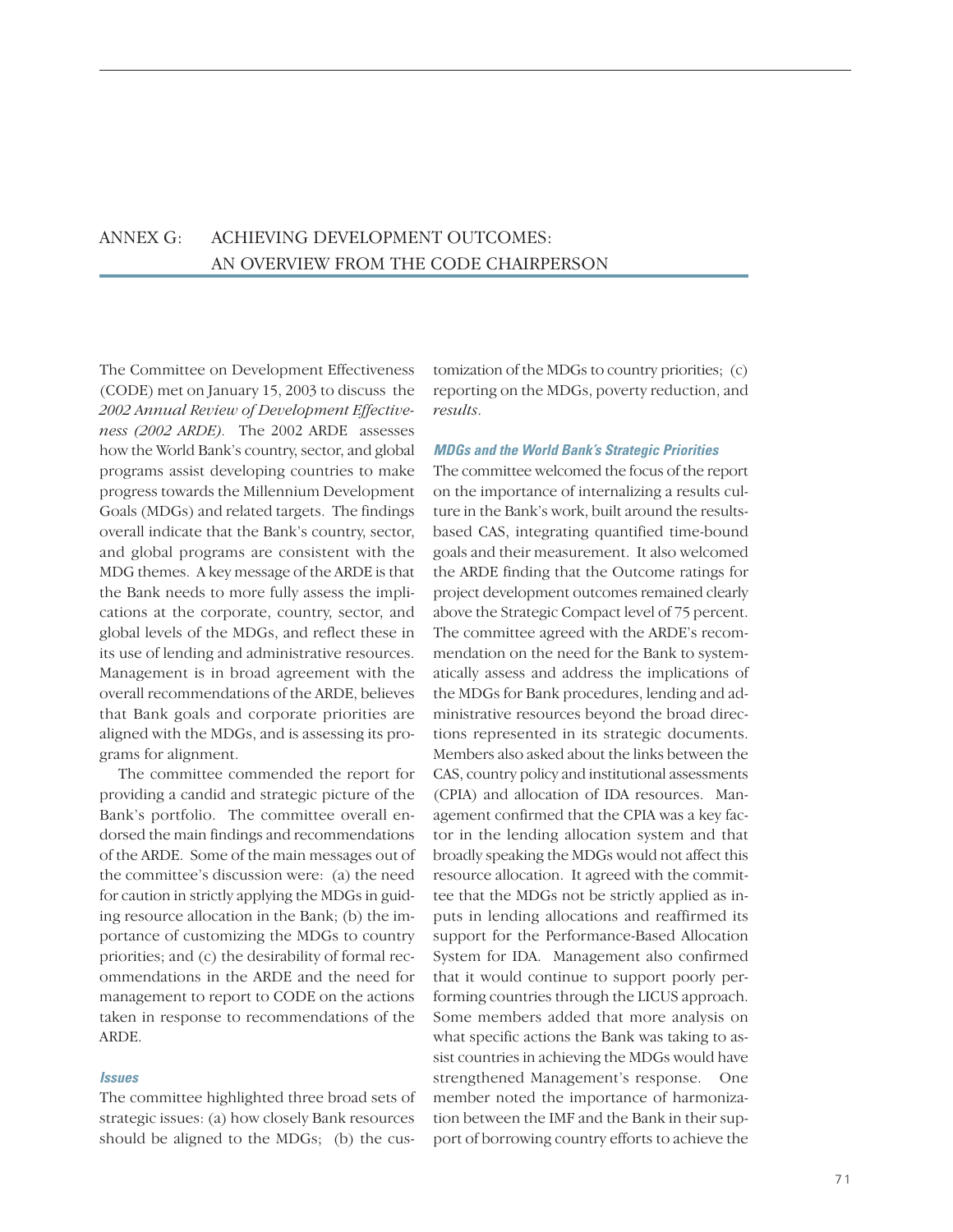MDGs. Some Directors also noted that the Bank's lending program should reflect financial assistance being provided to achieve the MDGs. The committee noted with concern the proliferation of global initiatives and supported the call for more selectivity. Management noted that it was continuing to focus on quality and protecting important fiduciary and safeguard standards while strengthening capacity of frontline staff.

#### *Customizing the MDGs to Country Priorities*

The committee supported using the MDGs as broad development goal posts but cautioned that they not be strictly applied in determining lending allocations. The committee agreed with management and OED that the MDGs should be localized, country-owned, and tailored to the circumstances of each country. In this regard, country ownership and the necessary country capacity for data collection were also stressed. The committee also agreed with the ARDE's recommendation for more results-oriented country assistance strategies (CASs) with time-bound, quantified indicators. Management noted that the results-based CASs being piloted would address this concern. While recognizing the usefulness for the Bank to have intermediate indicators in results-based CASs, concern was raised about client ownership and the risk of a proliferation of donor indicators.

#### *Reporting on MDGs, Poverty Reduction and Results*

The committee emphasized the importance of adopting a more strategic approach to its dis-

cussion of the various annual reports. Management noted that it would report back to the Board on a unified proposal for poverty reporting. Many of the areas highlighted in the ARDE as in need of improvement were issues the committee had seen before. The committee suggested that the ARDE recommendations be formalized to allow for an institutional follow up mechanism and asked that management report back to CODE on assurances that these issues were being followed up. OED supported the proposal to formalize the recommendations of the ARDE where appropriate to the subject matter and that they be followed-up in the MAR. The DGO also noted that there could be scope for outside reviews on a pilot basis of global programs that involve other partners. One member highlighted the importance of the eighth MDG on a global partnership for development and asked how it would be monitored. Other members stressed that it would be important for the Bank to present a candid assessment of the necessary resources required to achieve the MDGs to avoid the risk of the Bank being later held accountable for shortfalls and to offset cynicism if the goals will not be attained. Management agreed that the results agenda extends beyond the Bank to many other partners and that country ownership was equally important. Management informed the committee that it was working jointly with the IMF to prepare a paper on joint Bank-Fund collaboration on monitoring the actions and polices to achieve the MDGs, including the issue of resources for development.

*Finn Jonck*, Chairman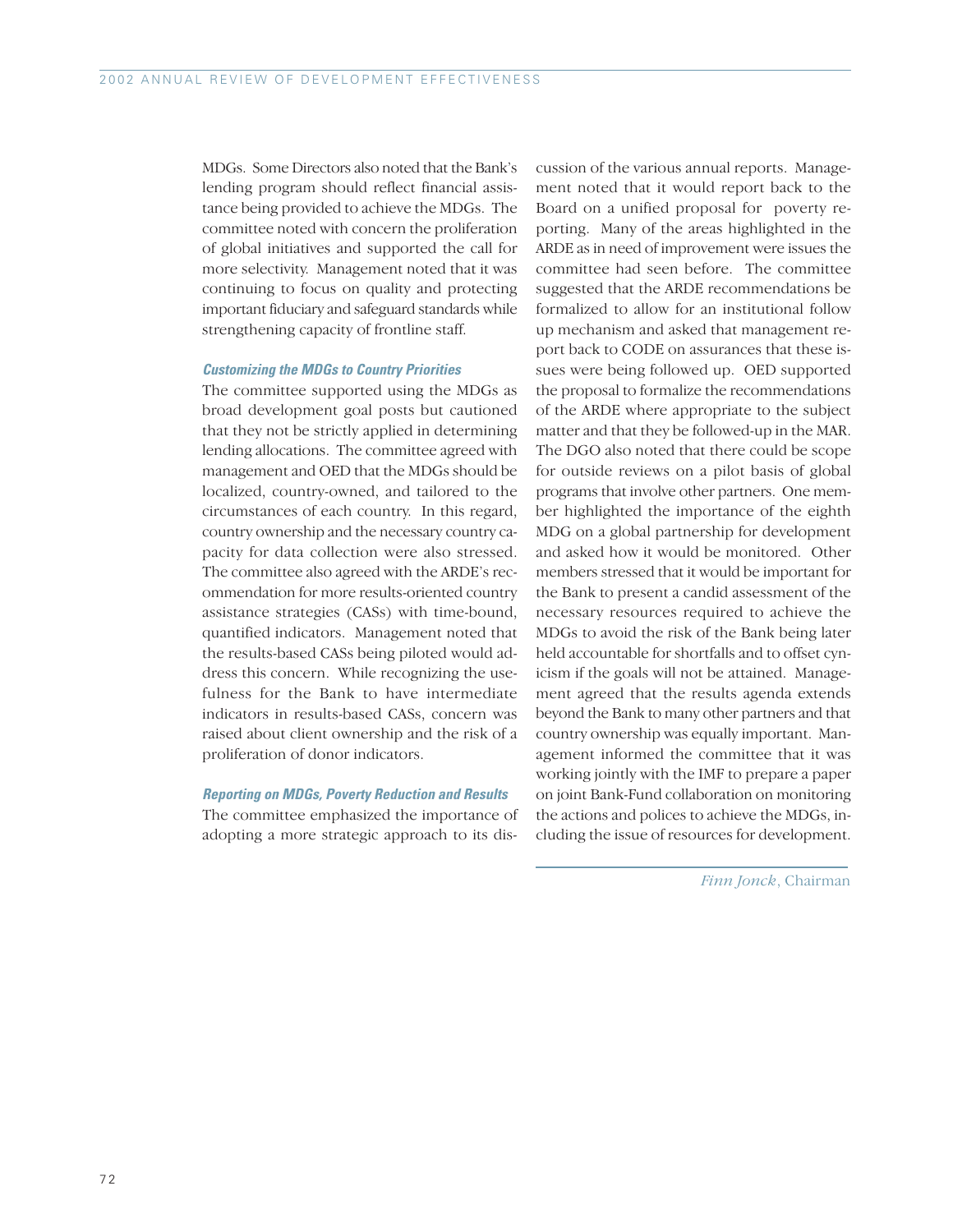# **VIEWS FROM THE BOARD OF EXECUTIVE DIRECTORS: A SUMMARY**

**The Executive Directors of the World Bank discussed OED's** *2002 Annual Review of Development Effectiveness* **(ARDE) on February 4, 2003. A large number of speakers commended the report, which they described as useful, interesting, of high quality, and candid. They welcomed the ARDE's discussion of outcomes and results orientation against the background of the MDGs. They agreed on the need to assess fully the implications of the MDGs for Bank resource allocation. They broadly supported the report's conclusions and endorsed their recommendations. Some speakers were pleased to note management's agreement with most of the points raised by OED.**

**A number of speakers noted that for the Bank, the country level continues to constitute the unit of account. Therefore, the MDGs should be tailored to reflect local country priorities. Some speakers stressed the importance of getting a clearer commitment from many of the developing countries on their agreement with the MDG approach. They welcomed management's intention to maintain the current focus on country performance and poverty as the main drivers of lending allocations.**

**Some speakers emphasized the need not to lose sight of the importance of broader policy issues outside of specific MDG goals, particularly a broad-based, private-sector-led growth agenda. Several speakers expressed concern about ARDE's finding that strategies for poverty reduction proposed in Country Assistance Strategies were not always reflected in the as-** **sistance program. Some speakers encouraged management to make the Country Assistance Strategies more instrumental in the poverty reduction strategies.** 

**Other speakers noted the comment that the matrix organization did not seem naturally suited to produce coherent results at the country level. They added that coherence could only be achieved in consultation with the country, but that in line with OED recommendations, it would be interesting for sector strategies to address more explicitly inter-sectoral complementarities and tradeoffs.** 

**A number of speakers welcomed the analysis of the Bank's global programs in the 2002 ARDE. Some of them expressed concern that global programs tended to compound the burdens on partner countries and put further stress on the management of the matrix system. They were also concerned by the lack of clarity surrounding the Bank's role in global programs, the absence of a mechanism to exercise selectivity, the lack of focus on results, and the weak linkage between global programs and country priorities, leading to higher transaction costs for countries. They agreed that the weak involvement of developing countries in the design and implementation of global programs needed to be addressed. They urged management to examine all of these issues and to address the remaining weaknesses in managing, monitoring, and evaluating global programs.**

*Note:* **This summary by OED is based on the Corporate Secretariat's record of the ARDE Board discussion.**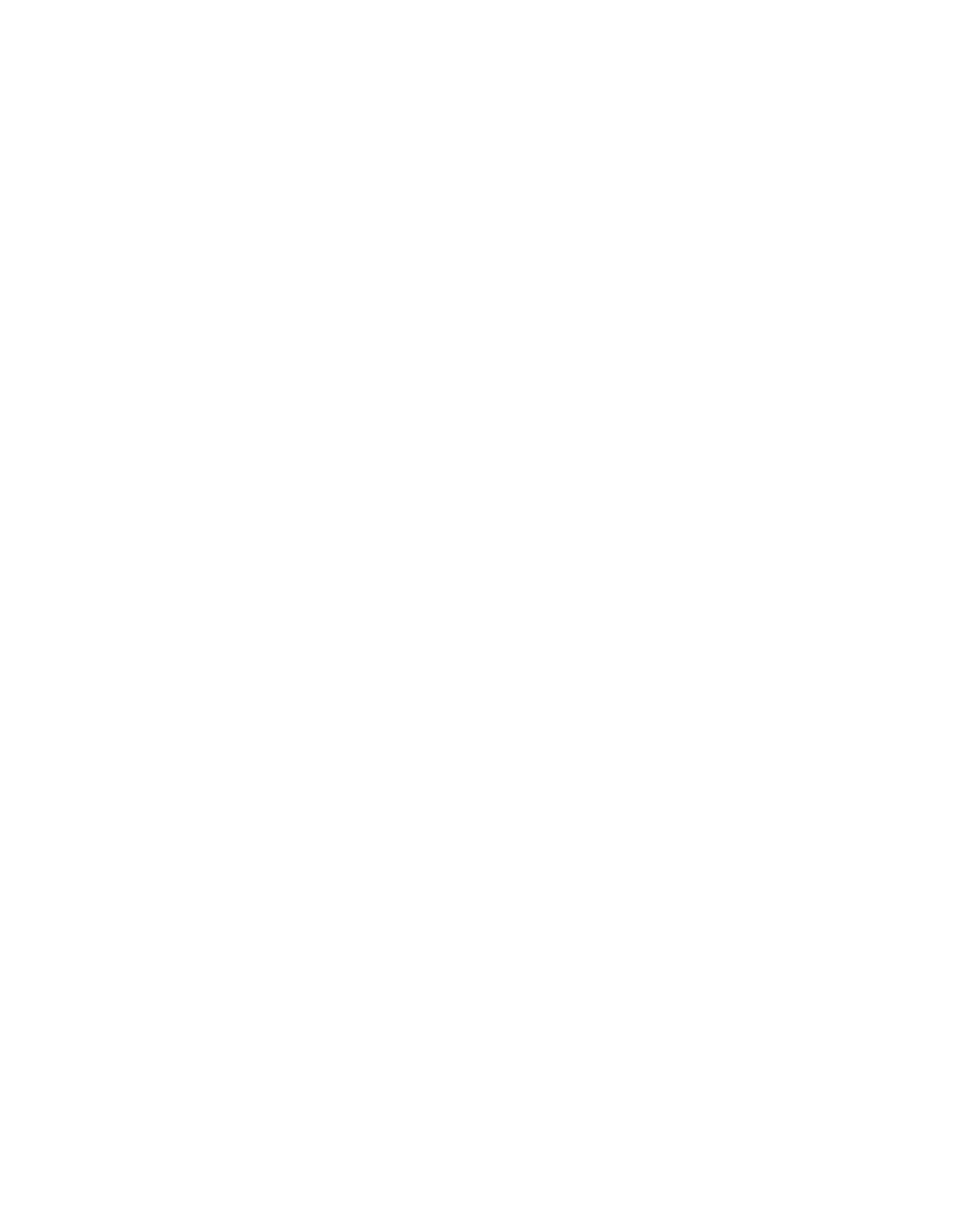# ENDNOTES

## **Chapter 1**

1. For a discussion of this issue, see White forthcoming. Theory-based evaluation can provide useful guidance, as discussed in Weiss 1998.

2. Measuring country-level progress against global MDG targets is an interim step, pending the establishment of localized, realistic targets for each country.

#### **Chapter 2**

1. The five corporate advocacy priorities are investment climate; public sector governance; empowerment, security, and social inclusion; education; and health. The first two priorities fall under the pillar "building the climate for investment, jobs, and sustainable growth," and the latter three under "investing in poor people and empowering them to participate in development."

2. S. Devarajan, M. J. Miller, E. V. Swanson 2002b note that what is needed to realize international commitment to the MDGs is for all members of the global community to accelerate their efforts: for donors to increase financial aid by \$40–60 billion annually, for the 22 or so uphill countries to improve their policies and institutions, and for the developed countries to relax trade barriers and better coordinate aid.

3. OED has prepared 53 CAEs since 1995, when CAEs were initiated. All CAEs completed in FY99–02 were reviewed, amounting to 38 CAEs.

4. Eighteen CASs were reviewed. The main criterion for the choice of the CASs was that they were prepared in FY01–02 (until May) and had a completed OED Country Assistance Evaluation (CAE) in FY99–02. This criterion resulted in a less than the desirable number of large and medium-size countries; hence Bangladesh and Turkey were added. For all these countries, there were CASs in FY01–02 and at an earlier time, so changes in the focus of CASs on MDGs could be compared. The 18 countries were Argentina, Bangladesh, Bulgaria, Burkina Faso, Chile, Egypt, El Salvador, India, Indonesia, Jamaica, Kazakhstan, Maldives, Mexico, Morocco, Russia, Turkey, Uganda, and Ukraine. These CASs were distributed as follows: Sub-Saharan Africa, 2; East Asia Pacific, 1; South Asia, 3; Eastern Europe and Central Asia, 4; Middle East and North Africa, 3; and Latin America and the Caribbean, 5. Other countries for which a full CAS was completed in FY01–02 (but for which no CAE was available) were Armenia, Belarus, Belize, Chad, Djibouti, Latvia, Mauritania, Romania, Slovak Republic, Turkmenistan, and Uzbekistan.

5. All 12 PRSPs completed to the end of FY02 were reviewed. They were PRSPs for Burkina Faso, Mauritania, Mozambique, Niger, Tanzania, Uganda, Zambia, Bolivia, Honduras, Nicaragua, Albania, and Vietnam.

6. The Poverty Board's revised criteria to evaluate CASs place increased emphasis on monitoring and evaluation, adequate analysis of past interventions with the poor, and the expected effect of planned interventions.

7. Two countries—Uganda and Burkina Faso—had both a CAS and a PRSP. In both cases, the PRSP predated the CAS, yet the PRSP included many more quantitative targets than did the corresponding CAS.

8. These are proportion of population below \$1 (PPP) per day, poverty gap ratio (incidence  $\times$  depth of poverty), and share of poorest quintile in national consumption.

9. The review made a distinction between "economic quality" (which included, for example, quality of the poverty profile, the policy analysis, and the policy recommendations, and the quality of the assessments coverage, with prioritization and selectivity adequately justified), and "social, political, and institutional quality" (which included, for example, a multidimensional approach to poverty profiling, soundness of methodology for the qualitative or participatory work, and triangulation of quantitative and qualitative analyses) (OED 1999c).

10. Direct costs include: client services (viz., country, sector and global, and other services), support services (training received, financial, administrative, corporate, and sustaining costs), and other services.

#### **Chapter 3**

1. The Latin American and the Caribbean Region supports a model in which sector leaders are members of both the sector and country management teams.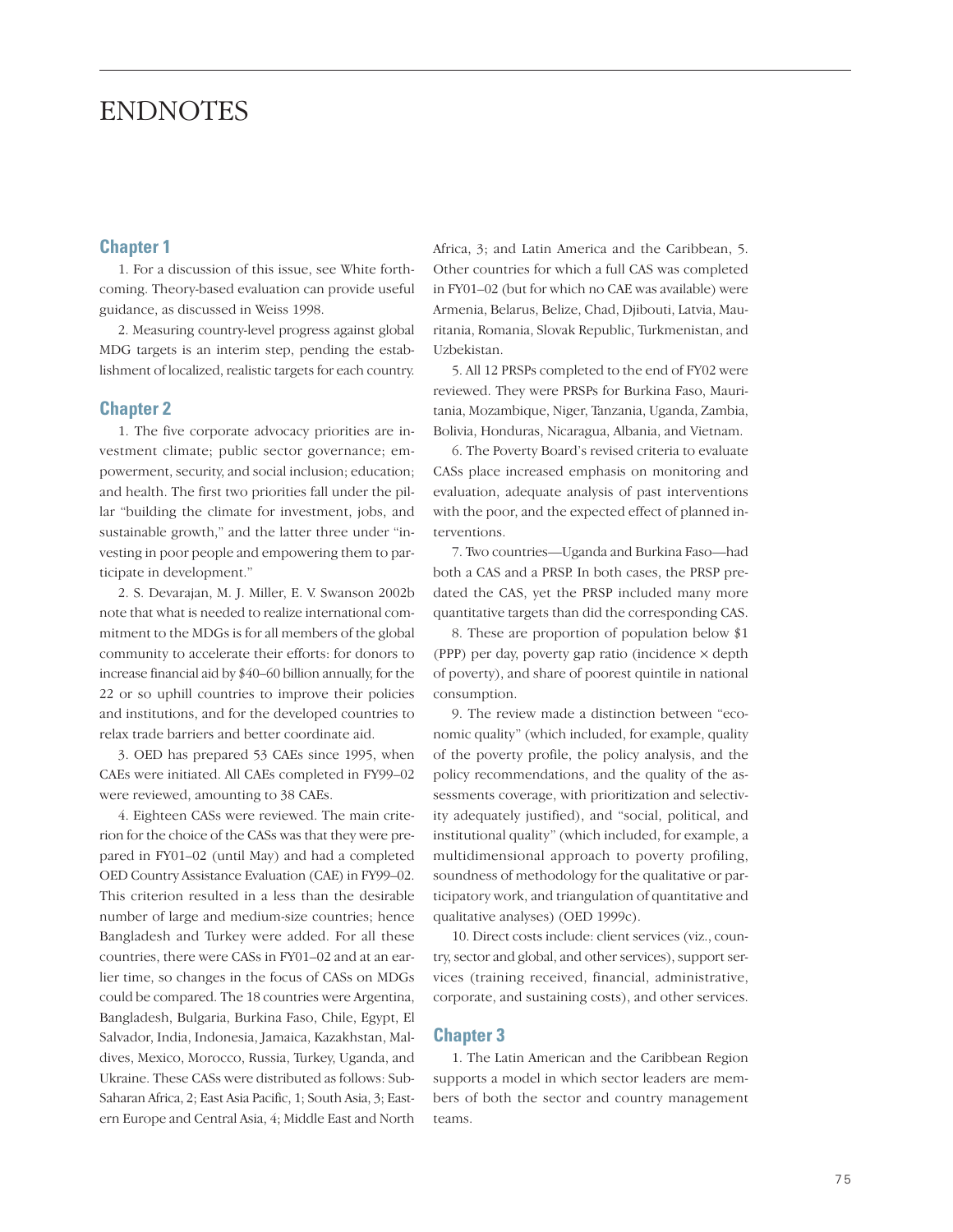2. The explicit attention to development effectiveness in the Bank had its origin in 1992.

3. Aggregation refers to judging the overall program based on an assessment of the individual building blocks that make up the program. Attribution refers to identifying the impact of an agency's inputs.

#### **Chapter 4**

1. The progress report was prepared by Bank management at the request of the Development Committee in its September 2000 communiqué, which established criteria for the Bank's involvement in the provision of global public goods.

2. The Development Committee communiqué of September 2000 endorsed four criteria to guide the Bank's involvement in global programs: A clear value added to the Bank's development objectives, the need for Bank action to catalyze other resources and partnerships, a significant comparative advantage for the Bank, and an emerging international consensus that global action is required. The Bank's Strategic Framework Paper of 2001 identified, and FY03–05 strategic documents reaffirmed, five global public good priorities for the Bank: Communicable diseases, environmental commons, information and knowledge, trade and integration, and international financial architecture.

3. Developing countries are involved in the governance and management of only a few global programs. Mostly they are viewed as "participants" rather than as full "partners" with voting rights.

4. For example, Health: the Medicines for Malaria Venture, the Special Program for Research and Training in Tropical Diseases, the Global Alliance for Vaccines and Immunization, the International AIDS Vaccine Initiative, Roll Back Malaria, the Global Forum for Health Research. Environment: the Global Environmental Facility, the Water and Sanitation Program, and the Energy Sector Management Assistance Program.

5. For example, the Partnership for Child Development, the Program for Education Statistics, the Program for the Assessment of Student Achievement, World Links for Development, and Focusing Resources on Effective School Health. Recently there has been an increase in funding for education through the Development Grant Facility budget.

6. The Bank is also supporting important regional programs, such as the Nile Basin Initiative and the African Program for Onchocerciasis Control.

7. The seven programs are the Global Forum for Health Research, the Special Program for Research and Training in Tropical Diseases, Global Alliance for Vaccines and Immunization, Global Micronutrient Initiative, Roll Back Malaria, Stop TB, and UNAIDS.

#### **Appendix**

1. For 13 closed projects, OED had both sources of information.

2. OED's measure of outcome considers three factors: relevance, efficacy, and efficiency.

*Relevance* of objectives refers to the extent to which the project's objectives are consistent with the country's current development priorities and with current Bank country and sectoral assistance strategies and corporate goals (expressed in PRSPs, CASs, SSPs, Operational Policies).

*Efficacy* refers to the extent to which the project's objectives were achieved, or are expected to be achieved, taking into account their relative importance.

*Efficiency* refers to the extent to which the project achieved, or is expected to achieve, a return higher than the opportunity cost of capital and benefits at least cost compared to alternatives.

3. The FY01–02 (partial data) cohort includes all OED project evaluations through November 12, 2002. This includes partial coverage of FY01 and FY02 exits. For FY01 exits, Implementation Completion Reports for 16 projects have not yet been received or evaluated by OED, representing 22 percent of total disbursement. For FY02 exits, 155 projects remain to be evaluated, representing 55 percent of total disbursements.

4. OED rates borrower performance on preparation, implementation, and compliance.

5. OED rates each project on its complexity and riskiness. Complexity refers to such factors as the range of policy and institutional improvements contemplated, the number of institutions involved, the number of project components and their geographic dispersion, and the number of cofinanciers. Riskiness refers to the likelihood that the project, as designed, would be expected to fail to meet relevant project objectives efficiently.

#### **Annex B**

1. Worthy of special note is the Bank's *1990 World Development Report*, which had a profound effect on the return of poverty reduction to the top of the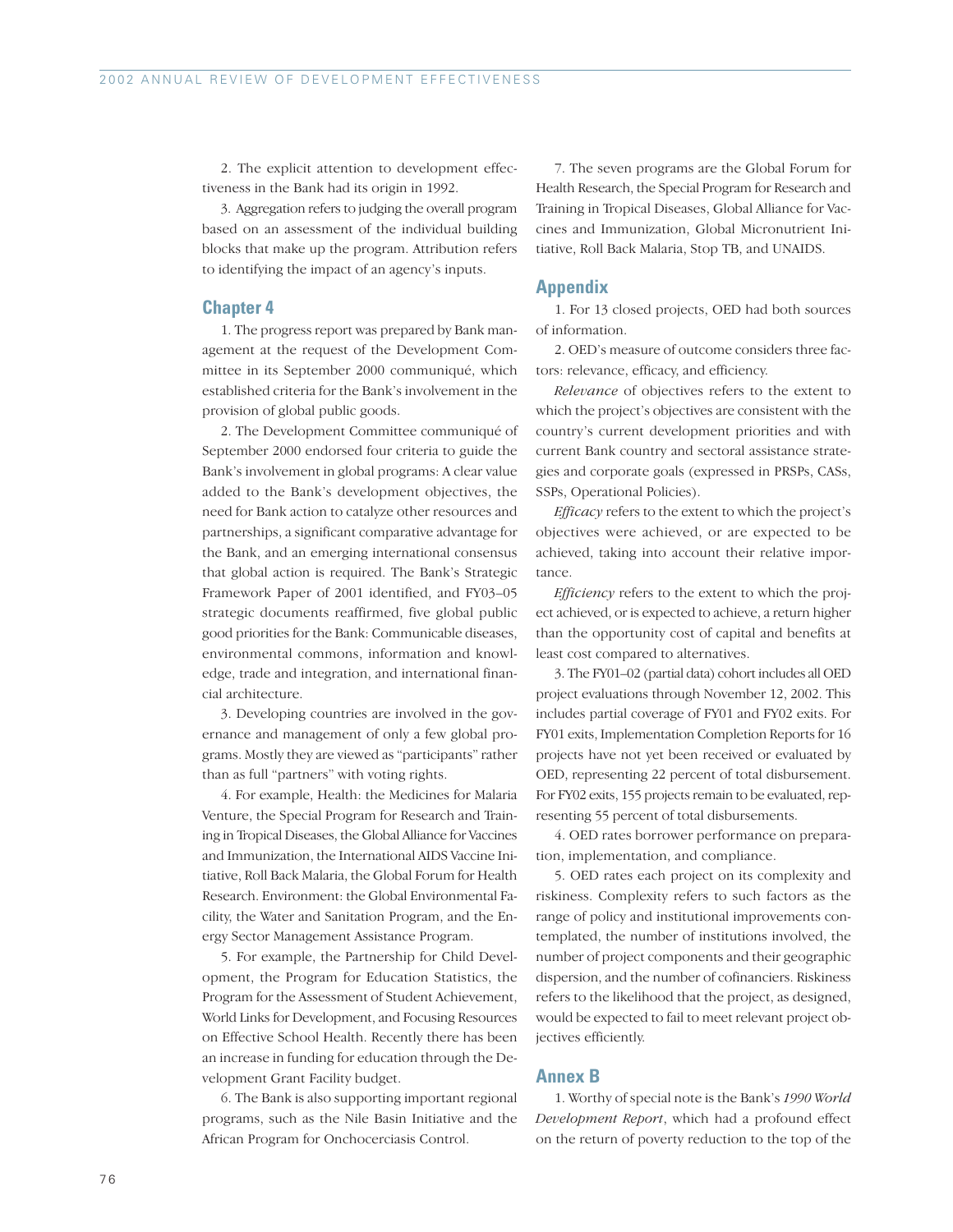development agenda. Equally, the Bank was much influenced by the U.N. conferences on gender, habitat, and the environment as well as the emphasis on human development that inter alia came with the UNDP's *Human Development Report*.

2. The IDTs are also called the International Development Goals. The term IDTs is used in this Annual Review.

# **Annex C**

1. The IDTs and MDGs are continually being updated. This Annex is based on the original targets.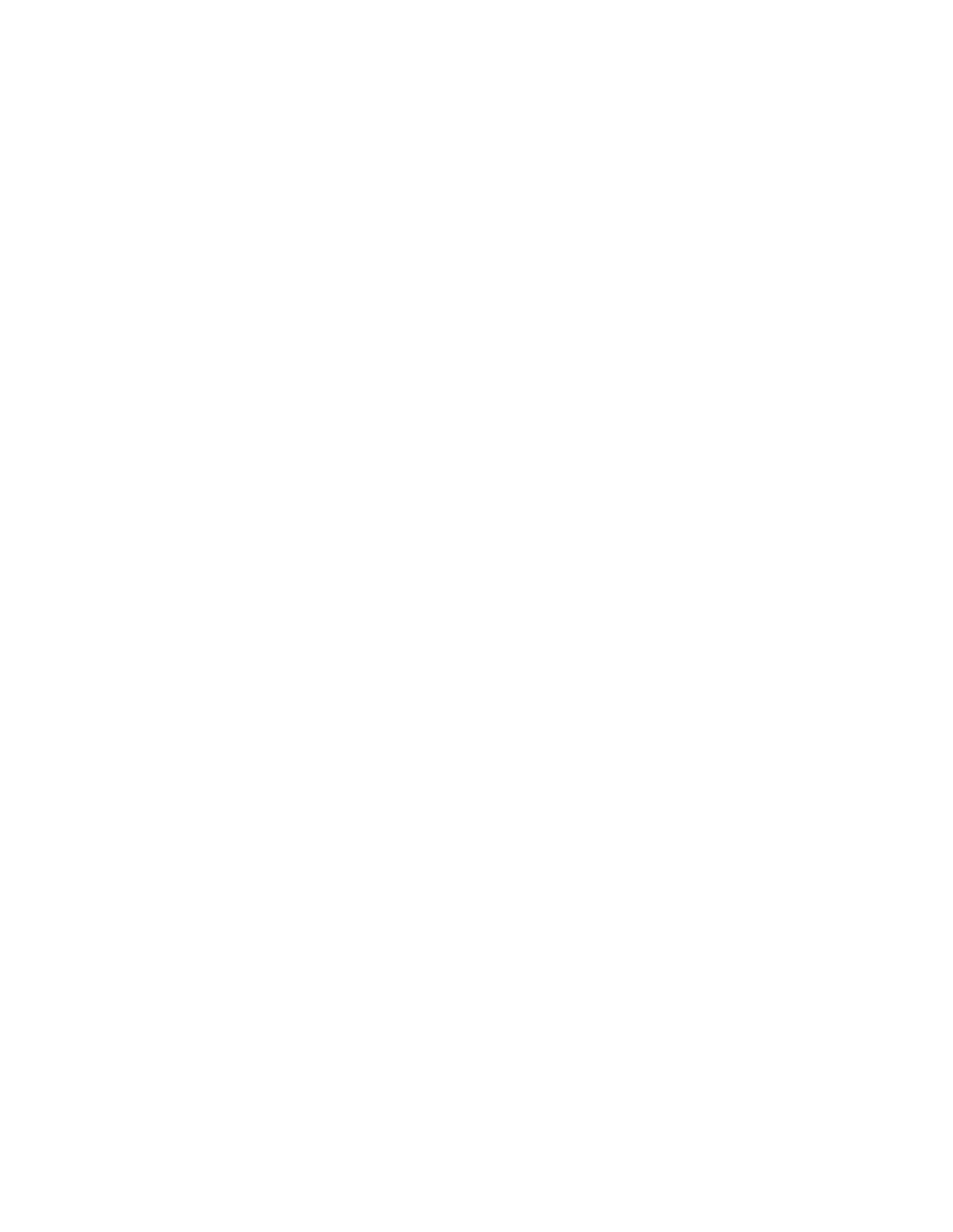# BIBLIOGRAPHY

- Ashley, C., and S. Maxwell (eds.). 2001. "Rethinking Rural Development: Special Issue." *Development Policy Review* 19:4 December.
- Baldacci, E., M. T. Guin-Siu, and L. de Mello. 2002. "More on the Effectiveness of Public Spending on Health Care and Education: A Covariance Structure Model." IMF Working Paper. Washington, D.C.
- Bruns, B., A. Mingat, and R. Rakotomalala. Forthcoming. *Achieving Universal Primary Education by 2015: A Chance for Every Child*. Washington D.C.: World Bank.
- Carvalho, S., and H. White. 1997. *Combining the Quantitative and Qualitative Approaches to Poverty Measurement and Analysis: The Practice and the Potential.* World Bank Technical Paper 366. Washington, D.C.: World Bank.

———. 1994. *Indicators for Monitoring Poverty Reduction.* World Bank Discussion Paper 254. Washington, D.C.: World Bank.

Claeson, M., C.C. Griffin, T. Johnston, M. McLachlan, A.L.B. Soucat, A. Wagstaff, and A. Yazbaeck. 2001. "Health, Nutrition, and Population." In *Poverty Reduction Strategy Sourcebook*. World Bank, Washington, D.C.

<http://www.worldbank.org/poverty/ strategies/sourctoc.htm> (September 18, 2002).

- Collier, P., and D. Dollar. 2001. "Can the World Cut Poverty in Half? How Policy Reform and Effective Aid Can Meet the International Development Goals." *World Development* 29(11):1787-802.
- Devarajan, S., M. J. Miller, and E. V. Swanson. 2002a. "Goals for Development: History, Prospects and Costs." HDNVP and DECRG, World Bank Working Paper 2819. Washington, D.C.

———. 2002b. "The Costs of Attaining the Millennium Development Goals."

<http://www.worldbank.org/html/extdr/ mdgassessment.pdf> (September 18, 2002), World Bank.

- Dillinger, W. 1995. *Better Urban Services: Finding the Right Incentives*. Washington, D.C.: World Bank.
- Drèze, J., and G.G. Kingdon. 2001. "School Participation in Rural India." *Review of Development Economics* 5 (1):1-24.
- Easterly, W. 2002. "The Cartel of Good Intentions." *Foreign Policy,* July/August 2002. <http://www.foreignpolicy.com/issue\_julyaug\_ 2002/Easterly.html> (September 18, 2002).
- ———. 2001. *The Effect of IMF and World Bank Programs on Poverty.* World Institute for Development Economics Research, United Nations University, Wider Discussion Paper (international) No. WDP 2001/102:1-18. Helsinki.
- Fan, S., and P. Hazell. 1999. *Are Returns to Public Investment Lower in Less-favored Rural Areas? An Empirical Analysis of India.* EPTD Discussion Paper No. 43. Washington, D.C.: International Food Policy Research Institute. May 1999. <http://www.ifpri.org/ checknames.cfm/eptdp43.pdf?name=eptdp43.pdf& direc=d:\webs\ifpri\divs\eptd\dp\ papers> (September 18, 2002).
- Fan, S., P. Hazell, and S. Thorat. 1999. *Linkages between Government Spending, Growth and Poverty in Rural India.* IFPRI Research Report 110. Washington, D.C.: International Food Policy Research Institute.

<http://www.ifpri.org/pubs/abstract/110/rr110. pdf> (September 18, 2002).

Fan, S., L. Zhang, and X. Zhang. 2000. *Growth, Inequality, and Poverty in Rural China: The Role of Public Investments.* EPTD Discussion Paper No. 66. Washington, D.C.: International Food Policy Research Institute.

<http://www.ifpri.org/pubs/abstract/ abstr125.htm#download> (September 18, 2002).

Gannon, C., and Z. Liu. 1997. *Poverty and Transport.* Discussion Paper TWU-30, World Bank Transport Water and Urban Development Department. Washington, D.C., World Bank.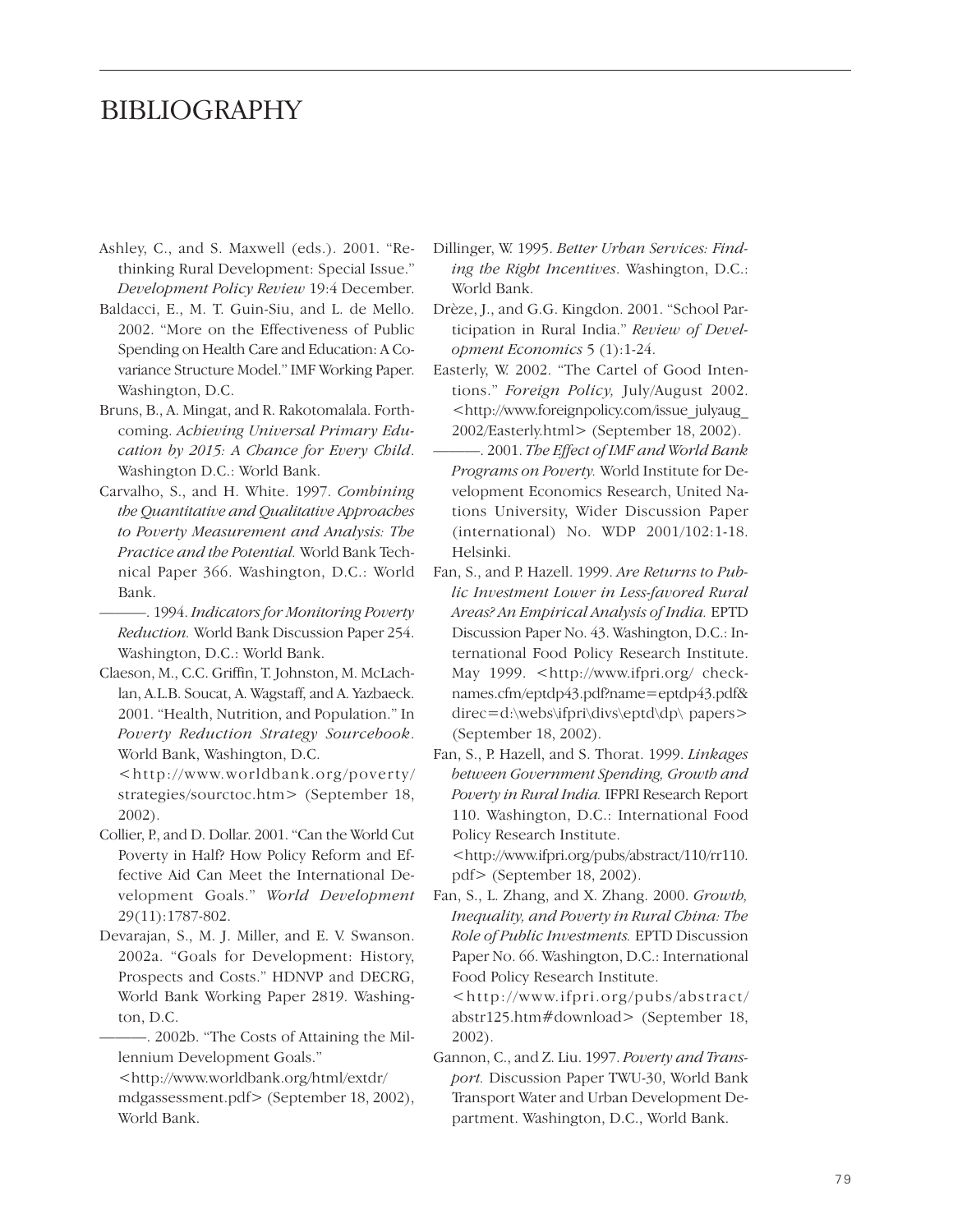Goldin, I., H. Rogers, and N. Stern. 2002. *The Role and Effectiveness of Development Assistance: Lessons from World Bank Experience.* Development Economics Vice Presidency. Washington, D.C.: World Bank.

<http://jolis.worldbankimflib.org/Docs/ Fulltext/development\_effectiveness.pdf> (September 18, 2002).

- Gupta, S., M. Verhoeven, and E. R. Tiongson. 2001. *Public Spending on Health Care and the Poor.* Washington, D.C.: International Monetary Fund. <http://www.imf.org/external/ pubs/ft/wp/2001/wp01127.pdf> (September 18, 2002).
- Gwatkin, D. 2002. *Who Would Gain Most from Efforts to Reach the Millennium Development Goals for Health? An Inquiry into the Possibility of Progress that Fails to Reach the Poor.* HNP Discussion Paper. Washington, D.C.: World Bank. <http://poverty.world bank.org/files/13920\_gwatkin1202.pdf> (December 2002).
- Hammer, L., and F. Naschold. 2001. "Attaining the International Development Targets: Will Growth Be Enough?" *Development Policy Review* 18 (1):11-36.
- Heller, P. S., and S. Gupta. 2002. *Challenges in Expanding Development Assistance.* IMF Policy Discussion Paper. Washington D.C.
- IMF (International Monetary Fund) and World Bank. 2002. "Actions to Strengthen the Tracking of Poverty-Reducing Public Spending in Heavily Indebted Poor Countries (HIPC)." <http://www.worldbank.org/hipc/hipcreview/hipc-review.html> (September 18, 2002).
- IMF, Organisation for Economic Co-operation and Development (OECD), United Nations, and World Bank. 2000. *2000: A Better World for All*. Washington, D.C.: IMF.

<http://www.paris21.org/betterworld/ foreword.htm> (September 18, 2002).

- Johansen, R. 2001 *Education and Health in Sub-Saharan Africa: A Review of Sectorwide Approaches.* Report 21905. Washington, D.C.: World Bank.
- Kessides, C. 1997. "World Bank Experience with the Provision of Infrastructure Services for the Urban Poor: Preliminary Identification and Review of Best Practices." World

Bank Working Paper No. 19634. Washington, D.C.

- Khandker, S.R., V. Lavy, and D. Filmer. 1994. "Schooling and Cognitive Achievements of Children in Morocco: Can the Government Improve Outcomes?" World Bank Discussion Paper No. 264. Washington, D.C.
- Knight, J., and R. Sabot. 1990. *Education, Productivity and Inequality: the East African Natural Experiment*. New York: Oxford University Press for the World Bank.
- Kwon, E. 2001. "Infrastructure, Growth, and Poverty Reduction in Indonesia: A Cross-sectional Analysis." Asian Development Bank, Manila. Processed.
- Lavy, V., J. Strauss, D. Thomas, and P. de Vreyer. 1995. "Quality of Health Care, Survival and Health Outcomes in Ghana." *Journal of Health Economics* 15 (1996): 333-57.
- Leipziger, D., M. Fay, and T. Yepes. Forthcoming. "The MDGs—The Importance of a Multisectoral Approach." Washington, D.C.: World Bank.
- Maxwell, S. Forthcoming. "Lost in Translation? Implementation Constraints to Results-Based Management." In UNDP/DFID, *Enhancing Development Effectiveness: A New Focus on Managing for Results*. New York: Earthscan.
- Maxwell, S., and P. Kenway. 2000. "New Thinking on Poverty in the U.K.: Any Lessons for the South?" ODI Poverty Briefing 9. London.
- McMahon, W. 1999. *Education and Development: Measuring the Social Benefits.* New York: Oxford University Press.
- OECD (Organisation for Economic Co-operation and Development). 1996. *Shaping the 21st Century: The Contribution of Development Cooperation*. Development Assistance Committee, Paris. Washington, D.C.: OECD Washington Center.
- OED (Operations Evaluation Department). Forthcoming. *The World Bank's Approach to Global Programs: An Independent Evaluation, Phase II Report*. Washington, D.C.: World Bank.

<sup>———. 2003.</sup> *Debt Relief for the Poorest: An OED Review of the HIPC Initiative*. Washington, D.C.: World Bank.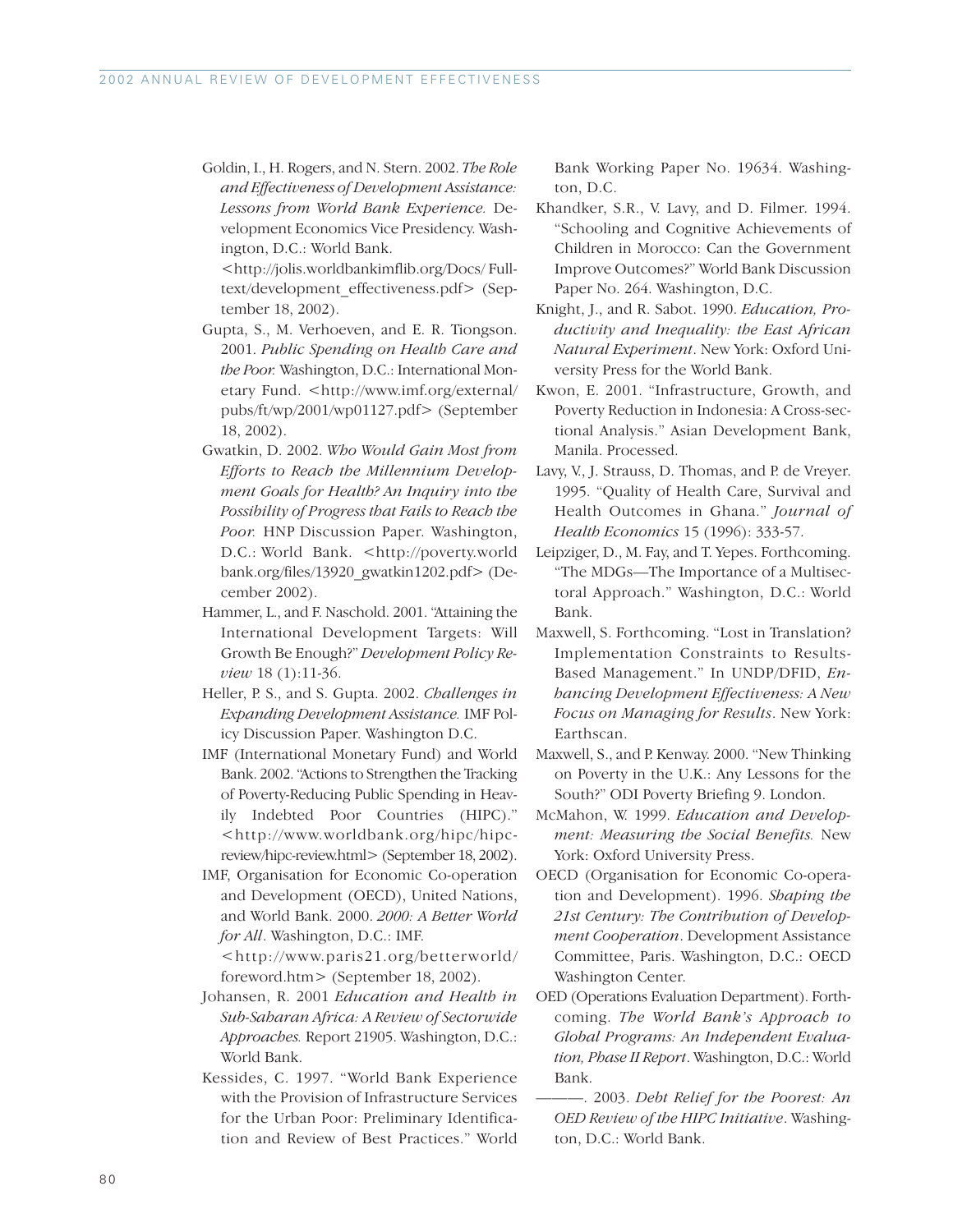———. 2002a. *2001 Annual Review of Development Effectiveness: Making Choices.* Washington, D.C.: World Bank.

———. 2002b. 2002 *Annual Report on Evaluation Capacity Development.* Washington, D.C.: World Bank.

———. 2002c. *2002 Annual Report on Operations Evaluation*, Report No. 24322. Washington, D.C.: World Bank.

———. 2002d. *Bridging Troubled Waters, Assessing the World Bank Water Resources Strategy*. Washington, D.C.: World Bank.

———. 2002e. "Cultural Properties in Policy and Practice." Précis 220. Washington, D.C.

———. 2002f. "Grant Programs: Improving Their Governance." Précis 224. Washington, D.C.

———. 2002g. *IDA's Partnership for Poverty Reduction*. Washington, D.C.: World Bank.

———. 2002h. "Investing in Cities for Better Lives for the Poor." Washington, D.C.: World Bank.

———. 2002i. *Promoting Environmental Stability in Development: An Evaluation of the World Bank's Performance*. Washington, D.C.: World Bank.

 $-$ . 2002*j*. *Social Funds: Assessing Effectiveness.* Washington, D.C.: World Bank.

———. 2002k. "Successes and Challenges in Tertiary Education Lending, 1990–2000." OED Reach. Washington, D.C.

-. 2002l. "The Gender Dimension of Bank Assistance." Washington, D.C.: World Bank.

———. 2002m. "The World Bank's Approach to Global Programs: An Independent Evaluation—Phase I." Washington, D.C.: World Bank. ———. 2002n. *Toward Sharpening the Focus on*

*Rural Poverty: A Review of World Bank Experience*. Report No. 24072. Washington, D.C.: World Bank.

———. 2001a. *2000 Annual Review of Development Effectiveness: From Strategy to Results.* Washington, D.C.: World Bank.

———. 2001b. *Drive to Partnership: Aid Coordination and the World Bank.* Washington, D.C.: World Bank.

———. 2001c. "Integrating Gender in World Bank Assistance." Washington, D.C.: World Bank.

———. 2000a. *1999 Annual Review of Development Effectiveness.* Washington, D.C.: World Bank.

———. 2000b. *Poverty Reduction in the 1990s: An Evaluation of Strategies and Performance.* Washington, D.C.: World Bank.

———. 2000c. *The World Bank Forest Strategy: Striking the Right Balance.* Washington, D.C.: World Bank.

———. 1999a. *Higher Impact Adjustment Lending (HIAL): Initial Evaluation.* Report No. 19797. Washington, D.C.: World Bank.

———. 1999b. *Investing in Health: Development Effectiveness in the Health, Nutrition, and Population Sector*. Washington, D.C.: World Bank.

———. 1999c. *Poverty Assessments: A Follow-up Review*. Report No. 19630. Washington, D.C.: World Bank.

———. 1998. "Financial Sector Reform: A Review of World Bank Assistance." Report 17454. Washington, D.C.: World Bank.

———. 1996. "Morocco Impact Evaluation Report: Socioeconomic Influence of Rural Roads." Report 15808-MOR, OED. Washington, D.C.: World Bank.

———. 1995. *The Social Impact of Adjustment Lending: An Overview.* Report No. 14776. OED. Washington, D.C.: World Bank.

———. 1994. "Twenty Years of Lending for Urban Development 1972–1992: An OED Review." OED. Washington, D.C.: World Bank.

Picciotto, R. 2002. "Development Cooperation and Performance Evaluation: The Monterrey Challenge." OED Working Paper. Washington, D.C.: World Bank.

———. 1999. "Global Public Policy and International Organization (Presentation)." World Bank Operations Evaluation Department, Washington, D.C.

Pritchett, L. 2001. "It Pays to Be Ignorant: A Simple Political Economy of Rigorous Program Evaluation." Working Paper, Kennedy School of Government, Cambridge, Mass.

Psacharopoulos, G. 1994. "Returns to Investment in Education: A Global Update." *World Development 22*: 1325-43.

Sahn, D. E., and D.C. Stifel. 2001. "Progress Toward the Millennium Development Goals in Africa." Cornell University.

<http://www.he.cor nell.edu/cfnpp/ images/wp122.pdf> (September 20, 2002).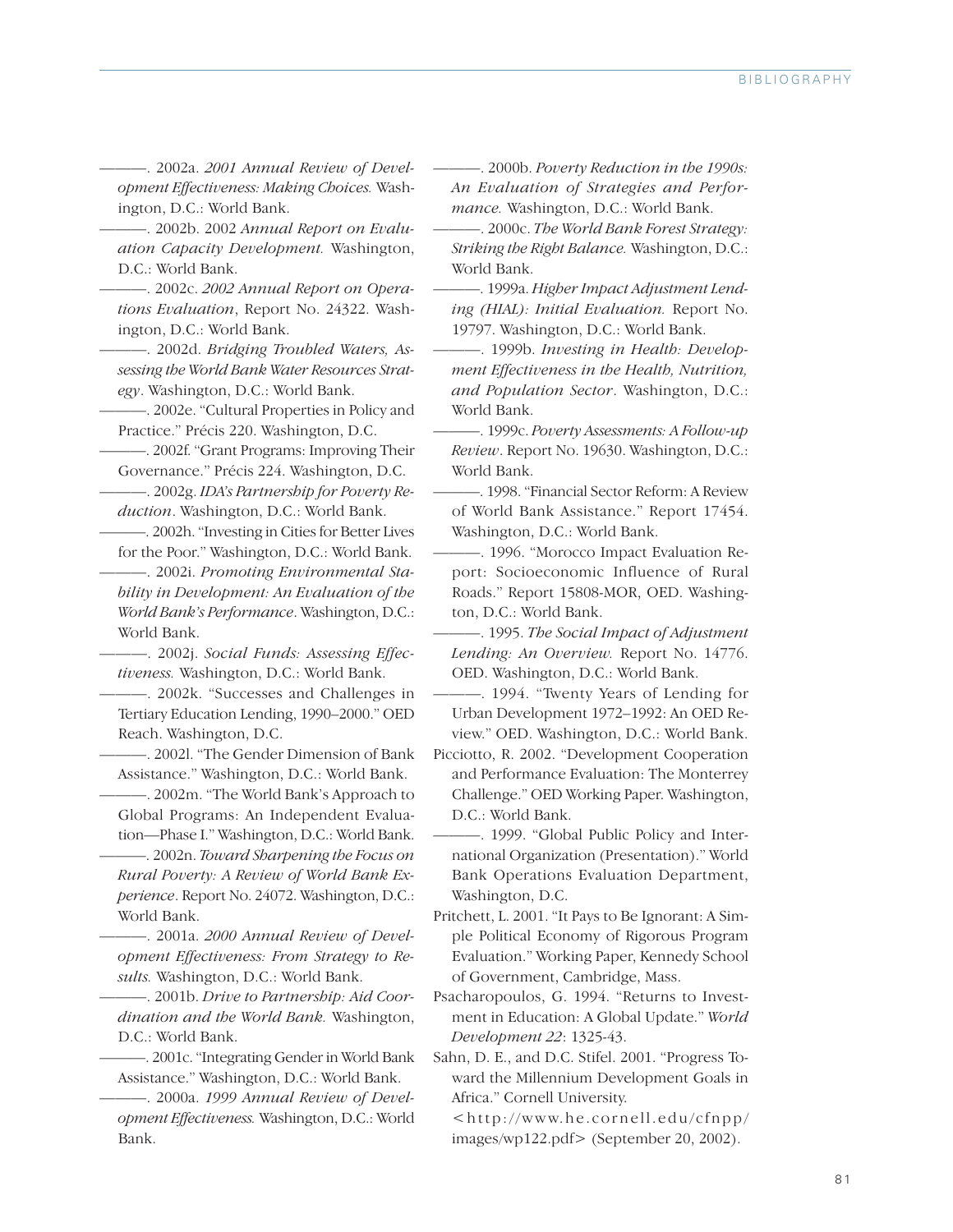- Sommers, Marc. 2002. "Children, Education and War: Reaching Education for All (EFA) Objectives in Countries Affected by Conflict." Working Paper No. 1, Conflict Prevention and Reconstruction Unit and Education Team, Human Development Network, World Bank. Washington, D.C.
- United Nations. 2001a. "Road Map Towards the Implementation of the United Nations Millennium Declaration." 56th session of the General Assembly, United Nations. <http://www.dfid-engkar.org.uk/apps/ millennium\_development\_goals\_summary.pdf> (September 20, 2002).
- ———. 2001b. Millennium Declaration, A/RES/55/2, 31st. Fifty-fifth Session, United Nations, New York. <http://www.un.org/ millennium/declaration/ ares552e.htm> (September 20, 2002).
- UNDP (United Nations Development Programme). 2002. *Human Development Report*. New York.
- ———. 2001. *Development Effectiveness, Review of Evaluative Evidence.* New York. <http://www.undp.org/eo/documents/ der2001.pdf> (September 20, 2002).
- United Nations Statistics Division/DESA. 2002. "United Nations Millennium Development Goals Data and Trends 2002." Inter-agency Expert Group on MDG Indicators.

<http://unstats.un.org/unsd/mi/mi\_goals.asp> (September 18, 2002).

- Vandemoortele, J. 2002. "Are the MDGs Feasible?" UNDP Bureau for Development Policy, New York. <www.undp.org/mdg/background documents.html> (September 20, 2002).
- Weiss, C. 1998. *Evaluation*, 2d ed. Upper Saddle River, N.J.: Prentice Hall.
- White, H. Forthcoming. "Using Targets to Measure Development Performance." In *Targeting Development: Critical Perspectives on the Millennium Development Goals*, R. Black and H. White, eds. London: Routledge.
- White, H., and D. Booth. Forthcoming. "Using Targets to Design Country Strategies." *In Targeting Development: Critical Perspectives on the Millennium Development Goals.* R. Black and H. White, eds. London: Routledge.
- World Bank. Forthcoming(a). "A Revised Forest Strategy for the World Bank Group." Washington, D.C.: World Bank.
	- ———. Forthcoming(b). *Annual Report on Portfolio Performance (ARPP).* Quality Assurance Group. Washington, D.C.: World Bank.
	- -. Forthcoming(c). "Letting Communities Take the Lead: A Cross-Country Evaluation of Social Fund Performance" (Social Funds 2000 Impact Evaluation). Washington, D.C.: World Bank.
	- ———. Forthcoming(d). *Poverty Reduction and the World Bank: Progress in Fiscal Year 2000.* Washington D.C.: World Bank.
	- ———. 2003. *Global Economic Prospects*. Washington, D.C., World Bank.
	- -. 2002a. "Better Measuring, Monitoring, and Managing for Development Results." Washington, D.C.: World Bank.
	- http://web.worldbank.org/WBSITE/ EXTERNAL/NEWS/0,,contentMDK: 20049144~menuPK:34457~pagePK:34370~ piPK:34424,00.html.
	- -. 2002b. "Cities on the Move" Urban Transport Strategy. Washington, D.C.: World Bank.
- ———. 2002c. "Education for All the World's Children: Donors Have Agreed to Help First Group of Countries on Education Fast-Track Initiative."
- November 27, press release. World Bank Intranet. ———. 2002d. India's Transport Sector: The Challenges Ahead. Washington, D.C.: World Bank.
- ———. 2002e. "Integrating Gender into the World Bank's Work: A Strategy for Action." Washington, D.C.: World Bank.
- -. 2002f. "Making Sustainable Commitments: An Environmental Strategy for the World Bank." Washington, D.C.: World Bank.
- -. 2002g. "Morocco: The Difference a Road Made." Our Dream, A World Free of Poverty. <http://www.worldbank.org/ourdream/ morocco.htm> (September 18, 2002).
- ———. 2002h. "Poverty Reduction and the World Bank: Progress in Fiscal Year 2002." World Bank Poverty Reduction and Economic Management Network. Washington, D.C.: World Bank.
- -. 2002i. "Poverty Reduction and the World Bank: Progress in Operationalizing the WDR 2000/01." <http://www.worldbank.org/